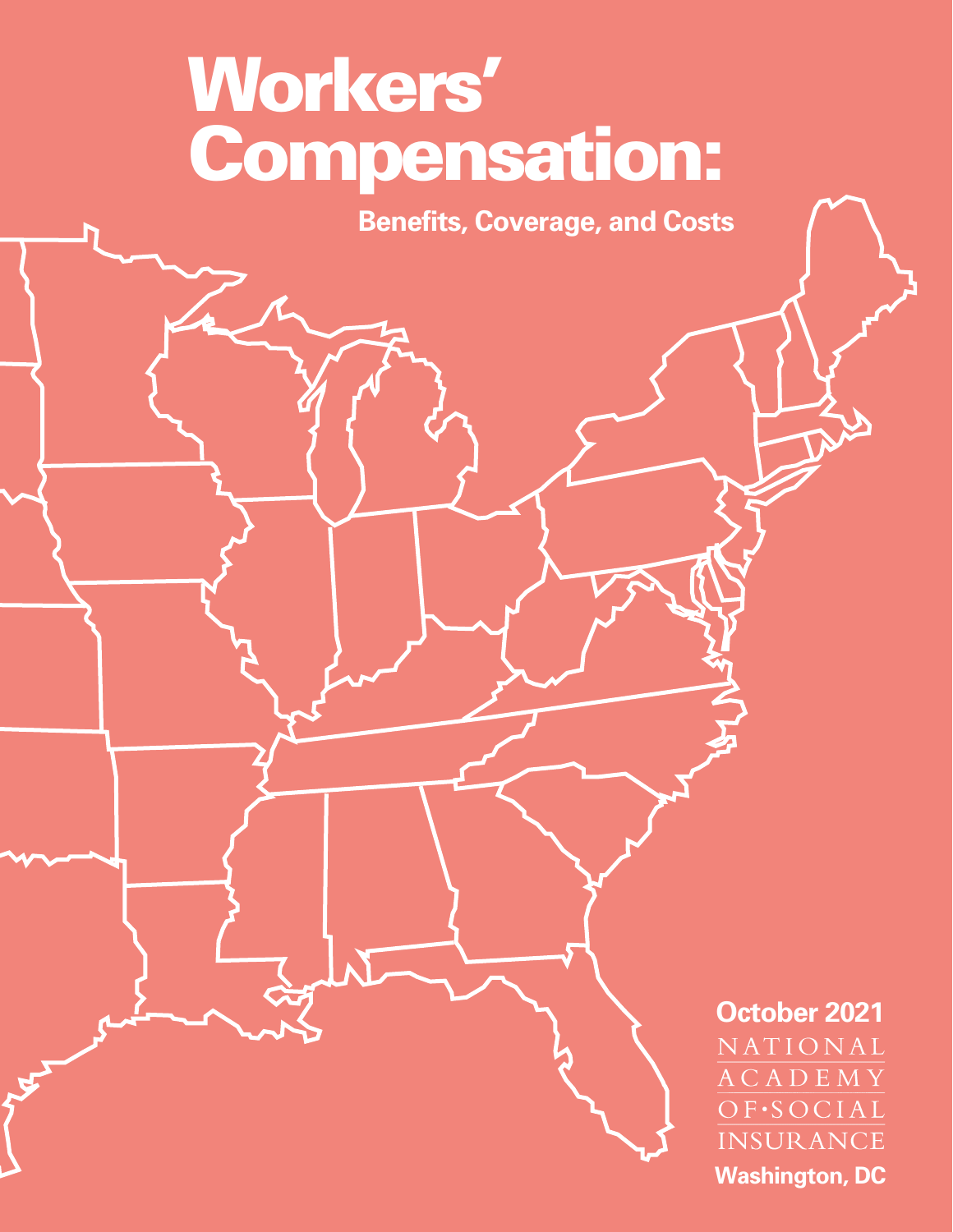# NATIONAL **ACADEMY**  $OF-SOCIAL$ **INSURANCE**

#### **Board of Directors**

Renée M. Landers, Chair Indivar Dutta-Gupta, Vice Chair Jason J. Fichtner, Treasurer Rebecca D. Vallas, Secretary

William J. Arnone, Ex-Officio

Harry J. Conaway Cecilia A. Conrad Robert Espinoza Howard Fluhr Merrill Alisa Friedman Douglas J. Holtz-Eakin Josephine Kalipeni Aparna Mathur Shaun C. O'Brien Alaine Perry Earl R. Pomeroy William M. Rodgers III Paul N. Van de Water Debra Whitman

> **Founding Chair** Robert M. Ball

1441 L Street, NW Suite 530 Washington, DC 20005 Telephone (202) 452-8097 Facsimile (202) 452-8111

<www.nasi.org> Twitter: @socialinsurance

The National Academy of Social Insurance (the Academy) is a nonprofit, non-partisan organization made up of the nation's leading experts on social insurance. Social insurance encompasses broad-based systems that help workers pool risks to avoid loss of income due to retirement, death, disability, or unemployment, and to ensure access to health care. The mission of the Academy is to advance solutions to challenges facing the nation by increasing public understanding of how social insurance contributes to economic security. The Academy convenes steering committees and study panels that are charged with conducting research, issuing findings, and, in some cases, making recommendations based on their analyses. Members of these groups are selected for their recognized expertise in a particular area of social insurance, and with due consideration for the balance of disciplines and perspectives appropriate to the project. This research report presents data on trends in workers' compensation benefits, costs, and coverage as of 2019. The report was prepared with the guidance of the Study Panel on Workers' Compensation Data and, in accordance with procedures of the Academy, has been reviewed for completeness, accuracy, clarity, and objectivity by a committee selected by the Board of Directors. The purpose of the report is to present the data and describe trends over time, but not to make policy recommendations. The Centers for Medicare & Medicaid Services (CMS) provide funding to produce selected tables for this Report that are also used in its own estimates. The project also receives in-kind support from the National Council on Compensation Insurance and the National Association of Insurance Commissioners.

© 2021 National Academy of Social Insurance ISBN: 978-1-7328883-4-0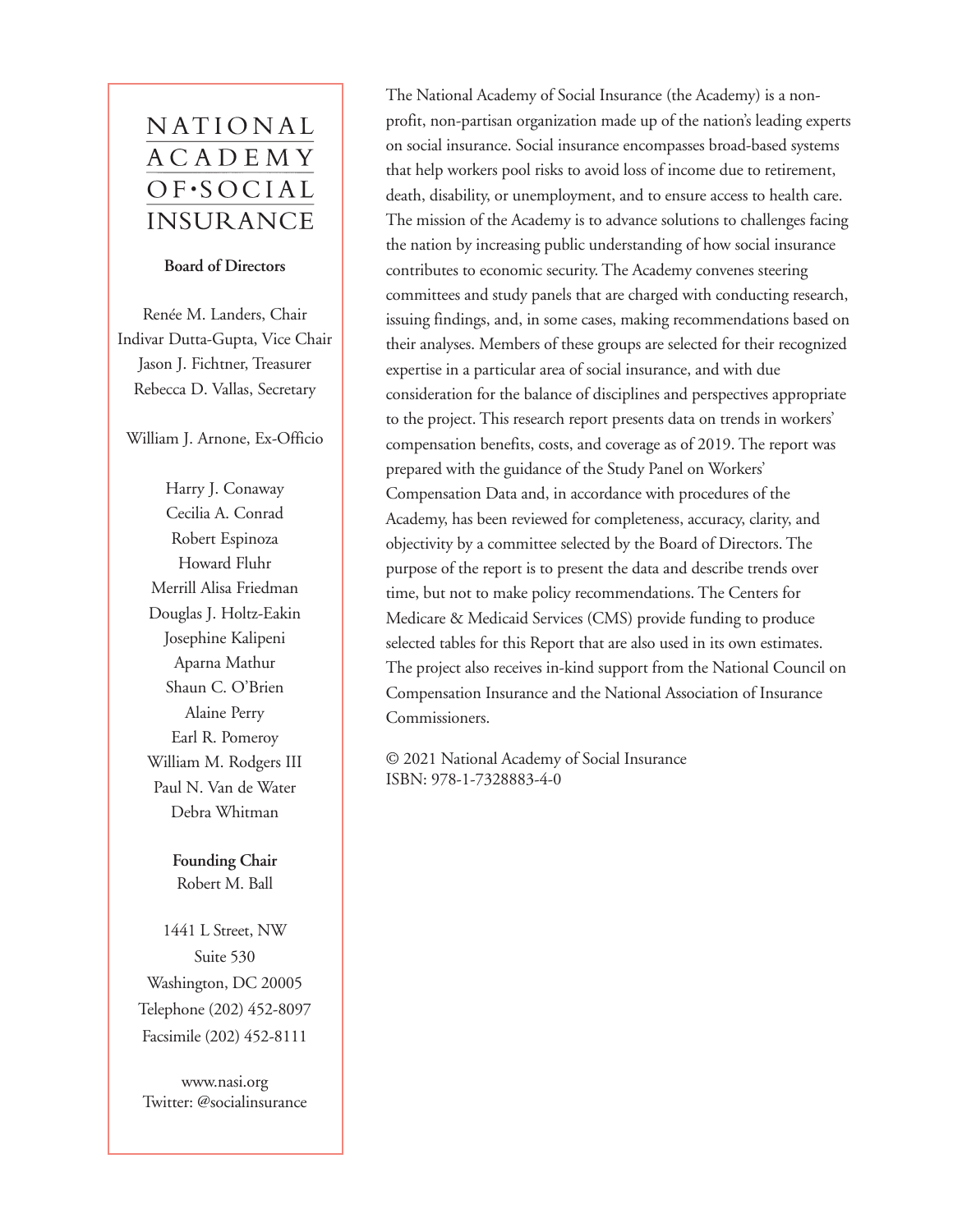# **Workers' Compensation:**

# **Benefits, Costs, and Coverage (2019 data)**

by

**Griffin T. Murphy, Jay Patel, Leslie I. Boden, and Jennifer Wolf**

with advice from the

**Study Panel on Workers' Compensation Data**

**October 2021**NATIONAL **ACADEMY** OF.SOCIAL **INSURANCE Washington, DC**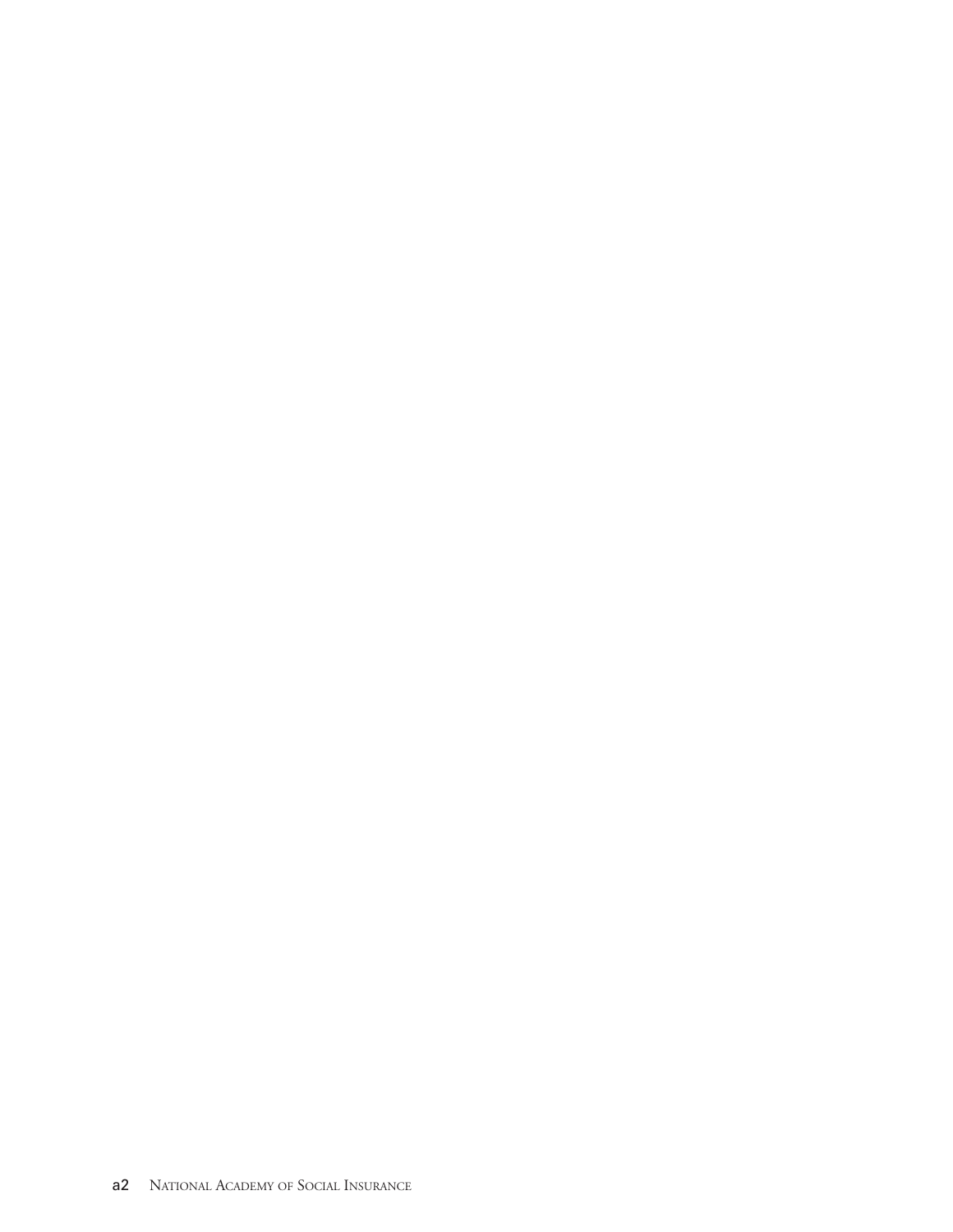# **Preface**

Workers' compensation provides funding for medical care, rehabilitation, and cash benefits for workers who are injured on the job or who contract workrelated illnesses. The program also pays benefits to families of workers who die of work-related injuries or illnesses. The programs were established by state statute or within state constitutions beginning in 1911, before most federal social insurance programs were enacted. Unlike most other U.S. social insurance programs, workers' compensation is primarily a state program. (As described below, a number of federal programs, such as the Longshore and Black Lung funds, insure workers in specific occupations.) No federal laws set standards for the state workers' compensation programs or require comprehensive reporting of workers' compensation data, nor is there any federal financing of these state programs.

The lack of uniform federal standards or reporting requirements for state workers' compensation programs makes it difficult to provide national estimates based on uniform definitions of amounts of benefits paid, costs to employers, and numbers of workers covered. In order to produce national summary statistics on the program, it is necessary to compile data from various sources.

Until 1995, the U.S. Social Security Administration (SSA) produced the only comprehensive national data on workers' compensation benefits, costs, and coverage, with annual estimates dating back to 1946. SSA discontinued the series in 1995 and the National Academy of Social Insurance (the Academy) assumed the task of reporting national data on workers' compensation in 1997. The Academy published its first report that year and has produced the report annually ever since.

This is the Academy's 24th annual report on workers' compensation benefits, costs, and coverage. This report presents new data on state and federal workers' compensation programs for 2019 and updated estimates for 2015-2018. The revised estimates in this report replace estimates in the Academy's prior reports. Because it only covers data through 2019, this report does not include any data on the impacts of COVID-19 on workers' compensation systems. A discussion of COVID-19 and policy responses to coverage under worker' compensation systems will

be discussed in a forthcoming spotlight to be issued by the Academy.

The Academy and its expert advisors are continually seeking ways to improve the report and to adapt estimation methods to track new developments in workers' compensation programs. Detailed descriptions of the methods used to produce the estimates in this report are available online at **[nasi.org](www.nasi.org)**

Despite the Academy's continued efforts to improve the quality of its estimates, there are limitations to the data which we acknowledge in the report. It is important to note, for example, that our estimates of workers' compensation costs may not capture the full cost of work-related injuries borne by employers through insurance or other payments made outside the workers' compensation reporting system. Nor do our estimates capture other economic and human costs of work-related injuries, illnesses, and fatalities borne by workers, families, and communities. These costs are significant but beyond the scope of this report. Moreover, the report does not evaluate the degree to which workers' compensation programs are meeting key objectives, such as: preventing workrelated injuries and illnesses; compensating injured workers adequately and equitably; rehabilitating injured workers; and returning injured workers to work at an affordable cost.

The audience for the Academy's annual report on workers' compensation includes: actuaries; insurers; journalists; business and labor leaders; employee benefit specialists; federal and state policymakers; students; and researchers working in universities, government, and private consulting firms. The data from some tables are published by the National Safety Council (NSC) (in Injury Facts), by the Employee Benefit Research Institute (in Employee Benefit News, Fundamentals of Employee Benefit Programs) and by the SSA (in the Annual Statistical Supplement to the Social Security Bulletin).

The Academy's estimates inform state and federal policymakers in numerous ways. The federal Centers for Medicare & Medicaid Services (CMS), for example, uses the data in estimates and projections of health care spending in the United States. The National Institute for Occupational Safety and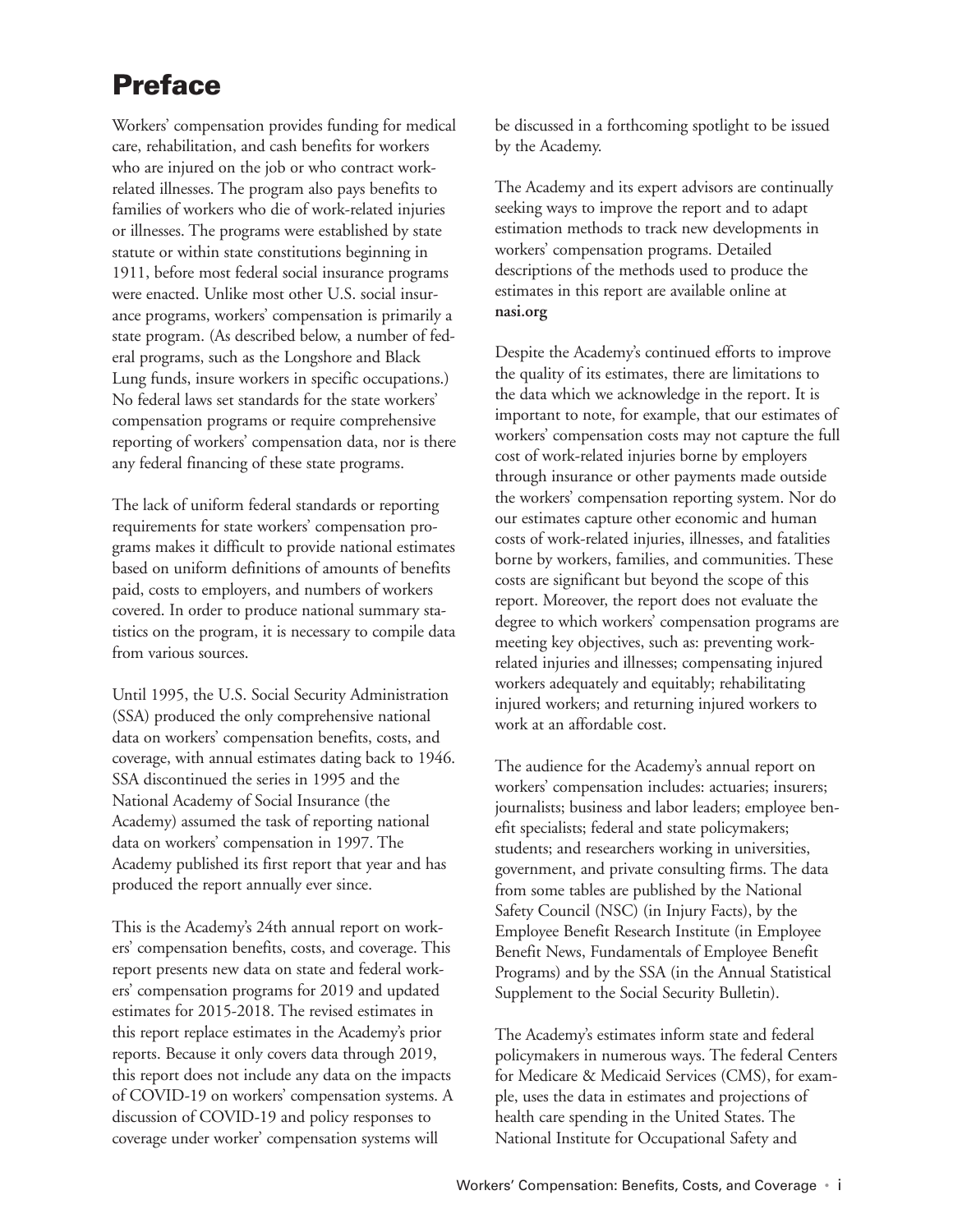Health (NIOSH) uses the data to track the costs of workplace injuries in the United States. The International Association of Industrial Accident Boards and Commissions (IAIABC)—the organization of state and provincial agencies that administer workers' compensation in the United States and Canada—uses the information to track and compare the performance of workers' compensation programs in the United States with similar systems in Canada. The National Foundation for Unemployment Compensation and Workers' Compensation uses the data as part of its comparison of state workers' compensation in its annual workers' compensation fiscal bulletin.

# **Acknowledgements**

The Academy expresses its deep appreciation to staff members in the 50 states and District of Columbia workers' compensation offices, in addition to the U.S. Department of Labor staff at the Office of Workers' Compensation Programs, who provide data on their program areas each year. While there are too many individuals to name here, we are grateful for the time they spend responding to our survey and answering clarification questions as needed. Without support from these individuals, constructing this annual data series would be impossible. The Centers for Medicare & Medicaid Services (CMS) provide funding to produce selected tables for this Report that are also used in its own estimates. The project also receives in-kind support from the National Council on Compensation Insurance and the National Association of Insurance Commissioners.

The authors gratefully acknowledge the time and expertise contributed by members of the Academy's Study Panel on Workers' Compensation Data. All members of the Panel are listed on page iii, but we especially acknowledge the contributions of: Terry Bogyo, John F. Burton Jr., Christopher Day, Jeff Eddinger, Doug Holmes, Michael Manley, and Frank Neuhauser. Finally, we appreciate comments from Marcus Dillender (University of Illinois at Chicago), Stephanie Rennane (RAND), and Glenn Shor (University of California, Berkeley).

Griffin Murphy Jay Patel Leslie I. Boden Jennifer Wolf

Policy Analyst, Policy Analyst, Chair, Study Panel on Vice-Chair, Study Panel on NASI NASI Compensation Data Workers' Compensation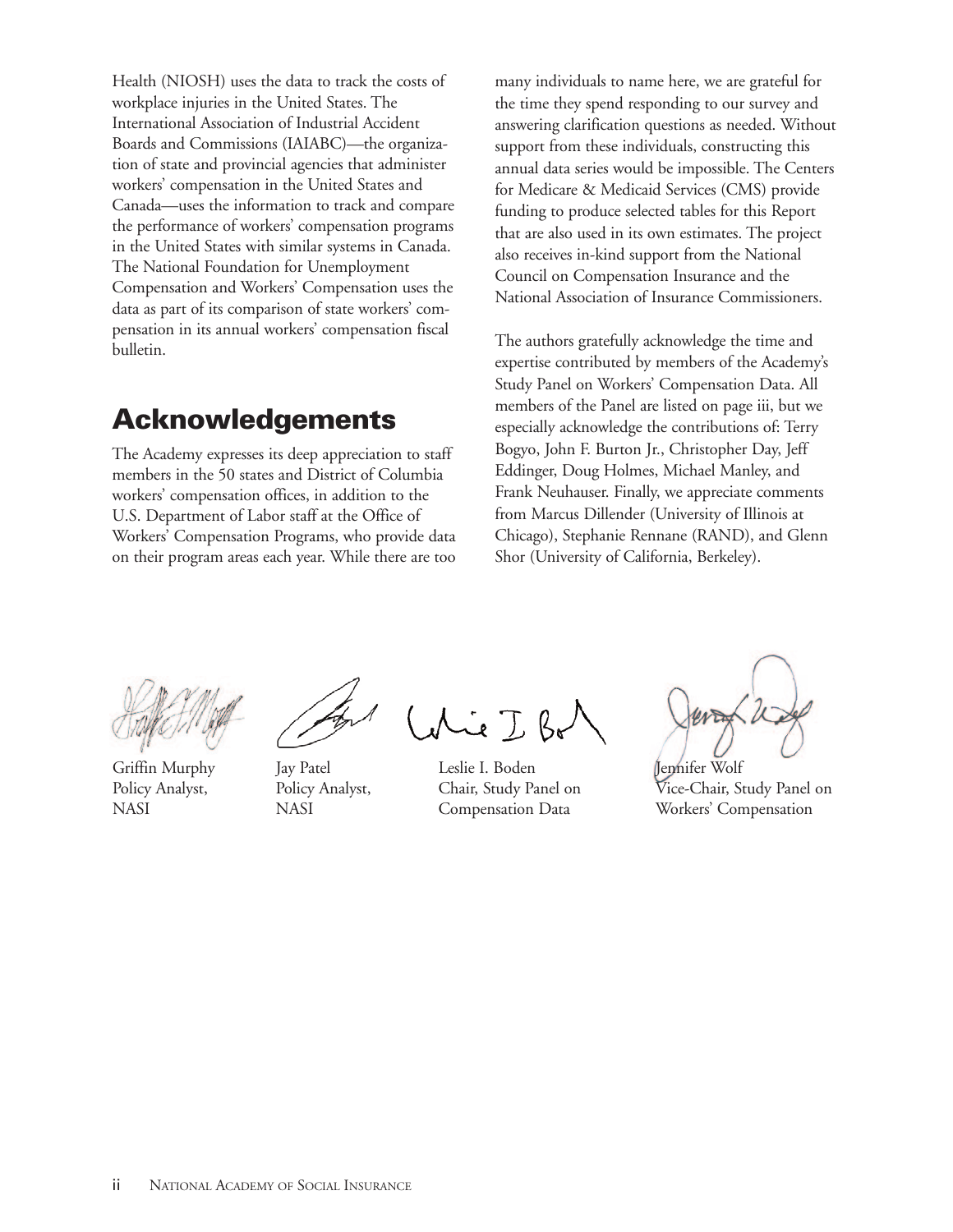# **Study Panel on Workers' Compensation Data**

**Leslie Boden,** *Chair* Professor, School of Public Health, Boston University

**Jennifer Wolf,** *Vice-Chair* Executive Director, International Association of Industrial Accident Boards and Commissions

**Christine Baker**  Principal Consultant, Baker & Welsh

#### **Marjorie Baldwin**

Professor, W. P. Carey School of Business, Department of Economics, Arizona State University

**Terry Bogyo** Independent Workers' Compensation Researcher

#### **Aaron Brandenburg**

Assistant Director, Data Coordination and Statistical Analysis National Association of Insurance Commissioners

**John F. Burton, Jr.**

Professor Emeritus, School of Management & Labor Relations, Rutgers University, and School of Industrial and Labor Relations, Cornell University

#### **Aaron Catlin**

Deputy Director, National Health Statistics Group Office of the Actuary, Centers for Medicare & Medicaid Services

**Michael Duff**

Professor of Law University of Wyoming College of Law

**Jeff Eddinger** Senior Divisional Executive Regulatory Services, National Council on Compensation Insurance

**Christopher J. Godfrey** Director, Office of Workers' Compensation Programs U.S. Department of Labor

**Marcy Goldstein-Gelb** Co-executive director, National Council for Occupational Safety and Health

**Douglas J. Holmes** President, UWC Strategic Services on Unemployment & Workers' Compensation

**Kate Kimpan** Vice President, Workers' Compensation Programs, Dade Moeller & Associate

**Mike Manley** Independent Workers' Compensation Researcher

**Nicole Nestoriak** Research Economist Bureau of Labor Statistics, U.S. Department of Labor

**Frank Neuhauser** Researcher, Institute for the Study of Societal Issues University of California, Berkeley **Seth A. Seabury**

Associate Professor of Ophthalmology Director, Keck-Schaeffer Initiative for Population Health, University of Southern California

**Emily A. Spieler**  Professor of Law, Northeastern University School of Law

**Alex Swedlow** President, California Workers' Compensation Institute

**Ramona Tanabe** Executive Vice President Workers' Compensation Research Institute

**David B. Torrey** 

Workers' Compensation Judge, Pennsylvania Department of Labor & Industry Adjunct Professor of Law, University of Pittsburgh School of Law

**Benjamin Washington**

Economist, National Health Statistics Group Office of the Actuary, Centers for Medicare & Medicaid **Services**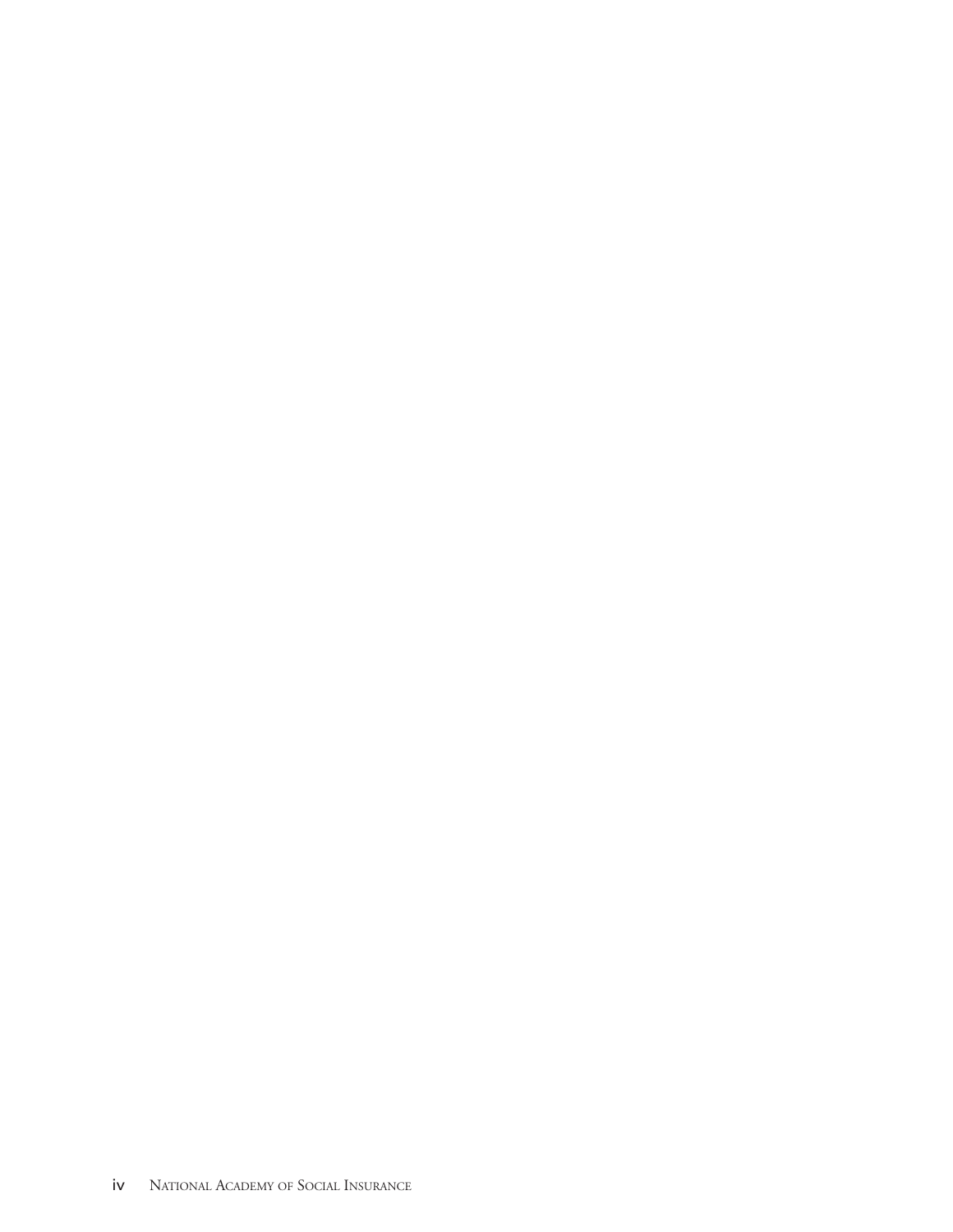# **Table of Contents**

| National Estimates of Covered Employment and Wages 11                         |
|-------------------------------------------------------------------------------|
|                                                                               |
|                                                                               |
| Data Sources and Methods for Estimating Benefits Paid  11                     |
|                                                                               |
|                                                                               |
|                                                                               |
|                                                                               |
|                                                                               |
|                                                                               |
|                                                                               |
|                                                                               |
|                                                                               |
|                                                                               |
| Legislative Changes Corresponding to Changes in Employer Costs 40             |
|                                                                               |
|                                                                               |
|                                                                               |
|                                                                               |
| Incidence of Workplace Injuries and Workers' Compensation Claims50            |
|                                                                               |
|                                                                               |
|                                                                               |
| Alternative, Additional and Other Disability Benefits for Disabled Workers 56 |
|                                                                               |
|                                                                               |
|                                                                               |
|                                                                               |
|                                                                               |
|                                                                               |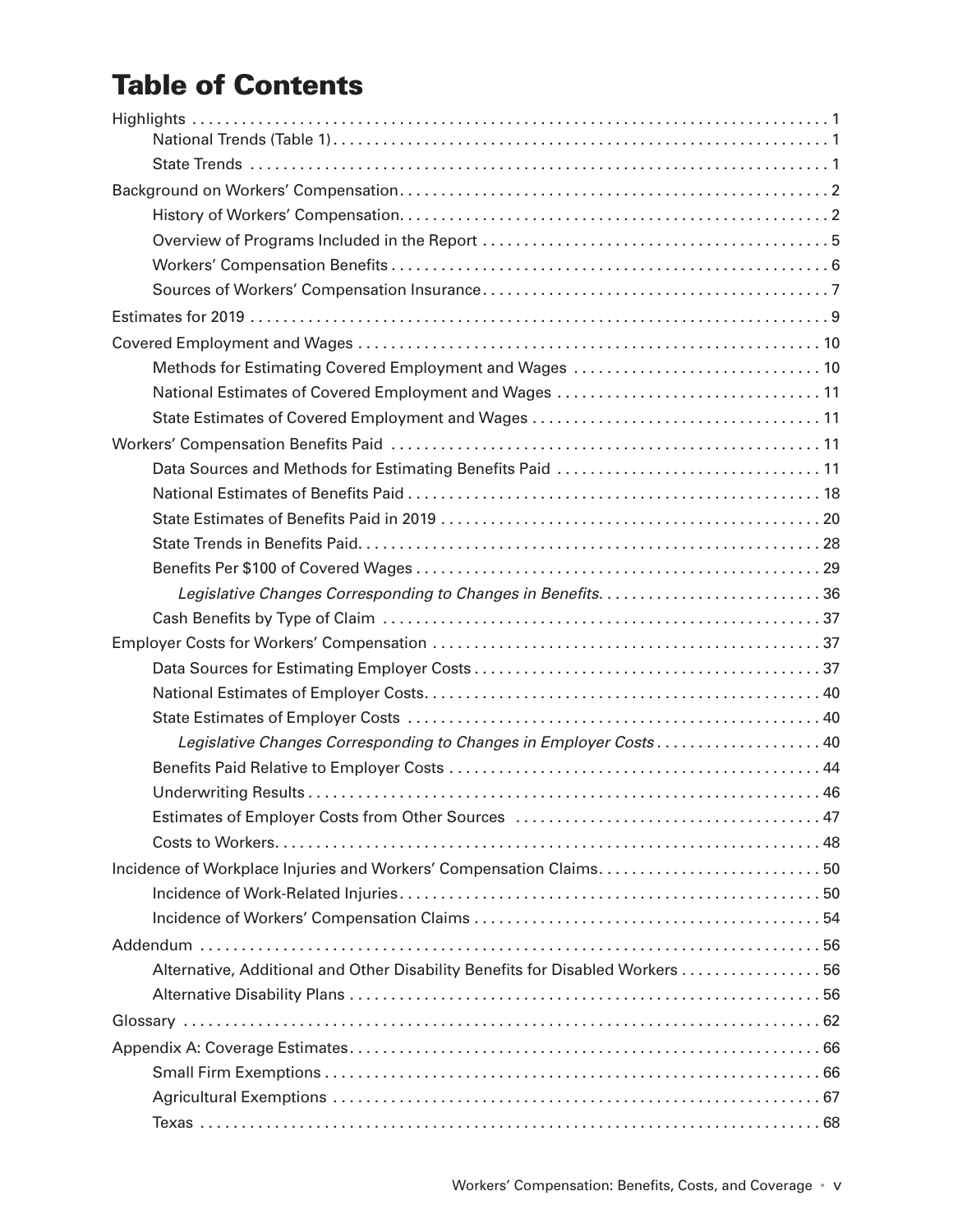| Appendix C: Three Measures of Workers' Compensation Benefits and Costs  81         |
|------------------------------------------------------------------------------------|
| Introduction to Three Measures of the Scope of Workers' Compensation Programs  81  |
|                                                                                    |
| Which Programs Should be Included in NASI Measures of Workers' Compensation        |
|                                                                                    |
|                                                                                    |
|                                                                                    |
|                                                                                    |
| Public and private programs that should not be included in the report's measures   |
| Benefits and costs associated with work-related injuries and diseases that should  |
| be included in Scope I of the Academy data based on the previous analysis  89      |
| Benefits and Costs that Should Continue to be Excluded from the Academy Report. 90 |
|                                                                                    |
| Appendix E: Comparing the NASI and Oregon Workers' Compensation Reports 101        |
|                                                                                    |
|                                                                                    |

|          | Table 1: Overview of Workers' Compensation Benefits, Costs, and Coverage, 2015-2019 2 |
|----------|---------------------------------------------------------------------------------------|
| Table 2: | Workers' Compensation Covered Jobs and Covered Wages, 1999-2019 12                    |
| Table 3: | Workers' Compensation Covered Jobs by State, 2015-2019 14                             |
| Table 4: |                                                                                       |
| Table 5: | 2121 Workers' Compensation Benefits Paid by Type of Insurer, 1999-2019                |
| Table 6: | <b>Workers' Compensation Employer-Paid Benefits</b>                                   |
| Table 7: | Percentage Distribution of Workers' Compensation Benefit Payments, by Type of         |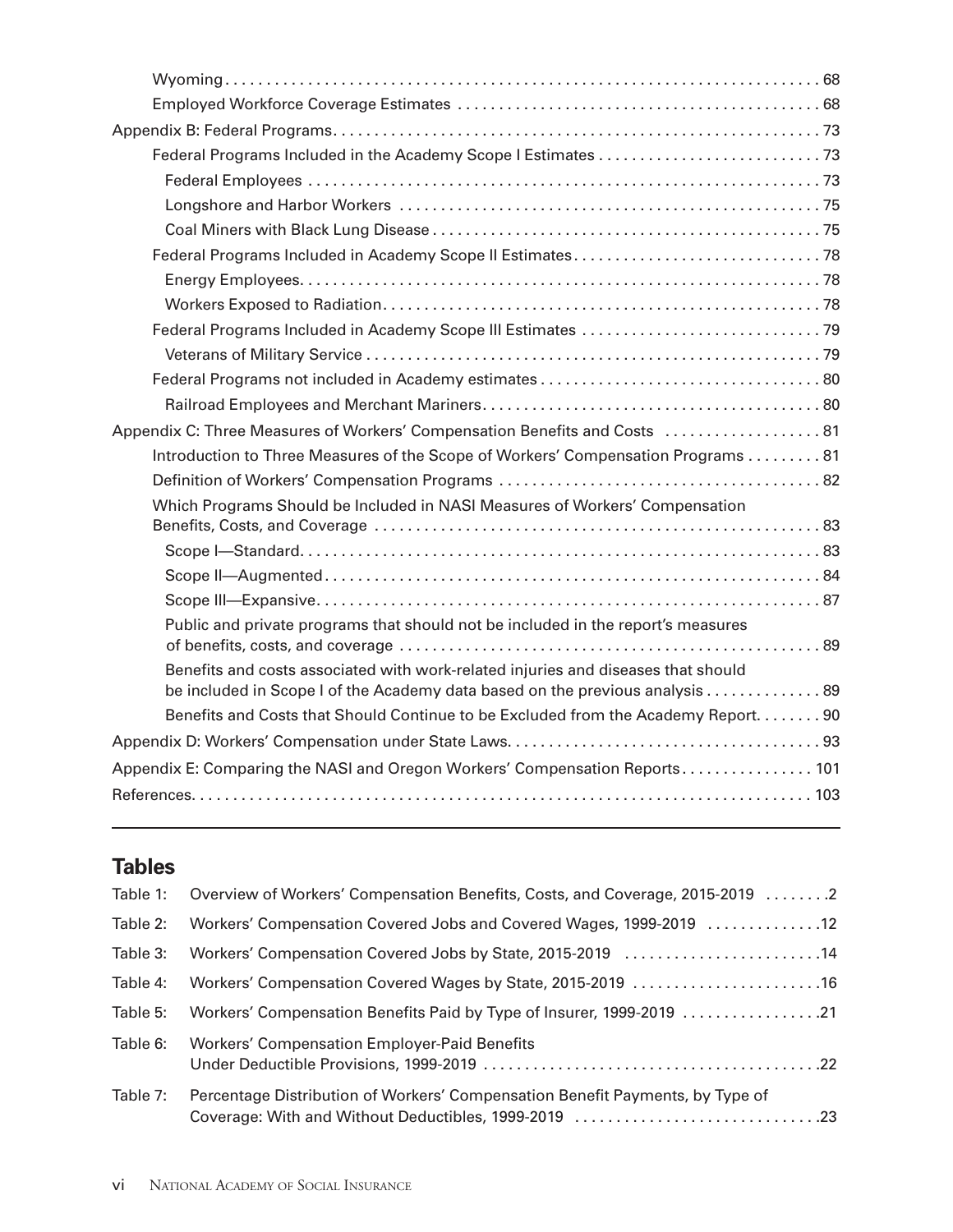| Table 8:  | Workers' Compensation Benefits Paid, by Type of Insurer and State, 2019 24                                                                                             |
|-----------|------------------------------------------------------------------------------------------------------------------------------------------------------------------------|
| Table 9:  | Workers' Compensation Total Benefits Paid and Five-Year Percent Change                                                                                                 |
| Table 10: | Workers' Compensation Medical Benefits Paid per \$100 of Covered Wages                                                                                                 |
| Table 11: | Workers' Compensation Cash Benefits per \$100 of Covered Wages Paid                                                                                                    |
| Table 12: | Workers' Compensation Total Benefits Paid Per \$100 of Covered Wages,                                                                                                  |
| Table 13: | Workers' Compensation Employer Costs, by Type of Coverage, 1999-2019 39                                                                                                |
| Table 14: | Employer Costs for Workers' Compensation Per \$100 of Covered Wages,                                                                                                   |
| Table 15: | Workers' Compensation Benefit to Cost Ratios, 1999-2019 45                                                                                                             |
| Table 16: |                                                                                                                                                                        |
| Table 17: | Non-Fatal Occupational Injuries and Illnesses Among Private Industry                                                                                                   |
| Table 18: | Workers' Compensation Claims per 100,000 Insured Workers:                                                                                                              |
| Table 19: | Dual Eligible Individuals: Social Security Disability Insurance (SSDI) Beneficiaries with<br>Workers' Compensation (WC) or Public Disability Benefits (PDB), 2019 58   |
|           | Table A.1: Documenting Workers' Compensation Coverage Estimates, 2019 Annual Averages 70                                                                               |
|           | Table A.2: Workers' Compensation Coverage as a Percent of the Employed Workforce,                                                                                      |
|           | Table B.1: Federal Employees' Compensation Act, Benefits and Costs, 2015-2019                                                                                          |
|           | Table B.2: Longshore and Harbor Workers' Compensation Act (LHWCA), Benefits, Costs,                                                                                    |
|           |                                                                                                                                                                        |
|           | Table B.4: Benefits and Costs of the Energy Employees Occupational Illness Compensation                                                                                |
|           | Table B.5: Section 4 Radiation Exposure Compensation Act, Benefits Approved                                                                                            |
|           |                                                                                                                                                                        |
|           | Table C.1: Employee Costs, Employer Costs, and Benefits for States in which Employees<br>Directly Pay for a Portion of the Workers' Compensation Program, 2015-2019 82 |
|           | Table C.2: Costs of Workers' Compensation Programs Paid from General Revenue and<br>Benefits Associated with those Payments: The Augmented Approach  85                |
|           | Table C.3: Costs and Benefits of Workers Compensation Programs in Scope I (Standard Approach)                                                                          |
|           | Table C.4: Costs and Benefits of the Federal Veterans' Compensation Program 87                                                                                         |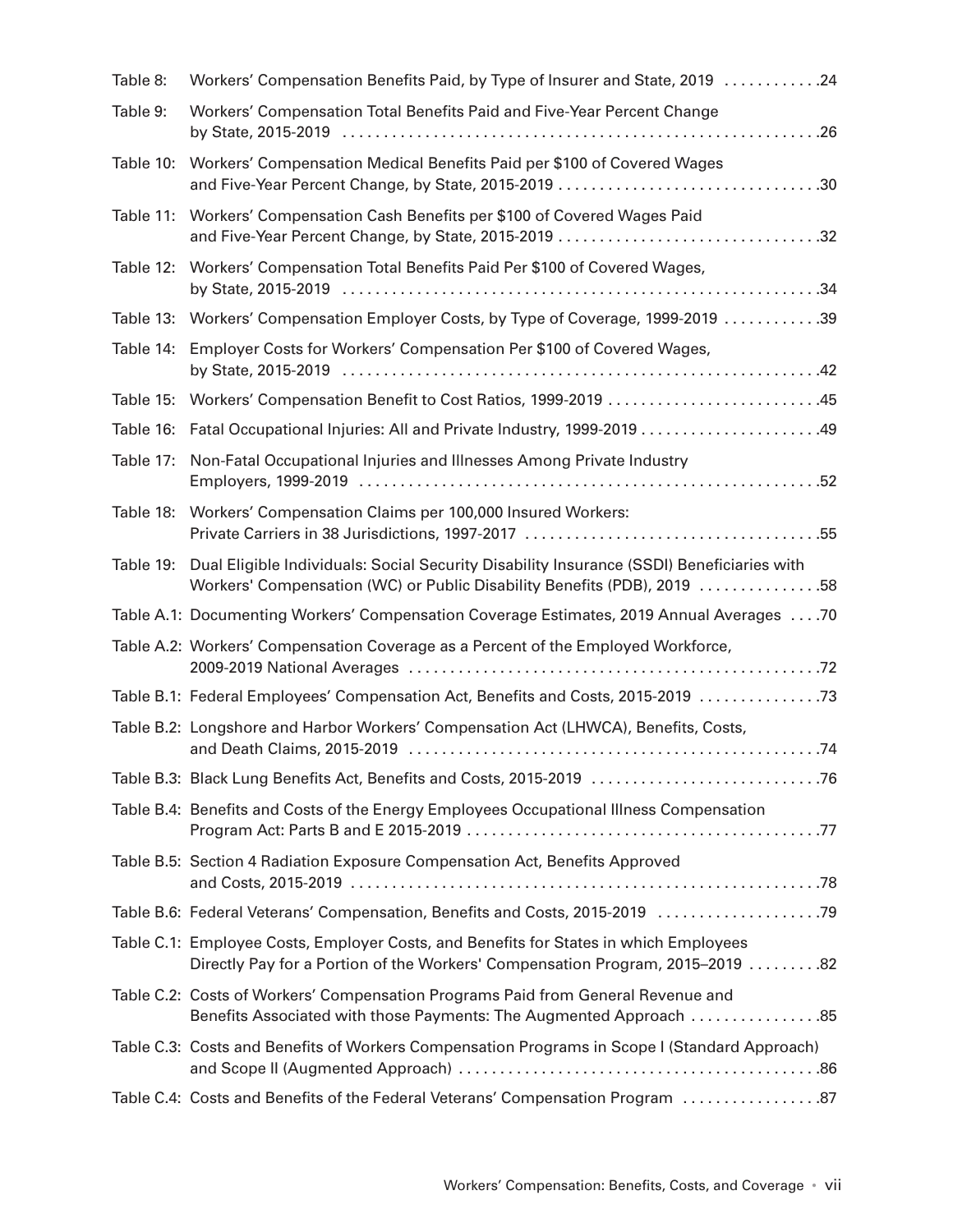| Table C.5 Costs and Benefits of Workers Compensation Programs in Scope I (Standard Approach), |  |
|-----------------------------------------------------------------------------------------------|--|
| Scope II (Augmented Approach), and Scope III (Expanded Approach) 88                           |  |
|                                                                                               |  |

# **Figures**

| Figure 1: Workers' Compensation Benefits and Costs Per \$100 of Covered Wages, 1980–2019 3     |
|------------------------------------------------------------------------------------------------|
| Figure 2: Workers' Compensation Medical and Cash Benefits per \$100 of Covered Wages,          |
|                                                                                                |
| Figure 4a: Types of Disabilities in Workers' Compensation Cases with Cash Benefits, 1997-2017, |
| Figure 4b: Types of Disabilities in Workers' Compensation Cases with Cash Benefits, 1997-2017, |
| Figure 5: Benefit to Cost Ratios and Incurred Loss Ratios, 1980-2019 46                        |
| Figure 6: Private Industry Occupational Injuries and Illnesses: Incidence Rates 1980-2019 53   |
| Figure 7: Proportion of Worker SSDI Beneficiaries with Connection to                           |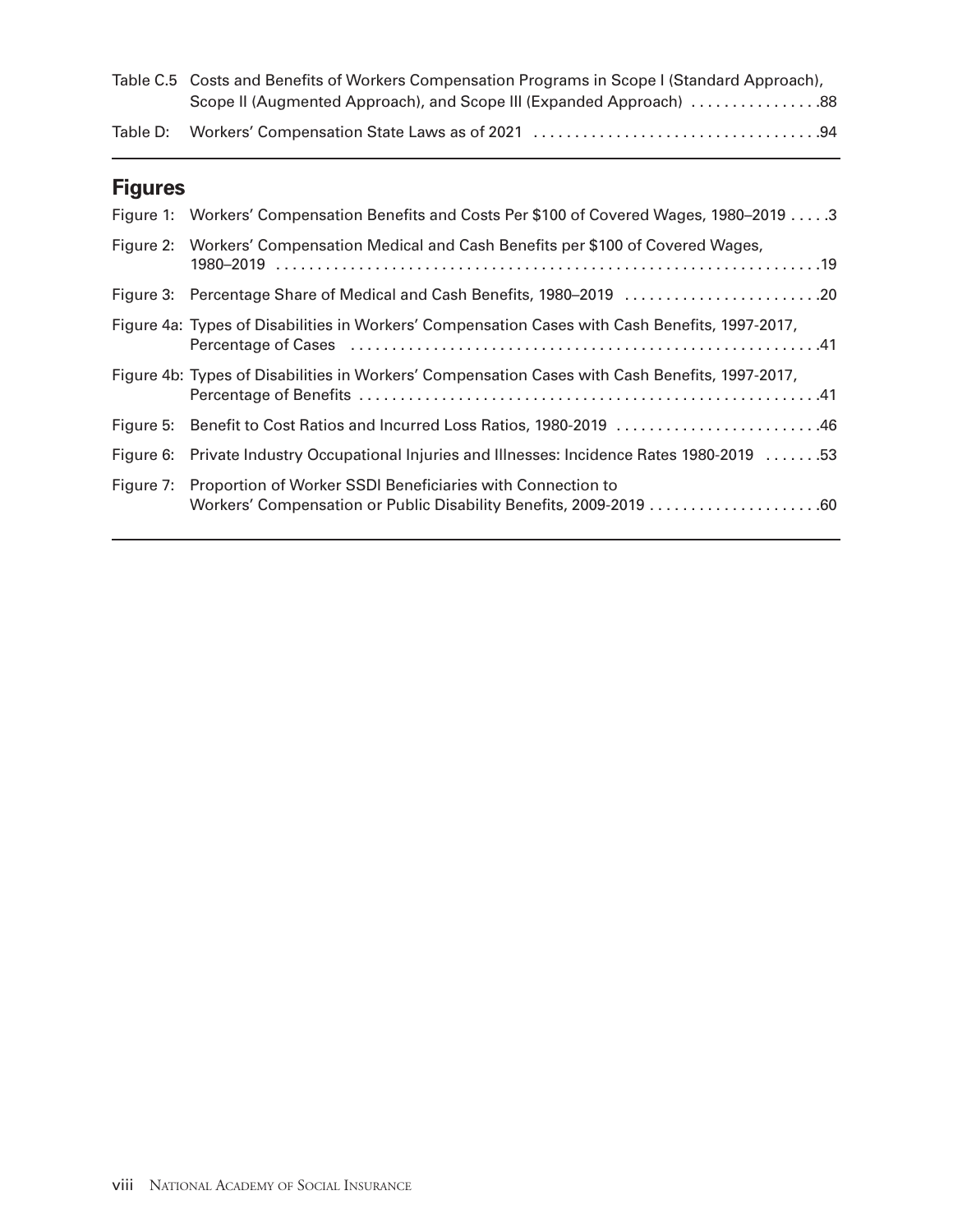# <span id="page-12-0"></span>**Highlights**

For more than two decades, the National Academy of Social Insurance has produced an annual report on workers' compensation benefits, costs, and coverage. The report provides summary statistics on state and federal workers' compensation programs, with the aim of facilitating policymaking that improves the system for both injured workers and employers. This report provides new data for 2019, with comparison data for the five-year period from 2015 to 2019.

## **National Trends (Table 1)**

- Covered employment and wages continued **to rise, albeit at a slower rate than in the past few years.**
	- The number of U.S. workers covered by workers' compensation continued to grow, increasing by 3.2 percent between 2015 and 2017 and 2.8 percent between 2017 and 2019.
	- Covered wages grew by 8.0 percent between 2015-2017, and by 9.9 percent between 2017 and 2019.
- Total benefits paid to injured workers and **their health care providers increased by less than 1 percent.** 
	- In 2019, workers' compensation total benefits paid were \$63.0 billion, an increase of 0.7 percent from 2015. Benefits decreased by 0.6 percent from 2015-2017, then increased by 1.3 percent from 2017-2019.
	- Adjusting for the increase in covered wages, however, total benefits per \$100 of covered wages were \$0.74 in 2019, a decrease of \$0.13 from 2015.
	- The overall decrease in benefits per \$100 covered wages reflects a \$0.07 decline in medical benefits per \$100, and a \$0.06 decline in cash benefits per \$100.
- Total employer costs decreased in 2019 for **the first time since 2010, while costs per \$100 of covered wages continued to decline.**
	- In 2019, employer costs for workers' compensation were \$100.2 billion, a decrease of

0.6 percent from 2017 but an increase of 0.9 percent from 2015.

- When adjusted for the increase in covered wages, employers' costs were \$1.17 per \$100 of covered wages, a decrease of \$0.21 (15.0%) since 2015.
- Declines in benefits and costs per \$100 of **payroll between 2015 and 2019 were substantial.**
	- The \$0.13 decline in benefits represents a 15.4 percent decline in benefits per \$100 of payroll.1
	- The \$0.21 decline in costs represents a 15.0 percent decline in costs per \$100 of payroll.
- National benefits and costs per \$100 of **covered wages continue to decline relative to prior decades. (Figure 1)**
	- Since peaking in 1992, benefits per \$100 have declined by 55.5 percent as of 2019.
		- Between 2009 and 2019, benefits per \$100 declined by 28.5 percent.
	- Since peaking in 1993, costs per \$100 have declined by 46.1 percent as of 2019.
		- Between 2009 and 2019, costs per \$100 declined by 12.7 percent.

## **State Trends**

- **Workers' compensation covered employment and wages increased in almost every jurisdiction between 2015 and 2019.**2
	- Covered employment increased in all but five jurisdictions (Alaska, North Dakota, Wyoming, West Virginia, Louisiana). The largest percentage increase was in Utah (13.7%), followed by Idaho (13.3%) and Nevada (13.1%). (Table 3)
	- Covered wages increased in all jurisdictions. The largest percentage increase occurred in Washington (35.9%), with six other states experiencing increases greater than 25%. (Table 4)

<sup>1</sup> The disparity between the smaller reduction in employer costs and the larger decline in benefits is discussed in the text accompanying Table 15.

<sup>2</sup> This report includes data from all fifty states and the District of Columbia, as well as for select federal programs. For the purposes of this report, we treat DC like a 51st state and, thus, use the terms "state" and "jurisdiction" interchangeably throughout.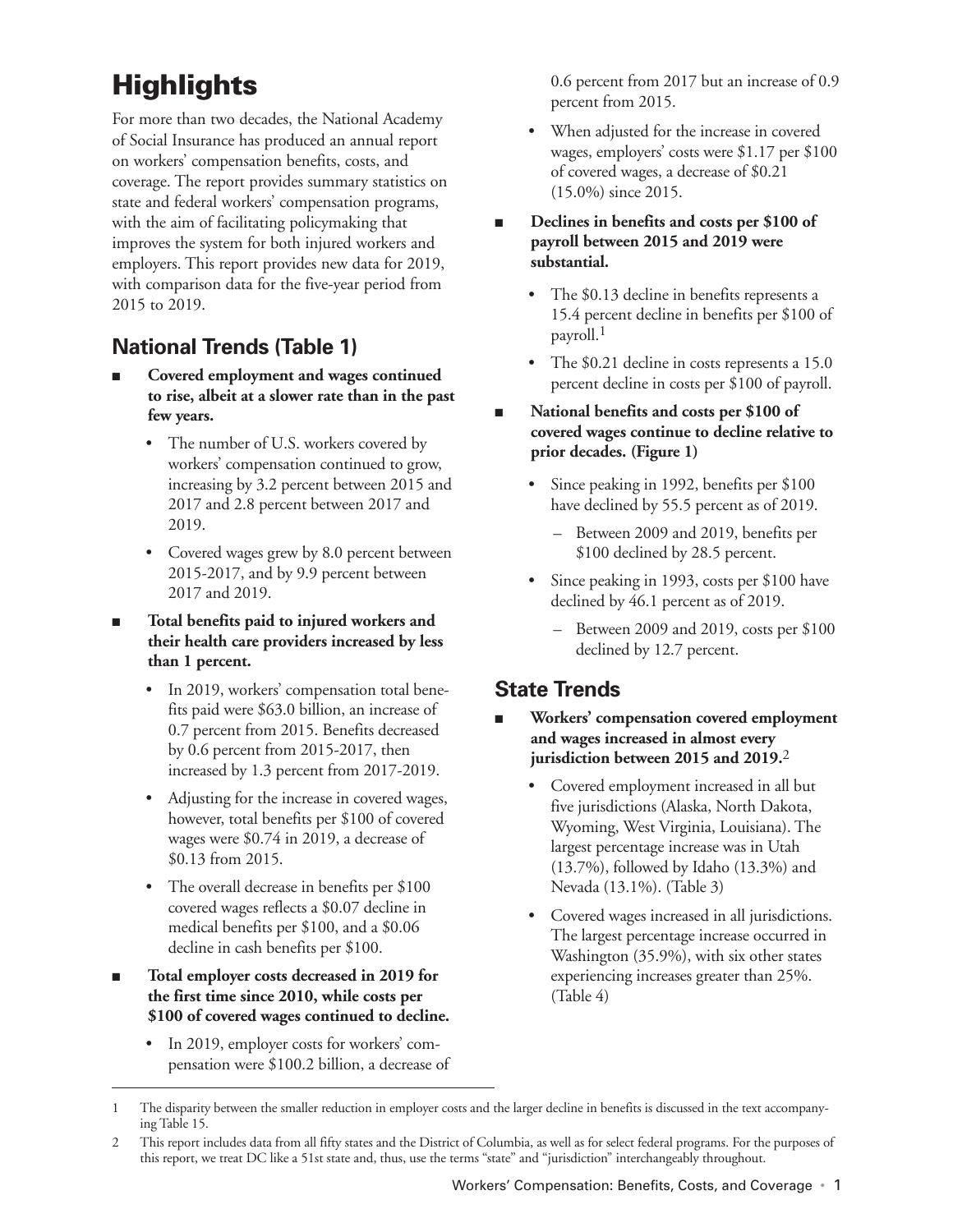<span id="page-13-0"></span>

| Overview of Workers' Compensation Benefits, Costs, and Coverage, 2015-2019 |  |  |  |  |
|----------------------------------------------------------------------------|--|--|--|--|
|----------------------------------------------------------------------------|--|--|--|--|

|                                                           |         |           | <b>Percent Change</b> |           |
|-----------------------------------------------------------|---------|-----------|-----------------------|-----------|
| Aggregate Benefits, Coverage, and Costs                   | 2019    | 2015-2017 | 2017-2019             | 2015-2019 |
| Covered Jobs (in thousands)                               | 144,407 | 3.2       | 2.8                   | 6.2       |
| Covered Wages (in billions)                               | \$8,560 | 8.0       | 9.9                   | 18.7      |
| Workers' Compensation Benefits Paid (in billions)         | 63.0    | $-0.5$    | 1.0                   | 0.4       |
| Medical Benefits                                          | 31.3    | $-1.7$    | 0.6                   | $-1.1$    |
| Cash Benefits                                             | 31.8    | 0.7       | 1.3                   | 2.0       |
| Employer Costs for Workers' Compensation<br>(in billions) | \$100.2 | 1.6       | $-0.6$                | 0.9       |

|                                                         |        |            | Dollar Change |            |
|---------------------------------------------------------|--------|------------|---------------|------------|
| Benefits and Costs per \$100 of<br><b>Covered Wages</b> | 2019   | 2015-2017  | 2017-2019     | 2015-2019  |
| Workers' Compensation Benefits Paid                     | \$0.74 | $-$ \$0.07 | $-$0.07$      | $-$ \$0.13 |
| Medical Benefits                                        | 0.37   | $-0.04$    | $-0.03$       | $-0.07$    |
| Cash Benefits                                           | 0.37   | $-0.03$    | $-0.03$       | $-0.06$    |
| Employer Costs for Workers' Compensation                | \$1.17 | $-0.08$    | $-0.12$       | $-0.21$    |

*Notes:* Benefits are calendar-year payments to injured workers (cash benefits) and to providers of their medical care (medical benefits). Costs for employers who purchase workers' compensation insurance include calendar-year insurance premiums paid plus benefits paid by the employer to meet the annual deductible, if any. Costs for self-insuring employers are calendar-year benefits paid plus the administrative costs associated with providing those benefits.

*Source:* National Academy of Social Insurance estimates.

- Workers' compensation benefits per \$100 of **covered wages, and employers' costs per \$100 of covered wages, decreased in almost all states between 2015 and 2019**
	- Benefits per \$100 of covered wages decreased in all jurisdictions except Hawaii between 2015-2019. (Table 12)
		- The largest percentage decrease occurred in Oklahoma, where benefits per \$100 declined by 33.1 percent between 2015 and 2019.
	- Between 2015-2019, costs per \$100 of covered wages decreased in every state but Hawaii
		- The largest percent decrease occurred in Tennessee, where costs per \$100 decreased by 40.2 percent between 2015 and 2019. (Table 14)

# **Background on Workers' Compensation**

This section of the report, covering background material that is repeated annually, describes the history of workers' compensation insurance in the United States; the current structure of state workers' compensation programs; types of benefits paid; and how workers' compensation is financed. Reporting of detailed program data for 2019 begins on page 9, and a glossary of terms used in this report is available on page 62.

# **History of Workers' Compensation**

Workers' compensation was the first social insurance program adopted in most developed countries. The first modern workers' compensation laws, known as Sickness and Accident Laws based on the principle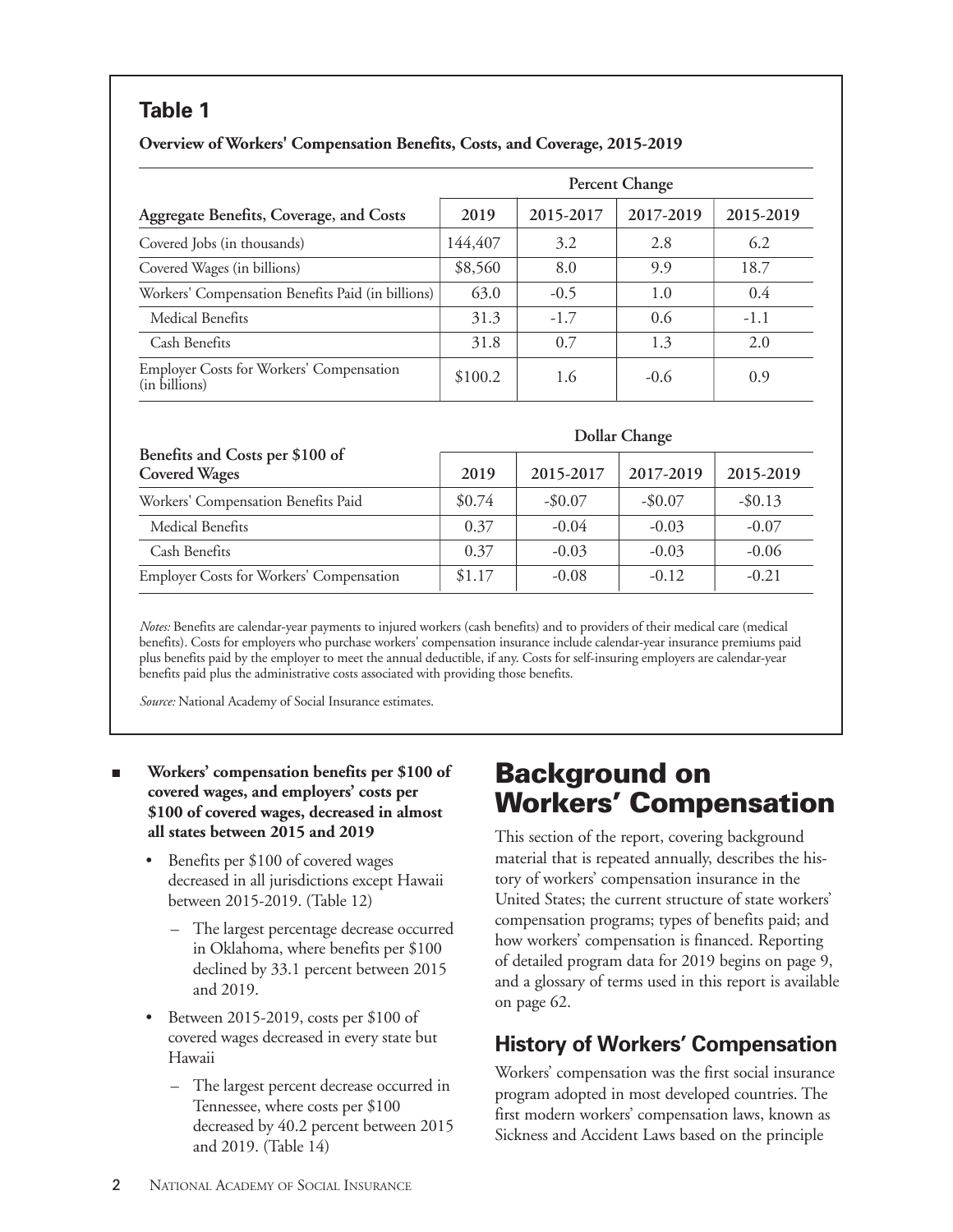## <span id="page-14-0"></span>**Figure 1**





of employer liability for workplace injuries, were adopted in Germany in 1884 under Chancellor Otto von Bismarck (Clayton, 2004). In 1897, England passed a similar law that held employers liable so long as employees could prove that they had been injured on the job.

The first workers' compensation law in the United States was enacted in 1908 to cover certain federal workers. The first state law, passed by New York in 1910, which was compulsory for certain very risky jobs, was struck down as unconstitutional by the

state's court of appeals in  $1911<sup>4</sup>$  That same year, Kansas and Washington passed the first state laws that survived constitutional challenges (though New Jersey and Wisconsin both claim the "first in WC" title), with five other states enacting laws that went into effect that year.<sup>5</sup> Most other states then adopted workers' compensation laws by 1920, though the last of the 48 contiguous states to pass one, Mississippi, did so only in 1948.

Before the enactment of these laws, the primary legal remedy for workers who were injured on the job was

<sup>3</sup> See page 44 for an explanation of why costs and benefits in a given year are not perfectly aligned.

<sup>4</sup> "[I]n 1911, in Ives v. South Buffalo Railway Co… the Court of Appeals of New York held the New York act unconstitutional on the grounds of deprivation of property without due process of law," (Willborn et al., 2017). In 1911, nine states, including Kansas, New Jersey, and Wisconsin, thus enacted elective laws in an effort to avoid similar decisions by their state courts. Washington, however, adopted a compulsory statute, which the Washington Supreme Court upheld (Somers and Somers, 1954).

<sup>5</sup> Kansas and Washington had the first enactment date (March 14, 1911), but those laws were not effective until after May 3, 1911, the same date when the Wisconsin law was enacted and took effect (Krohm, 2011).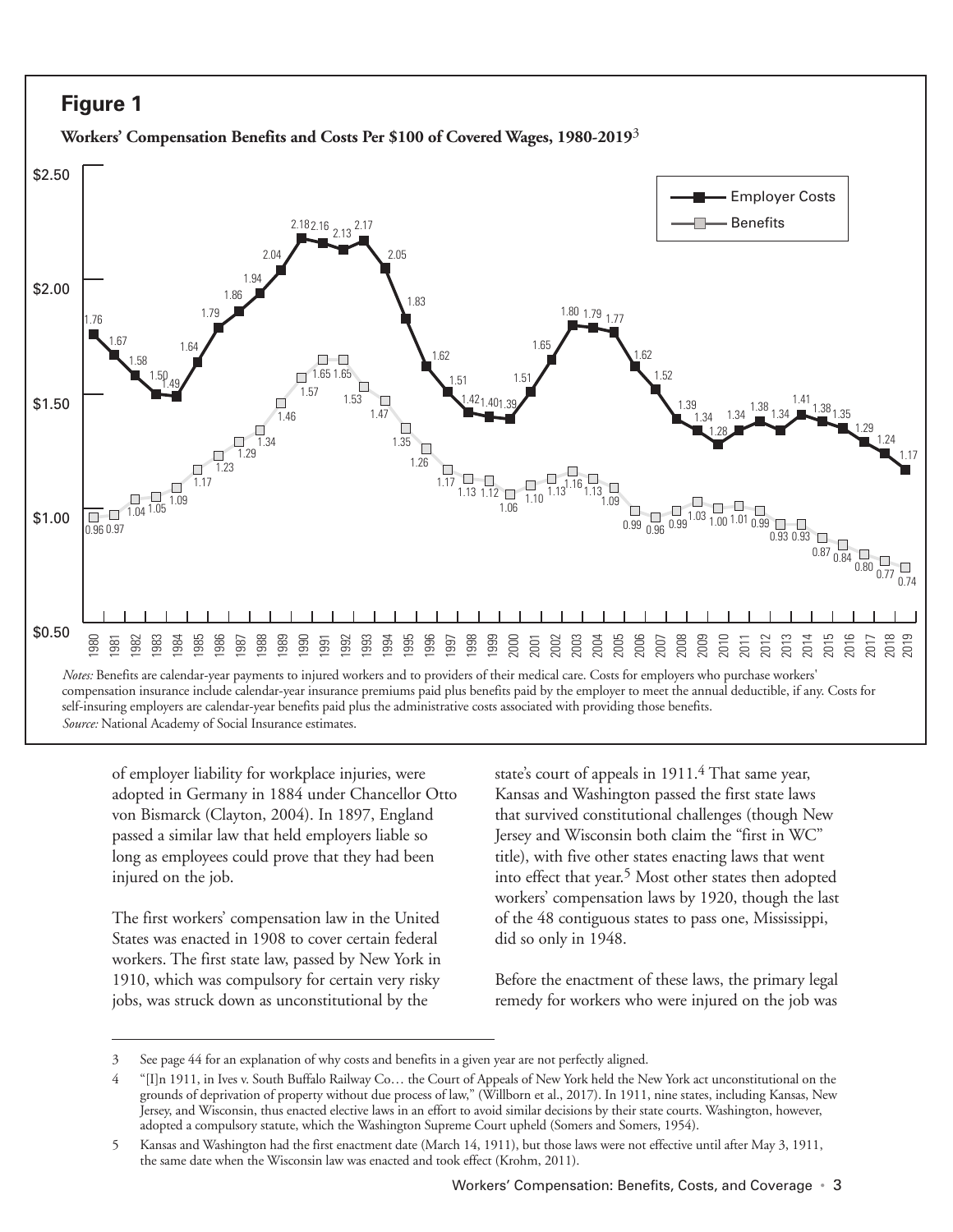to file a tort suit claiming negligence by their employer.6 Employers had three commonly used legal defenses to shield themselves from liability: assumption of risk (showing that the injury resulted from an ordinary risk of employment of which the worker should have been aware); $^7$  the fellow servant rule (showing the injury was caused by the negligence of a fellow worker, rather than the employer); or contributory negligence (showing that the worker's own negligence contributed to the injury, regardless of whether the employer was to any degree at fault).

Given the available defenses, along with workers' very limited resources to bring suits, employers prevailed in court in the vast majority of cases. In the minority of cases in which employees won, however, employers could be held liable for substantial and unpredictable amounts. Litigation also created friction between employers and employees; dissatisfaction with the status quo on both sides set the stage for reform.

Initial reforms came in the form of employer liability acts, which eliminated some of the employers' common law defenses. Still, employees retained the burden of proving negligence on the part of the employer, which posed a significant obstacle to recovering damages (Burton and Mitchell, 2003).8 Ultimately, both employers and employees favored workers' compensation legislation, which would ensure that workers who sustained occupational injuries or (as laws evolved) contracted work-related diseases received predictable and timely compensation. As a quid pro quo, workers' compensation became the "exclusive remedy" for occupational injuries and diseases, and an employer's liability was limited to the statutory benefits specified in the state's workers' compensation act.

Workers' compensation is the "exclusive remedy" for occupational injuries and diseases. An employer's liability is limited to the statutory benefits specified by the workers' compensation act in the jurisdiction.

The adoption of state workers' compensation programs marked significant progress in the nation's economic, legal, and political history. Passage of the laws required extensive efforts on the part of both business and labor leaders in each state to reach agreement on the law's specifics. Ultimately, both employers and employees supported workers' compensation statutes, often referred to as the grand bargain because the laws contained some principles favorable to workers, some principles favorable to employers, and some principles beneficial to both parties. For example, workers could receive workers' compensation benefits even when the injury resulted from the worker being negligent or when the employer was not negligent. For this reason, the program structure is often described as "no fault" –it is intended to compensate (almost) regardless of how the occupational injury, illness, or death occurs.

Employers benefited from workers' compensation benefits that can be more limited than tort awards, and workers' compensation benefits specified in the statute became the exclusive remedy for injured workers, which meant that employers could not be sued for damages in a tort suit.<sup>9</sup> In essence, workers' compensation statues are a no-fault and limited liability approach to compensate for workplace injuries and diseases.10

<sup>6</sup> Some injured workers received voluntary compensation from employers or medical benefits paid through personal accident insurance, but many received no compensation at all (Fishback and Kantor, 1996).

<sup>7</sup> A more complete definition is provided by Willborn et al. (2017): "The assumption of risk doctrine… barred recovery for the ordinary risks of employment; as well as the extraordinary risks of employment, if the worker knew of them or might reasonably have been expected to know of them."

<sup>8</sup> As a result, the employers' liability approach was abandoned in all jurisdictions and industries except the railroads, where it still applies.

<sup>9</sup> Under the exclusive remedy concept, the worker accepts workers' compensation as payment in full and gives up the right to sue. There are limited exceptions to the exclusive remedy concept in some states, such as when there is an intentional injury of the employee or when an employer violates a safety regulation in a reckless manner. A suit is also possible if the employer is uninsured.

<sup>10</sup> As John Burton notes, this compromise benefited workers by doing away with negligence tests and employers' special defenses, while employers received truncated liability and the guarantee that this was workers' exclusive remedy. Both benefited from simplified determination of the extent of liability and from specialized dispute resolution. In the past decade, concerns have been raised regarding state legislation that has curtailed the availability of benefits to workers. For example, Spieler (2017) and Burton (2017) argue that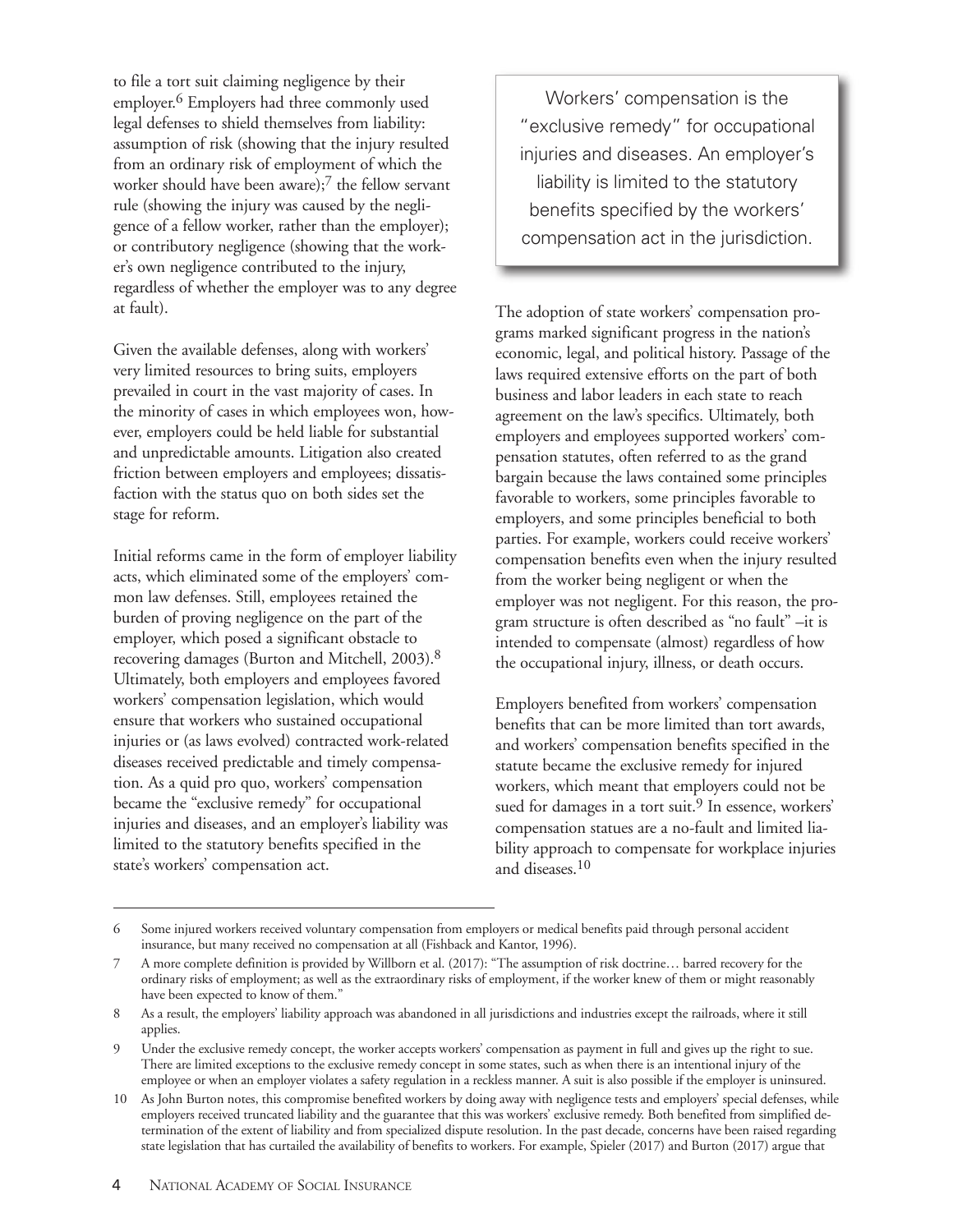For both workers and employers, simplified determination of benefits meant that benefits could be paid without attorney involvement in most cases. When benefits are disputed, workers' compensation statutes in most states removed workplace injuries from the general court system and established workers' compensation agencies (or commissions) that were given the primary responsibility for resolving disputes between workers and employers. Reformers felt this delivery system would also reduce the delays, uncertainties, and inconsistencies of the court system (Berkowitz and Berkowitz 1985, 161-163).

From the beginning, some segments of the working population were excluded from the state programs. Most importantly, given their prevalence in the labor market of the early 20th century, agricultural workers and people in domestic employment were explicitly excluded. Other workers, including independent contractors, have also been outside the reach of workers' compensation insurance.

Today, each of the 50 states and the District of Columbia has its own workers' compensation program, and there are several federal workers' compensation programs. (U.S. territories also have workers' compensation programs, which are not included in this report.)

### **Overview of Programs Included in the Report**

Consistent with previous editions of this report, the current report uses a "standard approach" in determining which workers' compensation programs to include in the estimates presented in the main text, tables, and figures.

This approach includes all workers' compensation programs, as prescribed by state or federal laws, and for which costs are paid directly by employers or workers. The scope of this approach includes: all state workers' compensation programs; the Federal

Employees' Compensation Act (FECA), which provides benefits to federal workers; the portion of the Longshore and Harbor Workers Act (LHWCA) paid by employers, which provides protection to longshore, harbor, and other maritime workers; and the portion of the Black Lung Benefits Act financed by employers, which provides compensation to coal miners with black lung disease. (See Appendix C for two broader measures of the scope of workers' compensation programs in the US.)

The state and federal programs in this report vary with respect to which employers and workers are covered, which injuries and diseases are compensable, and the levels of benefits provided. However, there are common features in most of these programs:

- n Workers' compensation programs still largely adhere to the no-fault and limited liability principles that were the central features of the grand bargain agreed to when the programs emerged in the early 20th Century.
- Workers' compensation insurance coverage is mandatory in all states except Texas and Wyoming, with limited exemptions for small employers. Workers in specific classifications, such as agricultural or domestic employees, and workers who are classified as independent contractors are generally excluded from coverage.11
	- In Texas, employers are not covered by the workers' compensation law unless they elect to be covered.
	- Wyoming employs an unusual system, requiring workers' compensation coverage only for workers in "extra-hazardous" occupations. Although the state designates most occupations as "extra-hazardous," several large employers have opted not to provide workers' compensation coverage in recent years, leading to a shrinking share of workers with coverage.<sup>12</sup>

recent developments in many states are undermining the grand compromise that serves as the foundation for workers' compensation programs. These developments include the adoption of constricted compensability rules, the reduction in cash benefits, and the adoption of procedural hurdles, such as increasing the burden of proof for claimants. A development in several states that appears to be particularly inconsistent with the grand bargain is the adoption of what Burton terms the "dual-denial doctrine," which both makes it impossible for the worker to qualify for workers' compensation benefits and precludes the worker from bringing a tort suit by stating that workers' compensation is the exclusive remedy for a workplace injury.

<sup>11</sup> In addition, many states allow specific classes of employers to voluntarily purchase workers' compensation coverage or to opt out of statutory coverage, e.g., independent contractors, corporate officers, and local governments.

<sup>12</sup> As University of Wyoming law professor Michael Duff notes, "Like the situation in Texas, most [Wyoming] employers not covered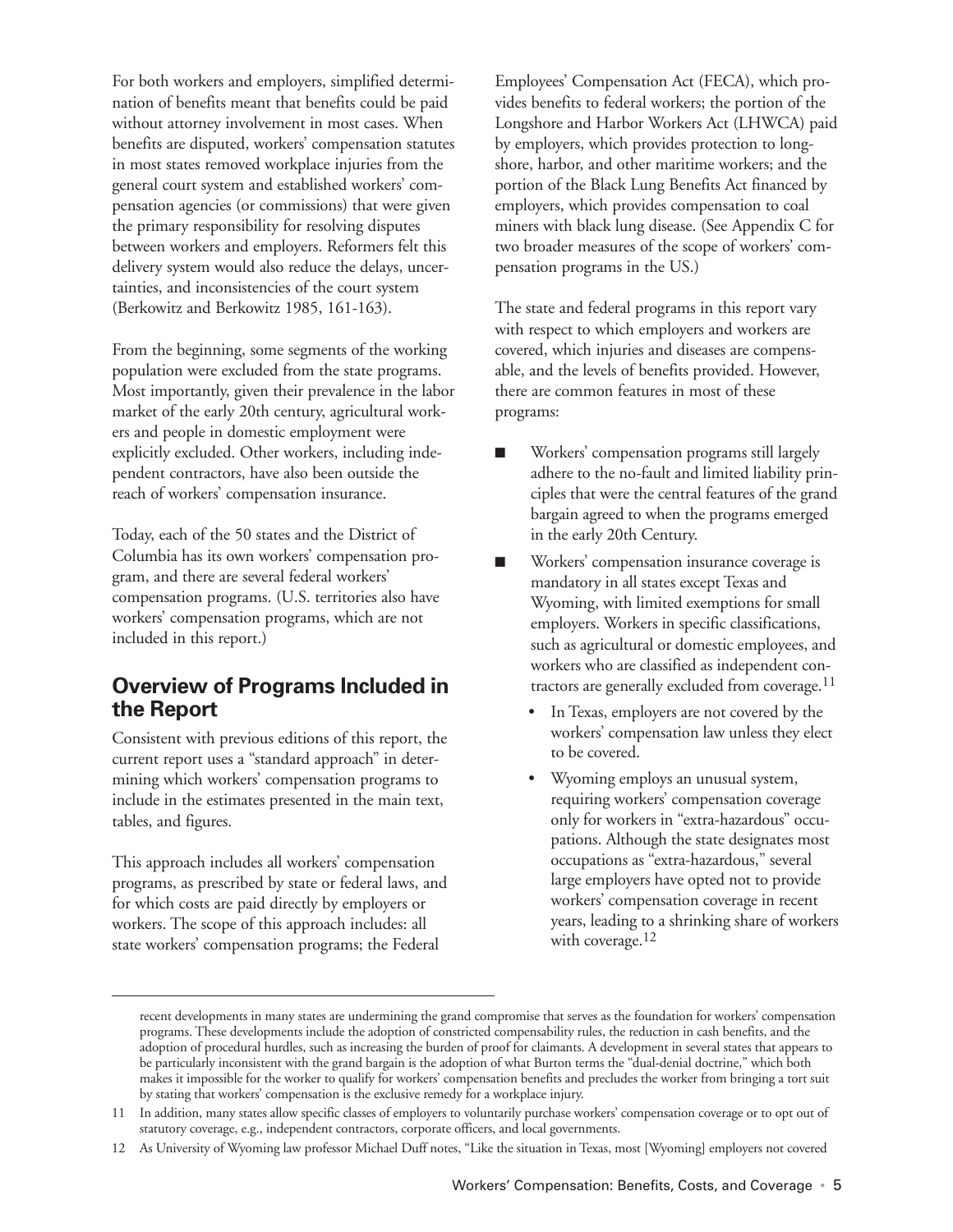- In principle, workers' compensation pays 100 percent of injury-related medical costs for injured workers, and cash benefits that replace a portion of wages lost because of the injury. Lost-time compensation may be subject to a waiting period (typically three to seven days) that may be paid retroactively if the disability involves hospitalization or a lengthy duration of work absence. Statutory wage-replacement rates vary by state but, on average, replace about two-thirds of a worker's pre-injury gross wage, subject to minimum and maximum weekly benefits, which also vary among states. Cash benefits are tax-exempt.
- Workers' compensation benefits are financed exclusively by employers except in three states (Oregon, Washington and New Mexico), where workers pay part of the cost of benefits and services through direct payroll deductions or assessments.<sup>13</sup>
- Employers purchase workers' compensation insurance from private insurers or from state workers' compensation insurance funds. In most states, large employers have the option to self-insure.

## **Workers' Compensation Benefits**

Injured workers or their medical providers may collect benefits through one of three basic types of claims:

**Medical-only claims:** Most workers' compensation claims do not involve lost work time in excess of the waiting period for cash benefits, so only medical benefits (and no cash benefits) are paid for these claims. "Medical-only" claims are the most common type of workers' compensation claim, but they represent only a small share of overall payments.<sup>14</sup>

**Temporary disability claims**: When a work-related injury or illness temporarily prevents a worker from

returning to his or her pre-injury job or to another job for the same employer, the worker receives temporary total disability (TTD) benefits in addition to medical benefits. These TTD benefits replace approximately two-thirds of the worker's gross, preinjury weekly earnings up to state-specified limits. Depending on the jurisdiction, if workers had additional jobs with another employer at the time of injury, earnings from that second or other job may or may not be covered by temporary disability benefits, even if the worker cannot perform any job.

Compensation for temporary disability is subject to minimum and maximum benefit levels that vary from state to state. As of January 2021, the *minimum* weekly TTD benefit ranged from a low of \$20 in Arkansas, Florida, and Wisconsin, to a high of \$620 in North Dakota.15 The *maximum* weekly benefit ranged from a low of \$523 in Mississippi to a high of \$1,864 in Iowa. Generally, the maximum benefit is a percentage of the state's average weekly wage.

Most workers who receive TTD benefits fully recover and return to work, at which time those benefits end. In many cases, however, employers make accommodations that allow injured workers to return to transitional work before they are physically able to resume all of their former job duties. In these cases, workers may be assigned to restricted duties or given shorter hours at lower wages. When injured workers return to work at less than their pre-injury wage during the healing period, they may be eligible for temporary partial disability (TPD). TPD benefits typically cover two-thirds of the difference between an injured worker's pre-injury wage and their new wage.

**Permanent disability claims**: Some injured workers experience work-related injuries or illnesses that result in permanent impairments. These workers may be eligible for either permanent partial or per-

are liable in tort. Also like in Texas, there are significant numbers of workers employed by companies that offer 'alternative WC' plans." He points to Araguz v. State, ex rel. Wyoming Workers' Safety and Comp. Div., 2011 WY 148, 262 P.3d 1263 as an example of how dual-denial is expanding in that state. This case involved two injured Walmart employees. Duff 2018 and Elaine Weiss correspondence with Michael Duff, July 2019.

<sup>13</sup> Employees directly pay for a portion of workers' compensation programs in New Mexico, Oregon, and Washington, as discussed in Appendix C. Even in states where costs are paid directly by employers, it is likely that the incidence of costs falls on employees in the form of lower wages. (Gruber and Krueger, 1991)

<sup>14</sup> In 2017, medical-only claims accounted for 75 percent of all workers' compensation claims, but less than 10 percent of all benefits paid (NCCI, 2021a). Since 1999, there has been a gradual decline in the share of medical-only claims from 78.3 percent to the current 75.4 percent. On the other hand, the share of benefits paid for medical only claims has increased from 6.2 percent in 1999 to 7.6 percent of overall benefits in 2017.

<sup>15</sup> Arizona, Iowa, Maine, Montana, Nevada, Oklahoma, and Rhode Island do not have a specified minimum weekly TTD benefit. Details on benefit and coverage provisions of state laws are summarized in Appendix C.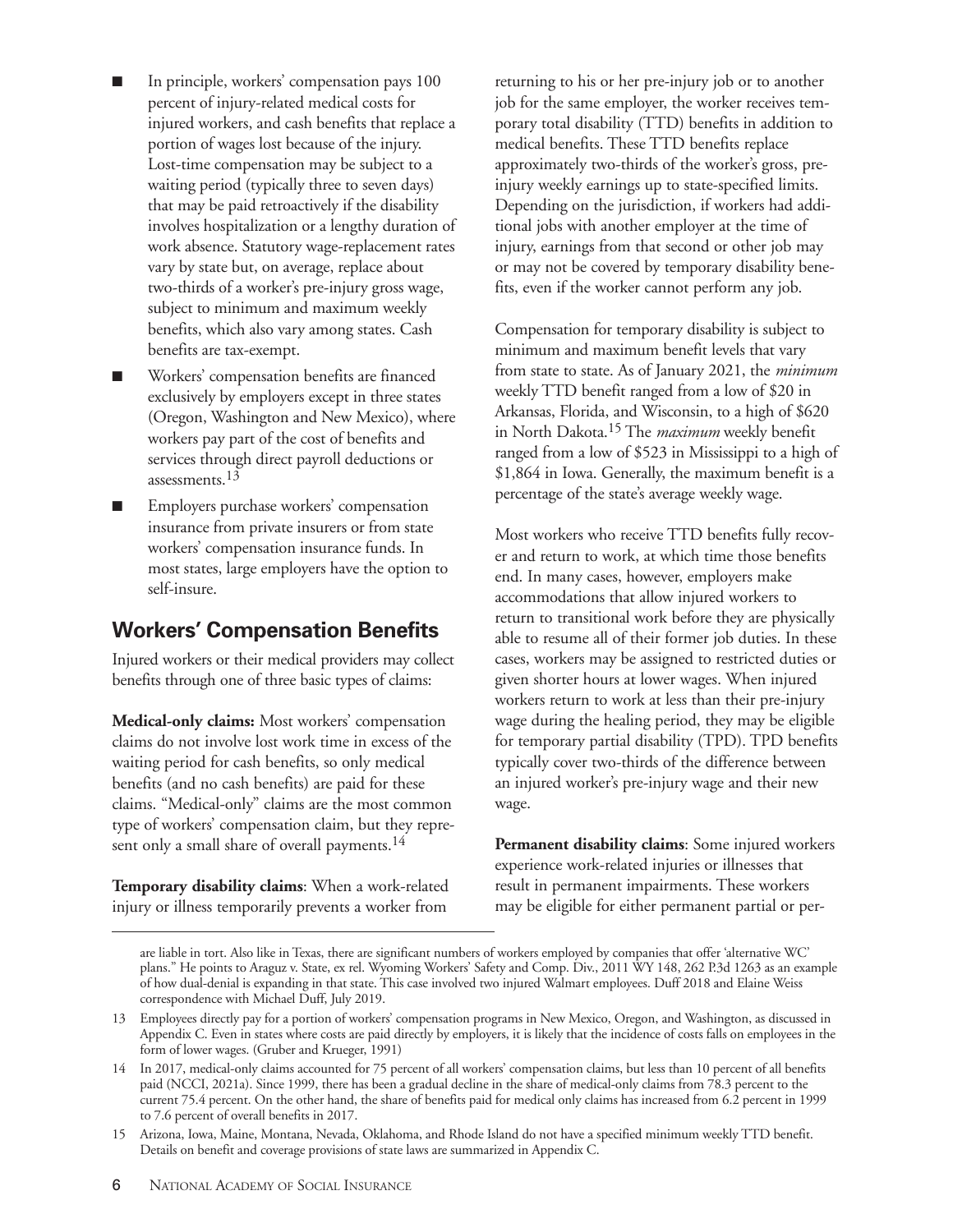manent total disability benefits, after they reach maximum medical improvement (the point at which further medical intervention is no longer expected to improve functional capacity or provide further healing).16 Permanent total disability (PTD) benefits are paid to workers who are considered permanently unable to work as a result of a work-related injury or illness.17 PTD benefit minimums and maximums are typically equal to those of TTD claims. 34 states have no limit on benefit duration. Of those with limits, Alabama has the shortest at 300 weeks, or a little under six years.

States differ in their methods for determining whether a worker is eligible for permanent partial disability (PPD) benefits, the extent of permanent disability, and the amount of benefits to be paid (Barth and Niss, 1999; Burton, 2008). There are three operational approaches to determining eligibility for PPD benefits:

- The impairment approach pays benefits if the worker has a permanent medical loss, without regard to actual loss of earnings. In this case, the amount of permanent disability benefits is determined by some measure of physical loss to the body.
- The loss of earning capacity approach pays benefits if the impairment causes a permanent loss of earning capacity. In this case, benefits are determined by an estimate of reduced earning capacity.
- The wage loss approach pays benefits only if the worker has actual wage losses. In this case, if the worker has the ability to work in some capacity and actually works, he or she will not receive PPD benefits unless a wage loss is incurred.

Only eight states have no limit on PPD benefit duration or amount. Many cases involving permanent disability are settled through the use of compromise and release agreements, which generally provide a lump sum to the injured worker, may cover possible future medical costs, and release the employer from future liability.18

**Fatalities**: Workers' compensation programs also pay death benefits when a work-related illness or injury is fatal. The benefits typically include an amount for funeral and burial expenses, as well as cash benefits for the workers' family or other dependents.

## **Sources of Workers' Compensation Insurance**

Non-federal employers pay for workers' compensation by purchasing insurance from a private insurance carrier or a state workers' compensation insurance fund (a state fund), or by self-insuring. Federal workers' compensation insurance covers federal civilian employees and some private-sector workers who are employed either in high-risk jobs or jobs related to national defense (see Federal Programs on p.71). Many states also have special workers' compensation funds to cover exceptional circumstances, such as a second work-related injury for an individual with a pre-existing condition that increases the costs associated with the injury.

Private insurance. Workers' compensation policies provided by private insurers operate much like automobile or homeowners' insurance. Employers purchase insurance for a premium that varies according to expected risk. There are two types of policies: 1) policies that require the insurer to pay all workers' compensation benefits; and 2) policies with a deductible, which require the employer to reimburse the insurer for benefits paid up to the specified deductible amount. With a deductible policy, the employer is self-insuring to a specified limit, and in return pays a lower premium. Deductibles may be written into an insurance policy on a per-injury basis, an aggregate-benefit basis, or a combination of the two. Most states permit deductible policies in workers' compensation insurance, but state regulations vary on the specifics.

**State funds**. In 21 states, some (or all) employers obtain workers' compensation insurance through a state workers' compensation insurance fund. State funds, which are established by an act of the state legislature, are designated as either exclusive or com-

<sup>16</sup> In most claims where the workers ultimately receive permanent disability benefits, there is initially a period in which the workers receive temporary disability benefits, as described in the preceding paragraphs.

<sup>17</sup> Most states allow permanently and totally disabling conditions to be compensated for life if the condition leads to an inability to work. The requirements for a PTD benefit vary across jurisdictions, but many have a provision such that if an injured worker has a permanent disability rating over a specified threshold (for instance, more than 70 percent disabled), then the worker would qualify.

<sup>18</sup> See glossary for complete definition of compromise and release agreements.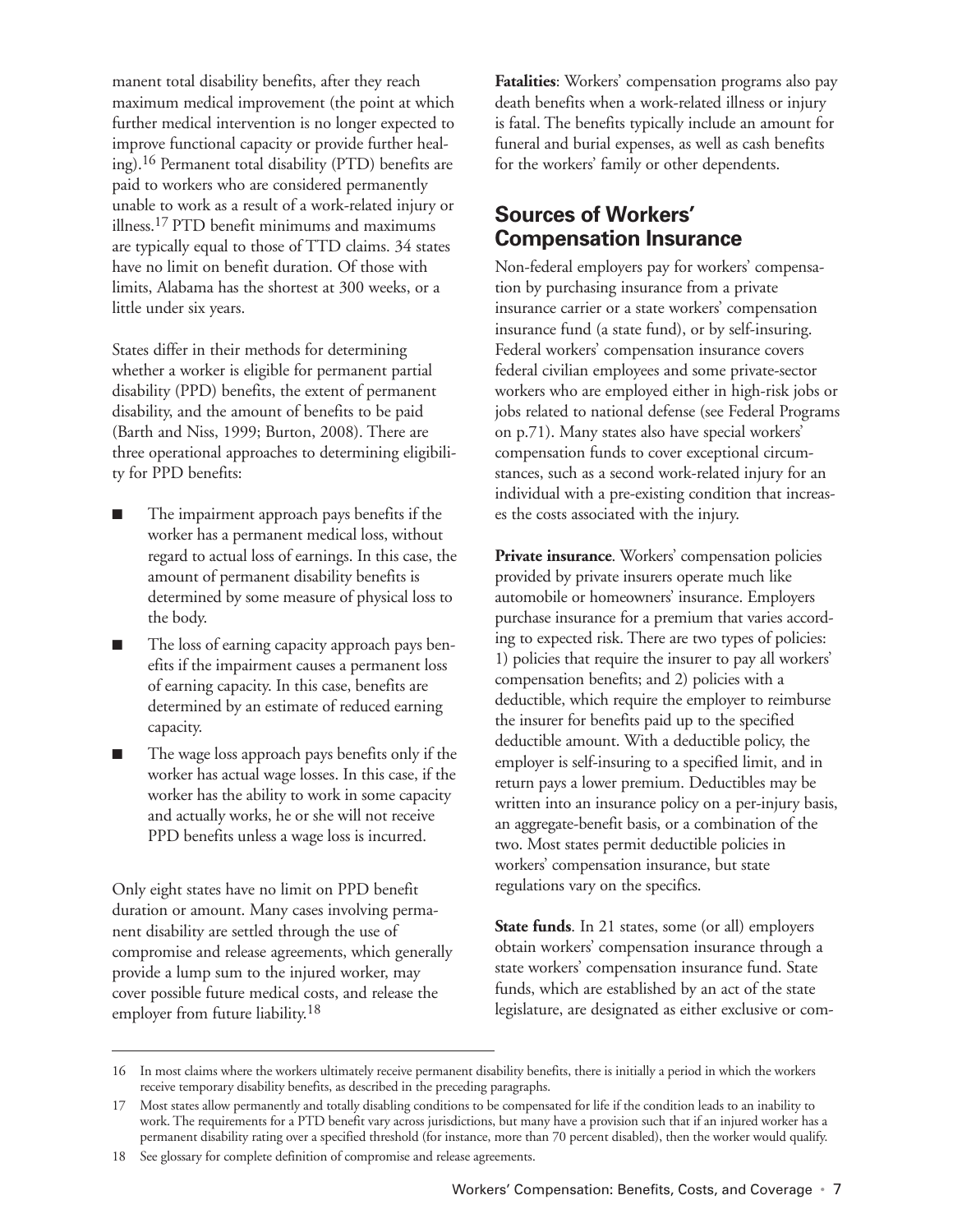petitive. An exclusive state fund is the sole provider of workers' compensation insurance in a state (although most states with exclusive state funds allow large employers to self-insure). A competitive state fund competes with private insurers. In this report, we define a competitive state fund as one that: 1) sells workers' compensation policies to private-sector employers in the voluntary insurance market; and 2) is exempt from federal taxes.19 In 2019, four states had exclusive state funds, 16 states had competitive state funds that met our criteria, and two states had special circumstances.<sup>20</sup>

Employers pay for workers' compensation insurance by purchasing from private insurers or a state fund or by self-insuring

**Self-insurance**. Many large employers choose to self-insure for workers' compensation.<sup>21</sup> Where selfinsurance is permitted, employers must apply for permission to self-insure from the regulatory authority and demonstrate that they have sufficient financial resources to cover their expected workers' compensation costs.22 Some states also permit groups of employers in the same industry or trade association to self-insure through group self-insurance.

**Federal programs**. The federal government covers workers' compensation benefits for federal civilian employees under the Federal Employees Compensation Act (FECA). Federal programs also cover some private-sector workers, including coal miners with black lung disease, employees of overseas contractors with the U.S. government, energy

employees exposed to certain hazardous materials, workers engaged in manufacturing atomic bombs, and veterans injured while on active duty in the armed forces.<sup>23</sup> The federal government also provides oversight for workers covered under the Longshore and Harbor Workers' Compensation Act (LHWCA), but employers are still required to purchase private insurance or self-insure. (More details about these federal programs are provided in Appendix B.)

**Guaranty funds***.* State guaranty funds ensure benefit payments to injured workers in cases in which a private insurance carrier or self-insured employer becomes insolvent and lacks sufficient earmarked assets to pay outstanding benefits. The benefit payments and administrative costs of guaranty funds for private insurers are typically<sup>24</sup> funded through assessments on workers' compensation insurers, while the costs of guaranty funds for self-insured employers are funded through assessments on selfinsuring employers.

**Second injury funds**. Second injury funds reimburse employers or insurance carriers in cases in which an employee with a pre-existing condition experiences another work-related injury or illness. The second injury fund pays any costs associated with the prior condition in order to reduce the cost burden on the current employer. The funds encourage employers to hire injured workers who want to return to work with residual impairments, because the current employer is responsible only for workers' compensation benefits associated with a subsequent illness or injury. Second injury funds are financed through assessments on employers and, in a small number of jurisdictions, with general fund monies.<sup>25</sup>

<sup>19</sup> All competitive state funds are exempt from federal taxes, and five funds (Hawaii, Idaho, Louisiana, New Mexico, and Texas) are also exempt from paying state premium taxes.

<sup>20</sup> In 2019, North Dakota, Ohio, Washington, and Wyoming had exclusive state funds. Competitive state funds operated in California, Colorado, Hawaii, Idaho, Kentucky, Louisiana, Maryland, Missouri, Montana, New Mexico, New York, Oklahoma, Oregon, Pennsylvania, Rhode Island, and Texas. South Carolina's state fund provides workers' compensation insurance for state and local government employees and competes with private insurers for the quasi-state agency market segment. West Virginia discontinued its state fund in 2006. However, the state was still paying benefits in 2019 on some claims involving injuries that occurred before 2006.

<sup>21</sup> All states allow employers to self-insure except for North Dakota and Wyoming, both of which require all employers to obtain workers' compensation insurance from their exclusive state funds.

<sup>22</sup> Nearly all self-insured firms are required to post some type of financial security (e.g. surety bonds) so that workers' compensation benefits are paid even if the employer experiences financial distress.

<sup>23</sup> While these jobs tend to be particularly hazardous, there are many hazardous jobs not covered by federal WC programs.

<sup>24</sup> There are some states in which guaranty funds are funded through assessments paid directly by employers. In California in 2017, for example, employers were assessed a tax of 2.00% of net premiums paid in 2016. (NCCI, 2021b)

<sup>25</sup> See Sources and Methods 2021 on the Academy's website for further details on special funds, second injury funds, and guaranty funds.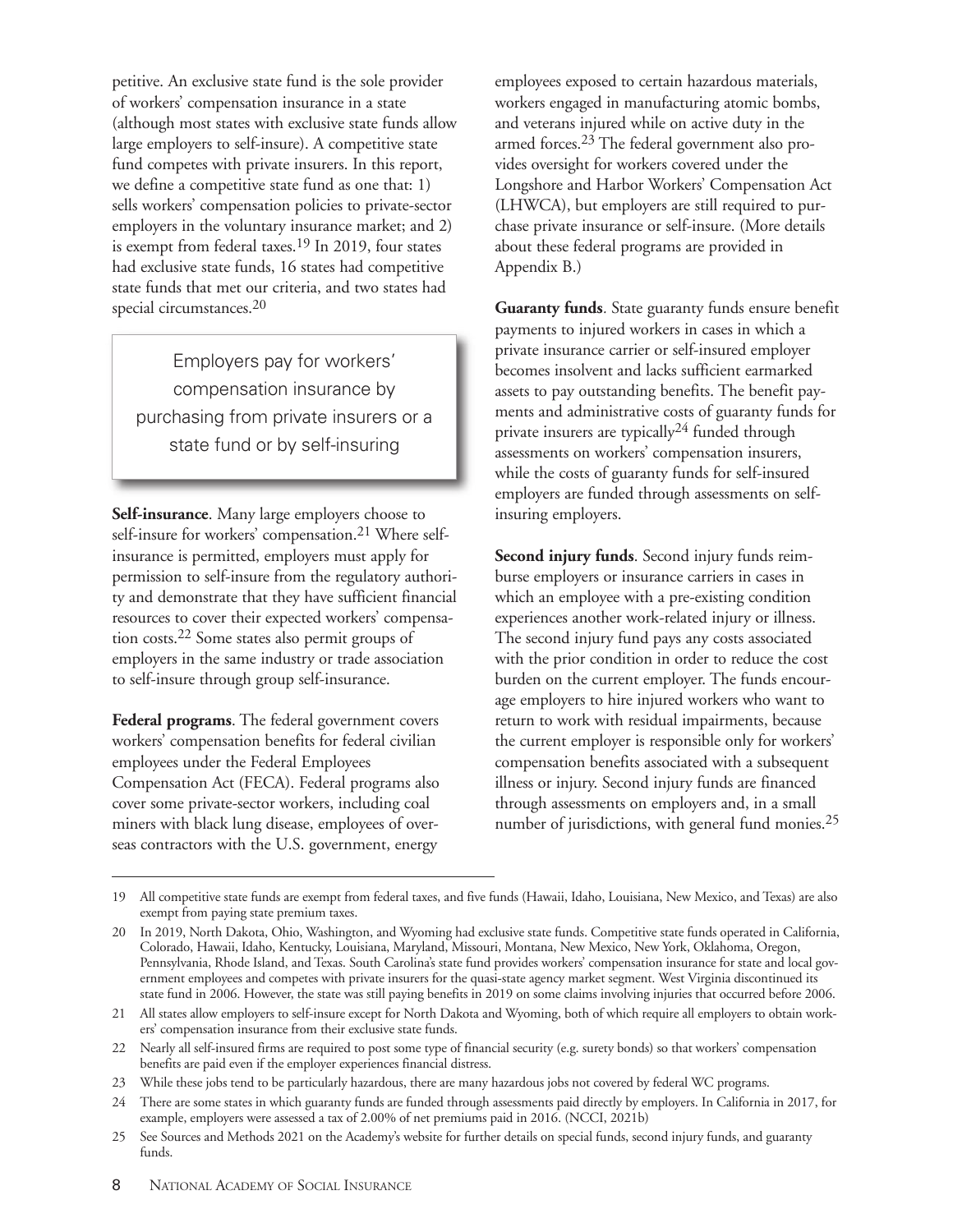<span id="page-20-0"></span>**Other special funds.** Many states have special funds beyond guaranty funds and second injury funds to address specific risks and problems within their respective programs.26 The most common special fund aside from the aforementioned types is an Uninsured Employer's fund. These funds ensure that employees of (illegally) uninsured employers receive workers' compensation benefits in the case of a workplace illness or injury. Other special funds are more dependent on the industry breakdown of a given state. In Kentucky and West Virginia, for example, there is a Coal Workers Pneumoconiosis  $f$ <sub>und.</sub> $27$ 

**Carve-outs.** Several states have legislative provisions for "Carve-outs", a variant of workers' compensation allowing for union-management agreements that meet or exceed the legislated workers' compensation provisions and provide for certain benefits and dispute resolution mechanisms outside those typically provided in the legislation.28 Carve-outs are most common in construction, police work and firefighting sectors. (Indemnity costs of these mechanisms are reflected in the Academy's data, but some administrative and medical costs may not be.)

# **Estimates for 2019**

The workers' compensation system involves multiple stakeholder groups: employers, workers, insurers, attorneys, medical providers, and state governments. The estimates presented in this report reflect the experience mainly of two groups: workers who rely on compensation for workplace injuries and illnesses and employers (including the federal government) who pay the bills. The estimates represent benefits and costs paid in each of the last five calendar years.

The estimates of benefits and costs necessarily represent different time frames. Estimates of benefits for 2019 include payments made in 2019 for injuries and illnesses that occurred in 2019 and prior years. For employers that purchase workers' compensation

insurance, estimates of costs for 2019 are the premiums paid in 2019 to a private insurer or state fund. Those premiums incorporate projected future liabilities for injuries and illnesses that occur in 2019. For employers that are self-insured, the cost estimates include payments for medical and cash benefits made in 2019, for injuries and illnesses that occurred in 2019 or prior years. For additional discussion of these measures, refer to the Addendum, Benefits Paid vs. Benefits Incurred.

The Academy has designed its measures to provide the best available estimates of workers' compensation benefits, costs, and coverage in a given year and over time. The estimates are not designed to assess the performance of the insurance industry or of insurance markets. Other organizations analyze insurance trends.29 The estimates also are not designed to measure the performance of the workers' compensation system with respect to: the prevention of occupational injuries and illnesses; the adequacy or equity of benefits paid to workers; the adequacy of payment for medical coverage; affordability of compensation; or the impact of vocational rehabilitation and job accommodations in returning injured employees to work or on the benefits they receive.

Finally, it is not appropriate to use the estimates to compare the performance of workers' compensation systems in different states. Benefits and costs vary across states not only due to differences in their workers' compensation laws and systems, but also because states vary in the relative risk of their mix of industries and occupations. A meaningful comparison of benefits or costs across states is beyond the scope of this report. As described in the table in Appendix E, the Oregon Department of Consumer and Business Services produces a biannual report on state costs of workers' compensation premiums that does control for industry mix. However, that report's scope does not extend to measuring system performance, which would require other metrics that are unavailable for all states.

<sup>26</sup> Not all states have guaranty funds and/or second-injury funds.

<sup>27</sup> See Sources and Methods 2021 on the Academy's website for further details on special funds, second injury funds, and guaranty funds.

<sup>28</sup> These include California, Florida, Hawaii, Illinois, Kentucky, Massachusetts, Maryland, Maine, Minnesota, Nevada, New York, and Pennsylvania. (Torrey, 2019)

<sup>29</sup> The National Council on Compensation Insurance and state rating bureaus, for example, assess insurance developments in the states and advise regulators and insurers on proposed insurance rates.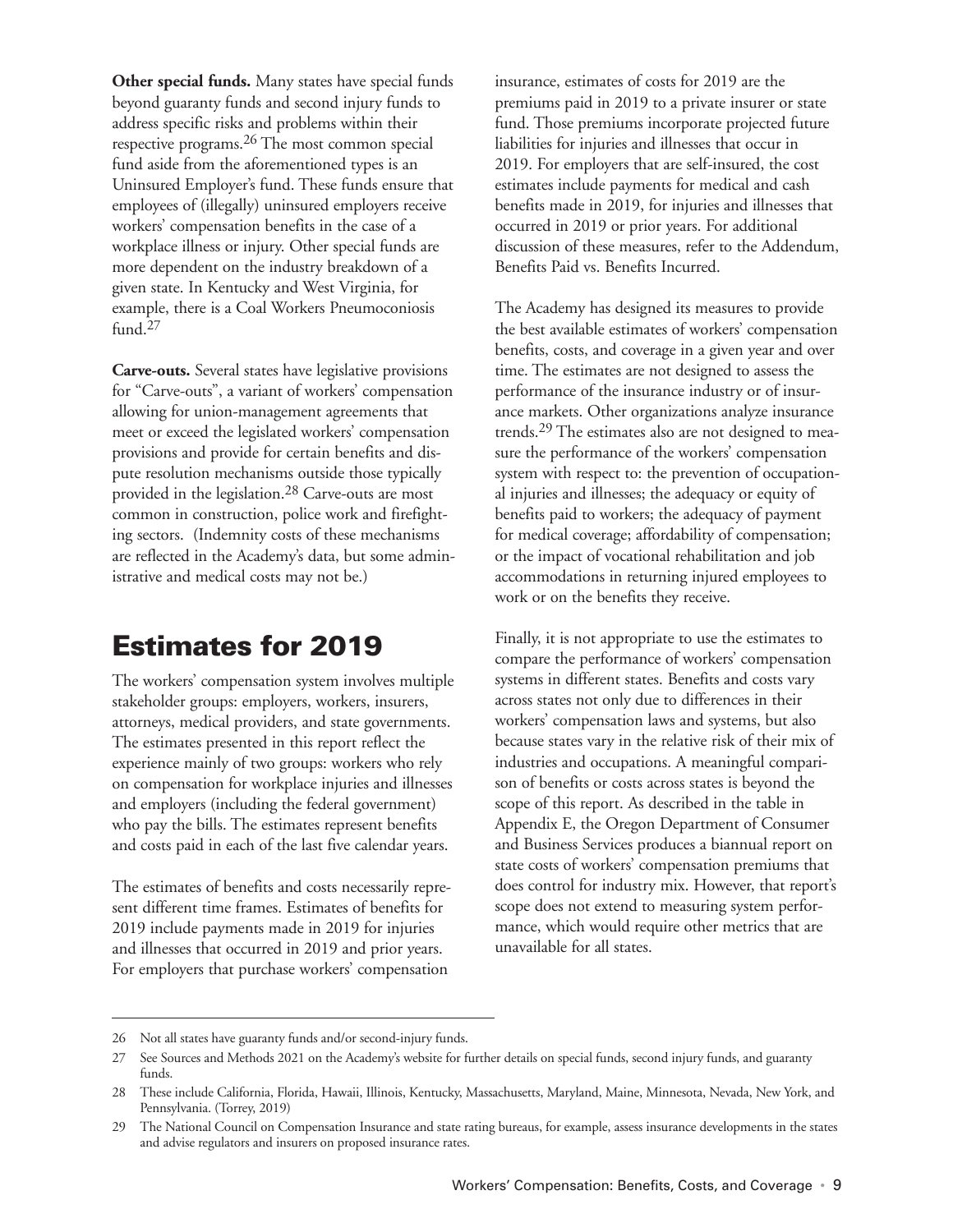# <span id="page-21-0"></span>**Covered Employment and Wages**

There is no national system for counting the number of jobs covered by workers' compensation, so the number of covered jobs and amount of covered wages must be estimated. The Academy's methodology is designed to count the number of jobs that are legally required to be covered by workers' compensation under state laws, for all states except Texas and Wyoming.<sup>30</sup> In Texas, where employers opt into the workers' compensation system by purchasing coverage or self-insuring, and Wyoming, where employers are allowed to opt out of workers' compensation, the estimates include both workers who are required to be covered, and those who are covered but not required to be (Wyoming Department of Workforce Services, 2018 & 2019).<sup>31</sup>

## **Methods for Estimating Covered Employment and Wages**

We use the number of jobs and amount of wages covered by unemployment insurance (UI) in each state as the starting point for our estimates.<sup>32</sup> Then, we estimate the number of jobs that are not required to be covered by workers' compensation according to each state's statute regarding exemptions for small firms and/or agricultural employers. We subtract the number of exempted jobs from the UI base to determine the number of UI-covered jobs that are covered by workers' compensation. We then calculate the proportion of UI-covered jobs that are covered by workers' compensation in each state and apply this proportion to the state's UI-covered wages to obtain total workers' compensation covered wages. In Texas, where coverage is optional for employers, we apply the proportion of jobs in firms that opt into workers' compensation to the UI base. In Wyoming, where

between 52.3 percent and 67.1 percent of employees are mandatorily covered, and 22.9 percent of employees are covered under optional coverage, we assume 59.7 percent mandatory coverage (average of 52.3 and 67.1) and add the 22.9 percent who are covered by employer opt-ins for an estimate of 82.7 percent coverage (Wyoming Department of Workforce Services, 2017 & 2018).

The Academy's methodology may undercount the actual number of jobs (and amount of wages) covered because some employers that are not required to carry workers' compensation coverage do so anyway. For example, self-employed persons are not typically required to carry unemployment or workers' compensation insurance, but, in some states, those persons may voluntarily elect to be covered. Likewise, in states with exemptions for small firms, some of those small firms may voluntarily purchase workers' compensation insurance.

On the other hand, our methodology may overestimate the number of jobs (and wages) covered because some employers who are required to carry state's workers' compensation insurance do not do so. Every state has a program to detect and penalize employers who fail to report or cover jobs under state labor statutes, but no definitive national study has documented the extent of noncompliance. (For more details on the Academy's methods for estimating coverage, refer to Appendix A.)

We note that millions of workers are not covered by unemployment insurance or workers' compensation because they are not categorized as employees. These include independent contractors, gig economy workers (except perhaps in California<sup>33</sup>), and day laborers.<sup>34</sup>

<sup>30</sup> Workers' compensation covered employment is measured in terms of "covered jobs" as opposed to "covered workers." Refer to Appendix A, Employed Workforce Coverage Estimates.

<sup>31</sup> It recently came to the Academy's attention that not all workers in Wyoming are required to be covered by workers' compensation. In the state, only "extra hazardous" jobs fall under mandatory coverage; otherwise, employers choose whether or not they will provide coverage. The data published by the state of Wyoming on the matter, however, is not consistent and appears to be too volatile to be plausible. For fiscal years 2017 and 2018, for example, their data depicts the labor force size to have declined by 14 percent, and the employees covered as a percent of the labor force to have risen from 75.4 percent to 90.0 percent. With this information, we assume actual coverage to be somewhere in the middle and use 82.7 percent of the employed labor force for our coverage estimate. This is newly instituted as of the 2019 data report. We hope to have better data on the matter for the 2020 data report.

<sup>32</sup> Unemployment Insurance (UI) programs provide cash benefits to workers who become unemployed (through no fault of their own) and meet specific eligibility requirements. The UI programs are largely controlled by the states, although there are several federal standards, including a requirement that states produce uniform data. (These aspects of federal involvement are not present in workers' compensation.)

<sup>33</sup> California Assembly Bill 5, effective Jan. 2020, uses the "ABC" test to determine the classification of workers as employees or independent contractors. However, with the passage of Prop 22, app-based drivers (Uber, Lyft, DoorDash, etc.) are classified as independent contractors and are not entitled to unemployment insurance or workers' compensation benefits. The effect of AB5 on workers' compensation is not reflected in this year's report. (Lake, 2021)

<sup>34</sup> The BLS has some information on occupational fatalities of independent workers. Unfortunately, the non-fatal injuries and illnesses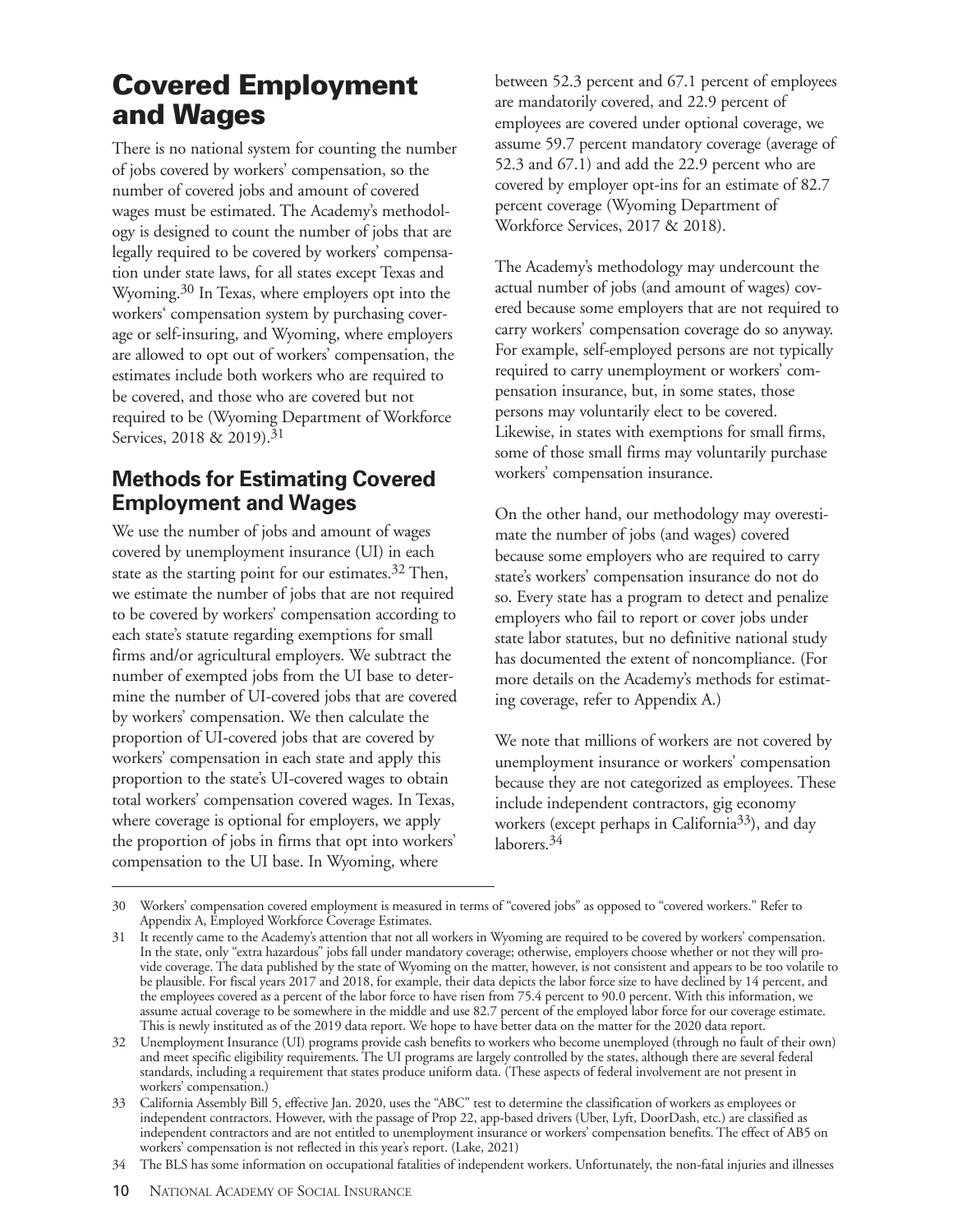## <span id="page-22-0"></span>**National Estimates of Covered Employment and Wages**

In 2019, workers' compensation covered an estimated 144.4 million U.S. jobs, a 1.2 percent increase from the previous year (Table 2). Covered wages totaled \$8.6 trillion, an increase of 4.7 percent from 2018 (Table 2). Covered employment and wages have increased steadily since 2010, but the rate of increase has fluctuated across those years. The difference in percentage increases between covered jobs and covered wages is in part due to inflation, which is not accounted for in the Academy's estimates of covered wages.

Between 2015 and 2019, covered non-federal employment increased by an estimated 8.3 million jobs, or 6.3 percent (Table 3). Covered non-federal wages increased much more substantially, by \$1.3 trillion or 19 percent (Table 4).

Overall, in 2019, workers' compensation coverage extended to an estimated 97.6 percent of all nonfederal jobs covered by unemployment insurance (Table A.1), and 86.8 percent of all jobs in the U.S. (Table A.2).35

In contrast to the relatively large percentage increase in covered employment in the non-federal sector, coverage in the federal workers' compensation program grew by only 2.5 percent between 2015 and 2019, adding 68,000 jobs (Table 3). Most of this gain, an increase in coverage of 1.7 percent, took place between 2015 and 2017, with a 0.8 percent increase from 2017-2019. Covered wages of federal workers increased by 3.0 percent from 2015 to 2017, and by 5.6 percent from 2017-2019, for a total 8.8 percent increase over the study period (Table 4).

## **State Estimates of Covered Employment and Wages**

Between 2015 and 2019, all states except Alaska, Louisiana, North Dakota, West Virginia, and

Wyoming experienced increases in the number of jobs covered by workers' compensation (Table 3). The three states with the largest percentage gains in covered employment were Utah (13.7%), Idaho (13.3%), and Nevada (13.1%), the same as in last year's report. The states with the largest percentage declines in covered employment were North Dakota (-3.4%) and Alaska (-2.5%). In all five states which experienced a decline in covered jobs over the fiveyear period, the decline in coverage occurred between 2015-17 and was not fully offset by increases in coverage between 2017-19.

The trend in covered wages largely parallels the trend in covered jobs, although covered wages must grow more quickly than covered jobs unless there is no wage growth in the economy overall. Between 2015- 2019, no state experienced a decline in covered wages. The across-the-board increases largely represent the continuing improvement in the economy over the analysis period. Forty-six states experienced increases in covered wages of more than 10 percent, and 13 states experienced increases exceeding 20 percent. Four western states—Washington (35.9%), Utah (30.6%), Idaho (29.4%), and Nevada (27.3%)–experienced the greatest increases in covered wages, while Alaska (2.2%), North Dakota (3.0%), and Wyoming (5.3%) experienced the slowest growth. (Table 4).

# **Workers' Compensation Benefits Paid**

## **Data Sources and Methods for Estimating Benefits Paid**

This section describes the primary data sources that we use to estimate workers' compensation benefits nationally and for each state. A detailed, state-bystate explanation of how the benefit estimates in this report are produced is available in Sources and Methods: A Companion to Workers' Compensation:

are captured via an employer survey and so does not capture independent workers.

<sup>35</sup> According to unpublished estimates provided by the BLS, 3.7 percent of civilian (non-federal) workers represented by the BLS National Compensation Survey (NCS) were employed in establishments reporting zero annual workers' compensation costs in March 2019 (DOL, 2021). Civilian workers are those employed in private industry or state and local governments. Excluded from private industry are the self-employed and farm and private household workers. Federal government workers are excluded from the public sector. The private industry series and the state and local government series provide data for the two sectors separately. The Academy's estimate of legally required workers' compensation coverage is 97.6 percent of all non-federal UI covered jobs in 2019, slightly above NCS estimates.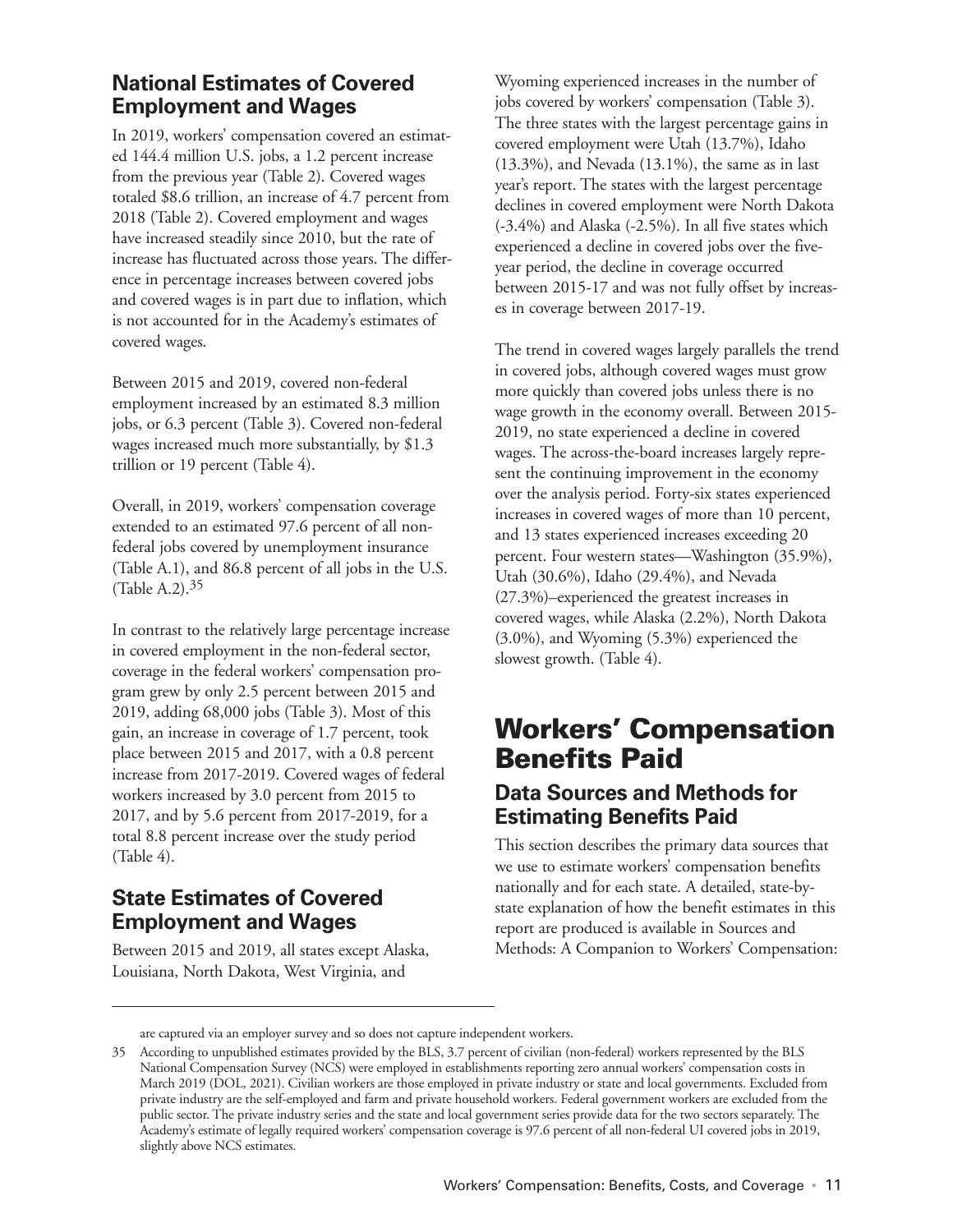|      |             | Covered Workers |            | Covered Wages  |
|------|-------------|-----------------|------------|----------------|
| Year | (thousands) | Percent Change  | (billions) | Percent Change |
| 1999 | 124,349     | 2.4             | 4,151      | 6.8            |
| 2000 | 127,141     | 2.2             | 4,495      | 8.3            |
| 2001 | 126,972     | $-0.1$          | 4,604      | 2.4            |
| 2002 | 125,603     | $-1.1$          | 4,615      | 0.2            |
| 2003 | 124,685     | $-0.7$          | 4,717      | 2.2            |
| 2004 | 125,878     | 1.0             | 4,953      | 5.0            |
| 2005 | 128,158     | 1.8             | 5,213      | 5.3            |
| 2006 | 130,339     | 1.7             | 5,544      | 6.3            |
| 2007 | 131,734     | 1.1             | 5,857      | 5.6            |
| 2008 | 130,643     | $-0.8$          | 5,954      | 1.7            |
| 2009 | 124,856     | $-4.4$          | 5,675      | $-4.7$         |
| 2010 | 124,638     | $-0.2$          | 5,834      | 2.8            |
| 2011 | 125,876     | 1.0             | 6,058      | 3.8            |
| 2012 | 127,916     | 1.6             | 6,326      | 4.4            |
| 2013 | 130,149     | 1.7             | 6,835      | 8.0            |
| 2014 | 132,791     | 2.0             | 6,840      | 0.1            |
| 2015 | 136,008     | 2.4             | 7,211      | 5.4            |
| 2016 | 138,468     | 1.8             | 7,432      | 3.1            |
| 2017 | 140,424     | 1.4             | 7,787      | 4.8            |
| 2018 | 142,635     | 1.6             | 8,178      | 5.0            |
| 2019 | 144,407     | 1.2             | 8,560      | 4.7            |

#### <span id="page-23-0"></span>**Workers' Compensation Covered Jobs and Covered Wages, 1999-2019**

*Source:* National Academy of Social Insurance estimates. See Appendix A for more details.

Benefits, Costs, and Coverage 2019, on the Academy's website (www.nasi.org)

The Academy's estimates of workers' compensation benefits paid are based on three main data sources: 1) data from a questionnaire on workers' compensation benefits and costs, distributed annually by the

Academy to state agencies overseeing workers' compensation programs; 2) data purchased from A.M. Best, a private company that specializes in collecting insurance data and rating insurance companies; and 3) data provided by the National Council on Compensation Insurance (NCCI). Together, the data from state agencies, A.M. Best, and NCCI allow us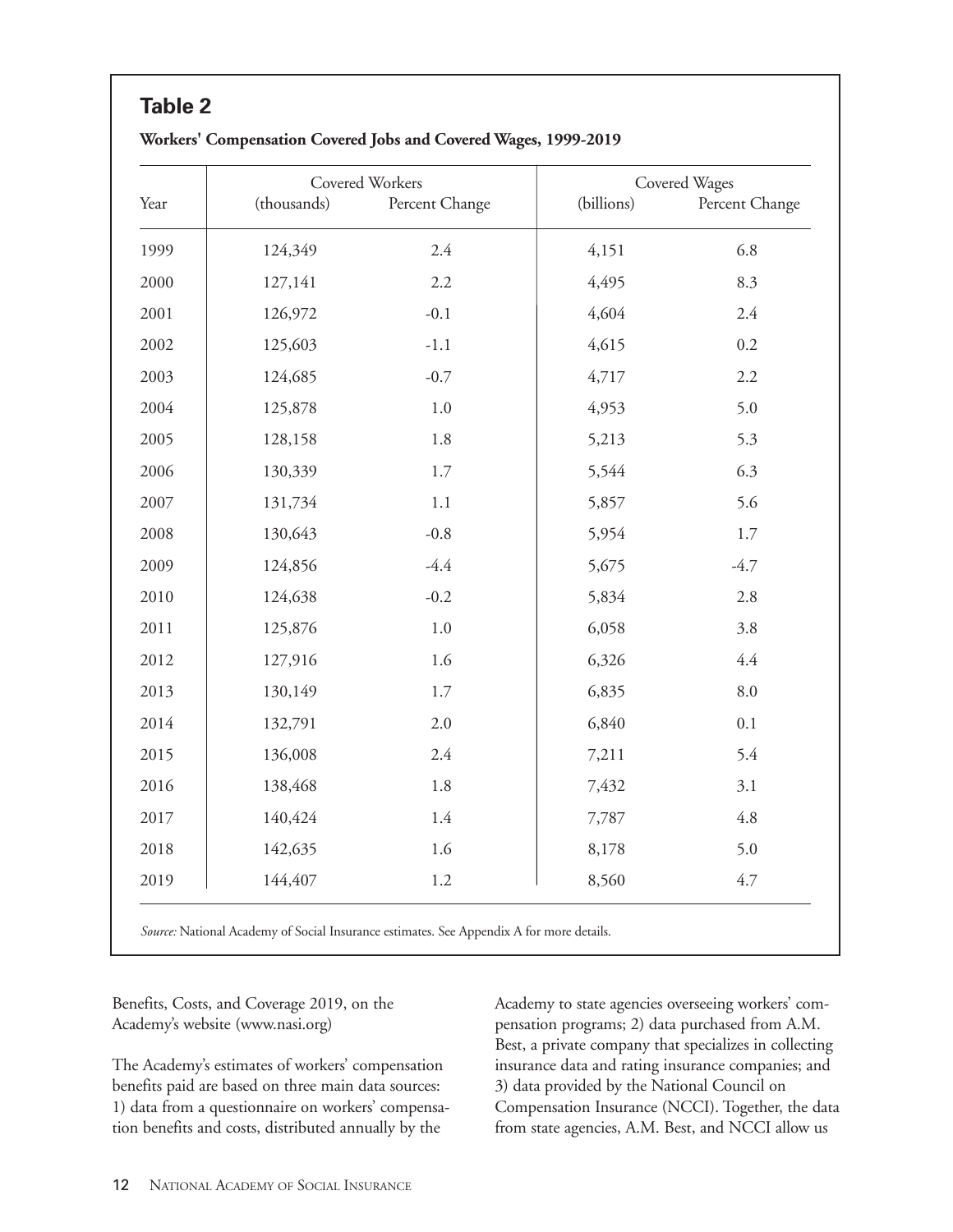to assemble estimates of workers' compensation benefits paid by private insurance carriers, state funds, and self-insured employers. The U.S. Department of Labor provides data on benefits paid through federal programs.36

*Academy questionnaire*. The primary source of data on benefits paid to injured workers is the responses from state workers' compensation agencies to the Academy's annual questionnaire. The questionnaire is designed to collect information on amounts of medical and cash benefits—the latter of which includes settlements—paid in a calendar year, as well as benefits paid through special funds, second injury funds, and guaranty funds. This year, we received responses from at least one agency or organization in 41 out of 51 jurisdictions.

States vary in their ability to provide complete data on benefits paid. One of the most common reporting problems relates to benefits paid by selfinsured employers. If a state does not report self-insured benefits, benefits are imputed using one of two methods. The first method utilizes historical self-insured benefits paid in the state, if available, along with information on the ratio of self-insured benefit payments to total benefits paid (in states in which the data are available) to control for trends in self-insured benefit payments over time. This method may understate or overstate benefits if there is a change in the portion of self-insuring companies between the historical data year and the year(s) being estimated. If historical data are not available for the specific state, we rely on a second method that applies the ratio of self-insured benefits to covered wages in states where the data are available, or to the estimate of covered wages in states where data on self-insureds is missing. This method may understate or overstate benefits if the cost per worker covered by self-insurance in that state differs from the average.

Among the states that did not directly reply to the survey, six published annual reports from which we could obtain the workers' compensation information normally included in the questionnaire. For some states, we obtained information on benefits paid through special funds, second injury funds, or guaranty funds from data on the websites of the state workers' compensation agency.

*A.M. Best data.* The A.M. Best data supplement the state survey data in cases in which the survey data are incomplete, missing, or determined to be incorrect. The A.M. Best data used for this report provide information on benefits paid in each state for 2015 through 2019 (A.M. Best, 2021). The data include information for all private carriers in every state and for 16 of the 22 state funds. The A.M. Best data do not include information about benefits paid by the other six state funds, by self-insured employers, by employers under deductible policies, or by special funds.37

*NCCI data.* NCCI is the primary source of data on medical benefits in the 38 states in which it is licensed (NCCI, 2021). In states where NCCI data are not available, estimates of medical benefits are based on reports from the states. In cases where state data are incomplete and NCCI is licensed, NCCI is also a source for data on reimbursements paid through deductible policies and for amounts of covered wages for employers insured by private insurers or a competitive state fund.

*Estimating deductibles*. The availability of deductible policies varies by state.38 Among the states that allow them, a few can provide us with complete information on these policies, but most cannot. For states that do provide information on deductibles, we rely on the survey data alone, or together with data from A.M. Best, to estimate amounts paid for the deductibles. For states that do not include deductibles in the survey, we rely on NCCI data on

<sup>36</sup> Note that while, in previous reports, Table 5 reports benefits paid by insurers, this report uses the term payer instead. We made this change to clarify that states can be either employers or insurers, depending on the context, and that the federal government is a payer, but not an insurer, with respect to WC. That is, it pays benefits but does not insure other entities.

<sup>37</sup> A.M. Best does not provided data on the four exclusive state funds (Ohio, North Dakota, Washington, and Wyoming), the state fund in South Carolina that only provides benefits to government workers, or the state fund in West Virginia that discontinued in 2006, but was still paying benefits as of 2019.

<sup>38</sup> Deductible policies are not allowed in the four states with exclusive state funds (Ohio, North Dakota, Washington, and Wyoming), or in Wisconsin. Five states (California, New York, Oregon, Pennsylvania, and Rhode Island) do not allow deductible policies in their competitive state funds.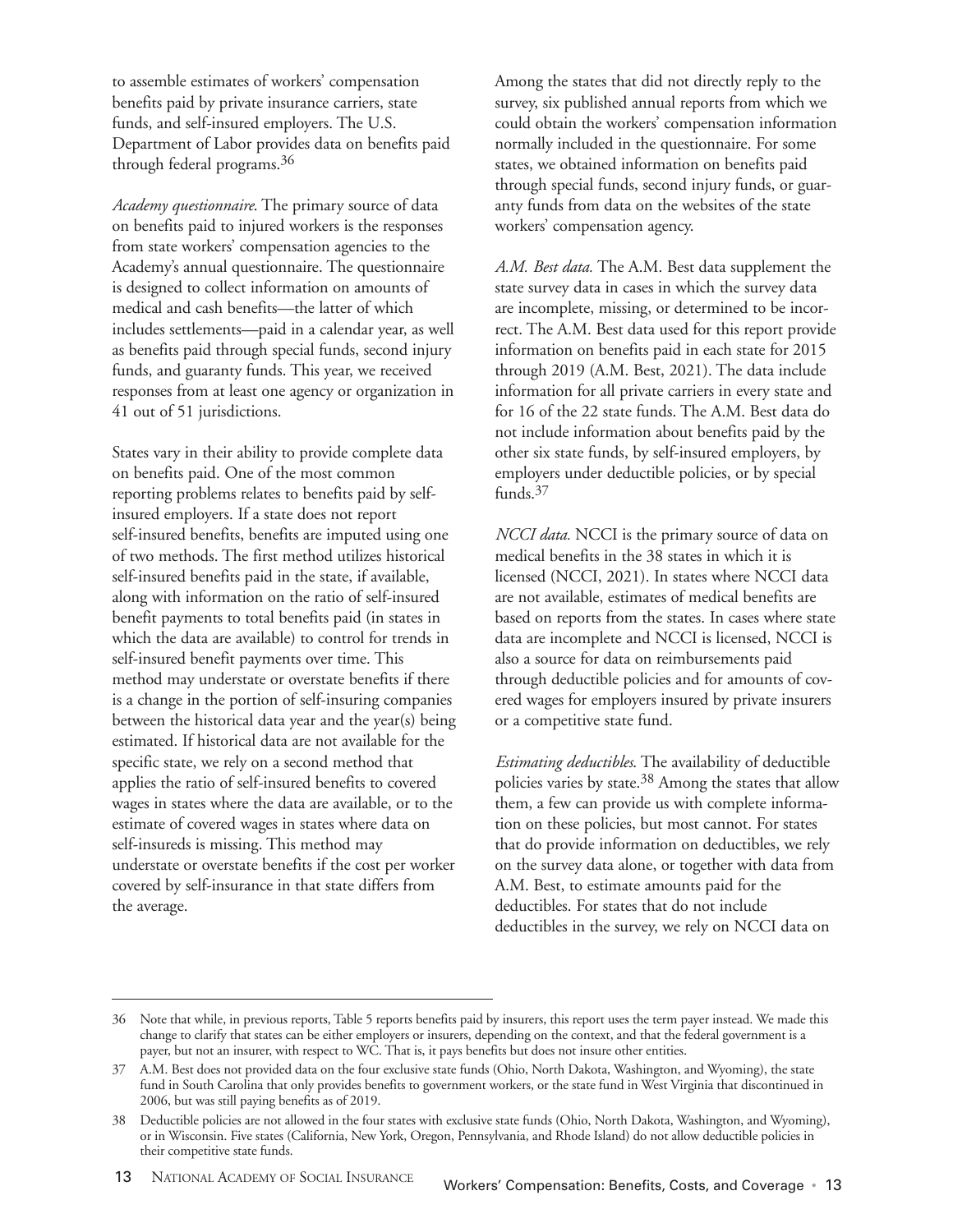<span id="page-25-0"></span>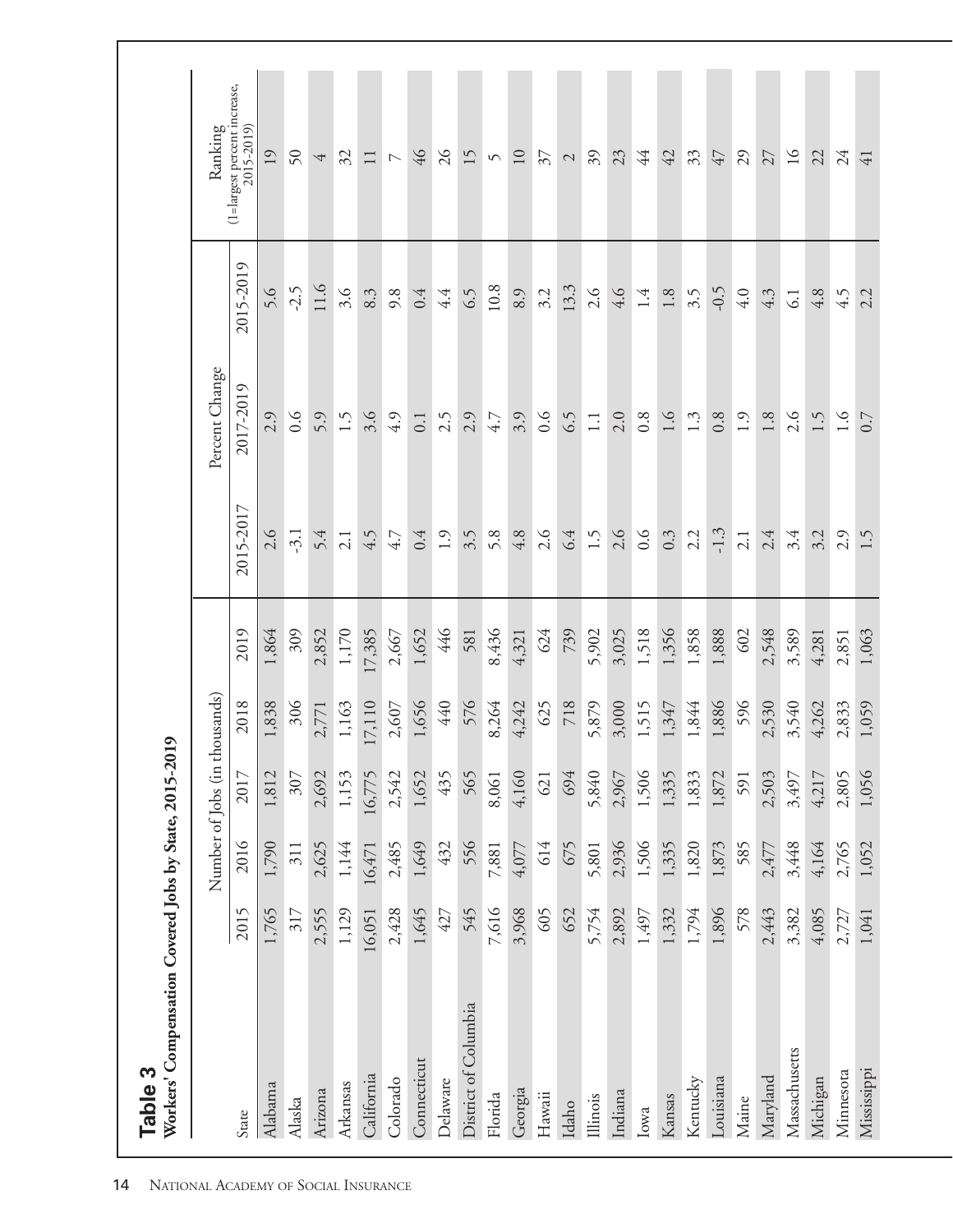| <b>Missouri</b>                                                                                                                                                      | 2,541   | 2,578   | 2,614   | 2,626   | 2,643   | 2.9              | $\Xi$   | 4.0      | $30\,$                   |
|----------------------------------------------------------------------------------------------------------------------------------------------------------------------|---------|---------|---------|---------|---------|------------------|---------|----------|--------------------------|
| Montana                                                                                                                                                              | 432     | 438     | 442     | 447     | 453     | 2.4              | 2.4     | 4.9      | 21                       |
| Nebraska                                                                                                                                                             | 931     | 940     | 944     | 949     | 953     | 1.4              | 1.0     | 2.4      | $\sqrt{40}$              |
| Nevada                                                                                                                                                               | 1,224   | 1,262   | 1,304   | 1,347   | 1,384   | 6.5              | 6.2     | 13.1     | $\mathfrak{S}$           |
| New Hampshire                                                                                                                                                        | 629     | 640     | 646     | 651     | 657     | 2.6              | $1.8\,$ | 4.5      | 25                       |
| New Jersey                                                                                                                                                           | 3,841   | 3,905   | 3,957   | 3,995   | 4,034   | 3.0              | 1.9     | 5.0      | 20                       |
| New Mexico                                                                                                                                                           | 755     | 756     | 759     | 771     | 785     | 6.5              | 3.4     | 3.9      | $\overline{\mathcal{E}}$ |
| New York                                                                                                                                                             | 8,878   | 9,015   | 9,137   | 9,294   | 9,404   | 2.9              | 2.9     | 5.9      | 17                       |
| North Carolina                                                                                                                                                       | 4,002   | 4,099   | 4,167   | 4,247   | 4,331   | $4.1\,$          | 3.9     | 8.2      | $\overline{12}$          |
| North Dakota                                                                                                                                                         | 424     | 404     | 401     | 404     | 410     | $-5.5$           | 2.2     | $-3.4$   | 51                       |
| Ohio                                                                                                                                                                 | 5,182   | 5,242   | 5,286   | 5,327   | 5,360   | 2.0              | 1.4     | 3.4      | 34                       |
| Oklahoma                                                                                                                                                             | 1,538   | 1,518   | 1,523   | 1,547   | 1,565   | $-0.9$           | 2.8     | $1.8\,$  | 43                       |
| Oregon                                                                                                                                                               | 1,760   | 1,813   | 1,855   | 1,893   | 1,925   | 5.4              | 3.8     | 9.4      | $\circ$                  |
| Pennsylvania                                                                                                                                                         | 5,576   | 5,621   | 5,682   | 5,751   | 5,807   | 1.9              | 2.2     | 4.1      | 28                       |
| Rhode Island                                                                                                                                                         | 459     | 462     | 466     | 470     | 474     | 1.5              | 1.7     | 3.2      | 38                       |
| South Carolina                                                                                                                                                       | 1,858   | 1,904   | 1,944   | 2,000   | 2,035   | 4.6              | 4.7     | 9.5      | $\infty$                 |
| South Dakota                                                                                                                                                         | 400     | 404     | 406     | 410     | 413     | 1.5              | $1.8\,$ | 3.3      | 35                       |
| Tennessee                                                                                                                                                            | 2,677   | 2,745   | 2,789   | 2,834   | 2,887   | 4.2              | 3.5     | $7.8\,$  | 14                       |
| Texas                                                                                                                                                                | 9,238   | 9,472   | 9,642   | 9,877   | 9,985   | 4.4              | 3.6     | 8.1      | $13\,$                   |
| Utah                                                                                                                                                                 | 1,301   | 1,348   | 1,390   | 1,438   | 1,479   | 6.8              | 6.4     | 13.7     | $\overline{ }$           |
| Vermont                                                                                                                                                              | 298     | 298     | 300     | $301$   | 300     | 0.7              | 0.3     | $1.0\,$  | 45                       |
| Virginia                                                                                                                                                             | 3,490   | 3,543   | 3,591   | 3,645   | 3,687   | 2.9              | 2.7     | 5.6      | $18\,$                   |
| Washington                                                                                                                                                           | 3,049   | 3,141   | 3,215   | 3,298   | 3,363   | 5.5              | 4.6     | $10.3\,$ | $\circ$                  |
| West Virginia                                                                                                                                                        | 672     | 660     | 659     | 669     | 664     | $-1.9$           | 0.7     | $-1.2$   | 48                       |
| Wisconsin                                                                                                                                                            | 2,742   | 2,775   | 2,797   | 2,823   | 2,833   | 2.0              | 1.3     | 3.3      | 36                       |
| $W$ yoming $^*$                                                                                                                                                      | 228     | 219     | 217     | 219     | 223     | $-4.8$           | 2.9     | $-2.1$   | 49                       |
| Total Non-Federal                                                                                                                                                    | 133,251 | 135,674 | 137,621 | 139,840 | 141,583 | $3.\overline{3}$ | 2.9     | 63       |                          |
| Federal Employees                                                                                                                                                    | 2,756   | 2,793   | 2,803   | 2,795   | 2,824   | 1.7              | 0.8     | 2.5      |                          |
| TOTAL                                                                                                                                                                | 136,008 | 138,468 | 140,424 | 142,635 | 144,407 | 3.2              | 2.8     | 6.2      |                          |
| * The 2019 data report assumes 82.7 percent job coverage in Wyoming. See Appendix A for more information.<br>Source: National Academy of Social Insurance estimates. |         |         |         |         |         |                  |         |          |                          |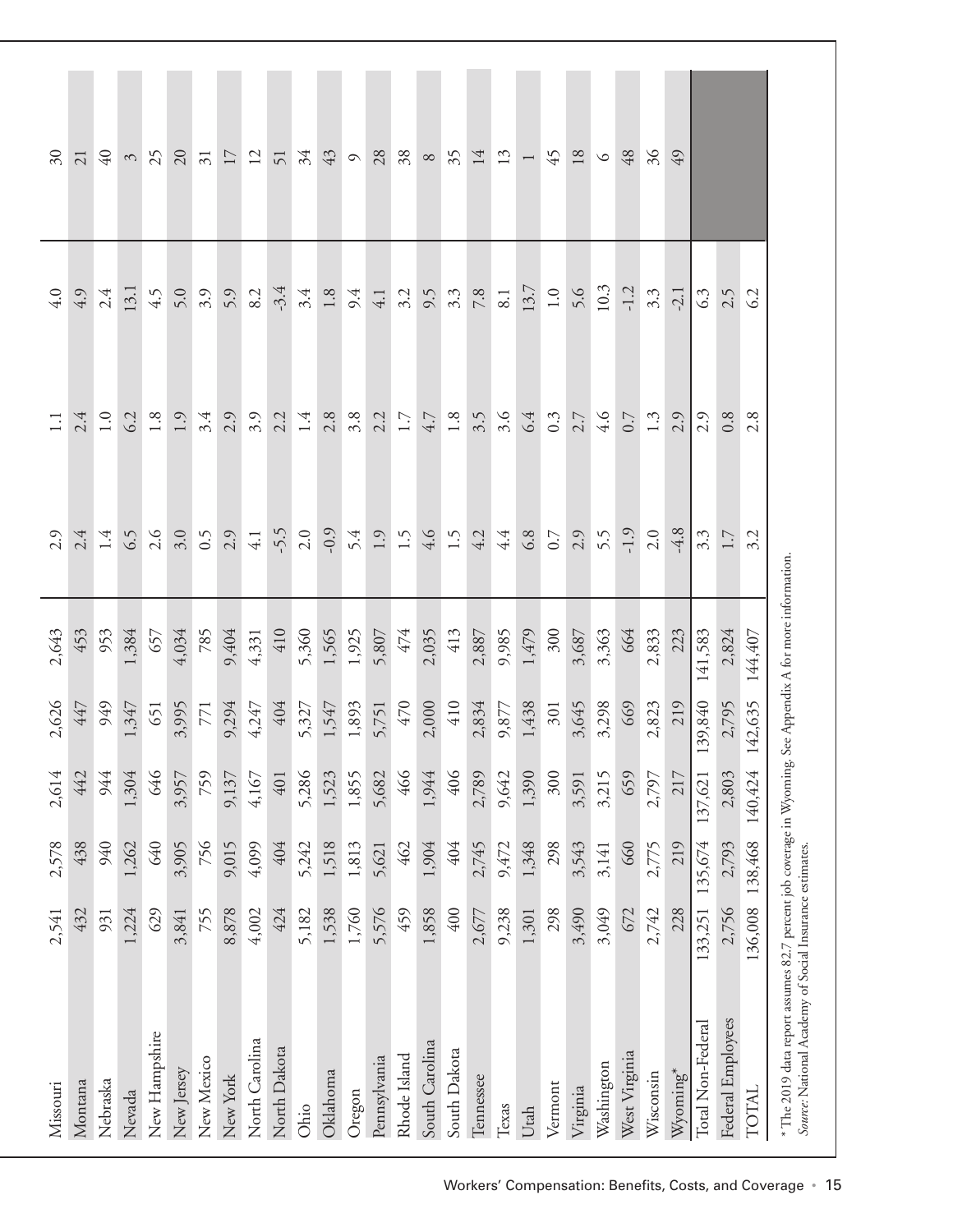<span id="page-27-0"></span>

|                      |          |           | Covered Wages (in millions) |           |           |           | Percent Change   |           | Ranking                                    |
|----------------------|----------|-----------|-----------------------------|-----------|-----------|-----------|------------------|-----------|--------------------------------------------|
| State                | 2015     | 2016      | 2017                        | 2018      | 2019      | 2015-2017 | 2017-2019        | 2015-2019 | (1=largest percent increase,<br>2015-2019) |
| Alabama              | \$76,375 | \$78,472  | \$81,513                    | \$85,294  | \$89,145  | 6.7       | 9.4              | 16.7      | 22                                         |
| Alaska               | 17,008   | 16,316    | 16,105                      | 16,653    | 17,377    | $-5.3$    | 7.9              | 2.2       | 51                                         |
| Arizona              | 121,117  | 126,025   | 133,656                     | 142,234   | 152,059   | 10.4      | 13.8             | 25.5      | $\sqrt{ }$                                 |
| Arkansas             | 45,693   | 47,069    | 49,026                      | 50,600    | 52,664    | 7.3       | 7.4              | 15.3      | 28                                         |
| California           | 986,111  | 1,033,048 | 1,100,775                   | 1,167,490 | 1,236,649 | 11.6      | 12.3             | 25.4      | $\overline{\phantom{0}}$                   |
| Colorado             | 130,421  | 134,653   | 143,486                     | 152,312   | 163,627   | 10.0      | 14.0             | 25.5      | $\circ$                                    |
| Connecticut          | 107,652  | 108,469   | 109,939                     | 112,001   | 115,187   | 2.1       | 4.8              | 7.0       | 47                                         |
| Delaware             | 22,963   | 23,117    | 24,183                      | 24,909    | 25,983    | 5.3       | 7.4              | 13.2      | 38                                         |
| District of Columbia | 44,245   | 45,668    | 48,115                      | 50,624    | 52,624    | 8.7       | 9.4              | 18.9      | 16                                         |
| Florida              | 348,730  | 367,225   | 386,855                     | 410,172   | 432,854   | 10.9      | 11.9             | 24.1      | $\circ$                                    |
| Georgia              | 194,315  | 204,389   | 214,658                     | 224,518   | 236,385   | 10.5      | 10.1             | 21.7      | $\Box$                                     |
| Hawaii               | 27,455   | 28,671    | 29,899                      | 30,879    | 31,938    | 8.9       | 6.8              | 16.3      | 25                                         |
| Idaho                | 25,003   | 26,421    | 28,353                      | 30,413    | 32,363    | 13.4      | 14.1             | 29.4      | 3                                          |
| Illinois             | 320,627  | 325,926   | 337,050                     | 350,809   | 361,975   | 5.1       | 7.4              | 12.9      | 39                                         |
| Indiana              | 126,044  | 130,020   | 136,138                     | 141,826   | 146,657   | 8.0       | 7.7              | 16.4      | 24                                         |
| Iowa                 | 65,691   | 67,335    | 69,094                      | 71,669    | 73,587    | 5.2       | $\widetilde{c}$  | 12.0      | $\overline{41}$                            |
| Kansas               | 57,907   | 58,383    | 59,712                      | 62,206    | 64,631    | 3.1       | 8.2              | 11.6      | 43                                         |
| Kentucky             | 77,074   | 79,531    | 82,084                      | 84,640    | 87,886    | 6.5       | $\overline{7.1}$ | 14.0      | 36                                         |
| Louisiana            | 86,388   | 84,735    | 86,288                      | 89,926    | 92,249    | $-0.1$    | 6.9              | 6.8       | 48                                         |
| Maine                | 23,734   | 24,489    | 25,473                      | 26,567    | 27,920    | 7.3       | 9.6              | 17.6      | 19                                         |
| Maryland             | 133,953  | 137,952   | 143,060                     | 148,270   | 153,805   | 6.8       | 7.5              | 14.8      | 33                                         |
| Massachusetts        | 225,054  | 232,040   | 244,117                     | 256,581   | 270,355   | 8.5       | $10.7\,$         | 20.1      | 13                                         |
| Michigan             | 203,240  | 210,922   | 220,107                     | 228,067   | 234,068   | 8.3       | 6.3              | 15.2      | 29                                         |
| Minnesota            | 145,477  | 149,647   | 157,008                     | 163,774   | 169,513   | 7.9       | 8.0              | 16.5      | 23                                         |
| Mississippi          | 38,485   | 39,429    | 40,234                      | 41,354    | 42,506    | 4.5       | 5.6              | 10.4      | 44                                         |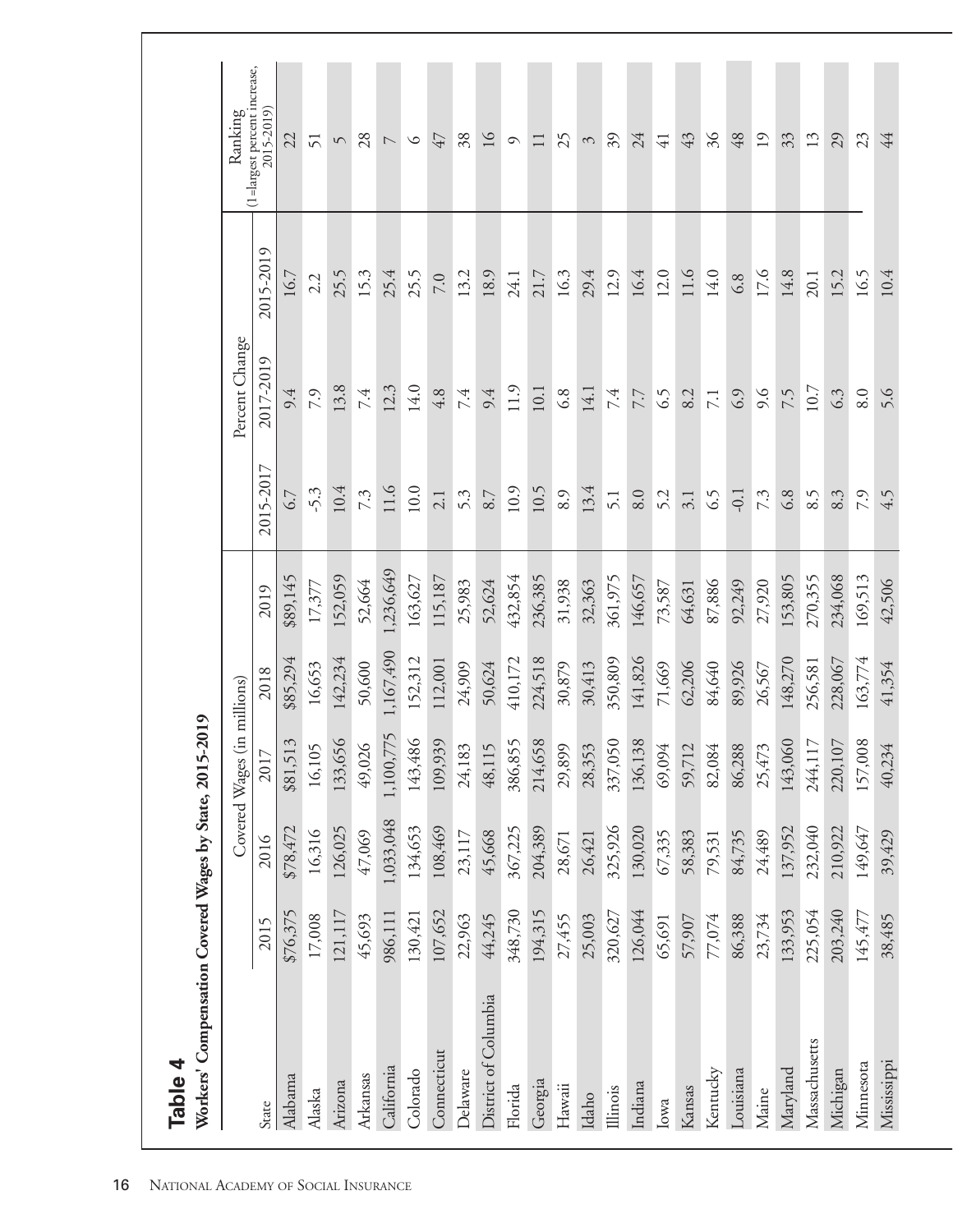| Missouri                                               | 114,664     | 117,819                 | 122,700     | 127,663     | 132,459     | $7.0\,$ | 8.0  | 15.5     | 27                       |
|--------------------------------------------------------|-------------|-------------------------|-------------|-------------|-------------|---------|------|----------|--------------------------|
| Montana                                                | 16,969      | 17,472                  | 18,247      | 19,059      | 19,987      | 7.5     | 9.5  | 17.8     | 18                       |
| Nebraska                                               | 39,527      | 40,613                  | 41,956      | 43,501      | 45,227      | 61      | 7.8  | 14.4     | 35                       |
| Nevada                                                 | 55,562      | 59,063                  | 62,315      | 66,967      | 70,735      | 12.2    | 13.5 | 27.3     | 4                        |
| New Hampshire                                          | 32,889      | 34,090                  | 35,440      | 36,778      | 38,409      | 7.8     | 8.4  | 16.8     | $\overline{21}$          |
| New Jersey                                             | 238,725     | 244,360                 | 252,669     | 261,709     | 270,944     | 5.8     | 7.2  | 13.5     | 37                       |
| New Mexico                                             | 31,291      | 31,314                  | 32,143      | 33,890      | 36,026      | 2.7     | 12.1 | 15.1     | $\mathfrak{S}0$          |
| New York                                               | 598,418     | 611,626                 | 644,759     | 676,612     | 708,015     | 7.7     | 9.8  | 18.3     | 17                       |
| North Carolina                                         | 184,809     | 192,323                 | 202,391     | 214,070     | 225,395     | 9.5     | 11.4 | 22.0     | $10$                     |
| North Dakota                                           | 21,396      | 19,611                  | 20,035      | 21,035      | 22,041      | $-6.4$  | 10.0 | 3.0      | 50                       |
| Ohio                                                   | 242,199     | 247,780                 | 257,739     | 267,238     | 277,239     | 6.4     | 7.6  | 14.5     | 34                       |
| Oklahoma                                               | 67,038      | 65,518                  | 67,541      | 71,098      | 73,963      | 0.8     | 9.5  | 10.3     | 46                       |
| Oregon                                                 | 84,407      | 89,028                  | 94,162      | 99,715      | 105,281     | 11.6    | 11.8 | 24.7     | $\infty$                 |
| Pennsylvania                                           | 289,036     | 292,931                 | 304,850     | 317,832     | 331,933     | 5.5     | 8.9  | 14.8     | 32                       |
| Rhode Island                                           | 22,940      | 23,474                  | 24,279      | 24,922      | 25,683      | 5.8     | 5.8  | 12.0     | 42                       |
| South Carolina                                         | 77,269      | 80,873                  | 85,141      | 88,590      | 93,545      | 10.2    | 9.9  | 21.1     | 12                       |
| South Dakota                                           | 15,838      | 16,401                  | 16,979      | 17,671      | 18,415      | 7.2     | 8.5  | 16.3     | 26                       |
| Tennessee                                              | 123,676     | 128,687                 | 134,713     | 141,504     | 147,824     | 8.9     | 9.7  | 19.5     | 14                       |
| Texas                                                  | 498,207     | 511,121                 | 534,512     | 566,668     | 593,716     | 73      | 11.1 | 19.2     | 15                       |
| Utah                                                   | 56,871      | 60,227                  | 63,904      | 68,906      | 74,269      | 12.4    | 16.2 | 30.6     | $\mathcal{L}$            |
| Vermont                                                | 12,983      | 13,248                  | 13,645      | 14,101      | 14,620      | 5.1     | 7.1  | 12.6     | 40                       |
| Virginia                                               | 183,411     | 188,077                 | 196,462     | 205,610     | 215,398     | $7.1\,$ | 9.6  | 17.4     | 20                       |
| Washington                                             | 171,473     | 184,150                 | 198,259     | 216,879     | 233,046     | 15.6    | 17.5 | 35.9     | $\overline{\phantom{0}}$ |
| West Virginia                                          | 27,351      | 26,777                  | 27,888      | 30,104      | 30,193      | 2.0     | 8.3  | 10.4     | 45                       |
| Wisconsin                                              | 123,895     | 127,192                 | 131,615     | 137,448     | 142,360     | 62      | 8.2  | 14.9     | $\overline{31}$          |
| Wyoming                                                | 10,446      | 9,719                   | 9,912       | 10,395      | 11,003      | $-5.1$  | 11.0 | 5.3      | 49                       |
| Total Non-Federal                                      | \$6,992,052 | \$7,213,448             | \$7,561,185 | \$7,943,754 | \$8,321,734 | 8.1     | 10.1 | 19.0     |                          |
| Federal Employees                                      |             | \$218,918 \$218,918     | \$225,416   | \$233,843   | \$238,117   | 3.0     | 5.6  | 8.8      |                          |
| <b>INIOTA</b>                                          |             | \$7,210,970 \$7,432,365 | \$7,786,60  | \$8,177,597 | \$8,559,851 | 8.0     | 9.9  | $18.7\,$ |                          |
| Source: National Academy of Social Insurance estimates |             |                         |             |             |             |         |      |          |                          |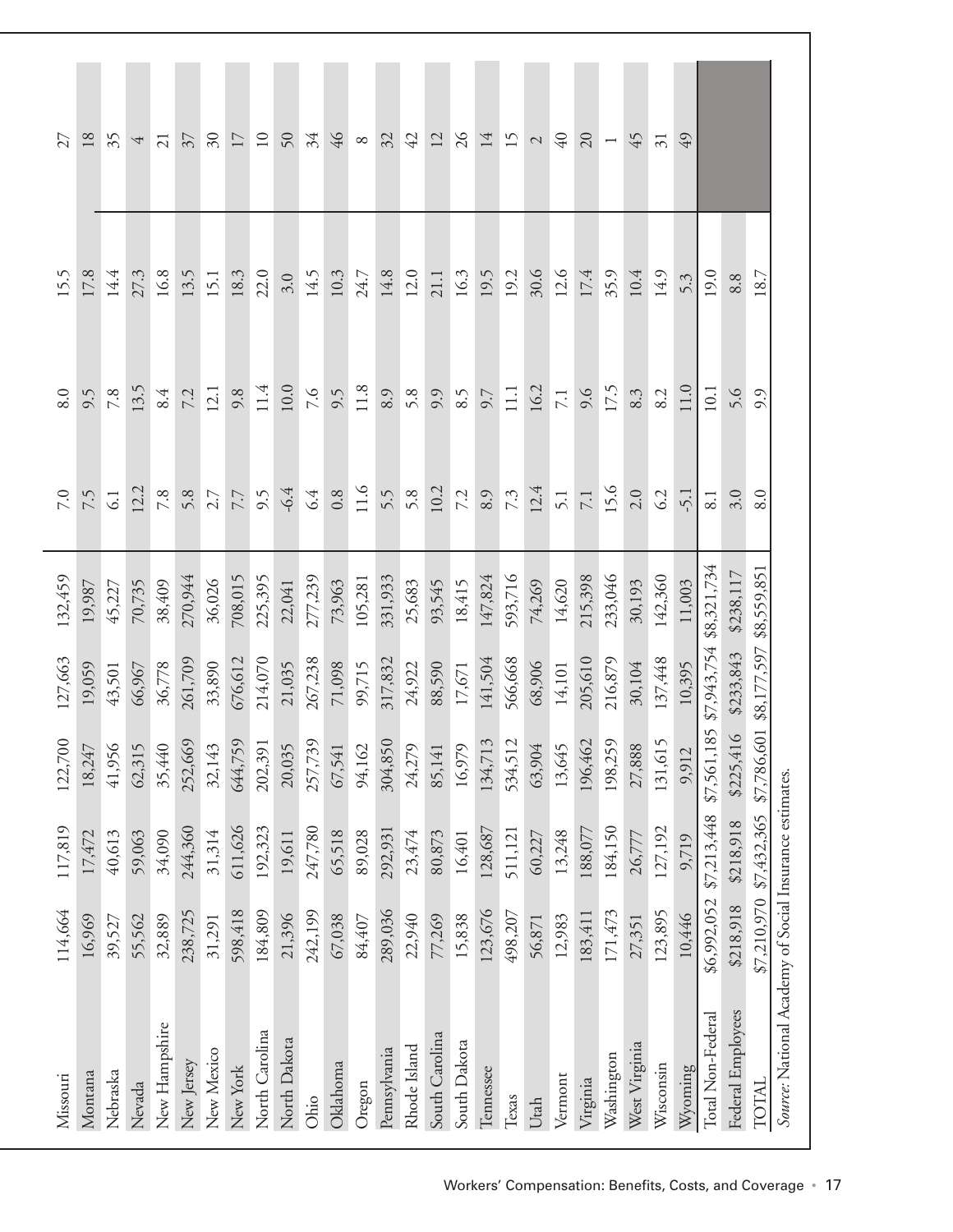manual equivalent premiums, together with data from A.M. Best to estimate deductible payments.<sup>39</sup> See *Sources and Methods 2021* on the Academy's website for a detailed description of the methods used to estimate deductibles.

*Benefits paid.* The Academy's estimates of workers' compensation benefits in this report reflect amounts paid for work-related injuries and illnesses in calendar year 2019 regardless of when those injuries occurred. This measure of benefits is commonly used in reporting data on social insurance programs, private employee benefits, and other income security programs.

The Academy draws on a range of data and methods to provide the most accurate possible estimates of workers' compensation benefits, costs, and coverage for a five-year study period.

*Benefits incurred.* A different measure, accident year incurred losses (or accident year incurred benefits), is the common reporting measure for private workers' compensation insurers and some state funds. Incurred benefits measure the total expected benefits associated with injuries that occur in a particular year, regardless of whether the benefits are paid in that year or future years. The two measures, accident year benefits paid and accident year benefits incurred, reveal important but different information. For a discussion of the relative merits of each measure, refer to the Addendum, Benefits Paid vs. Benefits Incurred.

## **National Estimates of Benefits Paid**

Table 5 shows workers' compensation benefits paid by each type of payer (private insurer, state fund, self-insured, federal government) from 1999 to 2019. Altogether, workers' compensation paid approximately \$63.0 billion in benefits in 2019, a 0.2 percent increase from the total paid in 2018. Private carriers were the largest single payer category, followed by self-insured employers, state funds, and the federal government.

*Benefits by type of payer*. In 2019, private insurers continued to dominate the workers' compensation insurance market, accounting for \$35.1 billion in benefits paid (55.6% of total benefits paid). Selfinsured employers were the next largest payer, \$15.8 billion in benefits paid (25.0% of total). State funds paid \$8.8 billion (14.0%) and the federal government the remaining \$3.4 billion (5.4%) of benefits. (Table 5)

Over the last two decades, the workers' compensation insurance market has shifted away from coverage by private insurers, state funds, and federal programs, toward self-insurance. As shown in Table 5, the former groups decreased their share of benefits by 1.4, 1.3, and 0.8 percentage points respectively between 1999 and 2019.<sup>40,41</sup> Over the same period, the share of benefits paid by self-insurers increased by 3.4 percentage points—from 21.6% to 25.0%.

*Deductibles.* Employers who have workers' compensation policies with deductibles must reimburse their insurer for benefits paid up to the deductible amount. A share of the benefit payments that are attributed to private insurers and state funds in Table 5 are thus paid by employers, as is depicted in Table 7.

In 2019, employers paid \$10.8 billion in benefits under deductible policies, or 17.6 percent of total benefits paid (Table 6). The vast majority of benefits paid under deductible provisions are by employers

<sup>39</sup> Accurately estimating high-deductible policies is particularly challenging. The Academy notes that numbers in this report may not fully capture either the benefits or costs, and is working on better methodology for the latter.

<sup>40</sup> The decline in the relative importance of state funds in recent years largely reflects the decline in coverage of the California State Fund (which accounted for 50 percent of the California workers' compensation insurance market in 2004 but only 10 percent more recently) and, to a lesser extent, the dissolution of funds in West Virginia (in 2009), Arizona (in 2012), and Utah (in 2017).

<sup>41</sup> The self-insured share fluctuated slightly at the turn of the century, but never fell below 21.6 percent. While the federal government share in 2019 is down 1 percentage point since 1997, since 1999 it has remained steady between 6.2 percent and 5.6 percent.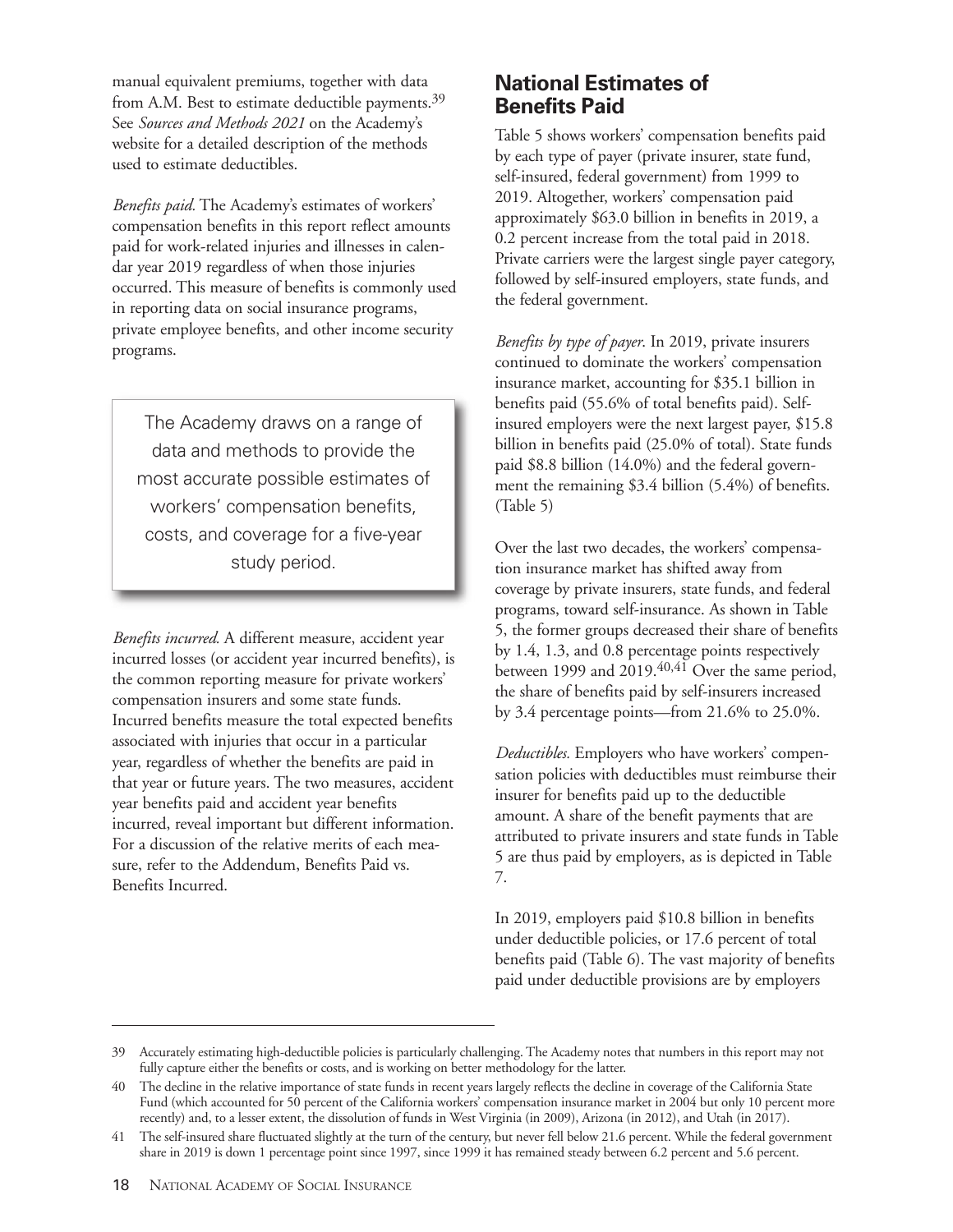<span id="page-30-0"></span>covered through private insurers (97.2% of total deductibles paid in 2019), as opposed to deductibles paid by employers covered through a state fund (2.8% of total). The share of benefits paid by employers under deductible provisions increased by 2.4 percentage points between 1999 and 2009 and by another 2.9 percentage points between 2009 and 2019.

Employers who have policies with deductibles are, in effect, self-insured up to the amount of the deductible.42 If we allocate the amount of benefits paid under deductibles to self-insurance (instead of to private carriers as in Table 5) we obtain a more accurate picture of the share of the workers' compensation market for which employers are assuming

primary financial risk. Table 7 shows the share of workers' compensation benefits directly paid by employers from 1999 to 2019. For 2019, employers paid 42.6 percent of total benefits (as opposed to 25.0% in Table 5), while private insurers paid 38.5 percent (as opposed to 55.6%). The remaining benefits were paid by state funds and the federal government. (Table 7)

In 2019, workers' compensation insurers paid \$0.37 per \$100 of covered wages toward medical benefits, a 16.7 percent decrease from 2015 (Table 10). The change reflects the effects of a 1.1 percent decline in total medical benefits over the five-year period, accompanied by an 18.7 percent increase in covered wages (Table 1).



<sup>42</sup> Deductible policies may be written in a variety of ways, and the maximum amount may represent a specified number of injuries and the corresponding benefits paid, or a specified amount of the aggregate benefits paid.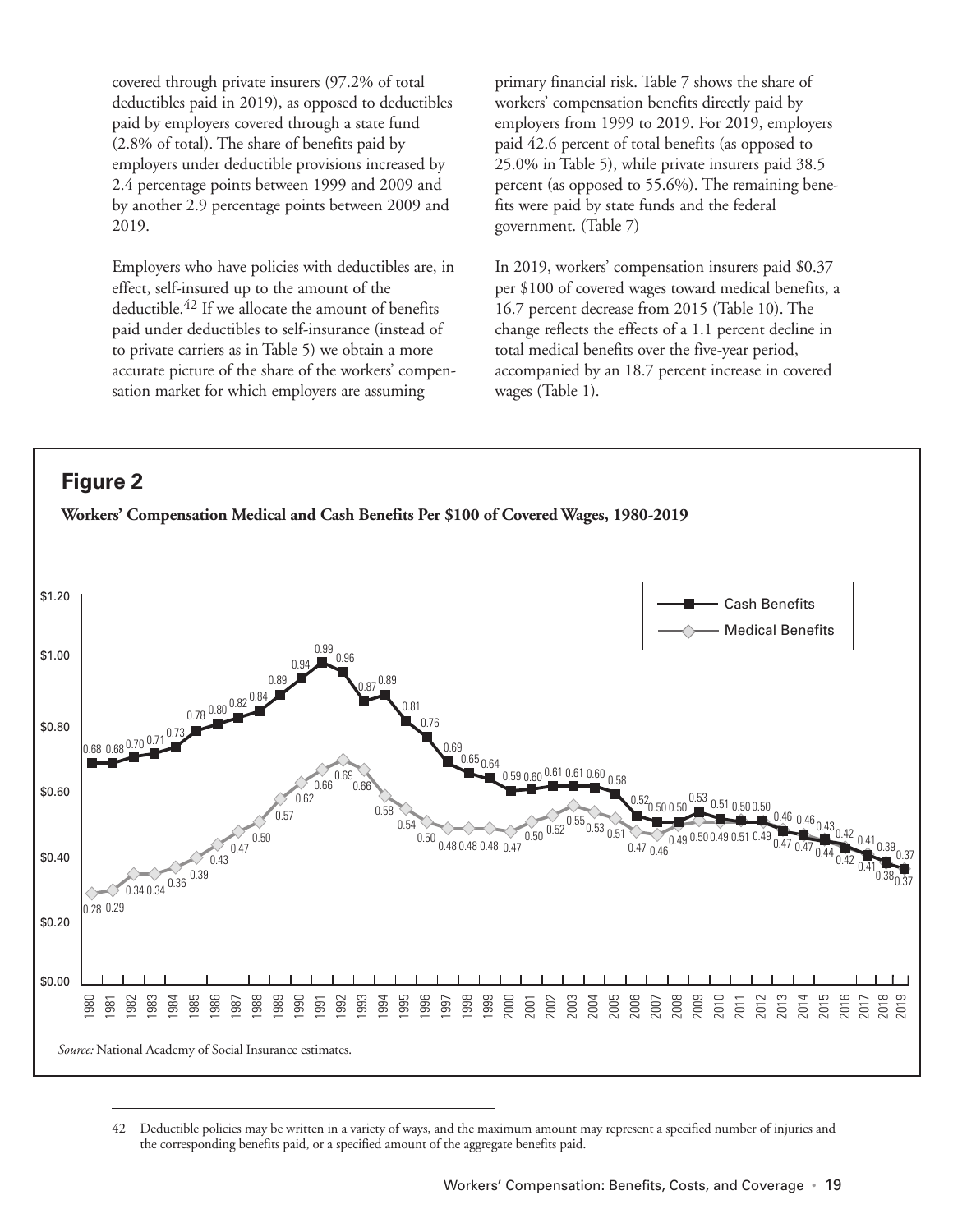<span id="page-31-0"></span>

**Percentage Share of Medical and Cash Benefits, 1980-2019**



*Medical benefits.* In 2019, medical benefits represented just under half (49.6%) of total workers' compensation benefits paid (Table 5). Historically, medical benefits, paid to health care providers, have been a smaller share of workers' compensation benefits than cash benefits paid to injured workers. (Figures 2 and 3) Since 2008, however, medical and cash benefits have accounted for roughly equal shares of total benefits, with medical benefits slightly higher than cash benefits for the first time in 2011. Between 2015 and 2019 the share of medical benefits decreased slightly (from 50.4% in 2015 to 49.6% in 2019) (Table 5) because medical benefits paid decreased over this period by 1.1% while cash benefits paid increased by 2.0%.

### **State Estimates of Benefits Paid in 2019**

*Benefits by type of insurer*. Table 8 shows the shares of workers' compensation benefits paid by each type of insurer in each state in 2019. The shares vary considerably across states for several reasons: not all states have a state fund; where state funds exist, their legal status varies; the incentives to self-insure vary across states; and two states (North Dakota and Wyoming) do not allow self-insurance.

North Dakota and Wyoming have exclusive state funds and do not allow self-insurance. In 2019, their state funds accounted for more than 99 percent of total workers' compensation benefits paid (Table 8). Ohio and Washington have exclusive state funds but allow employers to self-insure. In 2019, their state funds accounted for just under 80 percent of total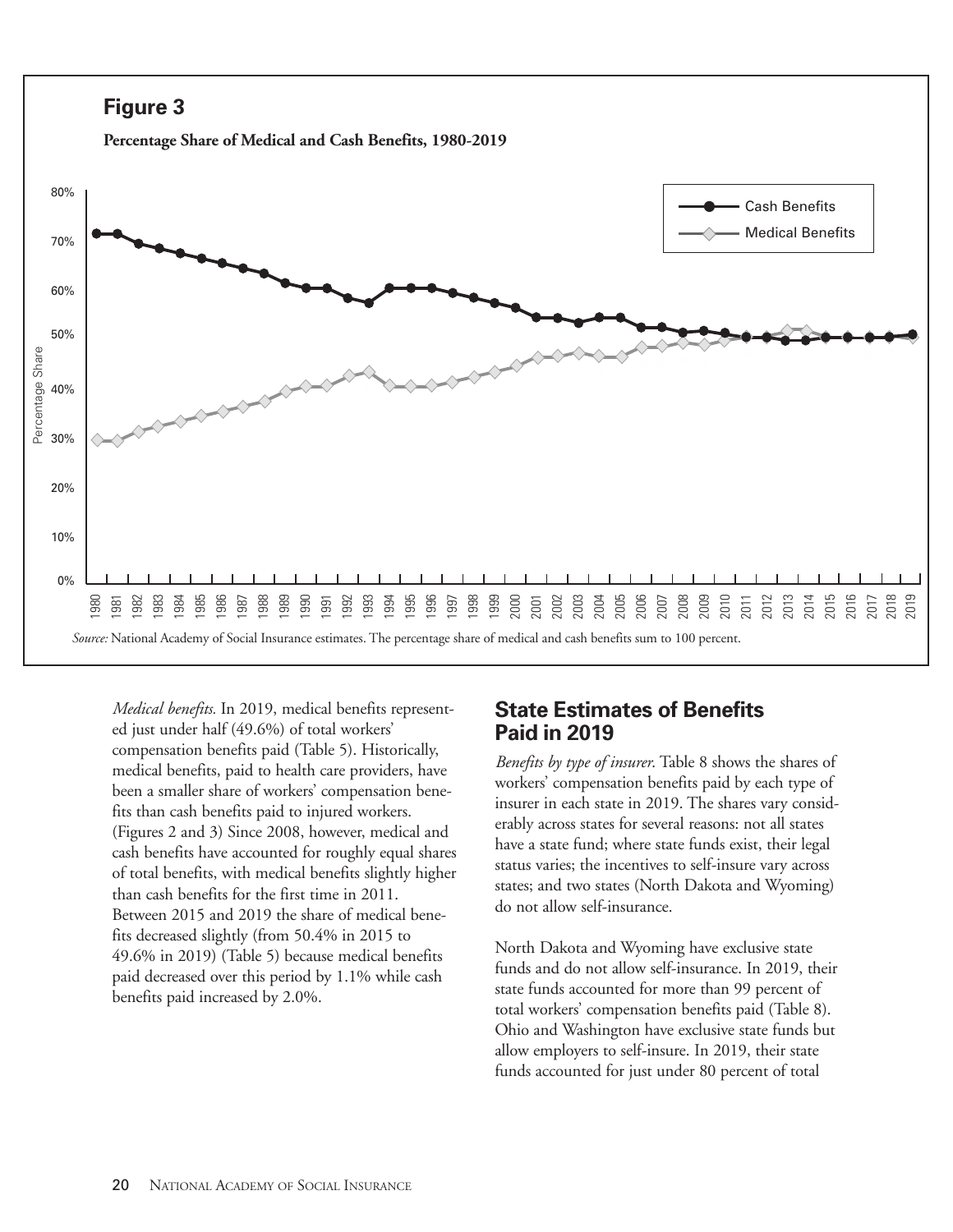#### <span id="page-32-0"></span>**Workers' Compensation Benefits Paid by Type of Insurer, 1999-2019**

|      | Private Insurers    |               | State Funds         |               | Self-Insured<br>Employers |                     | Federal<br>Government |                |                                 |                                   | All Insurers                   |                                   |                      |
|------|---------------------|---------------|---------------------|---------------|---------------------------|---------------------|-----------------------|----------------|---------------------------------|-----------------------------------|--------------------------------|-----------------------------------|----------------------|
| Year | Total<br>(millions) | $\%$<br>Share | Total<br>(millions) | $\%$<br>Share | Total<br>(millions)       | $0\!/\!_0$<br>Share | Total<br>(millions)   | $0/0$<br>Share | Total<br>Benefits<br>(millions) | % Change<br>from<br>Prior<br>Year | Total<br>Medical<br>(millions) | % Change<br>from<br>Prior<br>Year | $0\!/\!0$<br>Medical |
| 1999 | 26,383              | 57.0          | 7,083               | 15.3          | 9,985                     | 21.6                | 2,862                 | 6.2            | 46,313                          | 5.3                               | 20,055                         | 7.7                               | 43.3                 |
| 2000 | 26,874              | 56.3          | 7,388               | 15.5          | 10,481                    | 22.0                | 2,957                 | 6.2            | 47,699                          | 3.0                               | 20,933                         | 4.4                               | 43.9                 |
| 2001 | 27,905              | 54.9          | 8,013               | 15.8          | 11,839                    | 23.3                | 3,069                 | 6.0            | 50,827                          | 6.6                               | 23,137                         | 10.5                              | 45.5                 |
| 2002 | 28,085              | 53.7          | 9,139               | 17.5          | 11,920                    | 22.8                | 3,154                 | 6.0            | 52,297                          | 2.9                               | 24,203                         | 4.6                               | 46.3                 |
| 2003 | 28,395              | 51.9          | 10,442              | 19.1          | 12,717                    | 23.2                | 3,185                 | 5.8            | 54,739                          | 4.7                               | 25,733                         | 6.3                               | 47.0                 |
| 2004 | 28,632              | 51.0          | 11,146              | 19.9          | 13,115                    | 23.4                | 3,256                 | 5.8            | 56,149                          | 2.6                               | 26,079                         | 1.3                               | 46.4                 |
| 2005 | 29,039              | 50.9          | 11,060              | 19.4          | 13,710                    | 24.0                | 3,258                 | 5.7            | 57,067                          | 1.6                               | 26,361                         | 1.1                               | 46.2                 |
| 2006 | 27,946              | 50.9          | 10,555              | 19.2          | 13,125                    | 23.9                | 3,270                 | 6.0            | 54,896                          | $-3.8$                            | 26,206                         | $-0.6$                            | 47.7                 |
| 2007 | 29,410              | 52.2          | 10,153              | 18.0          | 13,482                    | 23.9                | 3,340                 | 5.9            | 56,385                          | 2.7                               | 27,105                         | 3.4                               | 48.1                 |
| 2008 | 30,725              | 52.3          | 10,347              | 17.6          | 14,255                    | 24.3                | 3,424                 | 5.8            | 58,750                          | 4.2                               | 28,987                         | 6.9                               | 49.3                 |
| 2009 | 30,909              | 52.9          | 9,997               | 17.1          | 13,987                    | 23.9                | 3,543                 | 6.1            | 58,435                          | $-0.5$                            | 28,157                         | $-2.9$                            | 48.2                 |
| 2010 | 31,090              | 53.2          | 9,809               | 16.8          | 13,894                    | 23.8                | 3,672                 | 6.3            | 58,465                          | 0.1                               | 28,715                         | 2.0                               | 49.1                 |
| 2011 | 33,014              | 53.7          | 9,837               | 16.0          | 14,805                    | 24.1                | 3,777                 | 6.1            | 61,433                          | 5.1                               | 30,805                         | 7.3                               | 50.1                 |
| 2012 | 33,911              | 54.1          | 9,977               | 15.9          | 14,991                    | 23.9                | 3,776                 | 6.0            | 62,655                          | 2.0                               | 31,266                         | 1.5                               | 49.9                 |
| 2013 | 35,203              | 55.5          | 9,508               | 15.0          | 15,020                    | 23.7                | 3,693                 | 5.8            | 63,424                          | 1.2                               | 32,274                         | 3.2                               | 50.9                 |
| 2014 | 35,290              | 55.5          | 9,288               | 14.6          | 15,365                    | 24.2                | 3,681                 | 5.8            | 63,624                          | 0.3                               | 32,420                         | 0.5                               | 51.0                 |
| 2015 | 34,760              | 55.4          | 9,077               | 14.5          | 15,237                    | 24.3                | 3,706                 | 5.9            | 62,780                          | $-1.3$                            | 31,642                         | $-2.4$                            | 50.4                 |
| 2016 | 34,794              | 55.6          | 8,933               | 14.3          | 15,277                    | 24.4                | 3,603                 | 5.8            | 62,607                          | $-0.3$                            | 31,460                         | $-0.6$                            | 50.2                 |
| 2017 | 34,588              | 55.4          | 8,888               | 14.2          | 15,490                    | 24.8                | 3,483                 | 5.6            | 62,450                          | $-0.3$                            | 31,104                         | $-1.1$                            | 49.8                 |
| 2018 | 34,861              | 55.4          | 8,875               | 14.1          | 15,758                    | 25.0                | 3,455                 | 5.5            | 62,949                          | $0.8\,$                           | 31,355                         | $0.8\,$                           | 49.8                 |
| 2019 | 35,083              | 55.6          | 8,815               | 14.0          | 15,774                    | 25.0                | 3,375                 | 5.4            | 63,046                          | $0.2\,$                           | 31,295                         | $-0.2$                            | 49.6                 |

*Notes*: Benefits are calendar-year payments to injured workers and to providers of their medical care, including benefits paid by employers through deductible policies. Federal benefits include benefits paid under the Federal Employees' Compensation Act and employer-financed benefits paid through the Federal Black Lung Disability Trust Fund. Federal benefits include a portion of employer-financed benefits under the Longshore and Harbor Workers' Compensation Act. See Appendix B for more information about federal programs.

*Source:* National Academy of Social Insurance estimates based on data received from state agencies, the U.S. Department of Labor, A.M. Best, and the National Council on Compensation Insurance.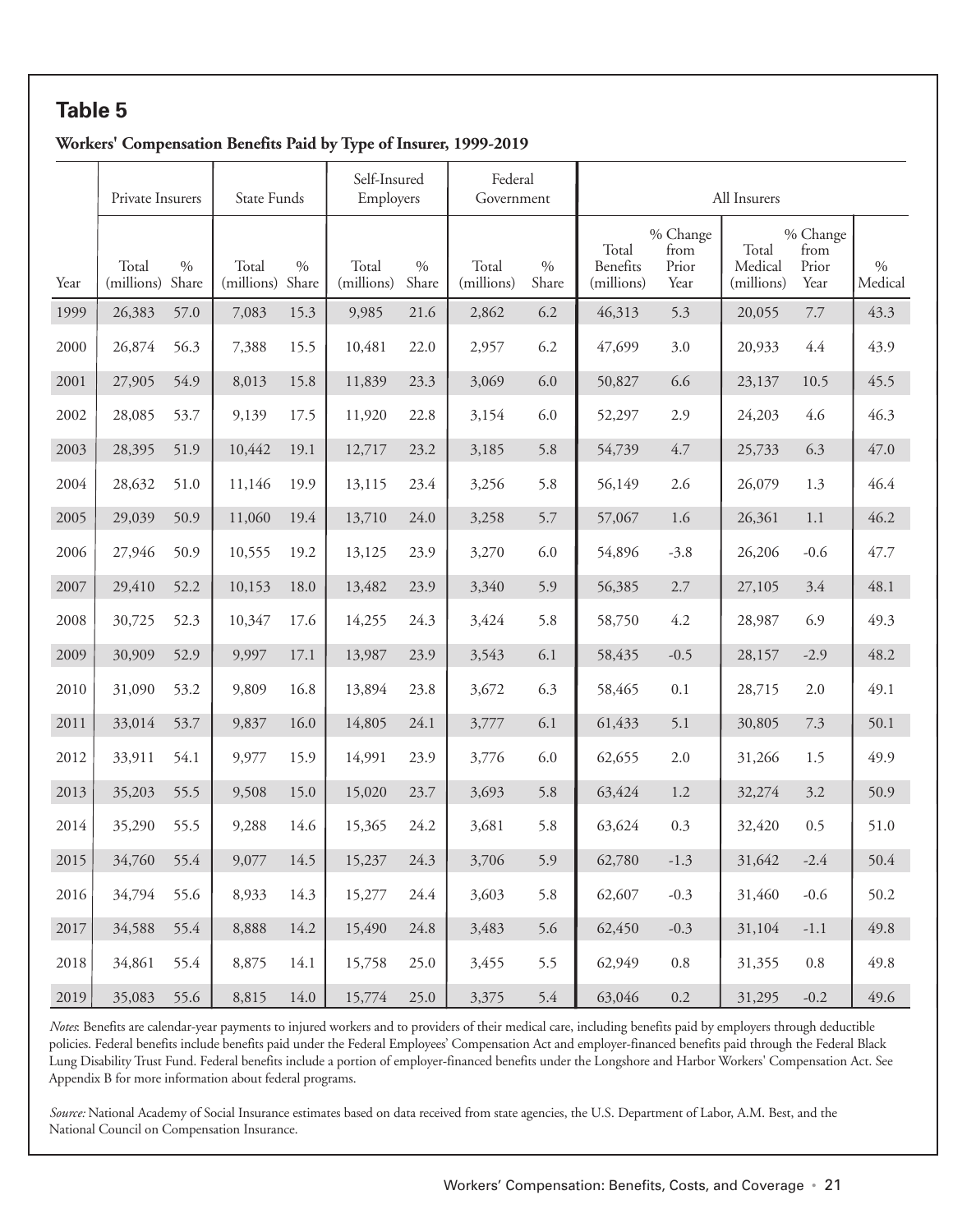<span id="page-33-0"></span>

|      |        | Deductibles (millions \$) |                    | Deductibles as a % of |
|------|--------|---------------------------|--------------------|-----------------------|
| Year | Total  | Private Insured           | State Fund Insured | <b>Total Benefits</b> |
| 1999 | 5,684  | 5,452                     | 232                | 12.3                  |
| 2000 | 6,201  | 5,931                     | 270                | 13.0                  |
| 2001 | 6,388  | 6,085                     | 303                | 12.6                  |
| 2002 | 6,922  | 6,511                     | 411                | 13.2                  |
| 2003 | 8,020  | 7,547                     | 474                | 14.7                  |
| 2004 | 7,645  | 7,134                     | 510                | 13.6                  |
| 2005 | 7,798  | 7,290                     | 508                | 13.7                  |
| 2006 | 7,575  | 7,052                     | 524                | 13.8                  |
| 2007 | 8,217  | 7,684                     | 533                | 14.6                  |
| 2008 | 8,603  | 8,095                     | 508                | 14.6                  |
| 2009 | 8,582  | 8,118                     | 464                | 14.7                  |
| 2010 | 8,904  | 8,466                     | 438                | 15.2                  |
| 2011 | 9,248  | 8,822                     | 426                | 15.1                  |
| 2012 | 9,940  | 9,494                     | 446                | 15.9                  |
| 2013 | 10,496 | 10,152                    | 344                | 16.5                  |
| 2014 | 10,809 | 10,452                    | 356                | 17.0                  |
| 2015 | 10,703 | 10,344                    | 359                | 17.0                  |
| 2016 | 10,660 | 10,336                    | 324                | 17.0                  |
| 2017 | 10,798 | 10,498                    | 301                | 17.3                  |
| 2018 | 11,047 | 10,735                    | 312                | 17.5                  |
| 2019 | 11,099 | 10,790                    | 310                | 17.6                  |

*Notes:* For states that provide information on deductible payments, we rely on the survey data alone, or together with data from AM Best, to estimate amounts paid for deductibles. For states that do not include deductibles in the survey, we rely on NCCI data on manual equivalent premiums together with data from AM Best to estimate deductible payments. (See the *Sources and Methods 2021* available at www.nasi.org for more details).

*Source:* National Academy of Social Insurance estimates.

benefits paid (77.2% and 78.5%, respectively), representing a slight decrease in the state fund share in recent years.43 Among the other 18 states that have an active state fund, the share of benefits accounted for by the fund ranged from less than 10 percent (California, New Mexico, Pennsylvania, and South Carolina) to approximately one-half in Colorado (46.0%), Oregon (48.8%), and Montana (48.6%), and almost two-thirds in Idaho (60.2%).

<sup>43</sup> Private carrier workers' compensation benefit payments payments occur in states with exclusive state funds for a few possible reasons. First, some policies sold to employers provide multistate coverage whereas the exclusive state fund may be restricted to providing benefits only in the state where it operates. Second, the exclusive state fund may not be permitted to offer employers' liability coverage, federal LWHCA coverage, or excess coverage for authorized self-insurers.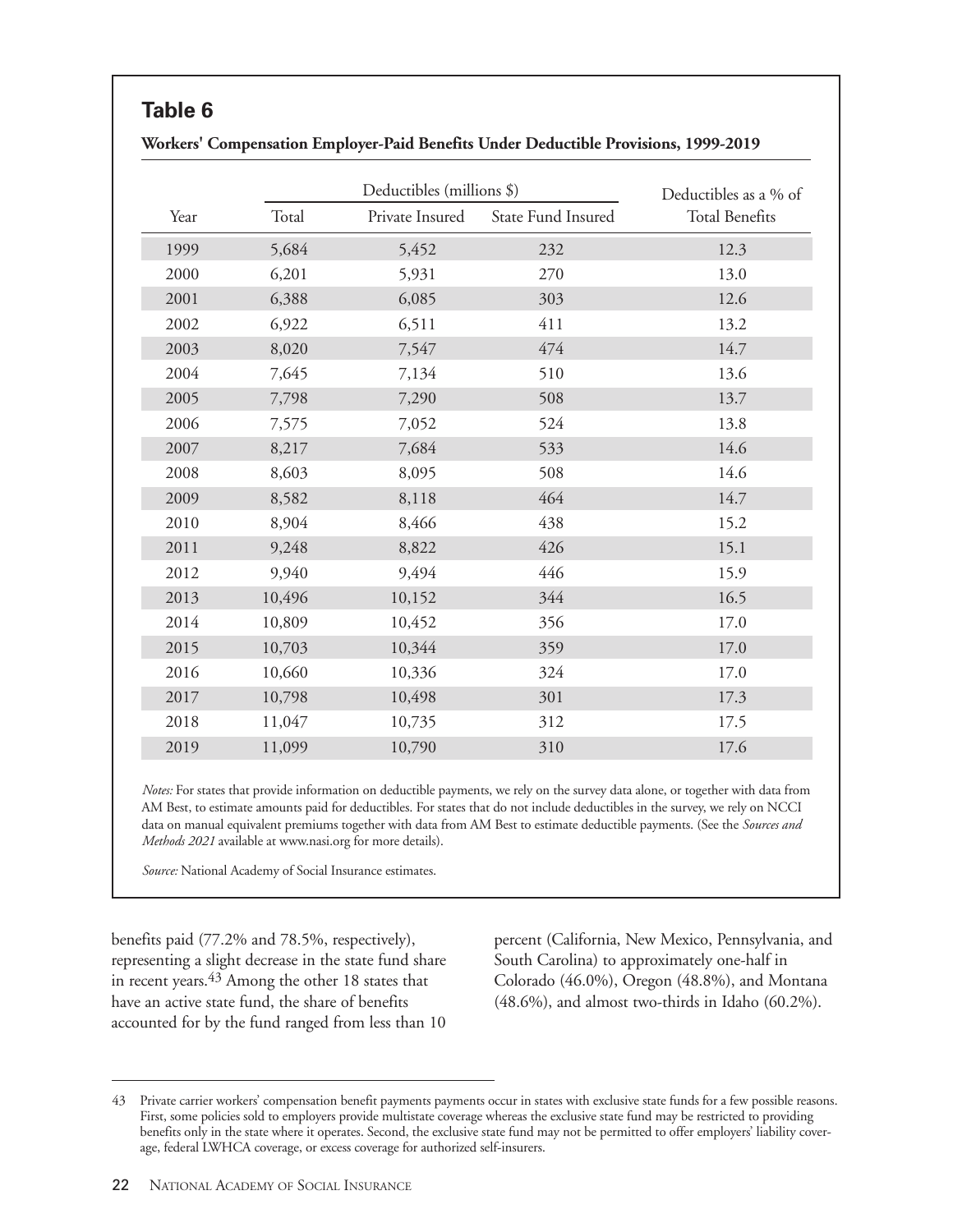#### <span id="page-34-0"></span>**Percentage Distribution of Workers' Compensation Benefit Payments, by Type of Coverage: With and Without Deductibles, 1999-2019**

|      |                       |      |                 |                                                                                   |      | Percent of Total Benefits |            |       |         |                        |
|------|-----------------------|------|-----------------|-----------------------------------------------------------------------------------|------|---------------------------|------------|-------|---------|------------------------|
|      | <b>Total Benefits</b> |      | Private Insured |                                                                                   |      | State Fund Insured        |            |       |         |                        |
|      |                       |      | Employer        | Insurer                                                                           |      | Employer                  | Insurer    |       |         |                        |
| Year | (millions)            |      | Paid            | Paid after<br>Total Deductibles Deductibles Total Deductibles Deductibles Insured |      | Paid                      | Paid After | Self- | Federal | Total<br>Employer Paid |
|      |                       | (1)  | (2)             | (3)                                                                               | (4)  | (5)                       | (6)        | (7)   | (8)     | $(9)=(2)+(5)+(7)$      |
| 1999 | 46,313                | 57.0 | 11.8            | 45.2                                                                              | 15.3 | 0.5                       | 14.8       | 21.6  | 6.2     | 33.8                   |
| 2000 | 47,699                | 56.3 | 12.4            | 43.9                                                                              | 15.5 | 0.6                       | 14.9       | 22.0  | 6.2     | 35.0                   |
| 2001 | 50,827                | 54.9 | 12.0            | 42.9                                                                              | 15.8 | 0.6                       | 15.2       | 23.3  | 6.0     | 35.9                   |
| 2002 | 52,297                | 53.7 | 12.4            | 41.3                                                                              | 17.5 | $0.8\,$                   | 16.7       | 22.8  | 6.0     | 36.0                   |
| 2003 | 54,739                | 51.9 | 13.8            | 38.1                                                                              | 19.1 | 0.9                       | 18.2       | 23.2  | 5.8     | 37.9                   |
| 2004 | 56,149                | 51.0 | 12.7            | 38.3                                                                              | 19.9 | 0.9                       | 18.9       | 23.4  | 5.8     | 37.0                   |
| 2005 | 57,067                | 50.9 | 12.8            | 38.1                                                                              | 19.4 | 0.9                       | 18.5       | 24.0  | 5.7     | 37.7                   |
| 2006 | 54,896                | 50.9 | 12.8            | 38.1                                                                              | 19.2 | 1.0                       | 18.3       | 23.9  | 6.0     | 37.7                   |
| 2007 | 56,385                | 52.2 | 13.6            | 38.5                                                                              | 18.0 | 0.9                       | 17.1       | 23.9  | 5.9     | 38.5                   |
| 2008 | 58,750                | 52.3 | 13.8            | 38.5                                                                              | 17.6 | 0.9                       | 16.7       | 24.3  | 5.8     | 38.9                   |
| 2009 | 58,435                | 52.9 | 13.9            | 39.0                                                                              | 17.1 | $0.8\,$                   | 16.3       | 23.9  | 6.1     | 38.6                   |
| 2010 | 58,465                | 53.2 | 14.5            | 38.7                                                                              | 16.8 | $0.7\,$                   | 16.0       | 23.8  | 6.3     | 39.0                   |
| 2011 | 61,433                | 53.7 | 14.4            | 39.4                                                                              | 16.0 | $0.7\,$                   | 15.3       | 24.1  | 6.1     | 39.2                   |
| 2012 | 62,655                | 54.1 | 15.2            | 39.0                                                                              | 15.9 | $0.7\,$                   | 15.2       | 23.9  | 6.0     | 39.8                   |
| 2013 | 63,424                | 55.5 | 16.0            | 39.5                                                                              | 15.0 | 0.5                       | 14.4       | 23.7  | 5.8     | 40.2                   |
| 2014 | 63,624                | 55.5 | 16.4            | 39.0                                                                              | 14.6 | 0.6                       | 14.0       | 24.2  | 5.8     | 41.1                   |
| 2015 | 62,780                | 55.4 | 16.5            | 38.9                                                                              | 14.5 | 0.6                       | 13.9       | 24.3  | 5.9     | 41.3                   |
| 2016 | 62,607                | 55.6 | 16.5            | 39.1                                                                              | 14.3 | 0.5                       | 13.8       | 24.4  | 5.8     | 41.4                   |
| 2017 | 62,450                | 55.4 | 16.8            | 38.6                                                                              | 14.2 | 0.5                       | 13.8       | 24.8  | 5.6     | 42.1                   |
| 2018 | 62,949                | 55.4 | 17.1            | 38.3                                                                              | 14.1 | 0.5                       | 13.6       | 25.0  | 5.5     | 42.6                   |
| 2019 | 63,046                | 55.6 | 17.1            | 38.5                                                                              | 14.0 | 0.5                       | 13.5       | 25.0  | 5.4     | 42.6                   |

*Notes:* Shaded columns sum to 100%. Total employer paid benefits include employer-paid deductibles under private carriers and state funds, as well as benefits paid by self-insured employers.

*Source:* National Academy of Social Insurance estimates based on Tables 5 and 6.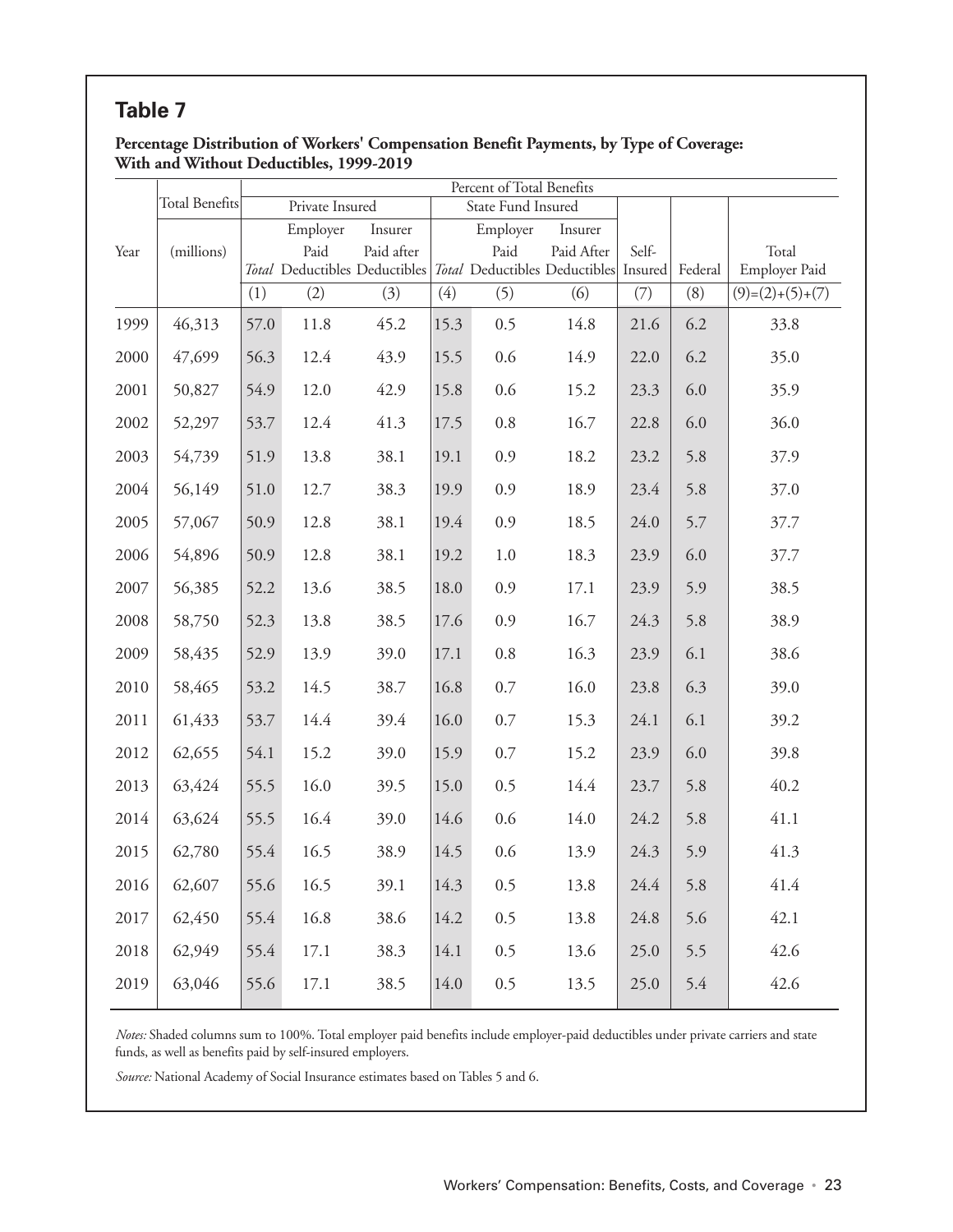<span id="page-35-0"></span>

| Workers' Compensation Benefits Paid, by Type of Insurer and State, 2019 |                                |                  |                                 |                  |                                |                  |                                                    |                                           |                    |                                             |
|-------------------------------------------------------------------------|--------------------------------|------------------|---------------------------------|------------------|--------------------------------|------------------|----------------------------------------------------|-------------------------------------------|--------------------|---------------------------------------------|
|                                                                         | Private Insured <sup>a</sup>   |                  | State Fund Insured <sup>a</sup> |                  | Self-Insured <sup>b</sup>      |                  |                                                    | Medical                                   |                    |                                             |
| State                                                                   | (thousands)<br><b>Benefits</b> | Percent<br>Share | (thousands)<br>Benefits         | Percent<br>Share | (thousands)<br><b>Benefits</b> | Percent<br>Share | Benefits Paid<br>(thousands) <sup>c</sup><br>Total | Benefits Paid<br>(thousands) <sup>d</sup> | Medical<br>Percent | (1=largest per-<br>cent medical)<br>Ranking |
| Alabama                                                                 | \$340,712                      | 50.9             |                                 |                  | \$329,289                      | 49.1             | \$670,001                                          | \$462,301                                 | 69.0               | $\sqrt{2}$                                  |
| Alaska                                                                  | 160,984                        | 77.9             |                                 |                  | 45,724                         | 22.1             | 206,708                                            | 144,902                                   | 70.1               | 4                                           |
| Arizona                                                                 | 584,983                        | 77.2             |                                 |                  | 172,393                        | 22.8             | 757,376                                            | 515,773                                   | 68.1               | $\circ$                                     |
| Arkansas                                                                | 140,705                        | 67.7             |                                 |                  | 67,256                         | 32.3             | 207,961                                            | 138,710                                   | 66.7               | $\infty$                                    |
| California                                                              | 7,463,058                      | 60.2             | ,073,522                        | 8.7              | 3,867,809                      | 31.2             | 12,404,388                                         | 6,493,486                                 | 52.3               | $\overline{31}$                             |
| Colorado                                                                | 242,999                        | 29.2             | 383,177                         | 46.0             | 206,741                        | 24.8             | 832,917                                            | 476,429                                   | 57.2               | 23                                          |
| Connecticut                                                             | 641,570                        | 72.1             |                                 |                  | 248,286                        | 27.9             | 889,856                                            | 405,774                                   | 45.6               | 45                                          |
| Delaware                                                                | 148,013                        | 76.6             |                                 |                  | 45,217                         | 23.4             | 193,229                                            | 98,933                                    | 51.2               | 33                                          |
| District of Columbia                                                    | 138,185                        | 77.2             |                                 |                  | 40,843                         | 22.8             | 179,029                                            | 53,351                                    | 29.8               | 51                                          |
| Florida                                                                 | 2,589,062                      | 72.6             |                                 |                  | 976,061                        | 27.4             | 3,565,123                                          | 2,377,937                                 | 66.7               | $\infty$                                    |
| Georgia                                                                 | 1,052,062                      | 73.9             |                                 |                  | 371,107                        | 26.1             | 1,423,169                                          | 703,045                                   | 49.4               | 38                                          |
| $H$ awaii                                                               | 180,070                        | 47.1             | 57,399                          | 15.0             | 144,985                        | 37.9             | 382,454                                            | 189,315                                   | 49.5               | $\mathcal{E}$                               |
| Idaho                                                                   | 106,819                        | 33.4             | 192,341                         | 60.2             | 20,268                         | 6.3              | 319,428                                            | 206,350                                   | 64.6               | 13                                          |
| Illinois                                                                | 1,633,567                      | 74.8             |                                 |                  | 551,763                        | 25.2             | 2,185,330                                          | 1,040,217                                 | 47.6               | 39                                          |
| Indiana                                                                 | 526,152                        | 86.9             |                                 |                  | 79,271                         | 13.1             | 605,423                                            | 440,143                                   | 72.7               | $\mathcal{L}$                               |
| Iowa                                                                    | 480,811                        | 76.5             |                                 |                  | 147,537                        | 23.5             | 628,348                                            | 370,097                                   | 58.9               | 21                                          |
| Kansas                                                                  | 328,250                        | 76.2             |                                 |                  | 102,357                        | 23.8             | 430,606                                            | 280,755                                   | 65.2               | $\overline{12}$                             |
| Kentucky                                                                | 356,471                        | 58.3             | 104,837                         | 17.1             | 150,386                        | 24.6             | 611,694                                            | 348,666                                   | 57.0               | 24                                          |
| Louisiana                                                               | 578,621                        | 58.9             | 118,496                         | 12.1             | 285,257                        | 29.0             | 982,373                                            | 550,129                                   | 56.0               | 25                                          |
| Maine                                                                   | 170,470                        | 67.6             |                                 |                  | 81,864                         | 32.4             | 252,335                                            | 126,924                                   | 50.3               | 35                                          |
| Maryland                                                                | 462,578                        | 51.3             | 160,214                         | 17.8             | 278,807                        | 30.9             | 901,600                                            | 427,358                                   | 47.4               | 42                                          |
| Massachusetts                                                           | 937,911                        | 73.4             |                                 |                  | 340,609                        | 26.6             | 1,278,520                                          | 425,174                                   | 33.3               | 48                                          |
| Michigan                                                                | 605,329                        | 67.3             |                                 |                  | 293,822                        | 32.7             | 899,152                                            | 457,813                                   | 50.9               | 34                                          |
| Minnesota                                                               | 789,702                        | 74.1             |                                 |                  | 275,577                        | 25.9             | 1,065,279                                          | 568,492                                   | 53.4               | 29                                          |
| Mississippi                                                             | 232,719                        | 76.3             |                                 |                  | 72,440                         | 23.7             | 305,159                                            | 186,147                                   | $61.0$             | $18\,$                                      |
| Missouri                                                                | 541,060                        | 54.6             | 176,586                         | 17.8             | 272,567                        | 27.5             | 990,213                                            | 588,186                                   | 59.4               | 20                                          |
| Montana                                                                 | 78,972                         | 34.3             | 111,828                         | 48.6             | 39,159                         | 17.0             | 229,959                                            | 153,153                                   | 66.6               | 10                                          |
| Nebraska                                                                | 254,951                        | 78.9             |                                 |                  | 68,214                         | 21.1             | 323,166                                            | 203,271                                   | 62.9               | $\geq$                                      |
| Nevada                                                                  | 271,509                        | 67.6             |                                 |                  | 130,287                        | 32.4             | 401,796                                            | 190,451                                   | 47.4               | $\overline{41}$                             |
| New Hampshire                                                           | 144,427                        | 68.6             |                                 |                  | 66,051                         | 31.4             | 210,478                                            | 134,285                                   | 63.8               | 15                                          |
| New Jersey                                                              | 1,913,033                      | 76.0             |                                 |                  | 602,938                        | 24.0             | 2,515,971                                          | 1,253,764                                 | $49.8$             | 36                                          |

 $\frac{1}{2}$  $\ddot{f}$  $\mathbf{f}$ Ϋ́, **Daid** ਪੌ  $\vec{p}$  $\ddot{\phantom{0}}$ **Table 8**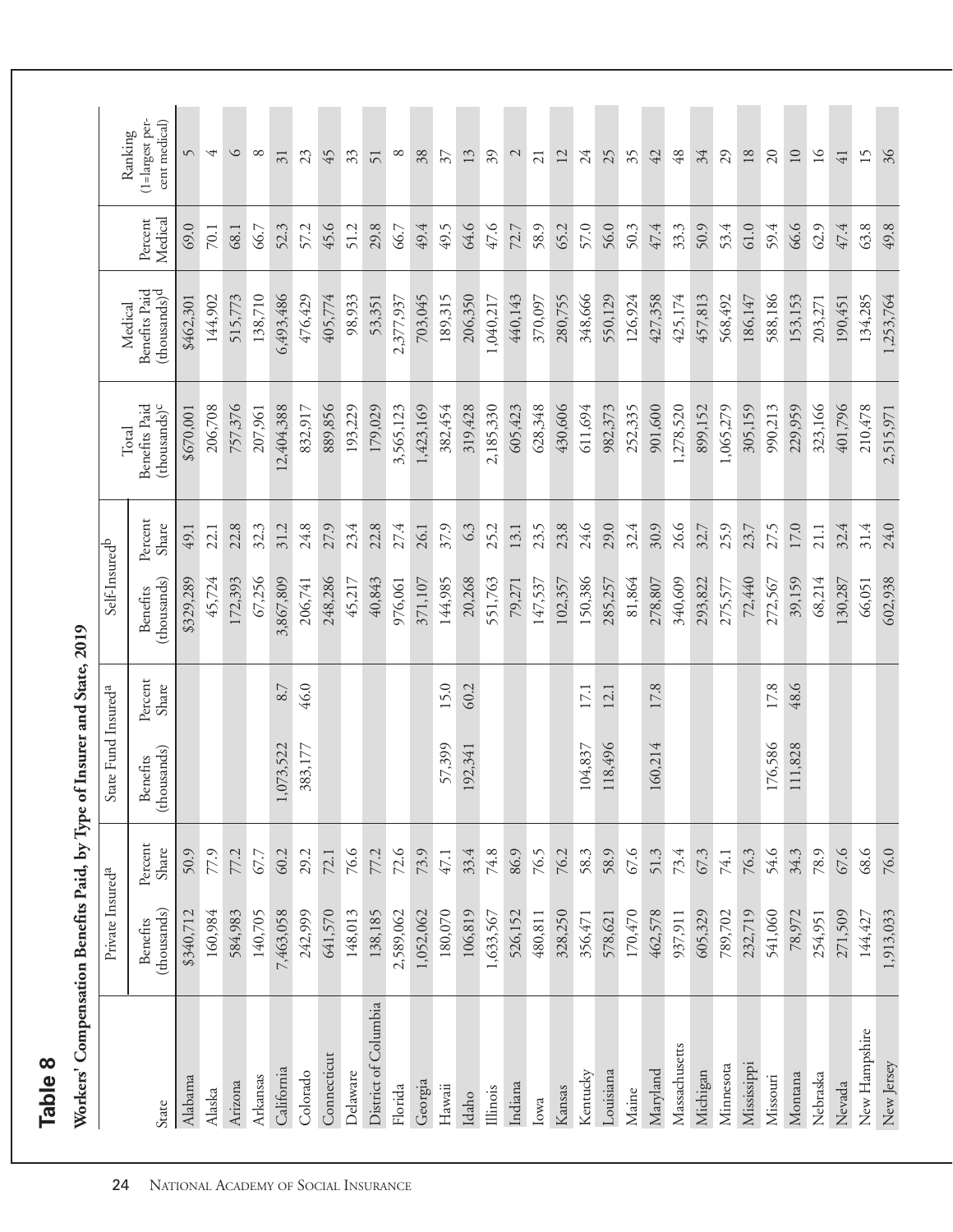| New Mexico                                                                                                                                                                                                                                                                                                                                             | 198,734      | 62.3 | 22,109             | 6.9  | 97,990       | 30.7 | 318,833                                                                                                                                                                                                                                                                                                                                                                       | 193,213      | 60.6 | 19                  |
|--------------------------------------------------------------------------------------------------------------------------------------------------------------------------------------------------------------------------------------------------------------------------------------------------------------------------------------------------------|--------------|------|--------------------|------|--------------|------|-------------------------------------------------------------------------------------------------------------------------------------------------------------------------------------------------------------------------------------------------------------------------------------------------------------------------------------------------------------------------------|--------------|------|---------------------|
| New York                                                                                                                                                                                                                                                                                                                                               | 2,858,535    | 46.2 | ,230,528           | 19.9 | 2,103,388    | 34.0 | 6,192,450                                                                                                                                                                                                                                                                                                                                                                     | 1,979,116    | 32.0 | 49                  |
| North Carolina                                                                                                                                                                                                                                                                                                                                         | 836,647      | 76.1 |                    |      | 262,180      | 23.9 | 1,098,828                                                                                                                                                                                                                                                                                                                                                                     | 510,955      | 46.5 | 44                  |
| North Dakota <sup>e</sup>                                                                                                                                                                                                                                                                                                                              | 202          | 0.1  | 142,460            | 99.9 |              |      | 142,662                                                                                                                                                                                                                                                                                                                                                                       | 82,530       | 57.9 | 22                  |
| Ohioe                                                                                                                                                                                                                                                                                                                                                  | 8,580        | 6.5  | ,407,995           | 77.2 | 407,039      | 22.3 | 1,823,614                                                                                                                                                                                                                                                                                                                                                                     | 696,832      | 38.2 | $\frac{9}{7}$       |
| Oklahoma                                                                                                                                                                                                                                                                                                                                               | 258,569      | 49.5 | 168,100            | 32.2 | 95,199       | 18.2 | 521,867                                                                                                                                                                                                                                                                                                                                                                       | 272,415      | 52.2 | 32                  |
| Oregon                                                                                                                                                                                                                                                                                                                                                 | 220,695      | 31.6 | 341,065            | 48.8 | 137,534      | 19.7 | 699,294                                                                                                                                                                                                                                                                                                                                                                       | 379,717      | 54.3 | 28                  |
| Pennsylvania                                                                                                                                                                                                                                                                                                                                           | 2,115,429    | 73.1 | 145,965            | 5.0  | 631,015      | 21.8 | 2,892,409                                                                                                                                                                                                                                                                                                                                                                     | 1,374,467    | 47.5 | $\sqrt{40}$         |
| Rhode Island                                                                                                                                                                                                                                                                                                                                           | 76,191       | 48.8 | 66,312             | 42.5 | 13,662       | 8.7  | 156,165                                                                                                                                                                                                                                                                                                                                                                       | 53,721       | 34.4 | 47                  |
| South Carolina <sup>t</sup>                                                                                                                                                                                                                                                                                                                            | 719,949      | 70.1 | 71,608             | 7.0  | 235,283      | 22.9 | 1,026,840                                                                                                                                                                                                                                                                                                                                                                     | 482,615      | 47.0 | 43                  |
| South Dakota                                                                                                                                                                                                                                                                                                                                           | 112,514      | 97.8 |                    |      | 2,489        | 2.2  | 115,003                                                                                                                                                                                                                                                                                                                                                                       | 77,857       | 67.7 | $\overline{ }$      |
| Tennessee                                                                                                                                                                                                                                                                                                                                              | 502,358      | 91.0 |                    |      | 49,395       | 9.0  | 551,752                                                                                                                                                                                                                                                                                                                                                                       | 360,846      | 65.4 | $\Box$              |
| Texas                                                                                                                                                                                                                                                                                                                                                  | 759,814      | 50.1 | 454,895            | 30.0 | 302,853      | 20.0 | 1,517,562                                                                                                                                                                                                                                                                                                                                                                     | 849,835      | 56.0 | $\delta$            |
| Utahg                                                                                                                                                                                                                                                                                                                                                  | 244,934      | 84.4 |                    |      | 45,346       | 15.6 | 290,280                                                                                                                                                                                                                                                                                                                                                                       | 205,808      | 70.9 | 3                   |
| Vermont                                                                                                                                                                                                                                                                                                                                                | 125,171      | 87.0 |                    |      | 18,724       | 13.0 | 143,894                                                                                                                                                                                                                                                                                                                                                                       | 75,545       | 52.5 | $\overline{\omega}$ |
| Virginia                                                                                                                                                                                                                                                                                                                                               | 710,247      | 77.6 |                    |      | 205,367      | 22.4 | 915,613                                                                                                                                                                                                                                                                                                                                                                       | 566,765      | 61.9 | 17                  |
| Washington <sup>e,k</sup>                                                                                                                                                                                                                                                                                                                              |              |      | ,057,658<br>$\sim$ | 78.5 | 563,152      | 21.5 | 2,620,810                                                                                                                                                                                                                                                                                                                                                                     | 803,167      | 30.6 | 50                  |
| West Virginiah                                                                                                                                                                                                                                                                                                                                         | 173,359      | 43.5 | 148,451            | 37.3 | 76,654       | 19.2 | 398,463                                                                                                                                                                                                                                                                                                                                                                       | 218,756      | 54.9 | 27                  |
| Wisconsin                                                                                                                                                                                                                                                                                                                                              | 1,070,859    | 87.6 |                    |      | 151,714      | 12.4 | 1,222,573                                                                                                                                                                                                                                                                                                                                                                     | 966,622      | 79.1 |                     |
| Wyoming <sup>e</sup>                                                                                                                                                                                                                                                                                                                                   | 568          | 0.3  | 179,141            | 99.7 |              |      | 179,709                                                                                                                                                                                                                                                                                                                                                                       | 115,770      | 64.4 | 14                  |
| Total Non-Federal                                                                                                                                                                                                                                                                                                                                      | \$35,089,108 | 58.8 | ,814,686<br>\$8    | 14.8 | \$15,773,867 | 26.4 | \$59,677,661                                                                                                                                                                                                                                                                                                                                                                  | \$30,277,881 | 50.7 |                     |
| All Federal <sup>1</sup>                                                                                                                                                                                                                                                                                                                               |              |      |                    |      |              |      | \$3,374,778                                                                                                                                                                                                                                                                                                                                                                   | \$1,016,922  | 30.1 |                     |
| Federal Employees                                                                                                                                                                                                                                                                                                                                      |              |      |                    |      |              |      | \$1,834,405                                                                                                                                                                                                                                                                                                                                                                   | \$843,601    | 46.0 |                     |
| TOTAL                                                                                                                                                                                                                                                                                                                                                  |              |      |                    |      |              |      | \$63,052,439                                                                                                                                                                                                                                                                                                                                                                  | \$31,294,803 | 49.6 |                     |
| Notes: Benefits are calendar-year payments to injured workers and to providers of their medical care. Benefits paid under special funds, second injury funds and guaranty funds are prorated<br>Self-insured includes individual self-insured and group self-insured.<br>across private insured, state fund insured and self-insured employers.<br>نم. |              |      |                    |      |              |      | Deductibles paid under private insurance policies and state fund policies are included in these estimates, even though they are technically paid by the employer.<br>These data may not include benefits paid under second injury funds for some states and may, therefore, be an understatement of total benefits paid                                                       |              |      |                     |
| For further details see Sources and Methods 2021 available at www.nasi.org.<br>$\vec{d}$<br>نه                                                                                                                                                                                                                                                         |              |      |                    |      |              |      | States with exclusive state funds (Ohio, North Dakota, Washington, and Wyoming) may have some amounts of benefits paid in the private insured category, because: (1) some employers<br>doing business in these states may need to obtain coverage from private carriers under the US Longshore and Harbor Workers' Act; (2) some employers carry liability coverage which the |              |      |                     |
| state fund is not authorized to provide; and/or (3) some employers obtain excess compensation coverage from private carriers.                                                                                                                                                                                                                          |              |      |                    |      |              |      |                                                                                                                                                                                                                                                                                                                                                                               |              |      |                     |

f. South Carolina's State Accident Fund is not a competitive state fund. South Carolina's State Accident Fund is not a competitive state fund.

Mutual Insurance Company, and is a for-profit mutual insurance company. Though this did not become effective until January 1, 2018, AM Best data on Utah classified all 2017 Utah pre-Mutual Insurance Company, and is a for-profit mutual insurance company. Though this did not become effective until January 1, 2018, AM Best data on Utah classified all 2017 Utah pre-Utah Senate Bill 92, passed in 2017, repealed the statute creating the Workers' Compensation Fund (Utah's public state fund). The former-lead company of WCF is now known as WCF g. Utah Senate Bill 92, passed in 2017, repealed the statute creating the Workers' Compensation Fund (Utah's public state fund). The former-lead company of WCF is now known as WCF miums and losses under private insurance. WCF Mutual Insurance Company will remain the insurer of last resort in Utah until 2020. miums and losses under private insurance. WCF Mutual Insurance Company will remain the insurer of last resort in Utah until 2020.  $\dot{\omega}$   $\rightarrow$ 

h. West Virginia completed the transition from monopolistic state fund to competitive insurance status on July 1, 2008. West Virginia completed the transition from monopolistic state fund to competitive insurance status on July 1, 2008. د. ف

Federal benefits include: those paid under the Federal Employees' Compensation Act for civilian employees; the portion of the Black Lung benefit program that is financed by employers; i. Federal benefits include: those paid under the Federal Employees' Compensation Act for civilian employees; the portion of the Black Lung benefit program that is financed by employers; and a portion of benefits under the Longshore and Harbor Workers' Compensation Act that are not reflected in state data, namely, benefits paid by self-insured employers and by special and a portion of benefits under the Longshore and Harbor Workers' Compensation Act that are not reflected in state data, namely, benefits paid by self-insured employers and by special funds under the LHWCA. See Appendix B for more information about federal programs. funds under the LHWCA. See Appendix B for more information about federal programs.

j. Included in the Federal benefits total.

j. Included in the Federal benefits total.<br>k. AM Best reported a negative number for Washington private carriers in 2019. We have left the column empty while we investigate the matter.<br>*Sourte:* National Academy of Socia *Source:* National Academy of Social Insurance estimates are based on data received from state agencies, the U.S. Department of Labor, A.M. Best, and the National Council on Compensation k. AM Best reported a negative number for Washington private carriers in 2019. We have left the column empty while we investigate the matter. Insurance.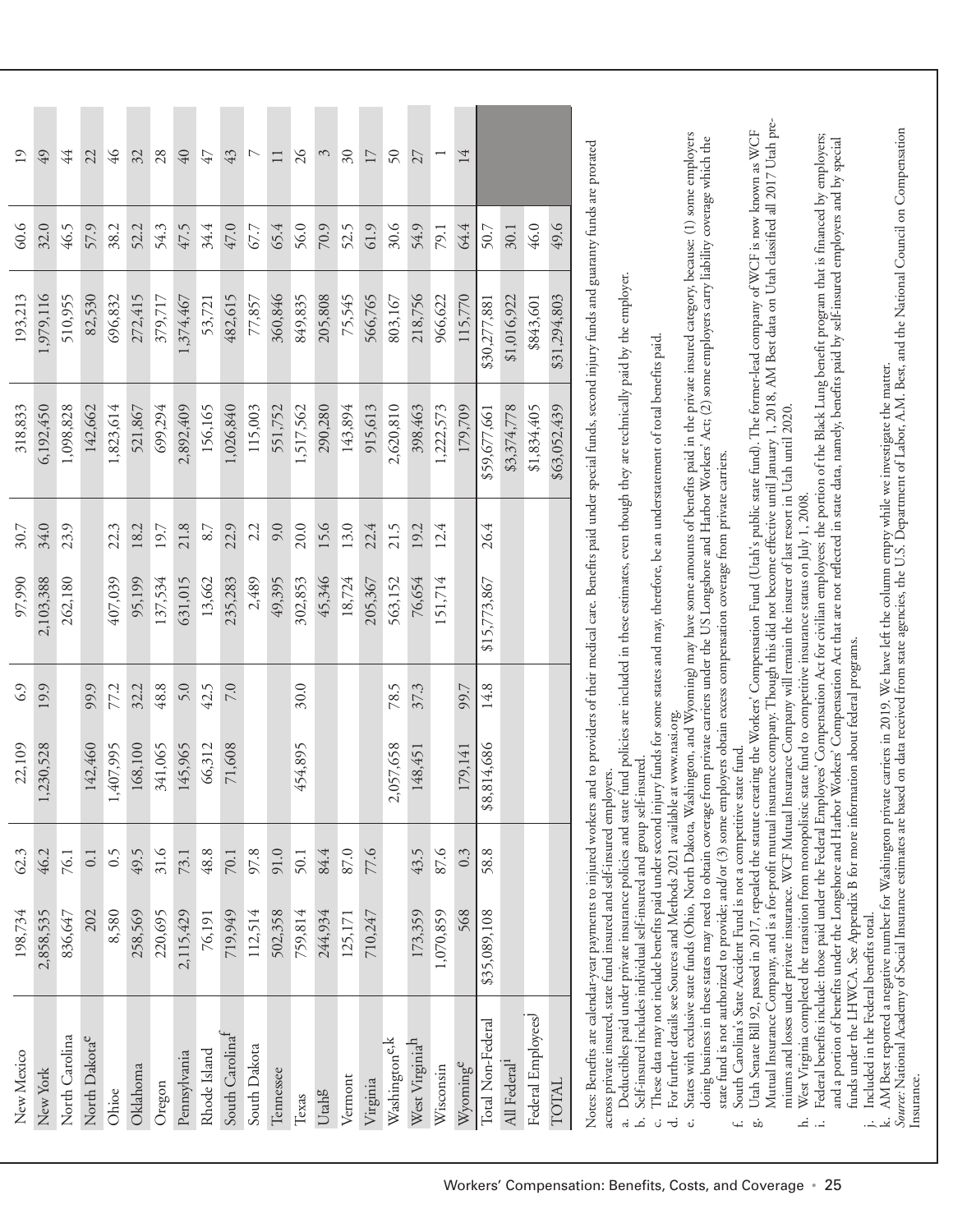| Workers' Compensation Total Benefits Paid and Five-Year Percent Change by State, 2015-2019<br>Table 9 |            |            |                                    |            |            |           |                  |                  |                                            |
|-------------------------------------------------------------------------------------------------------|------------|------------|------------------------------------|------------|------------|-----------|------------------|------------------|--------------------------------------------|
|                                                                                                       |            |            | Total Benefits (thousands)         |            |            |           | Percent Change   |                  | Ranking                                    |
| State                                                                                                 | 2015       | 2016       | 2017                               | 2018       | 2019       | 2015-2017 | 2017-2019        | 2015-2019        | increase, 2015-2019)<br>(1=largest percent |
| Alabama                                                                                               | \$616,797  | \$600,723  | \$601,375                          | \$643,375  | \$670,001  | $-2.5$    | 11.4             | 8.6              | $\infty$                                   |
| Alaska                                                                                                | 240,473    | 225,596    | 3,187<br>21                        | 226,404    | 206,708    | $-11.3$   | $-3.0$           | $-14.0$          | $\frac{9}{7}$                              |
| Arizona                                                                                               | 739,890    | 751,532    | 744,135                            | 748,019    | 757,376    | 0.6       | 1.8              | 2.4              | 23                                         |
| Arkansas                                                                                              | 197,169    | 206,830    | 4,987<br>$\overline{21}$           | 201,111    | 207,961    | 9.0       | $-3.3$           | 5.5              | 18                                         |
| California                                                                                            | .2,029,488 | 12,170,603 | 2,791<br>12,21                     | 12,302,786 | 12,404,388 | 1.5       | $\frac{6}{1}$    | 3.1              | $\overline{21}$                            |
| Colorado                                                                                              | 835,205    | 799,517    | 811,174                            | 775,726    | 832,917    | $-2.9$    | 2.7              | $-0.3$           | $\delta$ 0                                 |
| Connecticut                                                                                           | 981,552    | 894,683    | 911,367                            | 871,391    | 889,856    | $-7.2$    | $-2.4$           | $-9.3$           | 43                                         |
| Delaware                                                                                              | 228,430    | 224,704    | 220,856                            | 211,309    | 193,229    | $-3.3$    | $-12.5$          | $-15.4$          | 47                                         |
| District of Columbia                                                                                  | 160,333    | 164,122    | 163,070                            | 173,913    | 179,029    | 1.7       | 9.8              | 11.7             | $\circ$                                    |
| Florida                                                                                               | 3,527,792  | 3,531,701  | 3,542,707                          | 3,586,082  | 3,565,123  | 0.4       | 0.6              | $\Box$           | $\frac{5}{2}$                              |
| Georgia                                                                                               | 1,314,884  | 1,365,688  | 1,382,100                          | 1,445,361  | 1,423,169  | 5.1       | 3.0              | 8.2              |                                            |
| $H$ awaii                                                                                             | 298,237    | 306,058    | 325,104                            | 358,433    | 382,454    | 9.0       | 17.6             | 28.2             | $\overline{ }$                             |
| Idaho                                                                                                 | 262,823    | 267,976    | 283,157                            | 292,103    | 319,428    | 7.7       | 12.8             | 21.5             | $\mathcal{L}$                              |
| Illinois                                                                                              | 2,389,437  | 2,338,038  | 2,329,129                          | 2,240,104  | 2,185,330  | $-2.5$    | $-6.2$           | $-8.5$           | $\sqrt{40}$                                |
| Indiana                                                                                               | 567,214    | 576,242    | 594,701                            | 581,302    | 605,423    | 4.8       | 1.8              | 6.7              | 17                                         |
| Iowa                                                                                                  | 614,050    | 659,503    | 653,463                            | 658,419    | 628,348    | 6.4       | $-3.8$           | 2.3              | 24                                         |
| Kansas                                                                                                | 423,458    | 422,801    | 421,453                            | 406,180    | 430,606    | $-0.5$    | 2.2              | 1.7              | 25                                         |
| Kentucky                                                                                              | 674,678    | 634,628    | 606,332                            | 635,586    | 611,694    | $-10.1$   | 0.9              | $-9.3$           | 42                                         |
| Louisiana                                                                                             | 982,345    | 982,714    | 981,772                            | 1,031,501  | 982,373    | $-0.1$    | $\overline{0}$ . | 0.0              | 29                                         |
| Maine                                                                                                 | 232,712    | 240,819    | 5,267<br>25                        | 261,929    | 252,335    | 5.6       | $\overline{11}$  | 8.4              | $\circ$                                    |
| Maryland                                                                                              | 964,670    | 895,062    | 931,091                            | 1,021,051  | 901,600    | -3.5      | $-3.2$           | $-6.5$           | 38                                         |
| Massachusetts                                                                                         | 1,090,119  | 1,158,060  | 1,192,118                          | 1,231,062  | 1,278,520  | 9.4       | 7.2              | 17.3             | 4                                          |
| Michigan                                                                                              | 1,077,947  | 955,311    | .8,169<br>$\overline{5}$           | 910,182    | 899,152    | $-14.8$   | $-2.1$           | $-16.6$          | $48$                                       |
| Minnesota                                                                                             | 1,033,268  | 1,031,255  | 7,459<br>1,01                      | 1,053,994  | 1,065,279  | $-1.5$    | 4.7              | 3.1              | 22                                         |
| Mississippi                                                                                           | 331,653    | 305,660    | .8,031<br>$\overline{\mathcal{Z}}$ | 303,692    | 305,159    | $-4.1$    | $-4.0$           | $-8.0$           | 39                                         |
| Missouri                                                                                              | 924,214    | 936,716    | 964,361                            | 978,075    | 990,213    | 4.3       | 2.7              | $\overline{7.1}$ | $\overline{16}$                            |
| Montana                                                                                               | 252,558    | 261,047    | 253,763                            | 237,377    | 229,959    | 0.5       | $-9.4$           | $-8.9$           | $\overline{41}$                            |
| Nebraska                                                                                              | 299,656    | 311,632    | 311,480                            | 319,027    | 323,166    | 3.9       | 3.8              | 7.8              | 14                                         |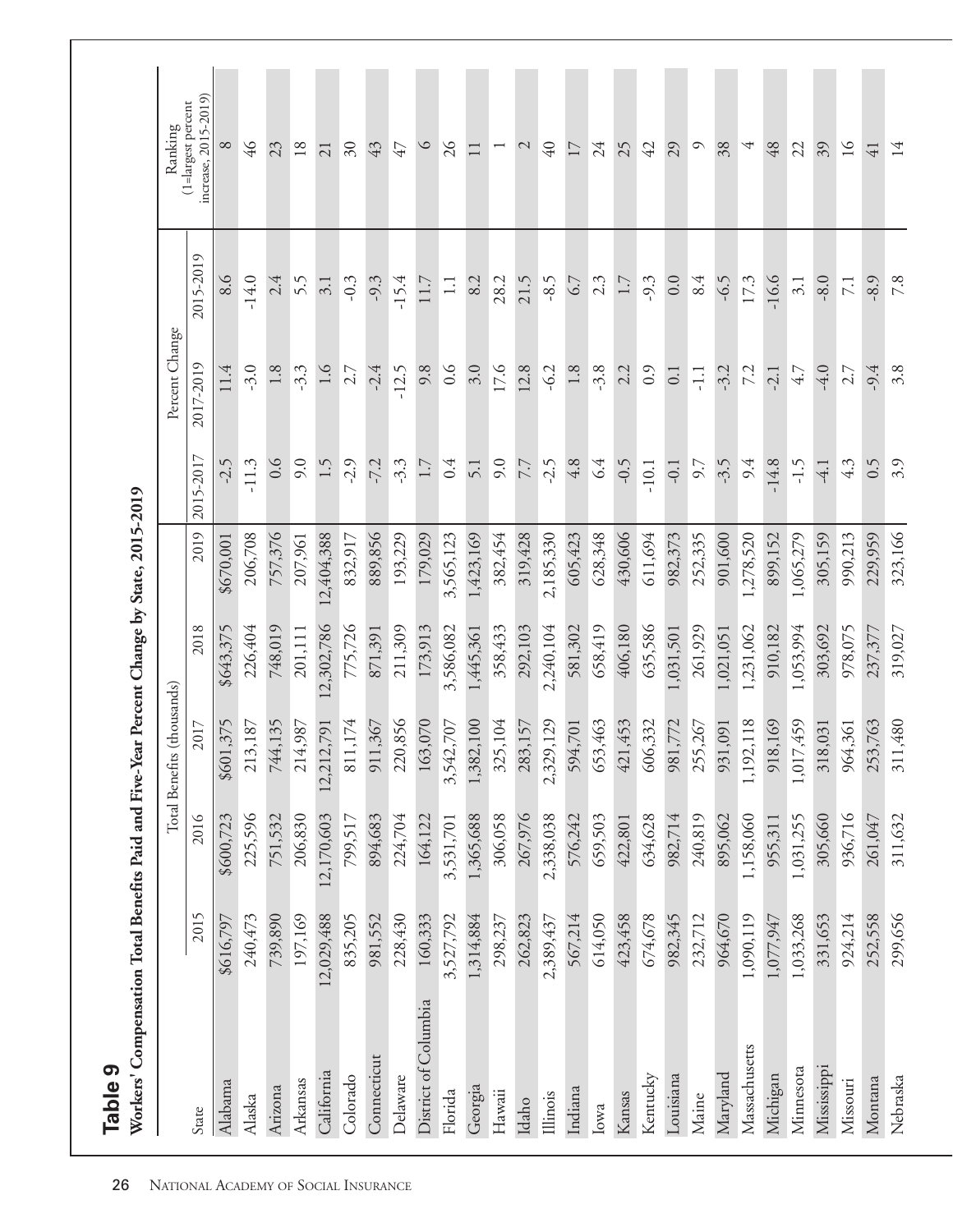| Nevada                                                                                                                                                                                                                                                                           | 341,676      | 355,465      | 354,490      | 393,683      | 401,796      | 3.8     | 13.3    | 17.6          | $\hat{\mathcal{E}}$      |
|----------------------------------------------------------------------------------------------------------------------------------------------------------------------------------------------------------------------------------------------------------------------------------|--------------|--------------|--------------|--------------|--------------|---------|---------|---------------|--------------------------|
| New Hampshire                                                                                                                                                                                                                                                                    | 215,944      | 205,579      | 209,535      | 209,489      | 210,478      | $-3.0$  | 0.4     | $-2.5$        | 34                       |
| New Jersey                                                                                                                                                                                                                                                                       | 2,338,160    | 2,368,230    | 2,463,232    | 2,416,769    | 2,515,971    | 5.3     | 2.1     | 9.7           | 15                       |
| New Mexico                                                                                                                                                                                                                                                                       | 326,983      | 308,728      | 296,730      | 300,078      | 318,833      | $-9.3$  | 7.4     | $-2.5$        | 33                       |
| New York                                                                                                                                                                                                                                                                         | 5,895,092    | 6,002,861    | 6,222,972    | 6,288,188    | 6,192,450    | 5.6     | $-0.5$  | 5.0           | 19                       |
| North Carolina                                                                                                                                                                                                                                                                   | 1,214,933    | 1,194,654    | 1,122,241    | 1,076,453    | 1,098,828    | $-7.6$  | $-2.1$  | $-9.6$        | 44                       |
| North Dakota                                                                                                                                                                                                                                                                     | 180,401      | 165,943      | 157,209      | 149,259      | 142,662      | $-12.9$ | $-9.3$  | $-20.9$       | 50                       |
| Ohio                                                                                                                                                                                                                                                                             | 2,063,700    | 2,014,335    | 1,880,850    | 1,857,533    | 1,823,614    | $-8.9$  | $-3.0$  | $-11.6$       | 45                       |
| Oklahoma                                                                                                                                                                                                                                                                         | 707,442      | 604,060      | 575,685      | 544,721      | 521,867      | $-18.6$ | $-9.3$  | $-26.2$       | 51                       |
| Oregon                                                                                                                                                                                                                                                                           | 633,223      | 630,950      | 681,627      | 669,262      | 699,294      | 9.7     | 2.6     | 10.4          |                          |
| Pennsylvania                                                                                                                                                                                                                                                                     | 2,974,544    | 3,124,120    | 2,818,291    | 2,904,099    | 2,892,409    | $-5.3$  | 2.6     | $-2.8$        | 35                       |
| Rhode Island                                                                                                                                                                                                                                                                     | 155,167      | 149,418      | 148,238      | 147,388      | 156,165      | $-4.5$  | 5.3     | 0.6           | 28                       |
| South Carolina                                                                                                                                                                                                                                                                   | 896,125      | 910,292      | 928,575      | 978,515      | 1,026,840    | 3.6     | 10.6    | 14.6          | $\sqrt{2}$               |
| South Dakota                                                                                                                                                                                                                                                                     | 106,495      | 102,814      | 97,920       | 107,161      | 115,003      | $-8.1$  | 17.4    | 8.0           | 12                       |
| Tennessee                                                                                                                                                                                                                                                                        | 663,724      | 614,854      | 598,961      | 547,441      | 551,752      | $-9.8$  | $-7.9$  | $-16.9$       | 49                       |
| Texas                                                                                                                                                                                                                                                                            | 1,553,577    | 1,473,645    | 1,427,288    | 1,521,762    | 1,517,562    | $-8.1$  | 6.3     | $-2.3$        | 32                       |
| Utah                                                                                                                                                                                                                                                                             | 269,080      | 273,837      | 274,895      | 281,283      | 290,280      | 2.2     | 5.6     | 7.9           | 13                       |
| Vermont                                                                                                                                                                                                                                                                          | 151,452      | 140,325      | 144,203      | 139,018      | 143,894      | $-4.8$  | $-0.2$  | $-5.0$        | $\overline{\mathcal{E}}$ |
| Virginia                                                                                                                                                                                                                                                                         | 920,311      | 947,402      | 983,675      | 945,965      | 915,613      | 6.9     | $-6.9$  | $-0.5$        | $\overline{31}$          |
| Washington                                                                                                                                                                                                                                                                       | 2,412,253    | 2,437,100    | 2,464,784    | 2,537,805    | 2,614,341    | 2.2     | 61      | 8.4           | 10                       |
| West Virginia                                                                                                                                                                                                                                                                    | 416,892      | 415,389      | 396,398      | 412,260      | 398,463      | $-4.9$  | 0.5     | $-4.4$        | 36                       |
| Wisconsin                                                                                                                                                                                                                                                                        | 1,167,469    | 1,169,240    | 1,167,630    | 1,195,330    | 1,222,573    | 0.0     | 4.7     | 4.7           | $\overline{c}$           |
| Wyoming                                                                                                                                                                                                                                                                          | 178,444      | 175,053      | 176,433      | 165,009      | 179,709      | $-1.1$  | 1.9     | 0.7           | 27                       |
| Total Non-Federal                                                                                                                                                                                                                                                                | \$59,074,142 | \$59,003,516 | \$58,966,462 | \$59,493,963 | \$59,671,192 | $-0.2$  | 1.2     | $\frac{0}{1}$ |                          |
| All Federal <sup>a</sup>                                                                                                                                                                                                                                                         | \$3,705,848  | \$3,603,265  | \$3,483,448  | \$3,454,588  | \$3,374,778  | $-6.0$  | $-3.1$  | $-8.9$        |                          |
| Federal Employees <sup>b</sup>                                                                                                                                                                                                                                                   | \$2,988,242  | \$2,890,670  | \$2,780,499  | \$2,756,361  | \$2,678,006  | $-7.0$  | $-3.7$  | $-10.4$       |                          |
| TOTAL                                                                                                                                                                                                                                                                            | \$62,779,990 | \$62,606,781 | \$62,449,910 | \$62,948,551 | \$63,045,970 | $-0.5$  | $1.0\,$ | 0.4           |                          |
| Notes: Benefits are calendar-year payments to injured workers and to providers of their medical care. Data sources for each state are described in detail in Sources and Methods 2021 available at<br>0 مايلى سنام بالسمور مم مستلم مواليس المستلم مواليد المطا<br>www.nasi.org. |              |              |              |              |              |         |         |               |                          |

Includes federal benefits as described in Table 8.<br>Included in the federal benefits total. a Includes federal benefits as described in Table 8. b Included in the federal benefits total. ം<br>പ

*Soure*: National Academy of Social Insurance estimates based on data from state agencies, A.M. Best, National Association of Insurance Commissioners, the U.S. Department of Labor, and the Social<br>Security Administration. *Source*: National Academy of Social Insurance estimates based on data from state agencies, A.M. Best, National Association of Insurance Commissioners, the U.S. Department of Labor, and the Social Security Administration.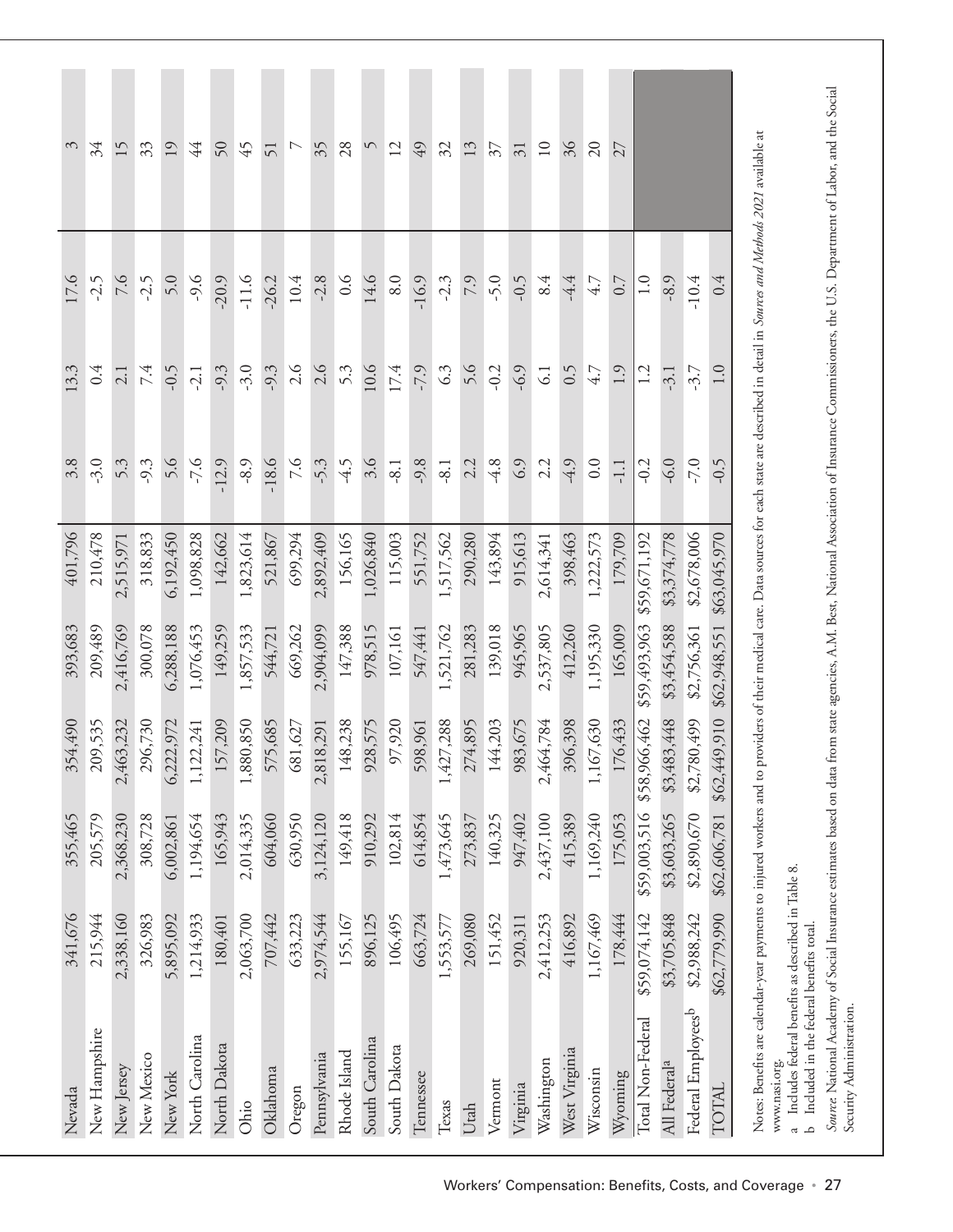Among the states that do not have a state fund, private carriers typically accounted for 65 to 80 percent of benefits paid in 2019, while self-insured employers accounted for 20 to 30 percent. Alabama is the exception, with self-insured employers covering nearly half of benefits paid in 2019 (49.1%), by far the highest self-insured share of any state, and private insurers paying the remaining half (50.9%). Hawaii and New York also have relatively high proportions of benefits paid by self-insured employers (37.9% and 34.0%). The exception in the opposite direction is South Dakota, where private carriers accounted for 97.8 percent of benefits paid in 2019, and self-insured employers account for only 2.2 percent. Indiana, Tennessee, Vermont, and Wisconsin also have relatively high proportions of benefits paid by private carriers (86% to 91%).

There are several reasons for the tremendous variation in take-up rates for self-insurance across states:

- 1) Large employers are more likely to self-insure, and some states have a disproportionate share of large employers relative to other states.
- 2) Financial incentives to self-insure vary across states because of differences in state workers' compensation statutes.
- 3) Self-insurance and private insurance are substitutes. When workers' compensation premium rates are rising in a state, employers tend to shift to self-insurance; when premium rates are declining, employers tend to shift to private insurance.
- 4) Measurement error may account for some of the observed variation in the share of benefits paid by self-insured employers; our methods for estimating benefits paid under self-insurance vary across states dependent upon state agencies' responses to the Academy's survey

*Medical benefits paid*. Table 8 shows the amount of medical benefits paid in each state, as well as medical benefits as a share of total benefits. In 2019, the median share of medical benefits was 56.0 percent. The share of medical benefits was highest in Wisconsin (79.1%), followed by Indiana (72.7%), Utah (70.9%), and Alaska (70.1%). The share of medical benefits was lowest in the District of Columbia (29.8%), Washington (30.6%), and New

York (32.0%). Note that the share of medical benefits in a state can be high either because medical benefits are relatively high or because cash benefits are relatively low.

## **State Trends in Benefits Paid**

Table 9 shows total workers' compensation benefits paid in each state in the years 2015 to 2019. Over the five-year period, benefits decreased in 21 jurisdictions (compared to 28 jurisdictions that experienced decreases from 2014 to 2018). The largest decreases were in Oklahoma (26.2%) and North Dakota (20.9%). Oklahoma experienced 2/3 of its decrease between 2015 and 2017 whereas the decrease in North Dakota was spread more evenly over the five year period. Five other states—Alaska, Delaware, Michigan, Ohio, and Tennessee—experienced decreases in benefits of at least 10 percent. Benefits increased in 30 jurisdictions (compared to 23 that experienced increases from 2014-2018). The states with the greatest increases were Hawaii (28.2%), Idaho (21.5%), Nevada (17.6%) and Massachusetts  $(17.3\%)$ .

The within-state amounts of workers' compensation benefits paid vary from year to year for a number of reasons. Benefits change as within-state employment changes, although much of the impact occurs with a lag. Benefits are also affected by changes to a state's legal system for processing claims, such as changes in statutory rules, legal decisions, administrative processes, reporting requirements, and lags in recording results. Other factors that may explain within-state changes in benefits over time include: changes in the number of work-related injuries and illnesses; fluctuations in wage rates; changes in the mix of occupations/industries; changes in the costs and effectiveness of medical care (including changes to the medical fee schedule); changes to the indemnity benefit schedule; differences in the way stakeholders interact with the system over time (e.g., whether or not employees and/or employers have and exercise the right to choose a physician); changes in return-to-work and vocational rehabilitation efforts; and changes to coverage requirements (e.g., exclusions for small employers or agricultural employers).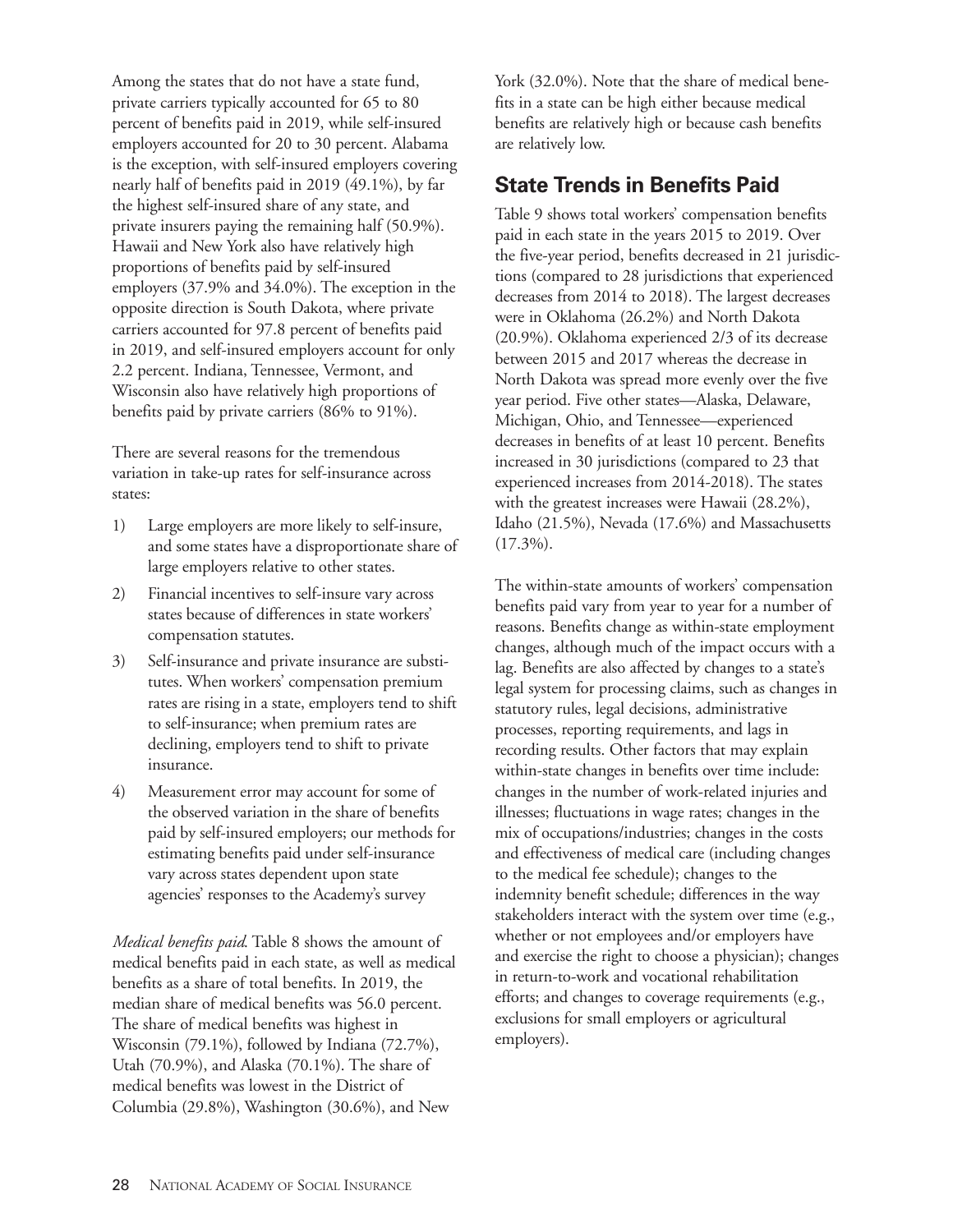#### **Benefits Per \$100 of Covered Wages**

Much of the interstate variation and intertemporal variation in benefit payments described above can be attributed to different trends in employment and wages across states. To control for differential trends in employment and wages over the time period covered in this report, we construct a standardized measure of benefits—benefits per \$100 of covered wages. Variations in the standardized measure of benefits capture interstate differences in the factors described above (i.e., type and nature of injuries, quality of medical care, value of cash benefits, and investments in return-to-work).

We caution the reader that, because we cannot account for the factors described above, the data on standardized benefits (benefits paid per \$100 of covered wages) do not provide meaningful comparisons of the performance of state workers' compensation systems. For example, standardized benefits do not indicate the extent to which cash benefits compensate workers for their losses due to injury (i.e., benefit adequacy). Moreover, standardized benefits could be high or low in a given state for a number of reasons completely unrelated to the adequacy of benefits that injured workers receive.<sup>44</sup> For example, if a state has a disproportionate share of risky occupations (e.g., mining), and all else is held equal, standardized benefits will tend to be higher. If a state has high prices for medical care relative to the average wage rate, all else equal, standardized benefits will tend to be higher.

Table 10 shows trends in *medical benefits per \$100 of covered wages* in each state between 2015 and 2019. Nationally, medical benefits decreased 16.7% over this five-year period (versus 18.6% from 2014- 2018). Medical benefits per \$100 of covered wages decreased in 47 jurisdictions, with the largest percent decreases in Delaware (33.5%), Tennessee (27.5%), and Oklahoma (26.5%). Only three states experienced increases in medical benefits per \$100:

Hawaii (21.8%), Rhode Island (2.4%), and Iowa  $(0.4\%)$ .

Table 11 shows trends in *cash benefits per \$100 of covered wages* in each state between 2015 and 2019. Nationally, cash benefits decreased by 14.0 percent over the five years covered in the report. The decrease in standardized cash benefits ranged from as large as 39.1 percent in Oklahoma and 35.5 percent in Tennessee, to as little as 1.3 percent in New Jersey and Massachusetts. Only three states experienced increases in standardized cash benefits. Those states are Washington, D.C., (4.0% increase), Wyoming (2.8%), and Hawaii (0.9%,).

Table 12 shows total benefits paid per \$100 of covered wages by state from 2015 through 2019. Nationally, benefits paid were \$0.74 per \$100 of covered wages in 2019, down \$0.13, or 15.4 percent, from 2015. Benefits per \$100 of covered wages decreased by \$0.07 between 2015 and 2017, and \$0.06 between 2017 and 2019. As shown in Figure 1, standardized benefits have decreased by roughly one-third (33.8%) from \$1.12 per \$100 of covered wages in 1999 to \$0.74 in 2019.

Between 2015 and 2019, benefits per \$100 of covered wages decreased in all jurisdictions except Hawaii (where standardized benefits increased by \$0.11, or 10.2%). Twenty-five jurisdictions experienced decreases in standardized benefits of at least 15 percent (compared to 29 in last year's report), and 5 states experienced a decrease of 25 percent or more (the same number as in last year's report).

The largest percent decreases in standardized benefits between 2015-2019 were in Oklahoma (33.1%), followed closely by Tennessee (30.5%), Michigan (27.6%), and North Carolina (25.8). In any given year, a state may experience a relatively large increase or decrease in standardized benefits that defies recent trends. These large changes may be attributable, in part, to changes in worker's compensation laws in the state. Some recent legislative changes are described below.

<sup>44</sup> To provide meaningful comparisons of benefit adequacy, a study should compare the benefits that injured workers actually receive to the wages they lose because of their occupational injuries or diseases. Such wage-loss studies have been conducted in several states (e.g., California, New Mexico, Oregon, Wisconsin, and Michigan), but the data for estimating wage losses are not available for most states. (See, e.g., a May 2019 report on New York's Workers' Compensation system describing challenges to producing such a study for that state. Parrott and Martin 2019.) For benefit adequacy studies, see Hunt and Dillender (2017), Dworsky et al. (2016), Seabury et al. (2014), Boden et al. (2005), and Hunt (2004).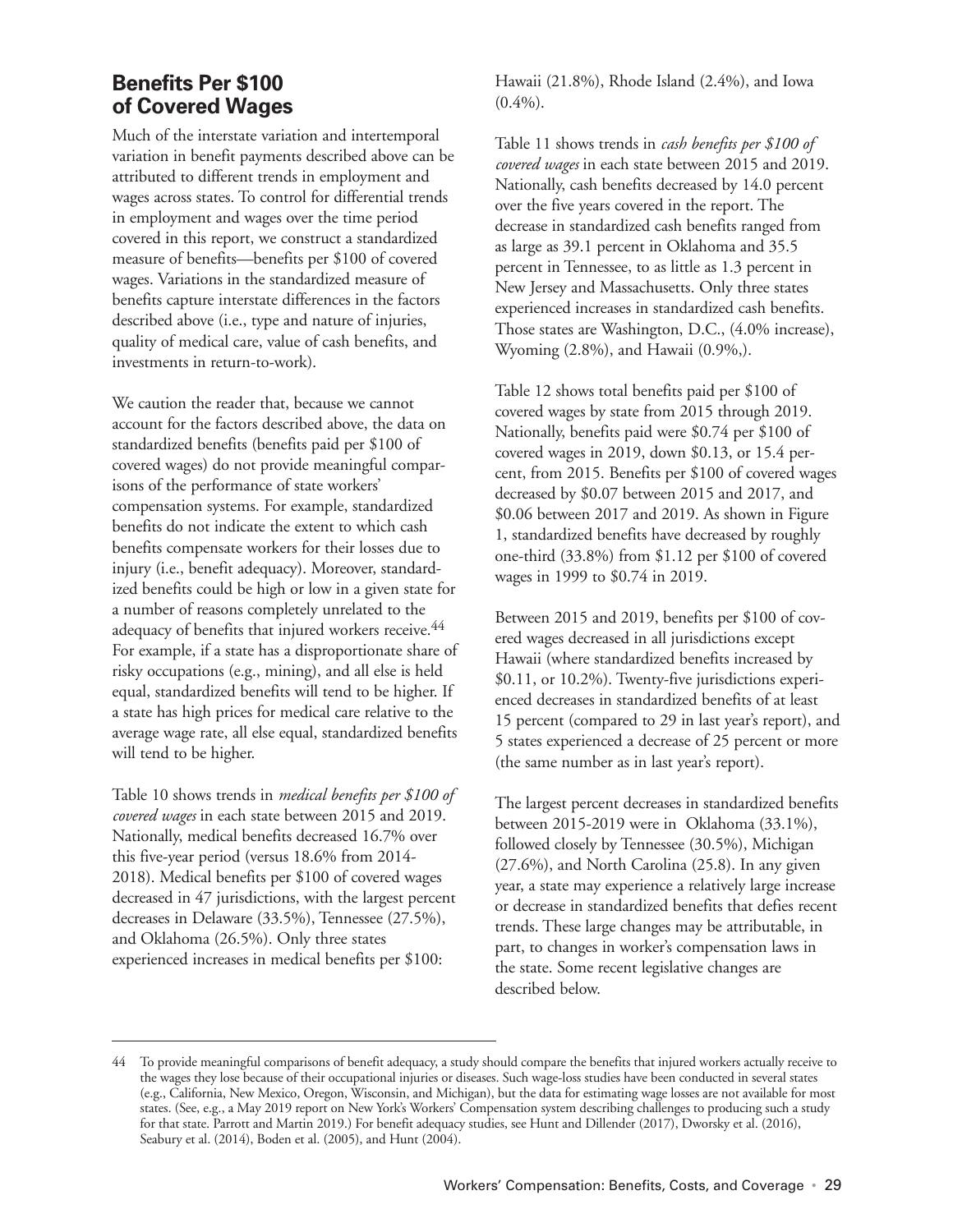| Workers' Compensation Medical Benefits Paid per \$100 of Covered Wages and Five-Year Percent Change by State, 2015-2019<br>Table 10 |          |                       |                      |        |        |           |                |           |                                         |
|-------------------------------------------------------------------------------------------------------------------------------------|----------|-----------------------|----------------------|--------|--------|-----------|----------------|-----------|-----------------------------------------|
|                                                                                                                                     |          | Medical Benefits (per | \$100 covered wages) |        |        |           | Percent Change |           | Ranking<br>(1=largest percent increase, |
| State                                                                                                                               | 2015     | 2016                  | 2017                 | 2018   | 2019   | 2015-2017 | 2017-2019      | 2015-2019 | 2015-2019)                              |
| Alabama                                                                                                                             | \$0.55   | \$0.54                | \$0.51               | \$0.55 | \$0.52 | $-8.0$    | 2.2            | $-6.0$    | 13                                      |
| Alaska                                                                                                                              | 0.99     | 0.91                  | 0.87                 | 0.93   | 0.83   | $-11.9$   | $-4.4$         | $-15.8$   | 32                                      |
| Arizona                                                                                                                             | 0.41     | 0.40                  | 0.38                 | 0.37   | 0.34   | $-6.0$    | $-10.9$        | $-16.3$   | 33                                      |
| Arkansas                                                                                                                            | 0.28     | 0.28                  | 0.29                 | 0.26   | 0.26   | 5.3       | -9.1           | $-4.3$    | $\circ$                                 |
| California                                                                                                                          | 0.68     | 0.65                  | 0.59                 | 0.56   | 0.53   | $-13.2$   | $-11.6$        | -23.3     | 44                                      |
| Colorado                                                                                                                            | 0.36     | 0.33                  | 0.32                 | 0.29   | 0.29   | $-10.8$   | -9.5           | $-19.2$   | 39                                      |
| Connecticut                                                                                                                         | 0.41     | 0.36                  | 0.37                 | 0.34   | 0.35   | $-10.5$   | $-4.1$         | $-14.1$   | 27                                      |
| Delaware                                                                                                                            | 0.57     | 0.53                  | 0.46                 | 0.44   | 0.38   | $-19.5$   | $-17.4$        | $-33.5$   | 51                                      |
| District of Columbia                                                                                                                | 0.13     | 0.13                  | 0.14                 | 0.11   | 0.10   | 2.7       | $-25.6$        | $-23.6$   | 45                                      |
| Florida                                                                                                                             | 0.69     | 0.65                  | 0.62                 | 0.58   | 0.55   | $-11.2$   | $-10.7$        | $-20.7$   | $\overline{4}$                          |
| Georgia                                                                                                                             | 0.33     | 0.35                  | 0.33                 | 0.32   | 0.30   | 0.8       | $-11.0$        | $-10.3$   | 22                                      |
| Hawaii                                                                                                                              | 650      | 65.0                  | 0.52                 | 0.56   | 0.59   | 7.2       | 13.6           | 21.8      | $\overline{ }$                          |
| Idaho                                                                                                                               | 0.68     | 0.65                  | 0.64                 | 0.60   | 0.64   | $-6.6$    | 0.4            | $-6.2$    | 15                                      |
| Illinois                                                                                                                            | 0.34     | 0.32                  | 0.31                 | 0.30   | 0.29   | -9.1      | $-6.3$         | $-14.9$   | $\delta$                                |
| Indiana                                                                                                                             | 0.32     | 0.31                  | 0.31                 | 0.29   | 0.30   | $-1.5$    | $-3.5$         | $-5.0$    | $\Box$                                  |
| Iowa                                                                                                                                | 0.50     | 0.52                  | 0.51                 | 0.51   | 0.50   | 1.4       | $-1.0$         | 0.4       | S                                       |
| Kansas                                                                                                                              | 0.45     | 0.46                  | 0.45                 | 0.43   | 0.43   | 0.5       | $-3.2$         | $-2.8$    | $\sqrt{2}$                              |
| Kentucky                                                                                                                            | 64.0     | 0.43                  | 0.40                 | 0.40   | 0.40   | $-18.5$   | 0.2            | $-18.3$   | 37                                      |
| Louisiana                                                                                                                           | 0.63     | 0.65                  | 0.64                 | 0.66   | 0.60   | 1.0       | $-6.4$         | $-5.5$    | 12                                      |
| Maine                                                                                                                               | 0.47     | 0.47                  | 0.51                 | 0.49   | 0.45   | 7.5       | $-10.0$        | $-3.2$    | $\overline{\phantom{0}}$                |
| Maryland                                                                                                                            | 0.33     | 0.30                  | 0.31                 | 0.33   | 0.28   | $-6.1$    | $-11.2$        | $-16.7$   | 34                                      |
| Massachusetts                                                                                                                       | 0.16     | 0.17                  | 0.16                 | 0.16   | 0.16   | $-1.8$    | $-2.6$         | $-4.4$    | $\overline{10}$                         |
| Michigan                                                                                                                            | 0.26     | 0.22                  | 0.20                 | 0.20   | 0.20   | $-22.7$   | $-4.2$         | $-25.9$   | 48                                      |
| Minnesota                                                                                                                           | 0.38     | 0.37                  | 0.35                 | 0.35   | 0.34   | $-8.3$    | $-4.7$         | $-12.6$   | 23                                      |
| Mississippi                                                                                                                         | 0.51     | 0.45                  | 0.47                 | 0.44   | 0.44   | -7.7      | -7.5           | $-14.6$   | 28                                      |
| Missouri                                                                                                                            | 0.45     | 0.45                  | 0.45                 | 0.45   | 0.44   | $-0.8$    | $-1.1$         | $-1.8$    | 4                                       |
| Montana                                                                                                                             | $1.00\,$ | 0.99                  | 0.94                 | 0.83   | 0.77   | $-5.6$    | $-18.5$        | $-23.0$   | 43                                      |
| Nebraska                                                                                                                            | 0.48     | 64.0                  | 0.46                 | 0.46   | 645    | $-5.0$    | $-1.7$         | $-6.6$    | $\geq$                                  |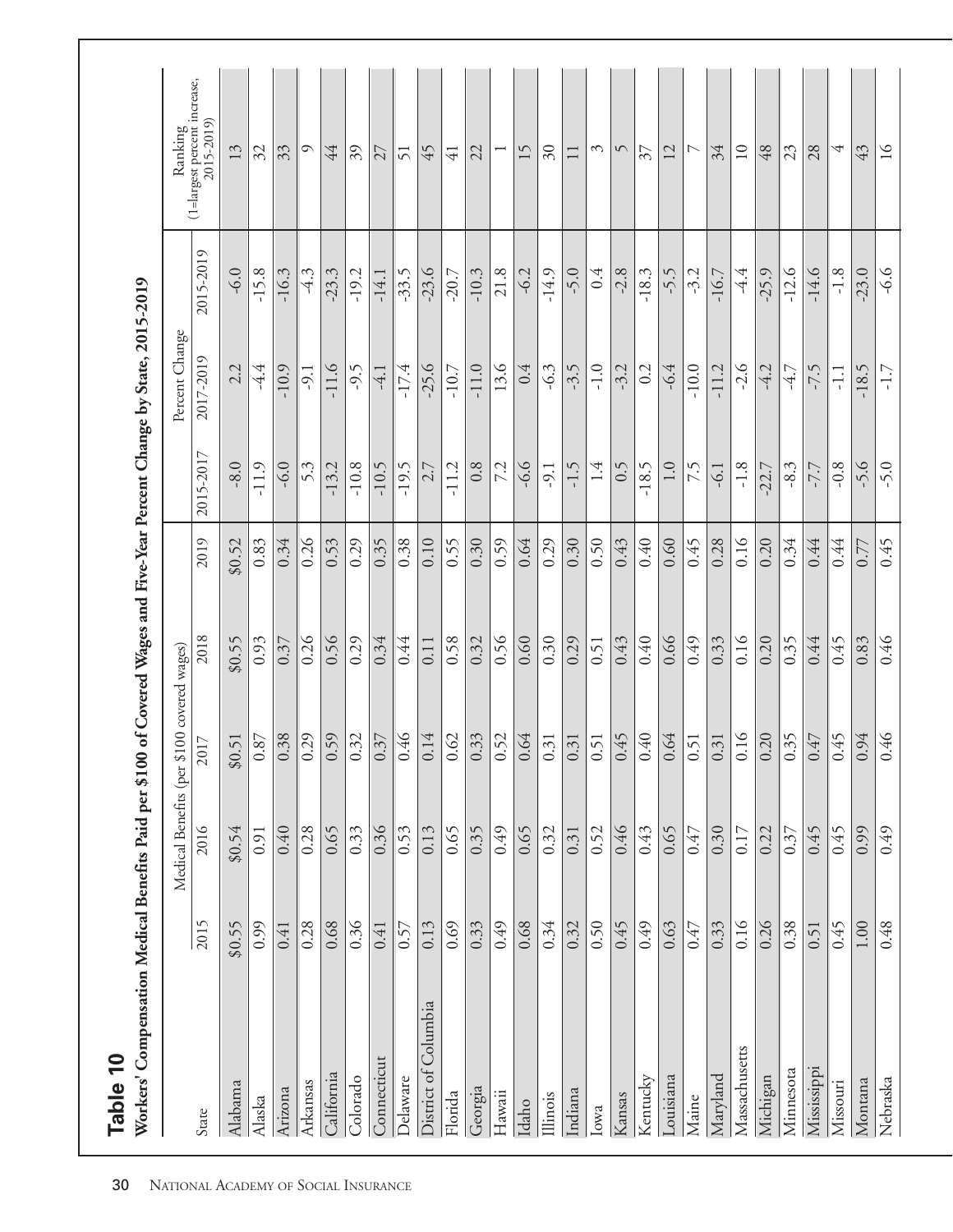| Nevada                                                                                                                                                                                                                                     | 0.31   | 0.32   | 0.30   | 0.28   | 0.27   | $-2.9$  | $-10.9$ | $-13.5$ | 24                                                                                                                             |
|--------------------------------------------------------------------------------------------------------------------------------------------------------------------------------------------------------------------------------------------|--------|--------|--------|--------|--------|---------|---------|---------|--------------------------------------------------------------------------------------------------------------------------------|
| New Hampshire                                                                                                                                                                                                                              | 0.42   | 0.40   | 0.39   | 0.39   | 0.35   | $-7.4$  | $-10.8$ | $-17.4$ | 36                                                                                                                             |
| New Jersey                                                                                                                                                                                                                                 | 0.51   | 0.49   | 0.48   | 0.46   | 0.46   | $-4.5$  | $-4.5$  | $-8.8$  | 19                                                                                                                             |
| New Mexico                                                                                                                                                                                                                                 | 0.60   | 0.56   | 0.54   | 0.54   | 0.54   | $-9.6$  | $-0.7$  | $-10.3$ | $\overline{21}$                                                                                                                |
| New York                                                                                                                                                                                                                                   | 0.34   | 0.33   | 0.33   | 0.30   | 0.28   | $-3.5$  | $-14.3$ | $-17.3$ | 35                                                                                                                             |
| North Carolina                                                                                                                                                                                                                             | 0.30   | 0.29   | 0.26   | 0.23   | 0.23   | $-14.4$ | $-13.0$ | $-25.5$ | 47                                                                                                                             |
| North Dakota                                                                                                                                                                                                                               | 0.46   | 0.46   | 0.43   | 0.40   | 0.37   | $-6.0$  | $-13.9$ | $-19.1$ | 38                                                                                                                             |
| Ohio                                                                                                                                                                                                                                       | 0.34   | 0.32   | 0.27   | 0.27   | 0.25   | 21.2    | $-5.3$  | $-25.3$ | $\frac{9}{7}$                                                                                                                  |
| Oklahoma                                                                                                                                                                                                                                   | 0.50   | 0.46   | 0.46   | 0.40   | 0.37   | $-8.7$  | $-19.5$ | $-26.5$ | $\overline{6}$                                                                                                                 |
| Oregon                                                                                                                                                                                                                                     | 0.40   | 0.38   | 0.39   | 0.37   | 0.36   | $-2.1$  | $-8.2$  | $-10.1$ | $\Omega$                                                                                                                       |
| Pennsylvania                                                                                                                                                                                                                               | 0.48   | 0.50   | 0.44   | 0.44   | 0.41   | $-9.3$  | -5.2    | $-14.0$ | $\delta$                                                                                                                       |
| Rhode Island                                                                                                                                                                                                                               | 0.20   | 0.21   | 0.20   | 0.19   | 0.21   | $-4.4$  | 7.1     | 2.4     | $\mathcal{L}$                                                                                                                  |
| South Carolina                                                                                                                                                                                                                             | 0.53   | 0.51   | 0.48   | 0.50   | 0.52   | $-9.5$  | 7.3     | $-2.9$  | $\circ$                                                                                                                        |
| South Dakota                                                                                                                                                                                                                               | 0.45   | 0.40   | 0.37   | 0.41   | 0.42   | $-17.6$ | 13.8    | $-6.2$  | 14                                                                                                                             |
| Tennessee                                                                                                                                                                                                                                  | 0.34   | 0.31   | 0.29   | 0.26   | 0.24   | $-13.8$ | $-15.8$ | 27.5    | $50\,$                                                                                                                         |
| Texas                                                                                                                                                                                                                                      | 0.18   | 0.16   | 0.15   | 0.15   | 0.14   | $-17.3$ | $-4.8$  | $-21.3$ | 42                                                                                                                             |
| Utah                                                                                                                                                                                                                                       | 0.32   | 0.32   | 0.30   | 0.28   | 0.28   | $-7.2$  | $-7.2$  | $-13.9$ | 25                                                                                                                             |
| Vermont                                                                                                                                                                                                                                    | 0.61   | 0.54   | 0.55   | 0.51   | 0.52   | $-9.8$  | $-5.6$  | $-14.8$ | 29                                                                                                                             |
| Virginia                                                                                                                                                                                                                                   | 0.31   | 0.32   | 0.32   | 0.29   | 0.26   | 3.6     | $-18.5$ | $-15.6$ | $\overline{31}$                                                                                                                |
| Washington                                                                                                                                                                                                                                 | 0.43   | 0.41   | 0.38   | 0.36   | 0.34   | $-10.8$ | $-9.8$  | $-19.5$ | $\sqrt{40}$                                                                                                                    |
| West Virginia                                                                                                                                                                                                                              | 0.75   | 0.74   | 0.70   | 0.68   | 0.72   | $-7.3$  | 4.0     | $-3.6$  | $\infty$                                                                                                                       |
| Wisconsin                                                                                                                                                                                                                                  | 0.73   | 0.72   | 0.69   | 0.68   | 0.68   | $-4.8$  | $-1.9$  | $-6.7$  | 17                                                                                                                             |
| Wyoming                                                                                                                                                                                                                                    | 1.14   | 1.22   | 1.18   | 1.02   | 1.05   | 3.6     | $-11.2$ | $-7.9$  | $18\,$                                                                                                                         |
| Total Non-Federal                                                                                                                                                                                                                          | \$0.44 | \$0.42 | \$0.40 | \$0.38 | \$0.36 | $-8.9$  | $-8.2$  | $-16.4$ |                                                                                                                                |
| Federal Employees <sup>a</sup>                                                                                                                                                                                                             | \$0.48 | \$0.47 | \$0.42 | \$0.39 | \$0.35 | $-12.5$ | $-14.9$ | $-25.5$ |                                                                                                                                |
| TOTAL <sup>b</sup>                                                                                                                                                                                                                         | \$0.44 | \$0.42 | \$0.40 | \$0.38 | \$0.37 | $-9.0$  | $-8.5$  | $-16.7$ |                                                                                                                                |
| a Includes Federal Employee Compensation Act medical benefits from Table B1<br>b Includes federal (medical) benefits as described in Table 8.<br>Notes: Benefits are payments in the calendar year to injured workers and<br>www.nasi.org. |        |        |        |        |        |         |         |         | to providers of their medical care. Data source for each state is described in detail in Sources and Methods 2021 available at |
| Source National Academy of Social Insurance estimates are based on data<br>the Social Security Administration.                                                                                                                             |        |        |        |        |        |         |         |         | from state agencies, A.M. Best, National Association of Insurance Commissioners (NAIC), the U.S. Department of Labor and       |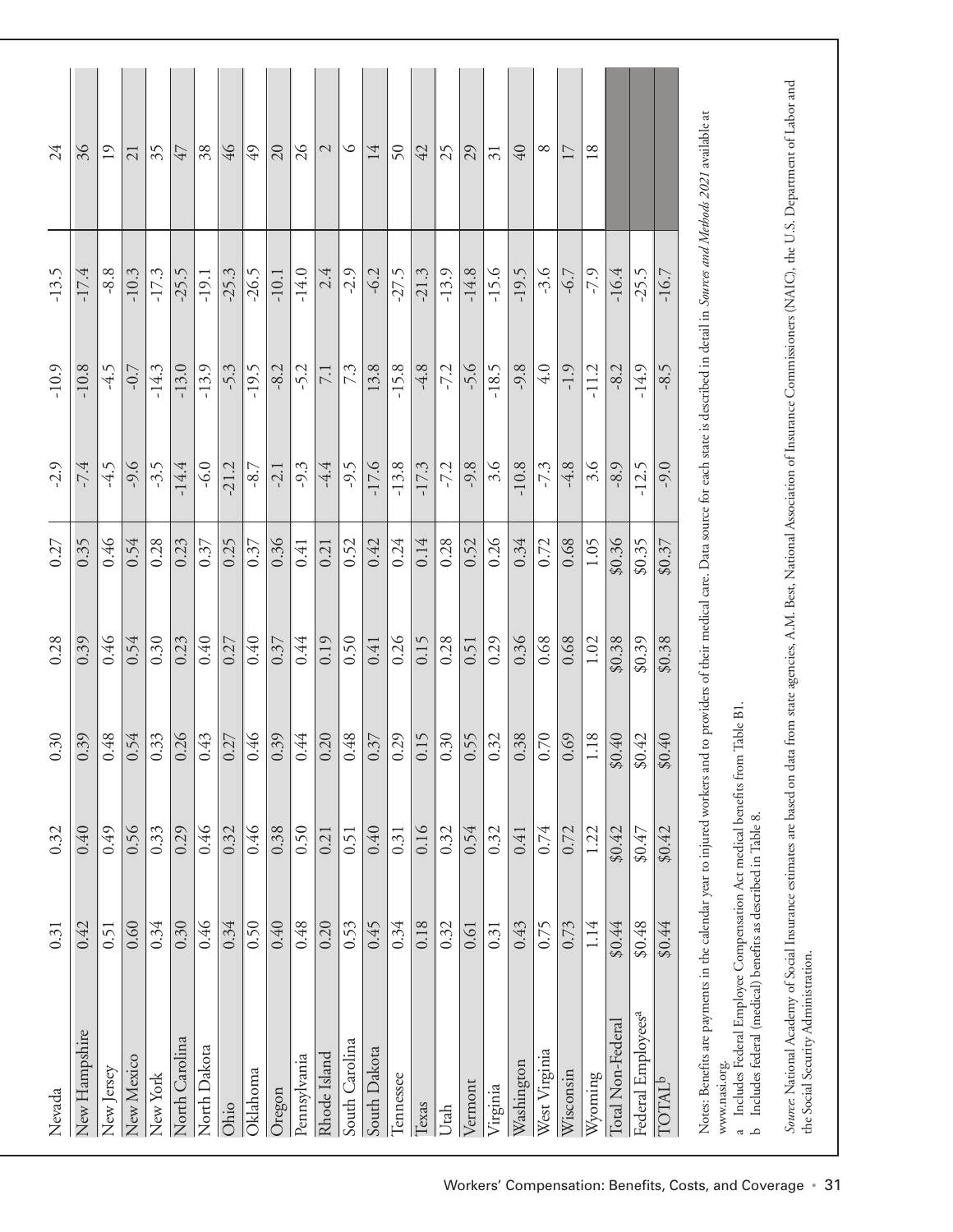| Workers' Compensation Cash Benefits per \$100 of Covered Wages and Five-Year Percent Change by State, 2015-2019<br>Table 11 |        |        |                                         |        |        |           |                |           |                                                      |
|-----------------------------------------------------------------------------------------------------------------------------|--------|--------|-----------------------------------------|--------|--------|-----------|----------------|-----------|------------------------------------------------------|
|                                                                                                                             |        |        | Cash Benefits (per \$100 covered wages) |        |        |           | Percent Change |           | Ranking                                              |
| State                                                                                                                       | 2015   | 2016   | 2017                                    | 2018   | 2019   | 2015-2017 | 2017-2019      | 2015-2019 | $(1 = \text{largest percent increase}, 2015 - 2019)$ |
| Alabama                                                                                                                     | \$0.26 | \$0.23 | \$0.23                                  | \$0.21 | \$0.23 | $-10.1$   | 1.2            | $-9.0$    | 12                                                   |
| Alaska                                                                                                                      | 0.42   | 0.47   | 0.45                                    | 643    | 0.36   | 6.4       | $-21.2$        | $-16.2$   | 28                                                   |
| Arizona                                                                                                                     | 0.21   | 0.19   | 0.18                                    | 0.16   | 0.16   | $-14.5$   | $-9.7$         | $-22.8$   | 43                                                   |
| Arkansas                                                                                                                    | 0.16   | 0.16   | 0.15                                    | 0.14   | 0.13   | $-4.8$    | $-11.5$        | $-15.8$   | $\delta$                                             |
| California                                                                                                                  | 0.54   | 0.53   | 0.52                                    | 65.0   | 0.48   | $-3.7$    | $-7.3$         | $-10.7$   | 15                                                   |
| Colorado                                                                                                                    | 0.28   | 0.27   | 0.24                                    | 0.22   | 0.22   | $-12.9$   | $-10.6$        | $-22.1$   | $\overline{41}$                                      |
| Connecticut                                                                                                                 | 0.50   | 0.46   | 0.46                                    | 0.43   | 0.42   | $-7.9$    | $-9.0$         | $-16.2$   | 29                                                   |
| <b>Delaware</b>                                                                                                             | 0.42   | 0.44   | 645                                     | 0.41   | 0.36   | 7.2       | $-19.7$        | $-14.0$   | $\overline{21}$                                      |
| District of Columbia                                                                                                        | 0.23   | 0.23   | 0.20                                    | 0.23   | 0.24   | $-11.8$   | 17.8           | 4.0       | $\overline{ }$                                       |
| Florida                                                                                                                     | 0.32   | 0.31   | 0.30                                    | 0.29   | 0.27   | -5.7      | $-8.7$         | $-13.9$   | $\Omega$                                             |
| Georgia                                                                                                                     | 0.35   | 0.32   | 0.31                                    | 0.32   | 0.30   | $-10.3$   | $-1.6$         | $-11.7$   | $\geq$                                               |
| Hawaii                                                                                                                      | 0.60   | 0.58   | 0.57                                    | 0.60   | 0.60   | -5.7      | 7.0            | 0.9       | $\mathcal{C}$                                        |
| Idaho                                                                                                                       | 0.37   | 0.37   | 0.36                                    | 0.36   | 0.35   | $-2.0$    | $-3.9$         | $-5.8$    | $\infty$                                             |
| Illinois                                                                                                                    | 0.41   | 0.39   | 0.38                                    | 0.34   | 0.32   | $-5.7$    | $-17.7$        | $-22.4$   | 42                                                   |
| Indiana                                                                                                                     | 0.13   | 0.13   | 0.13                                    | 0.12   | 0.11   | $-6.2$    | $-10.4$        | $-16.0$   | 27                                                   |
| Iowa                                                                                                                        | 0.43   | 0.46   | 0.44                                    | 0.41   | 0.35   | 1.0       | $-19.9$        | $-19.1$   | 34                                                   |
| Kansas                                                                                                                      | 0.28   | 0.26   | 0.26                                    | 0.22   | 0.23   | $-9.7$    | $-9.8$         | $-18.5$   | 33                                                   |
| Kentucky                                                                                                                    | 0.39   | 0.37   | 0.34                                    | 0.35   | 0.30   | $-12.0$   | $-12.7$        | $-23.2$   | 45                                                   |
| Louisiana                                                                                                                   | 0.51   | 0.51   | 0.50                                    | 67.0   | 0.47   | $-1.1$    | $-6.4$         | $-7.4$    | $\circ$                                              |
| Maine                                                                                                                       | 0.51   | 0.51   | 0.50                                    | 0.50   | 0.45   | $-2.7$    | $-9.6$         | $-12.1$   | 17                                                   |
| Maryland                                                                                                                    | 0.39   | 0.35   | 0.34                                    | 0.36   | 0.31   | $-12.7$   | $-8.7$         | $-20.3$   | 36                                                   |
| Massachusetts                                                                                                               | 0.32   | 0.33   | 0.33                                    | 0.32   | 0.32   | 2.2       | -3.4           | $-1.3$    | $\sqrt{ }$                                           |
| Michigan                                                                                                                    | 0.27   | 0.23   | 0.21                                    | 0.20   | 0.19   | $-20.1$   | $-11.5$        | $-29.2$   | 49                                                   |
| Minnesota                                                                                                                   | 0.33   | 0.32   | 0.30                                    | 0.29   | 0.29   | $-9.3$    | $-1.1$         | $-10.3$   | 14                                                   |
| Mississippi                                                                                                                 | 0.35   | 0.33   | 0.32                                    | 0.29   | 0.28   | $-9.2$    | $-11.7$        | $-19.8$   | 35                                                   |
| <b>Missouri</b>                                                                                                             | 0.35   | 0.34   | 0.34                                    | 0.32   | 0.30   | $-4.7$    | $-10.0$        | $-14.2$   | 22                                                   |
| Montana                                                                                                                     | 67.0   | 0.50   | 0.45                                    | 0.42   | 0.38   | $-8.5$    | $-14.7$        | $-22.0$   | 39                                                   |

32 NATIONAL ACADEMY OF SOCIAL INSURANCE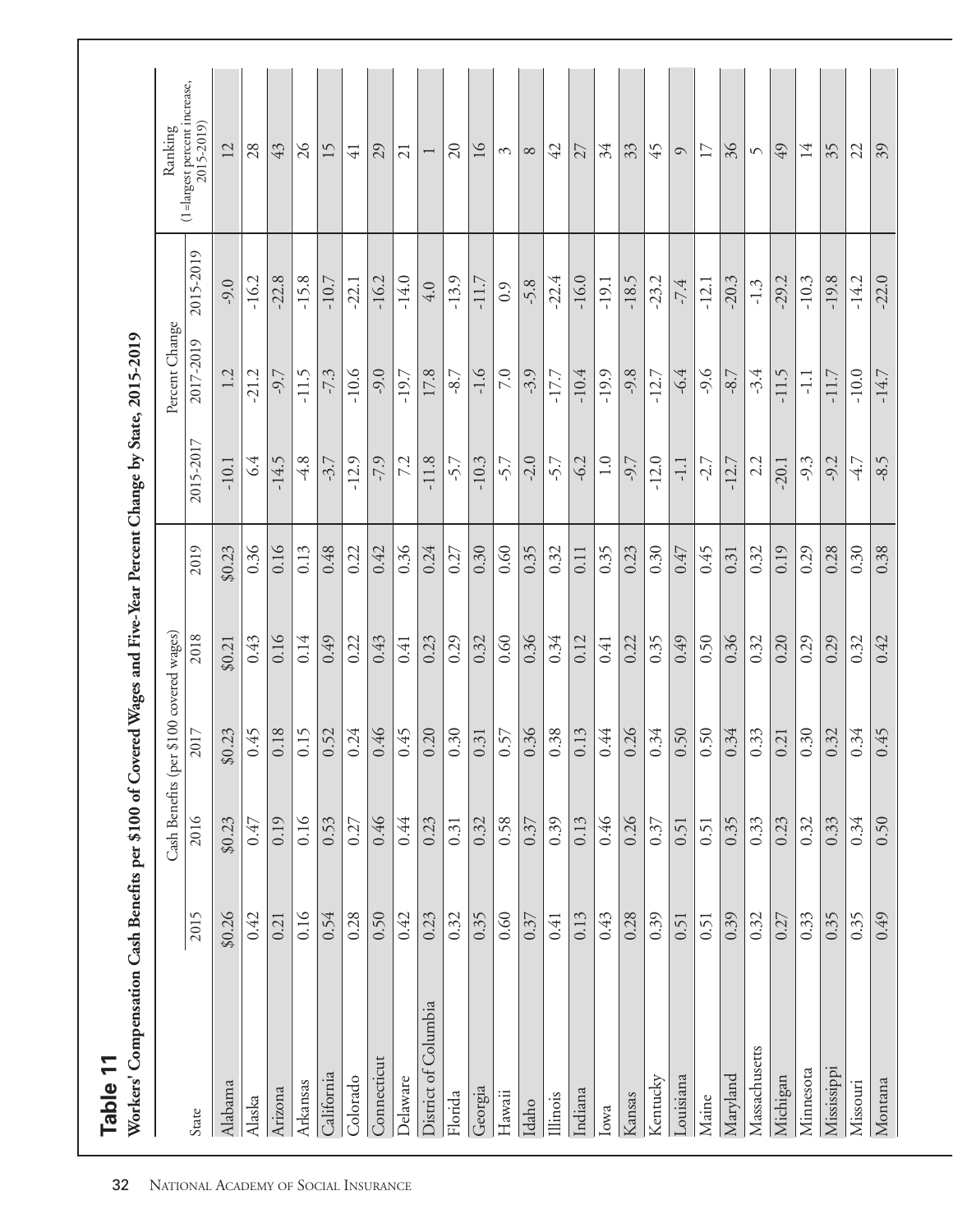| Nebraska                                                                                                                                                                                                                                                                                                                                                       | 0.28   | 0.28   | 0.29           | 0.27   | 0.27   | 3.0     | $-7.0$  | $-4.2$  | $\overline{C}$  |
|----------------------------------------------------------------------------------------------------------------------------------------------------------------------------------------------------------------------------------------------------------------------------------------------------------------------------------------------------------------|--------|--------|----------------|--------|--------|---------|---------|---------|-----------------|
| Nevada                                                                                                                                                                                                                                                                                                                                                         | 0.30   | 0.28   | 0.27           | 0.31   | 0.30   | $-12.2$ | 12.0    | $-1.6$  | $\circ$         |
| New Hampshire                                                                                                                                                                                                                                                                                                                                                  | 0.23   | 0.20   | 0.20           | 0.18   | 0.20   | $-14.5$ | $-0.4$  | $-14.9$ | 24              |
| New Jersey                                                                                                                                                                                                                                                                                                                                                     | 0.47   | 0.48   | 0.49           | 0.47   | 0.47   | 3.9     | $-4.9$  | $-1.3$  | 4               |
| New Mexico                                                                                                                                                                                                                                                                                                                                                     | 0.45   | 0.42   | 0.38           | 0.35   | 0.35   | $-14.3$ | $-9.0$  | $-22.0$ | $\overline{40}$ |
| New York                                                                                                                                                                                                                                                                                                                                                       | 0.65   | 0.65   | 0.64           | 0.63   | 0.60   | $-1.3$  | $-6.9$  | $-8.0$  | $\Box$          |
| North Carolina                                                                                                                                                                                                                                                                                                                                                 | 0.35   | 0.33   | 0.29           | 0.28   | 0.26   | $-16.8$ | $-11.3$ | $-26.1$ | 47              |
| North Dakota                                                                                                                                                                                                                                                                                                                                                   | 0.38   | 0.39   | 0.35           | 0.31   | 0.27   | $-8.0$  | $-22.0$ | $-28.3$ | 48              |
| Ohio                                                                                                                                                                                                                                                                                                                                                           | 0.52   | 64.0   | 0.46           | 0.43   | 0.41   | -9.9    | $-12.5$ | $-21.2$ | 38              |
| Oklahoma                                                                                                                                                                                                                                                                                                                                                       | 0.55   | 0.47   | 0.39           | 0.37   | 0.34   | $-28.8$ | $-14.5$ | $-39.1$ | 51              |
| Oregon                                                                                                                                                                                                                                                                                                                                                         | 0.35   | 0.33   | 0.33           | 0.31   | 0.30   | $-5.2$  | $-8.2$  | $-13.0$ | 18              |
| Pennsylvania                                                                                                                                                                                                                                                                                                                                                   | 0.55   | 0.57   | 0.49           | 0.48   | 0.46   | $-10.9$ | $-6.2$  | $-16.5$ | $\overline{31}$ |
| Rhode Island                                                                                                                                                                                                                                                                                                                                                   | 0.47   | 643    | 0.42           | 0.40   | 0.40   | $-12.1$ | $-3.9$  | $-15.5$ | 25              |
| South Carolina                                                                                                                                                                                                                                                                                                                                                 | 0.63   | 0.62   | 0.61           | 0.60   | 0.58   | $-3.0$  | $-4.6$  | $-7.4$  | 10              |
| South Dakota                                                                                                                                                                                                                                                                                                                                                   | 0.22   | 0.23   | 0.21           | 0.20   | 0.20   | $-7.5$  | $-1.7$  | $-9.1$  | 13              |
| Tennessee                                                                                                                                                                                                                                                                                                                                                      | 0.20   | 0.17   | 0.15           | 0.13   | 0.13   | $-22.7$ | $-16.5$ | $-35.5$ | 50              |
| Texas                                                                                                                                                                                                                                                                                                                                                          | 0.13   | 0.12   | 0.12           | 0.11   | 0.11   | $-10.3$ | $-3.6$  | $-13.5$ | $\overline{19}$ |
| Utah                                                                                                                                                                                                                                                                                                                                                           | 0.15   | 0.14   | 0.13           | 0.13   | 0.11   | $-13.1$ | $-13.6$ | $-24.9$ | $\frac{9}{7}$   |
| Vermont                                                                                                                                                                                                                                                                                                                                                        | 0.56   | 0.52   | 0.51           | 0.47   | 0.47   | $-9.0$  | $-8.2$  | $-16.5$ | 32              |
| Virginia                                                                                                                                                                                                                                                                                                                                                       | 0.19   | 0.18   | 0.18           | 0.17   | 0.16   | $-6.5$  | $-8.9$  | $-14.8$ | 23              |
| Washington                                                                                                                                                                                                                                                                                                                                                     | 0.98   | 0.91   | 0.86           | 0.81   | 0.78   | $-12.0$ | $-9.8$  | $-20.6$ | $\mathcal{E}$   |
| West Virginia                                                                                                                                                                                                                                                                                                                                                  | 0.77   | 0.81   | 0.72           | 0.69   | 0.60   | $-6.2$  | $-17.9$ | $-23.0$ | 44              |
| Wisconsin                                                                                                                                                                                                                                                                                                                                                      | 0.21   | 0.20   | 0.19           | 0.19   | 0.18   | $-9.3$  | -7.7    | $-16.3$ | $\delta$        |
| Wyoming                                                                                                                                                                                                                                                                                                                                                        | 0.57   | 0.58   | 0.60           | 0.57   | 0.58   | 5.3     | $-2.4$  | 2.8     | $\mathcal{L}$   |
| Total Non-Federal                                                                                                                                                                                                                                                                                                                                              | \$0.41 | \$0.40 | \$0.38         | \$0.37 | \$0.35 | $-6.4$  | $-7.9$  | $-13.8$ |                 |
| Federal Employees <sup>a</sup>                                                                                                                                                                                                                                                                                                                                 | \$0.89 | \$0.85 | \$0.82         | \$0.78 | \$0.77 | $-8.1$  | $-5.7$  | $-13.4$ |                 |
| TOTAL <sup>b</sup>                                                                                                                                                                                                                                                                                                                                             | \$0.43 | \$0.42 | \$0.40         | \$0.39 | \$0.37 | $-6.7$  | -7.9    | $-14.0$ |                 |
| Notes: Benefits are payments in the calendar year to injured workers and to providers of their medical care. Data source for each state is described in detail in Sources and Methods 2021, available at<br>a Includes Federal Employee Compensation Act compensation benefits<br>b Includes federal (cash) benefits as described in Table 8.<br>www.nasi.org. |        |        | from Table B1. |        |        |         |         |         |                 |

*Source* National Academy of Social Insurance estimates based on data from state agencies, A.M. Best, National Association of Insurance Commissioners, the U.S. Department of Labor, and the Social<br>Security Administration. *Source*: National Academy of Social Insurance estimates based on data from state agencies, A.M. Best, National Association of Insurance Commissioners, the U.S. Department of Labor, and the Social Security Administration.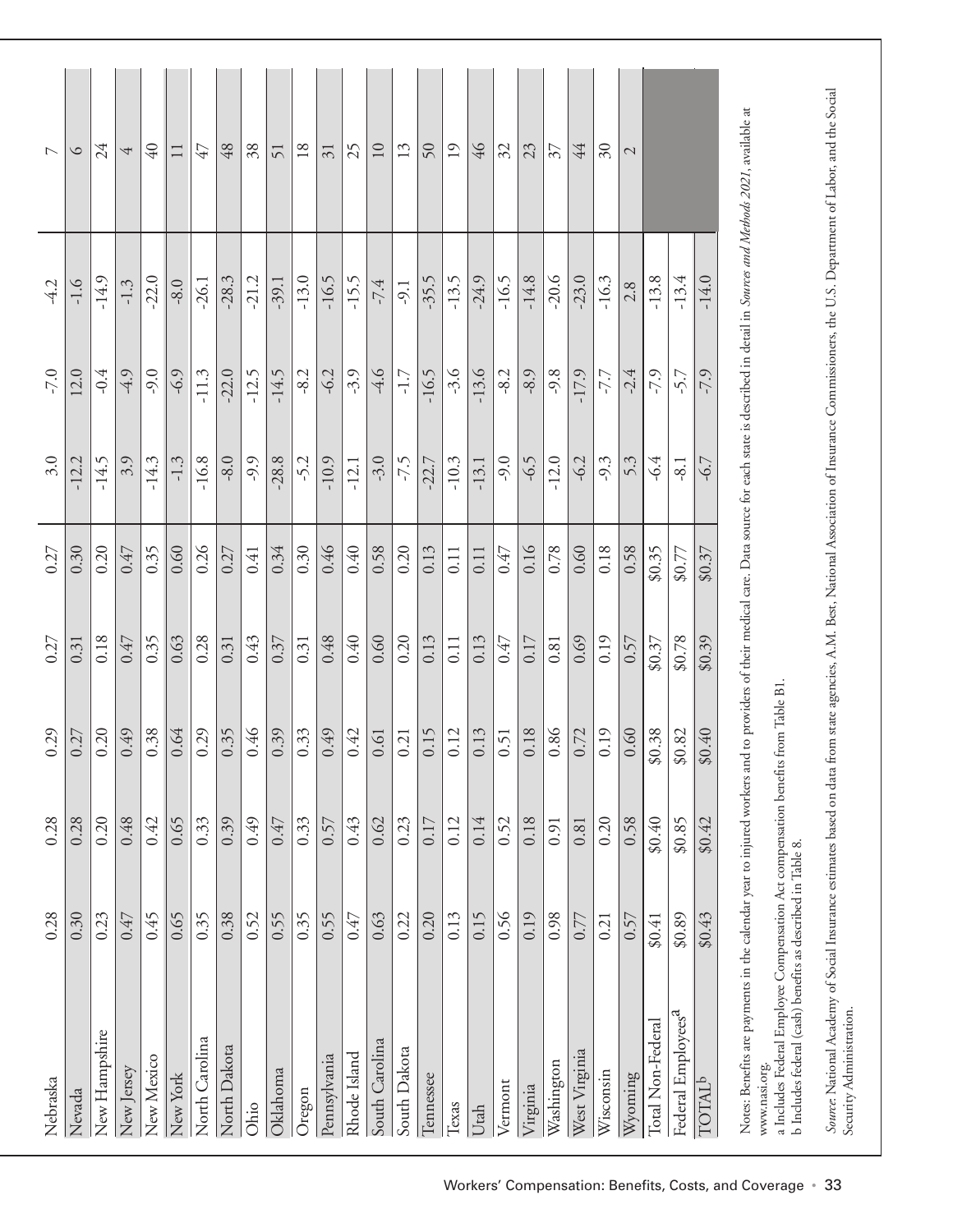|                      |          |          |                   |          |          |                  | Percent Change |           | Ranking<br>(1=largest percent increase, |
|----------------------|----------|----------|-------------------|----------|----------|------------------|----------------|-----------|-----------------------------------------|
| State                | 2015     | 2016     | 2017              | 2018     | 2019     | 2015-2017        | 2017-2019      | 2015-2019 | 2015-2019)                              |
| Alabama              | \$0.81   | \$0.77   | \$0.74            | \$0.75   | \$0.75   | $-8.6$           | 1.9            | $-6.9$    | 10                                      |
| Alaska               | 1.41     | 1.38     | 1.32              | 1.36     | 1.19     | $-6.4$           | $-10.1$        | $-15.9$   | $\overline{\mathcal{E}}$                |
| Arizona              | 0.61     | 0.60     | 0.56              | 0.53     | 0.50     | $-8.9$           | $-10.5$        | $-18.5$   | $\overline{\mathcal{E}}$                |
| Arkansas             | 643      | 0.44     | 0.44              | 0.40     | 0.39     | $\frac{6}{1}$    | $-10.0$        | $-8.5$    | $\overline{16}$                         |
| California           | 1.22     | 1.18     | $1.11\,$          | 1.05     | 1.00     | $-9.1$           | $-9.6$         | $-17.8$   | 35                                      |
| Colorado             | 0.64     | 0.59     | 0.57              | 0.51     | 0.51     | $-11.7$          | $-10.0$        | $-20.5$   | 43                                      |
| Connecticut          | 0.91     | 0.82     | 0.83              | 0.78     | 0.77     | $-9.1$           | $-6.8$         | $-15.3$   | 26                                      |
| Delaware             | 0.99     | 0.97     | 0.91              | 0.85     | 0.74     | $-8.2$           | $-18.6$        | $-25.2$   | 47                                      |
| District of Columbia | 0.36     | 0.36     | 0.34              | 0.34     | 0.34     | $-6.5$           | 0.4            | $-6.1$    | $\infty$                                |
| Florida              | $1.01\,$ | 0.96     | 0.92              | $0.87\,$ | $0.82\,$ | $-9.5$           | $-10.1$        | $-18.6$   | 38                                      |
| Georgia              | 0.68     | 0.67     | 0.64              | 0.64     | 0.60     | $-4.8$           | $-6.5$         | $-11.0$   | 21                                      |
| Hawaii               | 1.09     | 1.07     | 1.09              | 1.16     | 1.20     | $\overline{0}$ . | 10.1           | 10.2      |                                         |
| Idaho                | 1.05     | $1.01\,$ | $1.00\,$          | 0.96     | 0.99     | $-5.0$           | $-1.2$         | $-6.1$    | $\overline{ }$                          |
| Illinois             | 0.75     | 0.72     | 0.69              | 0.64     | 0.60     | $-7.3$           | $-12.6$        | $-19.0$   | 40                                      |
| Indiana              | 0.45     | 0.44     | 0.44              | 0.41     | 0.41     | $-2.9$           | -5.5           | $-8.3$    | 15                                      |
| Iowa                 | 0.93     | 0.98     | 0.95              | 0.92     | 0.85     | 1.2              | $-9.7$         | $-8.7$    | 17                                      |
| Kansas               | 0.73     | 0.72     | $0.71\,$          | 0.65     | 0.67     | $-3.5$           | $-5.6$         | $-8.9$    | 19                                      |
| Kentucky             | 0.88     | 0.80     | 0.74              | 0.75     | 0.70     | $-15.6$          | $-5.8$         | $-20.5$   | 42                                      |
| Louisiana            | 1.14     | 1.16     | 1.14              | 1.15     | 1.06     | 0.1              | $-6.4$         | $-6.4$    | $\circ$                                 |
| Maine                | 0.98     | 0.98     | $1.00\,$          | 0.99     | 0.90     | 2.2              | $-9.8$         | $-7.8$    | 14                                      |
| Maryland             | 0.72     | 0.65     | 0.65              | 0.69     | 0.59     | $-9.6$           | $-9.9$         | $-18.6$   | 39                                      |
| Massachusetts        | 0.48     | 0.50     | 0.49              | 0.48     | 0.47     | 0.8              | $-3.2$         | $-2.4$    | $\mathcal{L}$                           |
| Michigan             | 0.53     | 0.45     | 0.42              | 0.40     | 0.38     | $-21.3$          | -7.9           | $-27.6$   | 49                                      |
| Minnesota            | 0.71     | 0.69     | 0.65              | 0.64     | 0.63     | $-8.8$           | $-3.0$         | $-11.5$   | 24                                      |
| Mississippi          | 0.86     | 0.78     | $\overline{0.79}$ | 0.73     | 0.72     | $-8.3$           | $-9.2$         | $-16.7$   | 33                                      |
| Missouri             | 0.81     | 0.80     | 0.79              | 0.77     | 0.75     | $-2.5$           | $-4.9$         | $-7.3$    | 12                                      |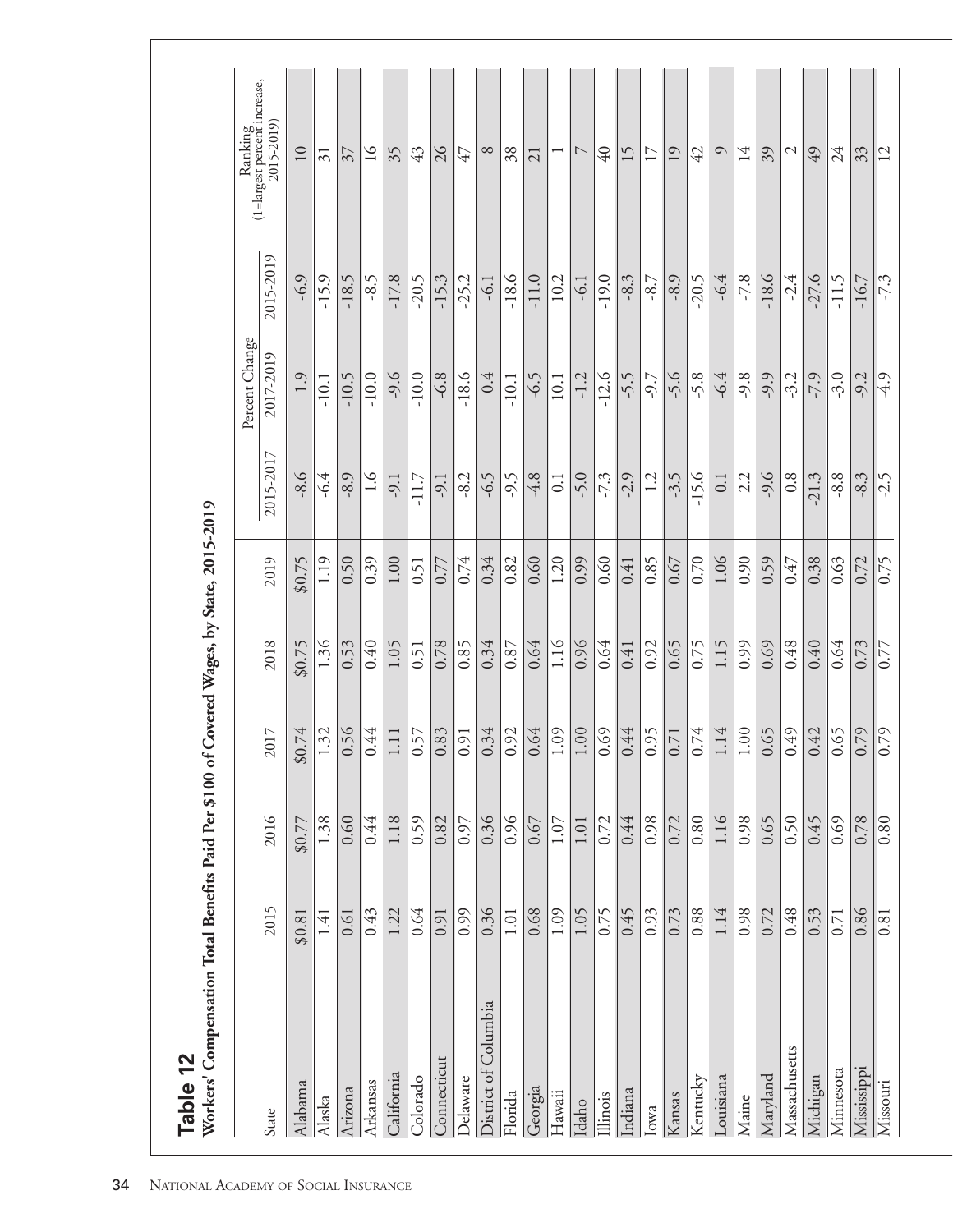| Montana                                                                                                                                                                                                                                   | 1.49   | 1.49   | 1.39                   | 1.25   | 1.15         | $-6.6$       | $-17.3$ | $-22.7$ | $\overline{44}$ |
|-------------------------------------------------------------------------------------------------------------------------------------------------------------------------------------------------------------------------------------------|--------|--------|------------------------|--------|--------------|--------------|---------|---------|-----------------|
| Nebraska                                                                                                                                                                                                                                  | 0.76   | 0.77   | 0.74                   | 0.73   | 0.71         | $-2.1$       | $-3.8$  | -5.7    | $\circ$         |
| Nevada                                                                                                                                                                                                                                    | 0.61   | 0.60   | 0.57                   | 0.59   | 0.57         | $-7.5$       | $-0.1$  | $-7.6$  | 13              |
| <b>New Hampshire</b>                                                                                                                                                                                                                      | 0.66   | 0.60   |                        | 0.57   | 0.55         | $-10.0$      | $-7.3$  | $-16.5$ | 32              |
| New Jersey                                                                                                                                                                                                                                | 0.98   | 0.97   | $\sqrt{97}$            | 0.92   | 0.93         | $-0.5$       | 47      | $-5.2$  | 4               |
| New Mexico                                                                                                                                                                                                                                | 1.04   | 0.99   | 0.92                   | 0.89   | 0.89         | $-11.7$      | $-4.1$  | $-15.3$ | 28              |
| New York                                                                                                                                                                                                                                  | 0.99   | 0.98   | $\sqrt{97}$            | 0.93   | $\sqrt{8.0}$ | $-2.0$       | $-9.4$  | $-11.2$ | 22              |
| North Carolina                                                                                                                                                                                                                            | 0.66   | 0.62   |                        | 0.50   | 67.0         | $-15.7$      | $-12.1$ | $-25.8$ | $48$            |
| North Dakota                                                                                                                                                                                                                              | 0.84   | 0.85   |                        | 0.71   | 0.65         | $-6.9$       | $-17.5$ | $-23.2$ | $\frac{9}{7}$   |
| Ohio                                                                                                                                                                                                                                      | 0.85   | 0.81   | $\frac{0.55}{0.78}$    | 0.70   | 0.66         | $-14.4$      | $-9.9$  | $-22.8$ | 45              |
| Oklahoma                                                                                                                                                                                                                                  | 1.06   | 0.92   | 0.85                   | 0.77   | $0.71\,$     | $-19.2$      | $-17.2$ | $-33.1$ | 51              |
| Oregon                                                                                                                                                                                                                                    | 0.75   | 0.71   | 0.72                   | 0.67   | 0.66         | $-3.5$       | $-8.2$  | $-11.5$ | 23              |
| Pennsylvania                                                                                                                                                                                                                              | 1.03   | 1.07   | $\sqrt{2}$             | 0.91   | 0.87         | $-10.2$      | $-5.7$  | $-15.3$ | 29              |
| Rhode Island                                                                                                                                                                                                                              | 0.68   | 0.64   | 0.61                   | 0.59   | $0.61$       | $\sqrt{6}$   | $-0.4$  | $-10.1$ | 20              |
| South Carolina                                                                                                                                                                                                                            | 1.16   | 1.13   | 1.09                   | 1.10   | 1.10         | $-6.0$       | 0.6     | $-5.4$  | $\varsigma$     |
| South Dakota                                                                                                                                                                                                                              | 0.67   | 0.63   | $\sqrt{0.58}$          | 0.61   | 0.62         | $-14.2$      | 8.3     | $-7.1$  | $\Box$          |
| Tennessee                                                                                                                                                                                                                                 | 0.54   | 0.48   |                        | 0.39   | 0.37         | $-17.2$      | $-16.1$ | $-30.5$ | $50\,$          |
| <b>Lexas</b>                                                                                                                                                                                                                              | 0.31   | 0.29   | $rac{1.44}{0.27}$      | 0.27   | 0.26         | $-14.4$      | $-4.3$  | $-18.0$ | 36              |
| Utah                                                                                                                                                                                                                                      | 0.47   | 0.45   | 0.43                   | 0.41   | 0.39         | $\sqrt{9.1}$ | $-9.1$  | $-17.4$ | 34              |
| Vermont                                                                                                                                                                                                                                   | 1.17   | 1.06   | 1.06                   | 0.99   | 0.98         | $-9.4$       | $-6.9$  | $-15.6$ | 30              |
| Virginia                                                                                                                                                                                                                                  | 0.50   | 0.50   | $\overline{0.50}$      | 0.46   | 0.43         | $-0.2$       | $-15.1$ | $-15.3$ | 27              |
| Washington                                                                                                                                                                                                                                | 1.41   | 1.32   | 1.24                   | 1.17   | 1.12         | $-11.6$      | $-9.8$  | $-20.3$ | $\overline{41}$ |
| West Virginia                                                                                                                                                                                                                             | 1.52   | 1.55   | $\frac{42}{1}$         | 1.37   | 1.32         | $-6.7$       | $-7.2$  | $-13.4$ | 25              |
| Wisconsin                                                                                                                                                                                                                                 | 0.94   | 0.92   | 0.89                   | 0.87   | 0.86         | $-5.9$       | $-3.2$  | $-8.9$  | 18              |
| Wyoming                                                                                                                                                                                                                                   | 1.71   | 1.80   | 1.78                   | 1.59   | 1.63         | 4.2          | $-8.2$  | $-4.4$  | S               |
| Total Non-Federal                                                                                                                                                                                                                         | \$0.84 | \$0.82 | \$0.78                 | \$0.75 | \$0.72       | 7.7          | $-8.1$  | $-15.1$ |                 |
| Federal Employees <sup>a</sup>                                                                                                                                                                                                            | \$1.37 | \$1.32 | 1.23<br>$\frac{31}{2}$ | \$1.18 | \$1.12       | $-9.6$       | $-8.8$  | $-17.6$ |                 |
| TOTAL <sup>b</sup>                                                                                                                                                                                                                        | \$0.87 | \$0.84 | 0.80<br>$\mathfrak{D}$ | \$0.77 | \$0.74       | -7.9         | $-8.2$  | $-15.4$ |                 |
| a Includes Federal Employee Compensation Act compensation benefits<br>b Includes federal (cash) $\lambda_{\rm max}$ for all $\lambda_{\rm max}$ in the compensation benefits<br>Includes federal (cash) benefits as described in Table 8. |        |        | from Table B1.         |        |              |              |         |         |                 |

Source National Academy of Social Insurance estimates. *Source*: National Academy of Social Insurance estimates.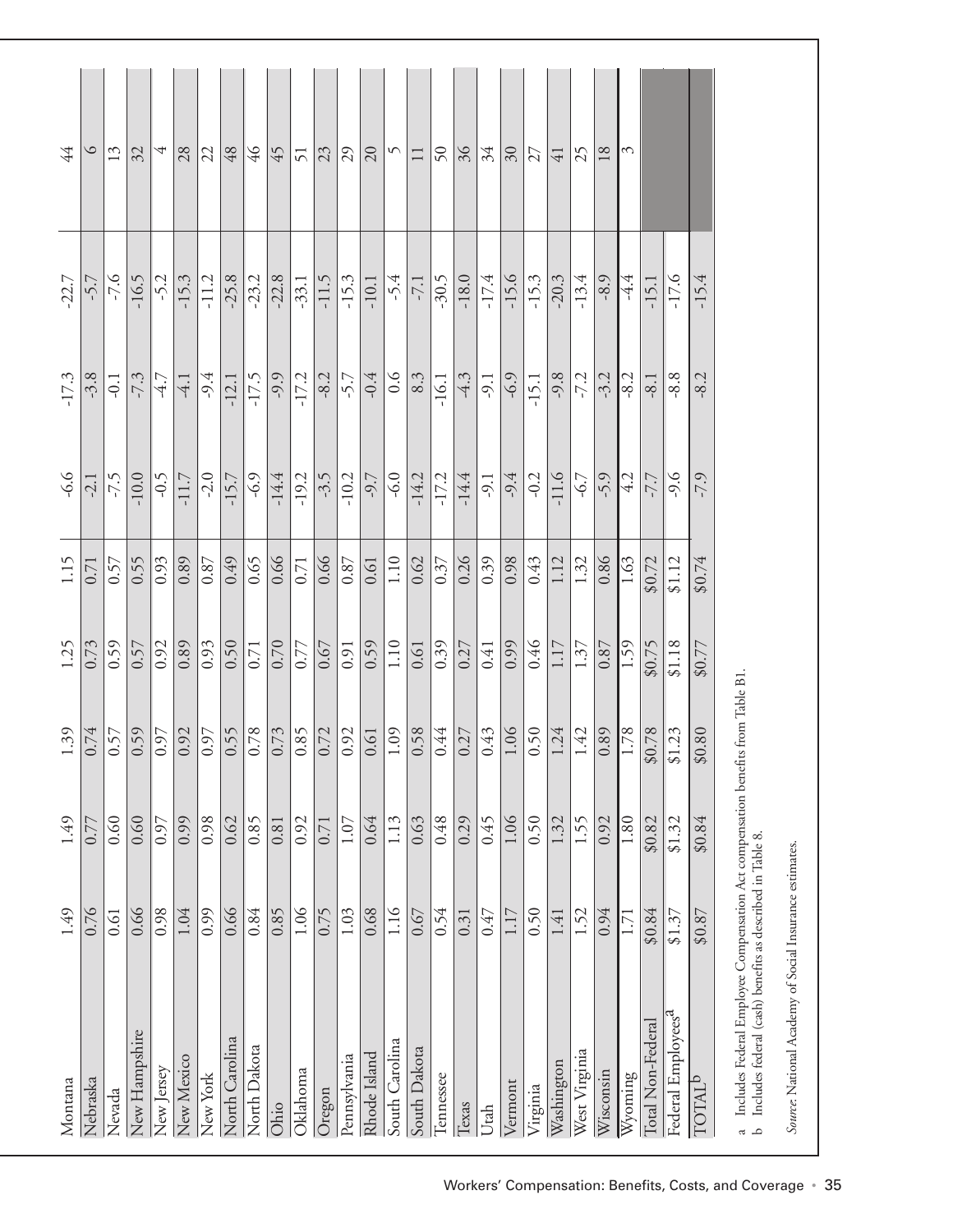#### **Legislative Changes Corresponding to Changes in Benefits**

Between 2010 and 2013, Oklahoma enacted several significant revisions to its workers' compensation statutes with likely impacts on benefits between 2015-2019.45 These revisions included: 2010 changes that raised the burden of proof to qualify for workers' compensation and reduced and capped benefits for permanently disabled workers; 2011 changes that reduced wage-replacement benefits for temporarily disabled workers by 50 percent; and 2013 changes in Senate Bill 1062, which changed to provider reimbursement and medical fee schedules (section 50H), reduced permanent disability ratings for PPD and PTD claims by the amount of impairment determined to be pre-existing (45C and D), reduced both the maximum benefit amount and duration for TTD claims (45A); and adopted an administrative system governed by a nine-member Workers' Advisory Council (164) (Oklahoma Senate, 2013).46 The decline in standardized cash benefits in Oklahoma occurred primarily between 2015 and 2017 (-\$0.16 per \$100, or 28.8%, compared to - \$0.05 per \$100, or 14.5% between 2017-19) which makes sense in the context of when these laws were passed and enacted. The decline in standardized medical benefits, however, accelerated in 2017-2019 (-\$0.09 per \$100, or 19.5%, compared to -\$0.04 per \$100, or 8.7% between 2015-17). Overall in Oklahoma, standardized medical benefits declined by 26.5 percent and cash benefits by 39.1 percent over the study period.

In 2013, Tennessee enacted a Workers' Compensation Reform Act that took effect on January 1, 2014 (Tennessee Bureau of Workers Compensation, 2017). The legislation established a new administrative process for resolving claims, overseen by a new Court of Workers' Compensation Claims and a Workers' Compensation Appeals Board. Eligibility for benefits was restricted to cases in which work-related injuries were the primary cause of the workers' current disability, and PPD benefit rates were reduced, although the maximum duration of PPD benefits was increased from 400 to 450 weeks. The legislation also adopted new medical treatment guidelines, which narrowed reimbursable treatment regimens to those explicitly listed in the guidelines, with case-by-case exceptions.<sup>47</sup> These reforms help explain the sharp declines in both cash and medical benefits per \$100 of covered wages seen over the study period (35.5% and 27.5%, respectively).

In 2011, Michigan enacted changes to its workers' compensation laws that redefined disability and postinjury work capacity, making the criteria required to establish disability and/or wage loss more stringent. The law changed the definition of "disability" from "limitation of an employee's wage earning capacity in work suitable to his or her qualifications and training resulting from a personal injury or work-related disease" to "personal injury covered under this act [which] results in the employee's being unable to perform all jobs paying the maximum wages in work suitable to that employee's qualifications and training, which includes work that may be performed using the employee's transferable work skills." (Michigan Legislature) These legislative changes likely account some part of the 29.2 percent decline in standardized cash benefits over the study period, the third-largest decline in the country.<sup>48</sup> Standardized medical benefits also declined by 25.9

<sup>45</sup> As noted in previous reports, an Oklahoma statute allowed certain employers in the state to opt out of workers' compensation insurance from 2014 through part of 2016, when the state supreme court declared the statute unconstitutional. Therefore, its effect on benefits was minimal over this report's study period.

In addition to the statutory changes that reduced compensation paid per claim, the number of workers' compensation claims filed in Oklahoma declined dramatically after the legislative changes were implemented in 2014. There were 7,935 claims filed in 2018, down over 45 percent from 2012 (Oklahoma Workers' Compensation Commission, 2018). The decline is not due to a decline in employment – State employment rose by 4.2 percent between 2012 and 2018 (Oklahoma Quarterly Census…). The statutory changes also made some previously compensable injuries non-compensable, and there is anecdotal evidence that claimants or their attorneys may have foregone filing claims, including fraudulent claims that have been discouraged or weeded out by the statutory changes (Personal communication of Christopher McLaren with Stormy Moore, Director of Permitting Services, Oklahoma Workers' Compensation Commission.)

<sup>47</sup> Tennessee Administrative Code 0800-02-25-.03. The rule change provides recommended treatments for workers using ODG and Chronic Pain Guidelines. If treatment under the guidelines is followed, it is considered reasonable and necessary, with two exceptions listed within section 2. Treatment in accordance with the guidelines does not require pre-authorization and injured workers can still receive treatment outside the guidelines, though it may be difficult.

<sup>48</sup> The bulk of the decline in standardized cash benefits occurred between 2015-2017; 2017-2019 was in line with the rest of the country, suggesting that the impact of Michigan's 2011 legislative changes are fully reflected in the data by 2017.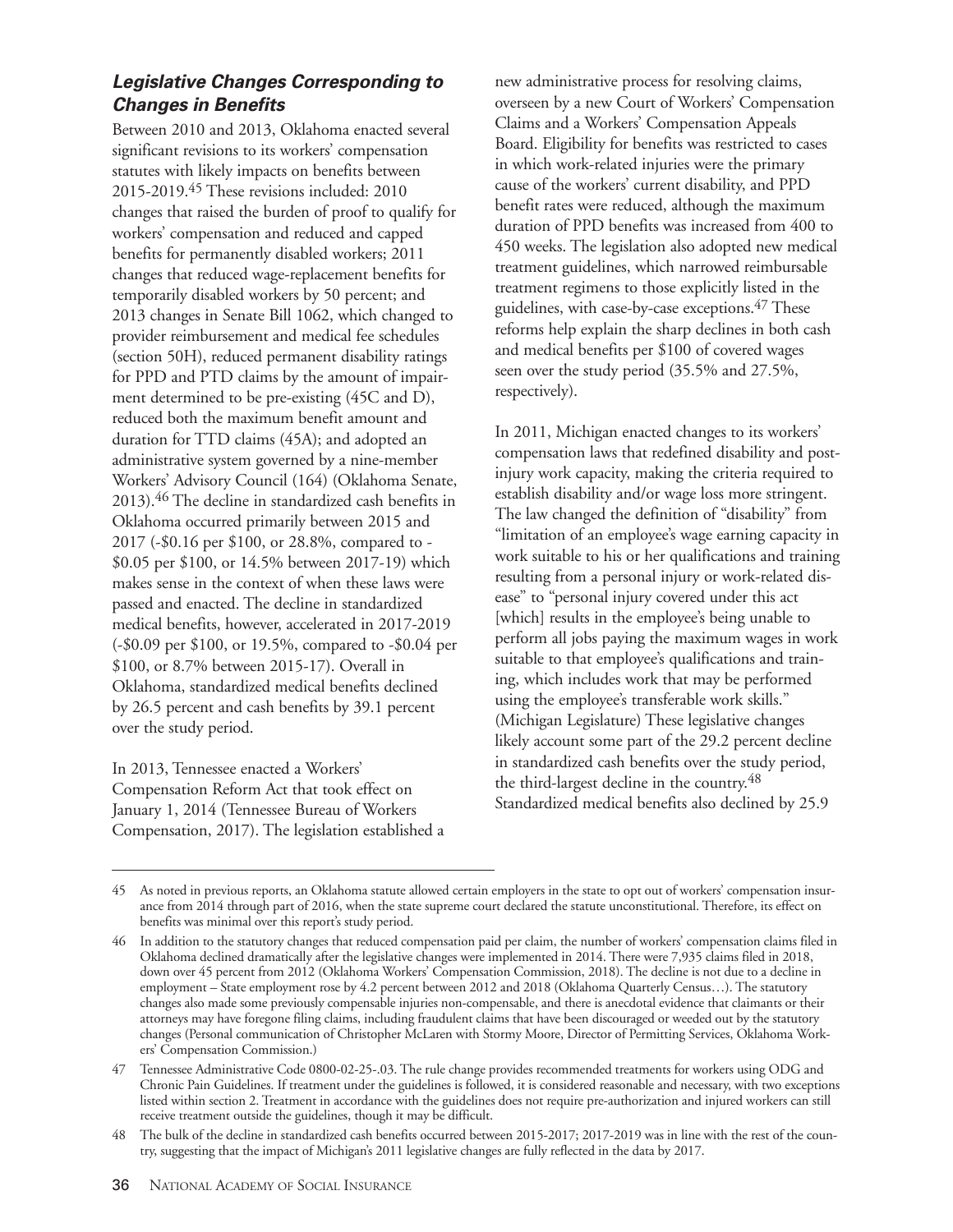percent, which may also be attributed to the more stringent criteria for qualifying claims.<sup>49</sup>

In 2015, Delaware began implementing changes to its workers' compensation laws outlined in House Bill 373, passed in 2014 (Delaware General Assembly). As described in the Bill's synopsis, the objective legislation was to implement "a 33% reduction in medical costs to the workers' compensation system, phased in over a period of three years [and] absolute caps, expressed as a percentage of Medicare per-procedure reimbursements, on all workers' compensation medical procedures beginning on January 1, 2017." Indeed, our data show a 33.5% decline in standardized medical benefits in Delaware between 2015 and 2019, the largest decline of any state. The largest year-over-year decrease occurred in 2017 (-13.3%), when the "absolute caps" on medical procedures were implemented.<sup>50</sup> It is not clear that the continued decline in standardized medical benefits in 2018 and 2019 can be as directly attributed to the legislative changes brought by House Bill 373.

In 2013 and 2018, Hawaii enacted changes to its fee schedule that increased reimbursements for medical services (NCLS, 2013 and Workers' Compensation Rules & Medical Fee Schedule EFF). Those changes help to explain why standardized medical benefits increased by 21.8% in Hawaii over the study period, while standardized cash benefits were relatively steady (0.9% increase).

## **Cash Benefits by Type of Claim**

The National Council on Compensation Insurance (NCCI) provides data on the relative incidence (or frequency) of each type of disability claim (temporary total, permanent partial, and permanent total, as well as fatalities) as a proportion of the total number of cases receiving cash benefits and total benefits incurred (NCCIa, 2021). Data are reported for each state's "policy period," which may or may not correspond to a calendar year. Data are available for the 38 states in which NCCI is licensed. Figures 4a and

4b display the data for 1997 to 2017, the most recent year available.

Figure 4a shows the percentage of indemnity claims (claims involving cash benefits) attributed to each type of disability claim. Figure 4b shows the percentage of total benefits attributed to each type of indemnity claim. Consistently, the bulk of workers' compensation total benefits goes to workers with permanent disability claims, of which permanent partial disability claims are the most common.<sup>51</sup> In 2017, temporary total disability (TTD) claims accounted for 63.2 percent of all indemnity claims, but only 34.5 percent of benefits incurred (Figures 4a & 4b). PPD claims accounted for 36.1 percent of indemnity claims, but 55.0 percent of benefits incurred.

Permanent total disability and fatality claims are relatively rare, accounting for less than one percent of claims involving cash benefits (approximately 0.6 percent in every year from 2003 to 2017). However, these claims tend to be expensive. In 2017, PTD and fatality claims represented 0.6 percent of total indemnity claims, but 10.5 percent of benefits incurred (Figures 4a & 4b).

# **Employer Costs for Workers' Compensation Data Sources for Estimating Employer Costs**

This section describes the primary sources of data that we use to estimate employer costs for workers' compensation. The Academy's estimates of employer costs are equal to the sum of: premiums and deductibles paid to private insurers and state funds; benefits and administrative costs paid by self-insured employers; and assessments paid to special funds (e.g., second-injury funds). A detailed, state-by-state explanation of how the cost estimates are produced is provided in *Sources and Methods 2021: A Companion*

<sup>49</sup> It is possible that the 2011 changes either reduced claim volumes by weakening the financial incentive to claim, or that the disability and work capacity changes led to previously compensable claims now falling outside of the system, but the data do not shed light on either of those potential explanations.

<sup>50</sup> Fomenko and Liu, 2017 more closely explore the impacts of HB 373 in a WCRI research paper.

<sup>51</sup> The NCCI typically classifies workers' compensation claims into discrete types according to the most severe type of disability benefit received. For example, a permanent partial disability beneficiary has typically received temporary disability benefits until the point of maximum medical improvement, but the entire cost of cash benefits for the claim is ascribed to permanent partial disability.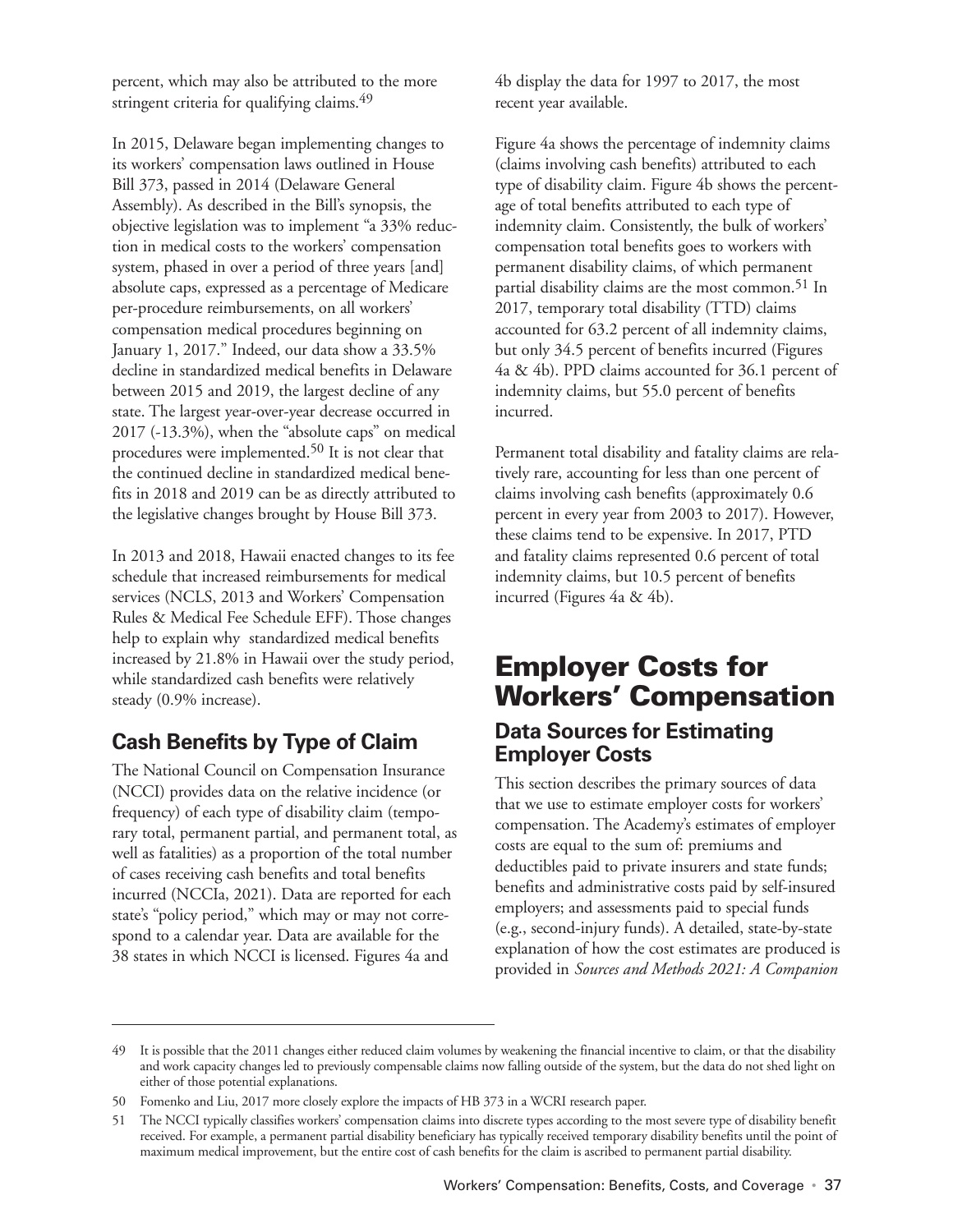*to* Workers' Compensation Benefits, Costs, and *Coverage, 2019*, available on the Academy's website. The primary sources of cost data are the state surveys, A.M. Best, and NCCI.

The Academy's methods for estimating employer costs vary according to the employer's source of workers' compensation coverage. For employers purchasing insurance from private carriers or state funds, the costs of workers' compensation in any year equals the sum of premiums paid in that year plus reimbursements paid to the insurer under deductible provisions.

For self-insured employers, workers' compensation costs include medical and cash benefits paid during the calendar year, plus the administrative costs of providing those benefits. Administrative costs include the direct costs of managing claims, as well as expenditures for litigation, cost containment (e.g., utilization review, treatment guidelines) taxes, licenses, and fees. Self-insured employers generally do not report the administrative costs of workers' compensation separately from the costs of administering other employee benefit programs, so the costs associated with administering workers' compensation must be estimated. The National Association of Insurance Commissioners reports the ratio of administrative costs to total benefits paid for private insurers who report to them (NAIC, 2021). To estimate administrative costs for self-insured employers, we assume that the ratio of administrative costs to total benefits paid is the same for self-insured employers as it is for private insurers.52

For the federal employee workers' compensation program, employer costs are benefits paid plus administrative costs, as reported by the U.S. Department of Labor (DOL, 2021).

The Academy's estimates of employer costs also include estimates of assessments for special funds, second-injury funds, and guaranty funds. Employer payments to special funds or second-injury funds are estimated from the assessment rates a state applies either to premiums or losses (benefits paid). State assessment rates are provided either by state agencies or by NCCI. Assessments for insurance guaranty funds are paid by insurers, so these are included in reported premiums.

The 2019 data report implements a significant improvement to estimates of employer assessments relative to prior years' reports. The methodological change uses data from the NCCI Tax and Assessment Directory and state agencies to better estimate assessments paid by employers across the country (NCCI, 2021b).<sup>53</sup> This improved methodology is applied to all years beginning in 1999.

The fact that data on employer costs must be compiled from a variety of sources imposes some limitations on the report. First, there may be some direct workers' compensation costs not captured in the estimates. We may, for example, be missing some unreported expenditures, such as those for legal or case management services. Second, our estimates are limited to the monetary costs of work-related injuries and illnesses paid by employers. The estimates do not include the costs borne by employers who pay injured workers' full salaries during periods of light duty or other post-injury job accommodations. Some of this payment is a loss to the employer because of the reduced productivity of the worker(s) being accommodated. Finally, our estimates do not include the costs imposed on workers, families, and society in the form of pain and suffering, uncompensated lost wages, and unreimbursed medical costs. These costs are beyond the scope of this report.<sup>54</sup>

<sup>52</sup> Private insurers face some cost factors, such as commissions, profit allowances, and taxes on premiums that self-insurers do not face. NAIC estimates of administrative costs are equal to the amount spent on direct defense and cost containment expenses plus taxes, licenses, and fees, divided by direct losses paid (for more detail see *Sources and Methods 2021*). NAIC's estimate of administrative costs is based on the experience of private insurers. Other reports have found higher administrative overhead costs as a percent of total premiums compared to those reported by NAIC (e.g., Neuhauser et al., 2010).

<sup>53</sup> The average increase in total employer costs in a given year for 2015 through 2019 due to the methodological improvement is 3.1 percent. Broken down by private carriers, state funds, and self-insurers, the average increases in yearly costs over the study period are 2.3, 3.3, and 5.3 percent respectively, as many of the previously missed assessments were on self-insurers. The methodological change is further discussed in *Sources and Methods 2021*.

<sup>54</sup> We have, however, updated our estimates of workers' contributions to workers' compensation benefits. See Appendix C for estimates from three states – New Mexico, Oregon, and Washington.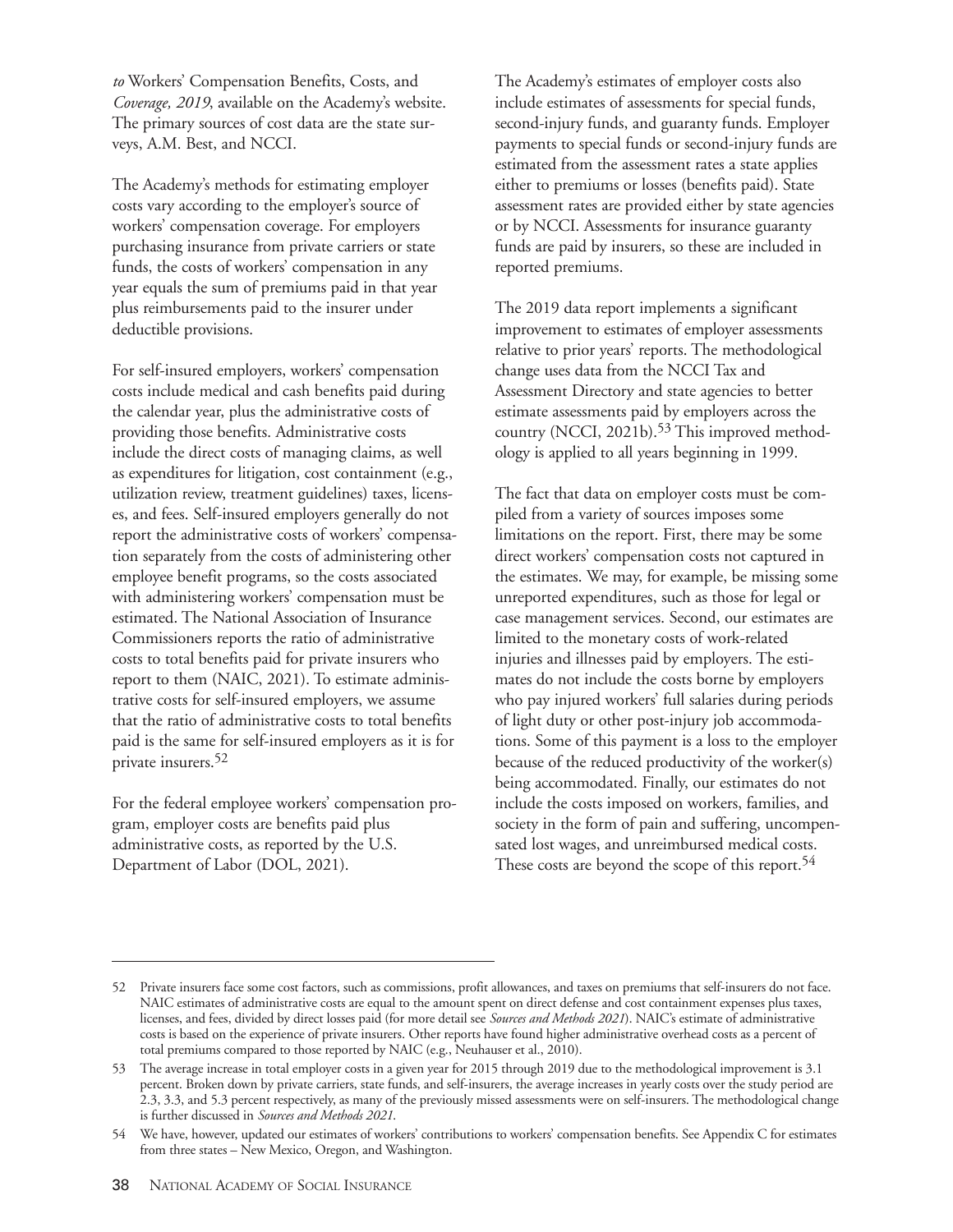|      | Workers' Compensation Employer Costs, by Type of Coverage, 1999-2019 |                         |                                                       |      |                                                          |      |                                                    |      |                                   |         |
|------|----------------------------------------------------------------------|-------------------------|-------------------------------------------------------|------|----------------------------------------------------------|------|----------------------------------------------------|------|-----------------------------------|---------|
| Year | Total<br>(millions)                                                  | $\frac{0}{0}$<br>Change | Private Insured <sup>a</sup><br>(millions) % of total |      | State Fund Insured <sup>a</sup><br>(millions) % of total |      | Self-Insured <sup>a</sup><br>(millions) % of total |      | Federalb<br>(millions) % of total |         |
| 1999 | 58,013                                                               | 2.5                     | 34,523                                                | 59.5 | 7,830                                                    | 13.5 | 12,164                                             | 21.0 | 3,496                             | 6.0     |
| 2000 | 62,426                                                               | 7.6                     | 36,874                                                | 59.1 | 9,232                                                    | 14.8 | 12,699                                             | 20.3 | 3,620                             | 5.8     |
| 2001 | 69,358                                                               | 11.1                    | 38,995                                                | 56.2 | 12,172                                                   | 17.5 | 14,413                                             | 20.8 | 3,778                             | 5.4     |
| 2002 | 76,272                                                               | 10.0                    | 42,566                                                | 55.8 | 15,289                                                   | 20.0 | 14,519                                             | 19.0 | 3,898                             | 5.1     |
| 2003 | 84,704                                                               | 11.1                    | 46,549                                                | 55.0 | 18,416                                                   | 21.7 | 15,768                                             | 18.6 | 3,970                             | 4.7     |
| 2004 | 88,632                                                               | 4.6                     | 48,706                                                | 55.0 | 19,742                                                   | 22.3 | 16,111                                             | 18.2 | 4,073                             | 4.6     |
| 2005 | 92,466                                                               | 4.3                     | 52,156                                                | 56.4 | 18,835                                                   | 20.4 | 17,379                                             | 18.8 | 4,096                             | 4.4     |
| 2006 | 90,024                                                               | $-2.6$                  | 52,847                                                | 58.7 | 16,255                                                   | 18.1 | 16,785                                             | 18.6 | 4,138                             | 4.6     |
| 2007 | 89,029                                                               | $-1.1$                  | 53,505                                                | 60.1 | 14,363                                                   | 16.1 | 16,925                                             | 19.0 | 4,236                             | $4.8\,$ |
| 2008 | 82,953                                                               | $-6.8$                  | 48,437                                                | 58.4 | 12,653                                                   | 15.3 | 17,521                                             | 21.1 | 4,341                             | 5.2     |
| 2009 | 76,095                                                               | $-8.3$                  | 43,962                                                | 57.8 | 10,996                                                   | 14.5 | 17,071                                             | 22.4 | 4,065                             | 5.3     |
| 2010 | 74,919                                                               | $-1.5$                  | 43,792                                                | 58.5 | 9,885                                                    | 13.2 | 17,014                                             | 22.7 | 4,228                             | 5.6     |
| 2011 | 81,247                                                               | 8.4                     | 47,696                                                | 58.7 | 10,729                                                   | 13.2 | 18,375                                             | 22.6 | 4,447                             | 5.5     |
| 2012 | 87,142                                                               | 7.3                     | 52,458                                                | 60.2 | 11,362                                                   | 13.0 | 18,782                                             | 21.6 | 4,539                             | 5.2     |
| 2013 | 91,800                                                               | 5.3                     | 56,303                                                | 61.3 | 12,502                                                   | 13.6 | 18,391                                             | 20.0 | 4,604                             | 5.0     |
| 2014 | 96,578                                                               | 5.2                     | 58,770                                                | 60.9 | 13,764                                                   | 14.3 | 19,129                                             | 19.8 | 4,914                             | 5.1     |
| 2015 | 99,251                                                               | 2.8                     | 60,877                                                | 61.3 | 13,731                                                   | 13.8 | 19,211                                             | 19.4 | 5,432                             | 5.5     |
| 2016 | 100,219                                                              | 1.0                     | 61,746                                                | 61.6 | 13,474                                                   | 13.4 | 19,340                                             | 19.3 | 5,658                             | 5.6     |
| 2017 | 100,792                                                              | 0.6                     | 62,318                                                | 61.8 | 12,667                                                   | 12.6 | 19,557                                             | 19.4 | 6,250                             | 6.2     |
| 2018 | 101,360                                                              | 0.6                     | 61,970                                                | 61.1 | 12,565                                                   | 12.4 | 19,821                                             | 19.6 | 7,004                             | 6.9     |
| 2019 | 100,187                                                              | $-1.2$                  | 60,882                                                | 60.8 | 12,008                                                   | 12.0 | 19,806                                             | 19.8 | 7,491                             | 7.5     |

# **Table 13**

a Costs for second injury funds and special funds are included in the totals. The costs for special funds are estimated from assessment rates, based on premiums and losses. Employee contributions to workers' compensation costs in New Mexico, Oregon, and Washington state are included in the totals from 2011 to 2018.

b Federal costs include costs to the Federal government under the Federal Employees' Compensation Act and employer costs associated with the Federal Black Lung Disability Trust Fund, and employer costs associated with the Longshore and Harbor Workers' Compensation Act. See Appendix B for more information about federal programs.

*Sources*: National Academy of Social Insurance estimates of costs for private carriers and state funds are based on information from A.M. Best and direct contact with state agencies. Costs for federal programs are from the Department of Labor and the Social Security Administration. Self-insured administrative costs are based on information from the National Association of Insurance Commissioners.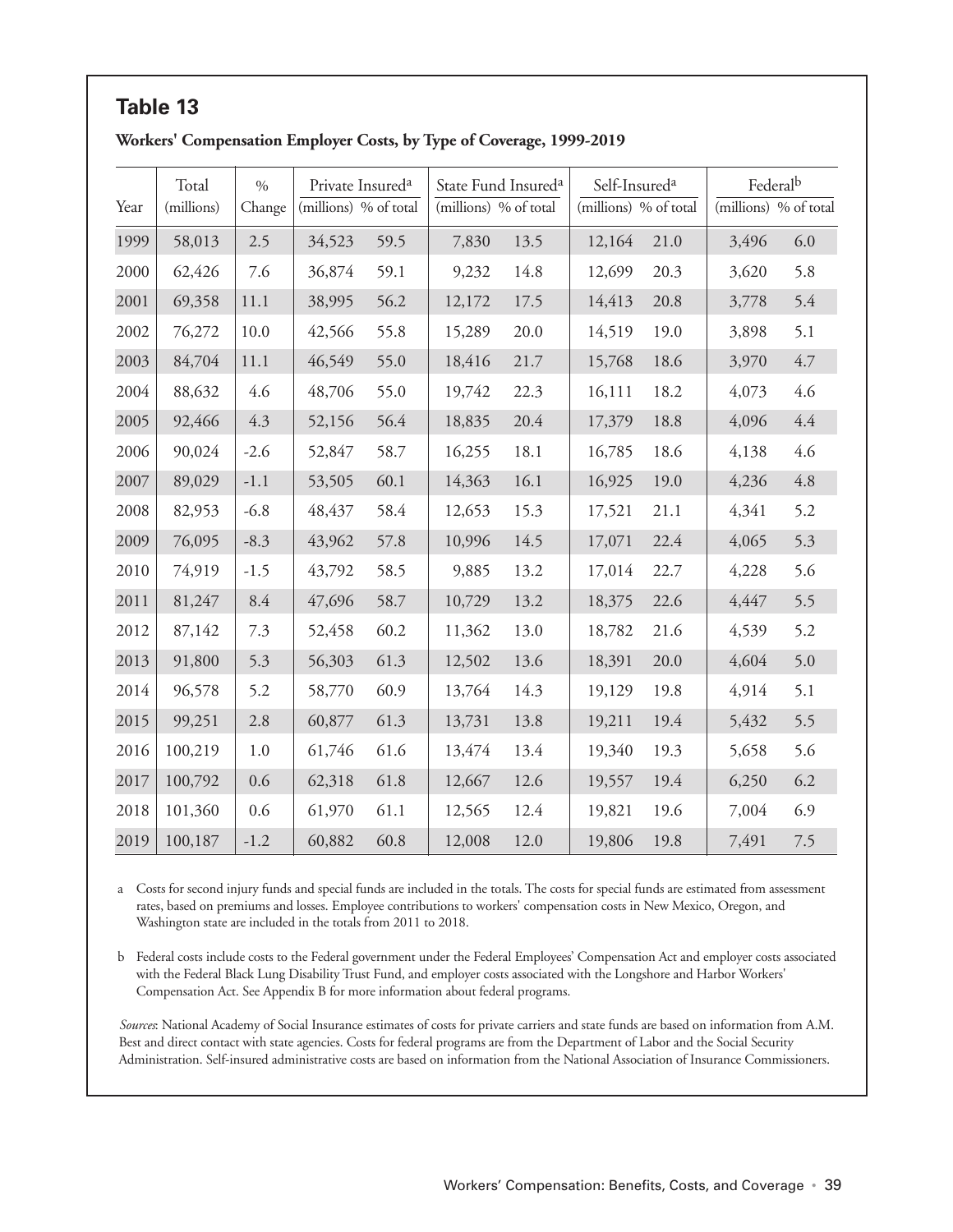#### **National Estimates of Employer Costs**

Table 13 shows employer costs for workers' compensation by type of coverage for 1999 through 2019. In 2019, total employer costs were \$100.2 billion, a decrease of 1.2 percent since 2018, and an increase of 0.9 percent since 2015 (Table 13). Controlling for growth in employment and wages, however, employer costs have decreased substantially over the study period. Between 2015 and 2019, standardized employer costs decreased by \$0.21 per \$100 of covered wages (15.0%) (Table 14). Among non-federal employers, costs per \$100 of covered wages decreased by \$0.23 (17.0%) over the study period, with the larger share of the decrease taking place in the latter years. Standardized employer costs decreased by \$0.09, or 6.0%, between 2015 and 2017 (\$1.38 to \$1.29), and by \$0.12, or 9.6%, between 2017 and 2019 (\$1.29 to \$1.17).

In 2019, costs for employers insured through private carriers were 60.8 percent of total workers' compensation costs (\$60.9 billion); costs for employers insured through state funds were 12.0 percent (\$12.0 billion); costs for self-insured employers were 19.8 percent (\$19.8 billion); and costs for federal government programs were 7.5 percent (\$7.5 billion) (Table 13). Over the five-year study period (2015- 2019), the share of costs paid by state funds decreased by 1.5 percentage points, the share paid by self-insured employers rose slightly, the share paid by private insurers decreased slightly, and the share paid by the federal government increased by two percentage points.

## **State Estimates of Employer Costs**

Table 14 reports estimates of employer costs for workers' compensation per \$100 of covered wages by state from 2015 to 2019. Costs are aggregated across all types of insurers (excluding the federal government) and across all industries. Consistent with the national trend, employer costs per \$100 of covered wages decreased in 50 of 51 jurisdictions over the study period (the same number as in the 2018 data report; 45 states experienced a decrease over the five years in the 2017 data report). Tennessee experienced the largest relative decrease in standardized costs

(40.1%), followed by Oklahoma (30.8%), North Dakota (29.9%), and Ohio (28.1%).

#### **Legislative Changes Corresponding to Changes in Employer Costs**

Tennessee experienced the largest decrease in standardized costs by a significant margin. One likely contributor to this decline is the Workers' Compensation Reform Act (described in more detail on page 36), implemented in January 2014, which reduced benefits to workers' compensation claimants in the state. Consequently, as covered wages in Tennessee rose by 19.5 percent between 2015 and 2019 (Table 4), employer premiums declined by 10.6% (AM Best, 2021).

In North Dakota there were also large decreases in standardized employer costs between 2015-2017 (\$0.25, or 21.5%), and then a smaller decline between 2017 to 2019 (\$0.14, or 10.6%) (Table 14). The decreases likely reflect changes to the state's workers' compensation law that were enacted in 2013, which affected both medical and cash benefits.55

In Ohio, the 28.1 percent decline in standardized employer costs was largely driven by a 22.8 percent decline in standardized benefits. In the years this report covers, there were no substantial legislative changes, so there is no simple explanation. The "Grow Ohio Incentive Program (effective February 2012), which offered new employers a 25 percent discount on workers' compensation premiums for two years, or immediate access to the group rating program offered by the state fund, may have explained a small part of this decline. The latter option offers employers eligibility to reduce premiums up to the maximum allowable amount (53 percent since 2013). This program, however, does not explain the large corresponding decrease in standardized benefits observed in Ohio, suggesting that other factors have played a larger role in driving down employer costs.

Hawaii is the only state where standardized employer costs increased between 2015-2019. The modest increase (1.9%) likely reflects increases in the fee

<sup>55</sup> In April 2013, the North Dakota legislature approved changes to the state's workers' compensation statute that include: disallowing pain as a sole factor to indicate increasing severity of a preexisting injury; increasing restrictions on benefits in cases of out-of-state filing or incarceration; reducing PPD ratings for some amputations; and allowing employers greater latitude in selecting among competing medical opinions (NCSL, 2013).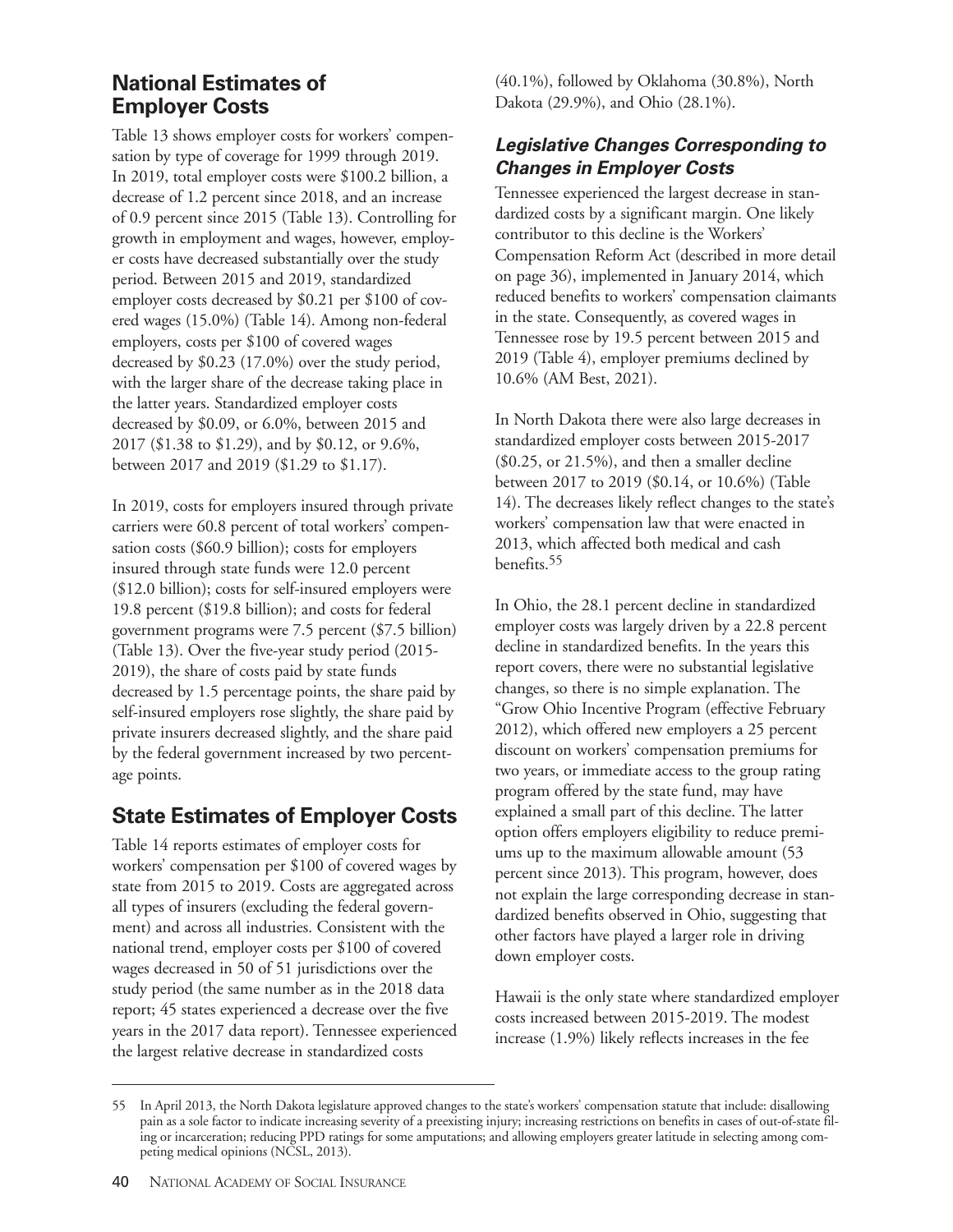#### **Figure 4a**

**Types of Disabilities in Workers' Compensation Cases with Cash Benefits, 1997-2017**



*Source:* NCCI 2000-2020, *Annual Statistical Bulletin*, Exhibits X and XII.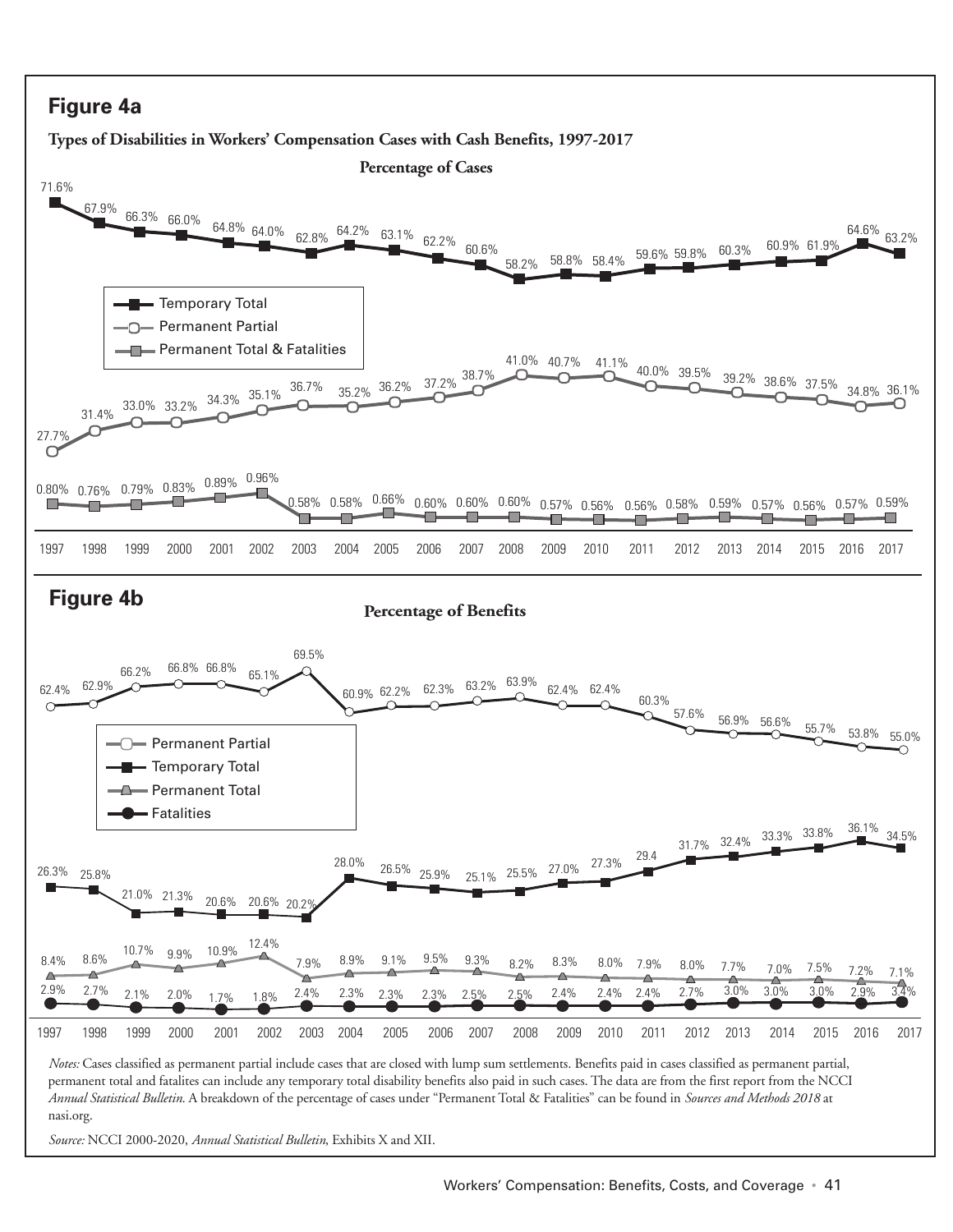| Employer Costs for Workers' Compensation Per \$100<br>Table 14 |        |          |          | of Covered Wages, by State, 2015-2019 |          |           |                  |           |                                            |
|----------------------------------------------------------------|--------|----------|----------|---------------------------------------|----------|-----------|------------------|-----------|--------------------------------------------|
|                                                                |        |          |          |                                       |          |           | Percent Change   |           | Ranking                                    |
| State                                                          | 2015   | 2016     | 2017     | 2018                                  | 2019     | 2015-2017 | 2017-2019        | 2015-2019 | (1=largest percent increase,<br>2015-2019) |
| Alabama                                                        | \$1.14 | \$1.11   | \$1.06   | \$1.01                                | \$1.03   | $-7.6$    | $-2.9$           | $-10.3$   | 13                                         |
| Alaska                                                         | 2.33   | 2.36     | 2.23     | 2.28                                  | 1.95     | $-4.1$    | $-12.9$          | $-16.5$   | 27                                         |
| Arizona                                                        | 0.99   | 0.95     | 0.88     | 0.84                                  | 0.78     | $-11.7$   | $-11.2$          | $-21.6$   | $\overline{41}$                            |
| Arkansas                                                       | 0.82   | 0.80     | 0.77     | 0.74                                  | 0.70     | $-5.4$    | $-9.9$           | $-14.8$   | $18\,$                                     |
| California                                                     | 2.04   | 2.03     | 1.90     | 1.75                                  | 1.61     | $-7.3$    | $-15.2$          | $-21.4$   | $40\,$                                     |
| Colorado                                                       | 1.06   | 1.02     | 0.97     | 0.93                                  | 0.86     | $-8.3$    | $-11.2$          | $-18.6$   | $\overline{31}$                            |
| Connecticut                                                    | 1.34   | 1.27     | 1.24     | 1.13                                  | 1.10     | $-7.2$    | $-11.7$          | $-18.1$   | 29                                         |
| <b>Delaware</b>                                                | 1.44   | 1.48     | 1.47     | 1.44                                  | 1.29     | 2.3       | $-12.5$          | $-10.5$   | 14                                         |
| District of Columbia                                           | 0.75   | 0.61     | 0.60     | 0.62                                  | 0.59     | $-20.3$   | $-1.8$           | $-21.7$   | 42                                         |
| Florida                                                        | 1.46   | 1.42     | 1.45     | 1.33                                  | 1.24     | $-0.6$    | $-14.4$          | $-14.9$   | 19                                         |
| Georgia                                                        | 1.13   | 1.11     | $1.10$   | 1.09                                  | $1.01\,$ | $-2.5$    | $-8.0$           | $-10.3$   | 12                                         |
| Hawaii                                                         | 1.66   | 1.69     | 1.64     | 1.70                                  | 1.70     | $-1.2$    | 3.2              | 1.9       |                                            |
| Idaho                                                          | 1.70   | 1.70     | 1.70     | 1.64                                  | 1.60     | $-0.3$    | $-5.5$           | $-5.8$    | 4                                          |
| Illinois                                                       | 1.22   | 1.16     | $1.09\,$ | $1.01\,$                              | 0.94     | $-10.5$   | $-13.5$          | $-22.6$   | $\overline{4}$                             |
| Indiana                                                        | 0.85   | 0.82     | 0.75     | 0.71                                  | 0.68     | $-11.3$   | $-9.3$           | $-19.5$   | 33                                         |
| Iowa                                                           | 1.56   | 1.54     | $1.49$   | 1.35                                  | 1.25     | $-4.5$    | $-16.1$          | $-19.9$   | $\overline{\mathcal{E}}$                   |
| Kansas                                                         | 1.23   | 1.15     | $1.07\,$ | 0.99                                  | 0.99     | $-12.7$   | $-8.0$           | $-19.7$   | 35                                         |
| Kentucky                                                       | 1.11   | 1.02     | 0.96     | 1.04                                  | 0.97     | $-13.8$   | $\overline{1}$ . | $-12.8$   | 17                                         |
| Louisiana                                                      | 1.61   | 1.60     | 1.57     | 1.53                                  | 1.49     | $-2.5$    | $-5.6$           | $-7.9$    | $\overline{\phantom{0}}$                   |
| Maine                                                          | 1.41   | 1.41     | 1.39     | 1.33                                  | 1.28     | $-1.2$    | $-8.4$           | $-9.5$    | $\Box$                                     |
| Maryland                                                       | 1.10   | 1.03     | 1.02     | 1.04                                  | 0.90     | -7.5      | $-12.0$          | $-18.7$   | 32                                         |
| Massachusetts                                                  | 0.74   | 0.76     | 0.75     | 0.74                                  | 0.71     | 1.6       | $-6.1$           | $-4.5$    | $\mathcal{L}$                              |
| Michigan                                                       | 0.91   | $0.81\,$ | 0.74     | 0.71                                  | 0.66     | $-18.9$   | $-10.6$          | $-27.5$   | 47                                         |
| Minnesota                                                      | 1.19   | 1.18     | 1.09     | 1.02                                  | $1.00\,$ | $-8.0$    | $-8.7$           | $-16.1$   | 25                                         |
| Mississippi                                                    | 1.42   | 1.30     | 1.27     | 1.22                                  | 1.19     | $-10.3$   | $-6.4$           | $-16.1$   | 24                                         |
| Missouri                                                       | 1.25   | 1.22     | 1.17     | 1.12                                  | 1.11     | $-6.2$    | $-5.7$           | $-11.5$   | 15                                         |
| Montana                                                        | 2.20   | 2.18     | 2.06     | 1.89                                  | 1.77     | $-6.5$    | $-14.0$          | $-19.6$   | 34                                         |
| Nebraska                                                       | 1.29   | 1.25     | 1.21     | 1.15                                  | 1.09     | $-6.7$    | $-9.9$           | $-15.9$   | 23                                         |
| Nevada                                                         | 1.01   | 0.98     | 0.91     | 0.95                                  | 0.94     | $-9.6$    | 2.9              | $-7.0$    | $\sqrt{}$                                  |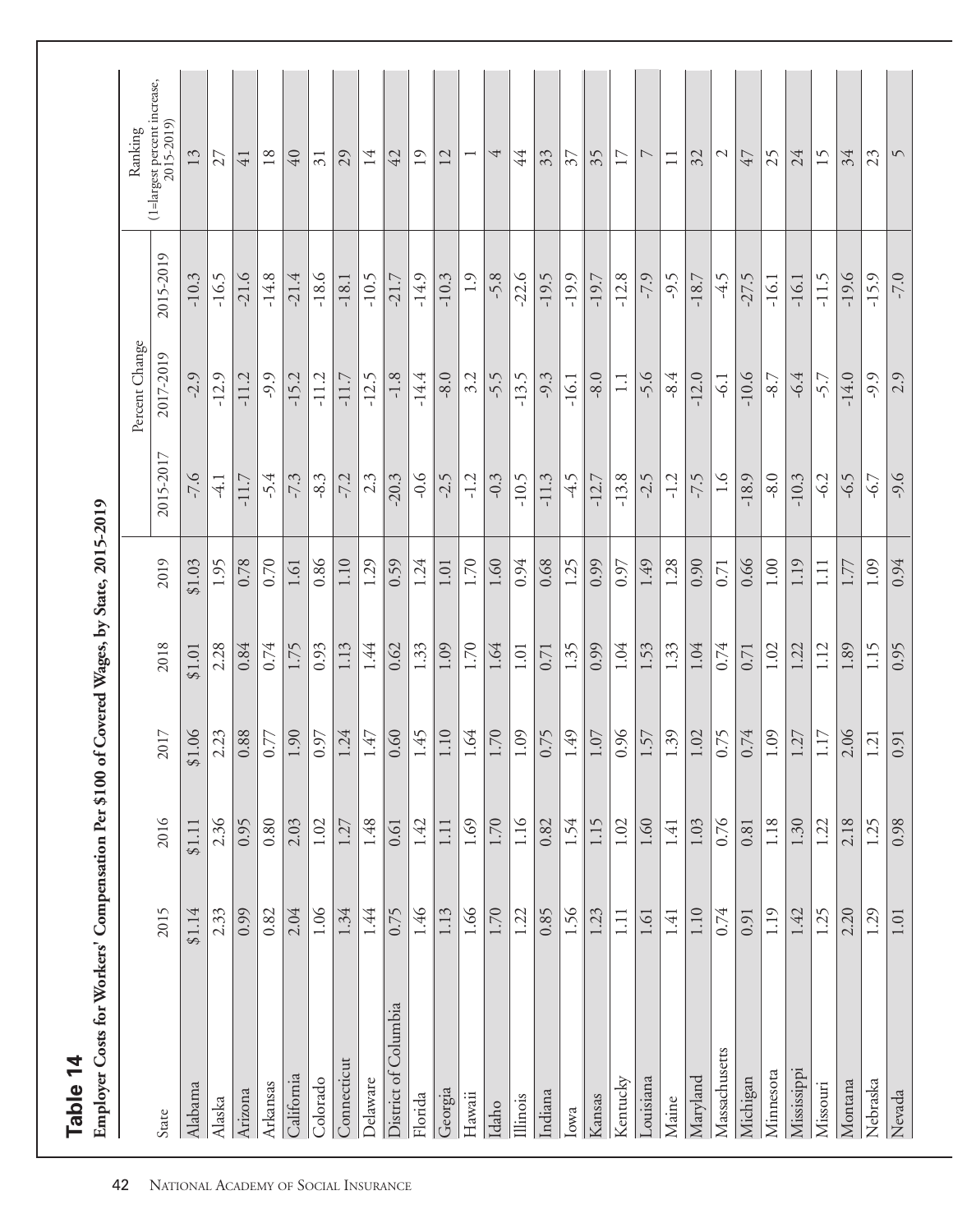| New Hampshire                                                                                                                                                                                     | 1.18     | 1.12   | 1.06                   | $1.00\,$ | 0.90   | $-10.5$ | $-14.8$ | $-23.8$ | $\sqrt{46}$         |
|---------------------------------------------------------------------------------------------------------------------------------------------------------------------------------------------------|----------|--------|------------------------|----------|--------|---------|---------|---------|---------------------|
| New Jersey                                                                                                                                                                                        | 1.60     | 1.58   | 1.52                   | 1.48     | 1.45   | $-4.9$  | $-4.5$  | $-9.2$  | $\circ$             |
| New Mexicoa                                                                                                                                                                                       | 1.58     | 1.46   | 1.40                   | 1.35     | 1.32   | $-11.4$ | $-5.8$  | $-16.5$ | 28                  |
| New York                                                                                                                                                                                          | 1.59     | 1.64   | 1.59                   | 1.54     | 1.44   | 0.4     | $-9.8$  | $-9.4$  | $10\,$              |
| North Carolina                                                                                                                                                                                    | 1.09     | 1.05   | 0.97                   | 0.90     | 0.84   | $-11.0$ | $-13.9$ | $-23.4$ | 45                  |
| North Dakota                                                                                                                                                                                      | 1.63     | 1.45   | 1.28                   | 1.25     | 1.14   | $-21.5$ | $-10.6$ | $-29.9$ | 49                  |
| Ohio                                                                                                                                                                                              | 1.03     | 0.94   | 0.82                   | 0.75     | 0.74   | $-20.7$ | $-9.3$  | $-28.1$ | 48                  |
| Oklahoma                                                                                                                                                                                          | 1.62     | 1.40   | 1.29                   | 1.22     | 1.12   | $-20.8$ | $-12.6$ | $-30.8$ | $\sqrt{5}$          |
| Oregon                                                                                                                                                                                            | 1.18     | 1.19   | 1.14                   | 1.06     | 1.00   | $-3.9$  | $-11.9$ | $-15.3$ | $\overline{c}$      |
| Pennsylvania                                                                                                                                                                                      | 1.49     | 1.47   | 1.38                   | 1.38     | 1.26   | $-7.7$  | $-8.4$  | $-15.4$ | 21                  |
| Rhode Island                                                                                                                                                                                      | 1.12     | 1.14   | 1.08                   | 1.05     | 1.06   | $-3.6$  | $-1.5$  | $-5.1$  | ξ                   |
| South Carolina                                                                                                                                                                                    | 1.76     | 1.74   | 1.72                   | 1.66     | 1.60   | $-1.8$  | $-7.4$  | $-9.1$  | $\infty$            |
| South Dakota                                                                                                                                                                                      | 1.28     | 1.20   | 1.15                   | 1.13     | 1.03   | $-10.3$ | $-10.7$ | $-19.9$ | 38                  |
| Tennessee                                                                                                                                                                                         | 0.96     | 0.90   | 0.86                   | 0.66     | 0.57   | $-10.3$ | $-33.4$ | $-40.2$ | 51                  |
| Texas                                                                                                                                                                                             | 0.68     | 0.58   | 0.54                   | 0.55     | 0.52   | $-19.3$ | $-3.8$  | $-22.4$ | 43                  |
| Utah                                                                                                                                                                                              | 0.89     | 0.89   | 0.86                   | $\!0.81$ | 0.73   | $-3.6$  | $-15.2$ | $-18.2$ | $\overline{\omega}$ |
| Vermont                                                                                                                                                                                           | 1.86     | 1.82   | $1.70\,$               | 1.65     | 1.55   | $-8.5$  | $-8.6$  | $-16.4$ | $\%$                |
| Virginia                                                                                                                                                                                          | 0.75     | 0.76   | 0.76                   | 0.74     | 0.69   | 1.0     | $-8.2$  | $-7.4$  | $\circ$             |
| Washington <sup>b</sup>                                                                                                                                                                           | 1.69     | 1.73   | $1.61\,$               | 1.49     | 1.34   | $-5.1$  | $-16.4$ | $-20.7$ | 39                  |
| West Virginia                                                                                                                                                                                     | 1.80     | 1.64   | 1.53                   | 1.52     | 1.52   | $-15.2$ | $-0.3$  | $-15.5$ | 22                  |
| Wisconsin                                                                                                                                                                                         | $1.70\,$ | 1.72   | 1.63                   | 1.58     | 1.49   | $-4.3$  | $-8.2$  | $-12.2$ | $\geq$              |
| Wyoming                                                                                                                                                                                           | 2.46     | 2.46   | 2.05                   | 1.55     | 1.98   | $-16.6$ | $-3.7$  | $-19.7$ | 36                  |
| Total Non-Federal                                                                                                                                                                                 | \$1.34   | \$1.31 | 1.25<br>ڿ              | \$1.19   | \$1.11 | $-6.8$  | $-10.9$ | $-17.0$ |                     |
| Federal Employees <sup>c</sup>                                                                                                                                                                    | \$1.44   | \$1.39 | 1.31<br>$\mathfrak{S}$ | \$1.25   | \$1.20 | $-8.9$  | $-8.4$  | $-16.6$ |                     |
| TOTAL <sup>®</sup>                                                                                                                                                                                | \$1.38   | \$1.35 | 1.29<br>$\mathfrak{S}$ | \$1.24   | \$1.17 | $-6.0$  | -9.6    | $-15.0$ |                     |
| Note: Generally states with exclusive state funds operate special funds (or their equivalents) and their experience is included in the benefit and costs entries for those exclusive state funds. |          |        |                        |          |        |         |         |         |                     |

In New Mexico, employers are assessed \$2.30 per covered worker on the last day of each quarter. Of that assessment, \$2.00 per employee fund the Workers' Compensation Administration of New<br>Mexico, while the residual \$0.30 p In New Mexico, employers are assessed \$2.30 per covered worker on the last day of each quarter. Of that assessment, \$2.00 per employee fund the Workers' Compensation Administration of New Mexico, while the residual \$0.30 per employee fund an Uninsured Employers' Fund. Employees also pay \$2.00 each on the last day of each quarter toward funding the Workers' Compensation a

In Washington state both employers and employees contribute to workers' compensation premiums. In 2019, employees contributed 26.6 percent of state fund premiums and 50 percent of In Washington state both employers and employees contribute to workers' compensation premiums. In 2019, employees contributed 26.6 percent of state fund premiums and 50 percent of self-insured employer cost-of-living-adjustment premiums. self-insured employer cost-of-living-adjustment premiums. Administration. Administration.  $\Delta$ 

Longshore and Harbor Workers' Compensation Act and the Black Lung Benefits Act. Consistent with Tables 10-12, data on all three programs is included in the "Total" row. See Appendices B and C The "Federal Employees" row depicts the total costs of the Federal Employees Compensation Act (Table B1) per \$100 of federal employee covered wages. In past reports we have included costs of the Longshore and Harbor Workers' Compensation Act and the Black Lung Benefits Act. Consistent with Tables 10-12, data on all three programs is included in the "Total" row. See Appendices B and C The "Federal Employees" row depicts the total costs of the Federal Employees Compensation Act (Table B1) per \$100 of federal employee covered wages. In past reports we have included costs of the for more information about federal programs. for more information about federal programs.  $\circ$ 

Source: National Academy of Social Insurance estimates. *Source:* National Academy of Social Insurance estimates.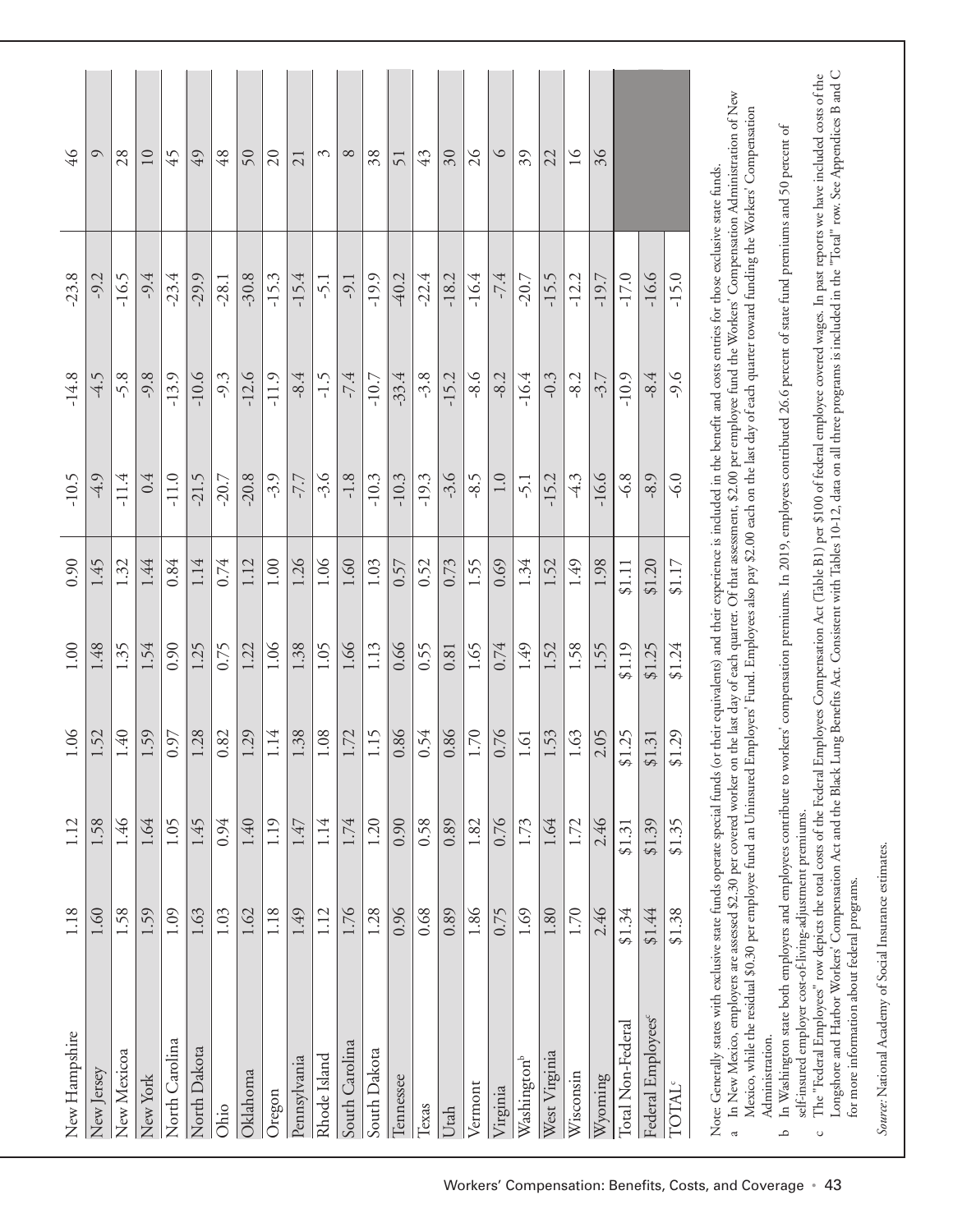schedule for medical services that were enacted in 2013 (NCSL, 2013) and in 2018 (Workers' Compensation Rules & Medical Fee Schedule EFF). Indeed, Hawaii experienced the largest percentage increase in the country in standardized medical benefits paid (21.8%) between 2015 and 2019 (Table 10).

Although there is considerable interstate variation in employer costs for workers' compensation per \$100 of covered wages, readers are cautioned against using the estimates in Table 14 to identify states with more or less favorable climates for employers or workers. The data on average costs by state do not mean that states with lower costs offer a more competitive environment for employers, because states differ in their mix of high-risk/low-risk industries. Consider, for example, two industries: logging, for which the workers' compensation rate is \$40 per \$100 of wages, and banking, for which the rate is \$1 per \$100 of wages. Suppose State A has 80 percent of its employees in logging and 20 percent in banking, so average costs for workers' compensation are \$32.20 per \$100 of wages. State B has 20 of its employees in logging and 80 percent in Banking, so average employer costs for workers' compensation are \$8.20 per \$100 of wages. If Timber-R-Us moved from State A to State B to take advantage of the lower average costs of workers' compensation, it would not save on those costs. Rather, Timber-R-Us would continue to pay workers' compensation premiums of \$40 per \$100 of its wages.

This simple example demonstrates that a meaningful comparison of employer costs across states must control for variations in the proportions of employers in different insurance classifications (which are, in turn, based on the riskiness of industries and occupations) in each state. Such comparisons are beyond the scope of this report.<sup>56</sup>

Furthermore, the cost data reported here likely do not capture the full impact of recent changes in laws that have altered the workers' compensation market within a state. Because the Academy reports costs paid in a particular year, regardless of injury date, cost data for 2019 include a substantial proportion of cash benefits paid for injuries that occurred in previous years, under legal regimes and economic conditions that may have been quite different from the current conditions in a state.

#### **Benefits Paid Relative to Employer Costs**

Table 15 reports ratios of workers' compensation benefits paid relative to employer costs, from 1999 through 2019. The benefits and costs measures are standardized estimates, per \$100 covered wages. Employer costs in 2019 were \$1.17 per \$100 of covered wages, while benefits were \$0.74 per \$100. As shown in Figure 1, these are the lowest levels of both standardized costs and benefits in the past 40 years.

The reader is cautioned that the ratios represent benefits and costs paid in a given year, but not necessarily for the same claims. The benefits measure includes payments for all injuries/illnesses that occurred in the given year as well as for some injuries and illnesses that occurred in prior years. The costs measure (premiums paid to insurers and state funds), on the other hand, includes projected future liabilities for injuries and illnesses that occurred in the given year. In other words, the costs and benefits paid in a given year are not tracking the full costs of a particular set of claims.57

In 2019, the ratio of standardized workers' compensation benefits to costs was 0.63:1. In other words, on average, \$0.63 of benefits were paid to injured workers for every dollar of employer costs. Employer costs for workers' compensation exceed benefits paid (i.e., the benefit/cost ratio is less than one) because some part of employer costs go to administrative expenses and profits for workers' compensation insurers. In addition, employer premiums must

<sup>56</sup> As noted below in the section on estimates of employer costs and in Appendix E, Oregon's biannual report does provide such comparisons.

<sup>57</sup> For employers covered by private insurers or state funds, costs are largely determined by premiums paid. However, in a given year, premiums paid by employers do not necessarily match benefits received by workers. Premiums in a given year pay for all compensable injuries that occur in the same year and for benefits paid (on the same injuries) in future years. On the other hand, the majority of cash benefits paid in any given year are for injuries that occurred in previous years (and are covered by the premiums paid in those same previous years). Premiums are influenced by a number of factors, including previous workers' compensation liability experience and insurers' past and anticipate investment returns on reserves set aside to cover future liabilities.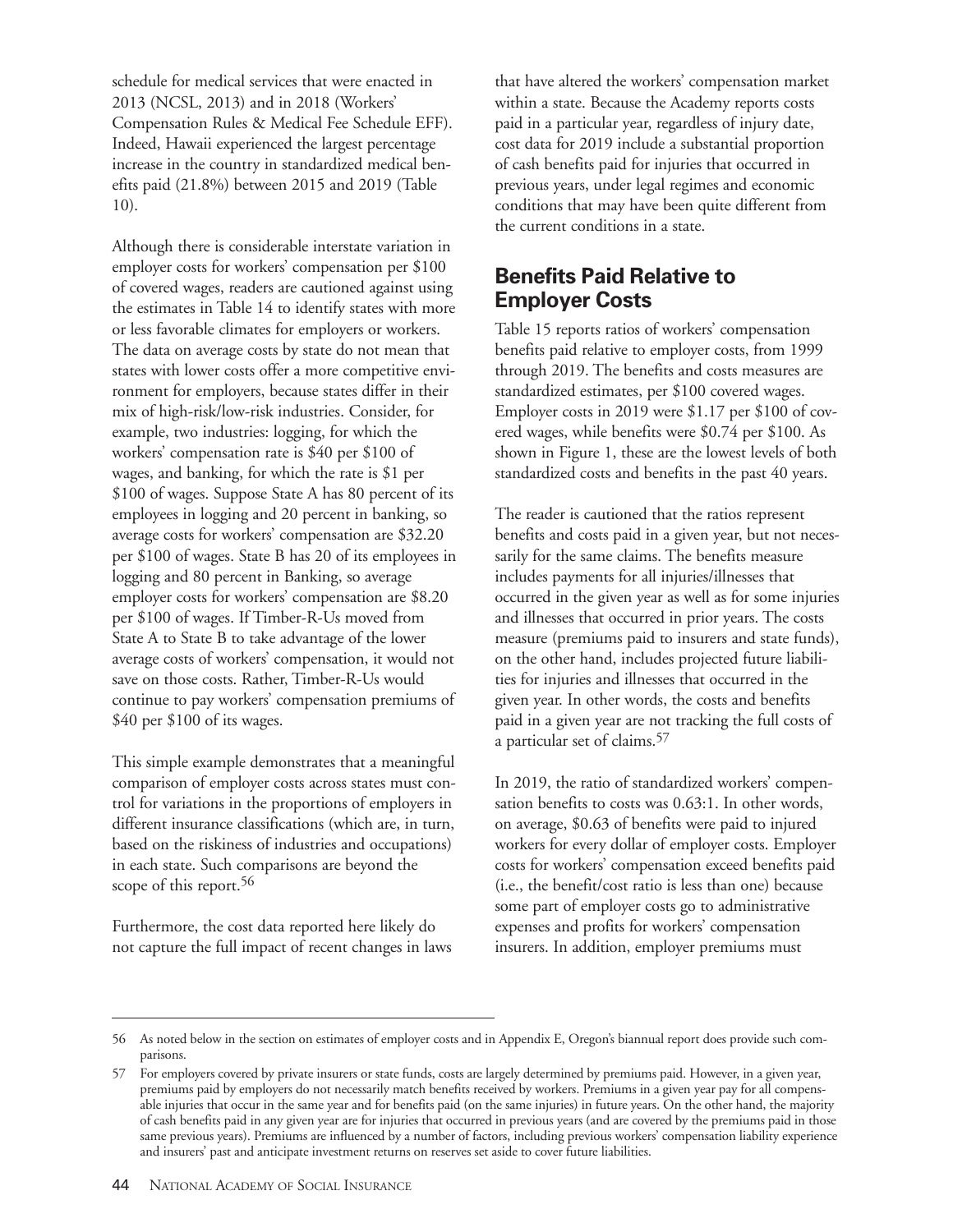#### **Table 15 Workers' Compensation Benefit to Cost Ratios, 1999-2019**

| Year | Medical Benefits<br>per \$100<br>Covered Wages | Cash Benefits<br>per \$100<br>Covered Wages | <b>Total Benefits</b><br>per \$100<br>Covered Wages | <b>Employer Costs</b><br>per \$100<br>Covered Wages | <b>Total Benefits</b><br>per \$1<br><b>Employer Cost</b> |
|------|------------------------------------------------|---------------------------------------------|-----------------------------------------------------|-----------------------------------------------------|----------------------------------------------------------|
| 1999 | 0.48                                           | 0.64                                        | 1.12                                                | 1.40                                                | 0.80                                                     |
| 2000 | 0.47                                           | 0.59                                        | 1.06                                                | 1.39                                                | 0.76                                                     |
| 2001 | 0.50                                           | 0.60                                        | 1.10                                                | 1.51                                                | 0.73                                                     |
| 2002 | 0.52                                           | 0.61                                        | 1.13                                                | 1.65                                                | 0.69                                                     |
| 2003 | 0.55                                           | 0.61                                        | 1.16                                                | 1.80                                                | 0.65                                                     |
| 2004 | 0.53                                           | 0.60                                        | 1.13                                                | 1.79                                                | 0.63                                                     |
| 2005 | 0.51                                           | 0.58                                        | 1.09                                                | 1.77                                                | 0.62                                                     |
| 2006 | 0.47                                           | 0.52                                        | 0.99                                                | 1.62                                                | 0.61                                                     |
| 2007 | 0.46                                           | 0.50                                        | 0.96                                                | 1.52                                                | 0.63                                                     |
| 2008 | 0.49                                           | 0.50                                        | 0.99                                                | 1.39                                                | 0.71                                                     |
| 2009 | 0.50                                           | 0.53                                        | 1.03                                                | 1.34                                                | 0.77                                                     |
| 2010 | 0.49                                           | 0.51                                        | 1.00                                                | 1.28                                                | 0.78                                                     |
| 2011 | 0.51                                           | 0.50                                        | 1.01                                                | 1.34                                                | 0.76                                                     |
| 2012 | 0.49                                           | 0.50                                        | 0.99                                                | 1.38                                                | 0.72                                                     |
| 2013 | 0.47                                           | 0.46                                        | 0.93                                                | 1.34                                                | 0.69                                                     |
| 2014 | 0.47                                           | 0.46                                        | 0.93                                                | 1.41                                                | 0.66                                                     |
| 2015 | 0.44                                           | 0.43                                        | 0.87                                                | 1.38                                                | 0.63                                                     |
| 2016 | 0.42                                           | 0.42                                        | 0.84                                                | 1.35                                                | 0.62                                                     |
| 2017 | 0.40                                           | 0.40                                        | 0.80                                                | 1.29                                                | 0.62                                                     |
| 2018 | 0.38                                           | 0.39                                        | 0.77                                                | 1.24                                                | 0.62                                                     |
| 2019 | 0.37                                           | 0.37                                        | 0.74                                                | 1.17                                                | 0.63                                                     |

*Notes*: Notes: Benefits are calendar-year payments to injured workers and to providers of their medical care. Employer costs are calendar-year expenditures for workers' compensation insurance premiums, benefits paid under deductibles or self-insurance, and administrative costs.

*Source:* National Academy of Social Insurance estimates.

account for future inflation in medical costs. That is, employers are paying up front for the costs of current claims that will extend to future years. Finally, the costs of workers' compensation insurance include a risk premium to compensate for the expected variation in costs from year to year.

The benefit to cost ratio varies from year to year for a number of reasons, including: 1) the proportion of costs allotted to administrative expenses changes; 2)

underwriting results for the workers' compensation industry (as measured by the overall operating ratio) change; 3) insurers use a larger (or smaller) portion of the returns on their investments (rather than relying on premiums) to defray all or part of their workers' compensation costs; 4) the expected number/severity of workplace injuries increases or decreases; 5) the proportion of workplace injuries that result in reported and compensated claims changes; and 6) the time lag between adjustments in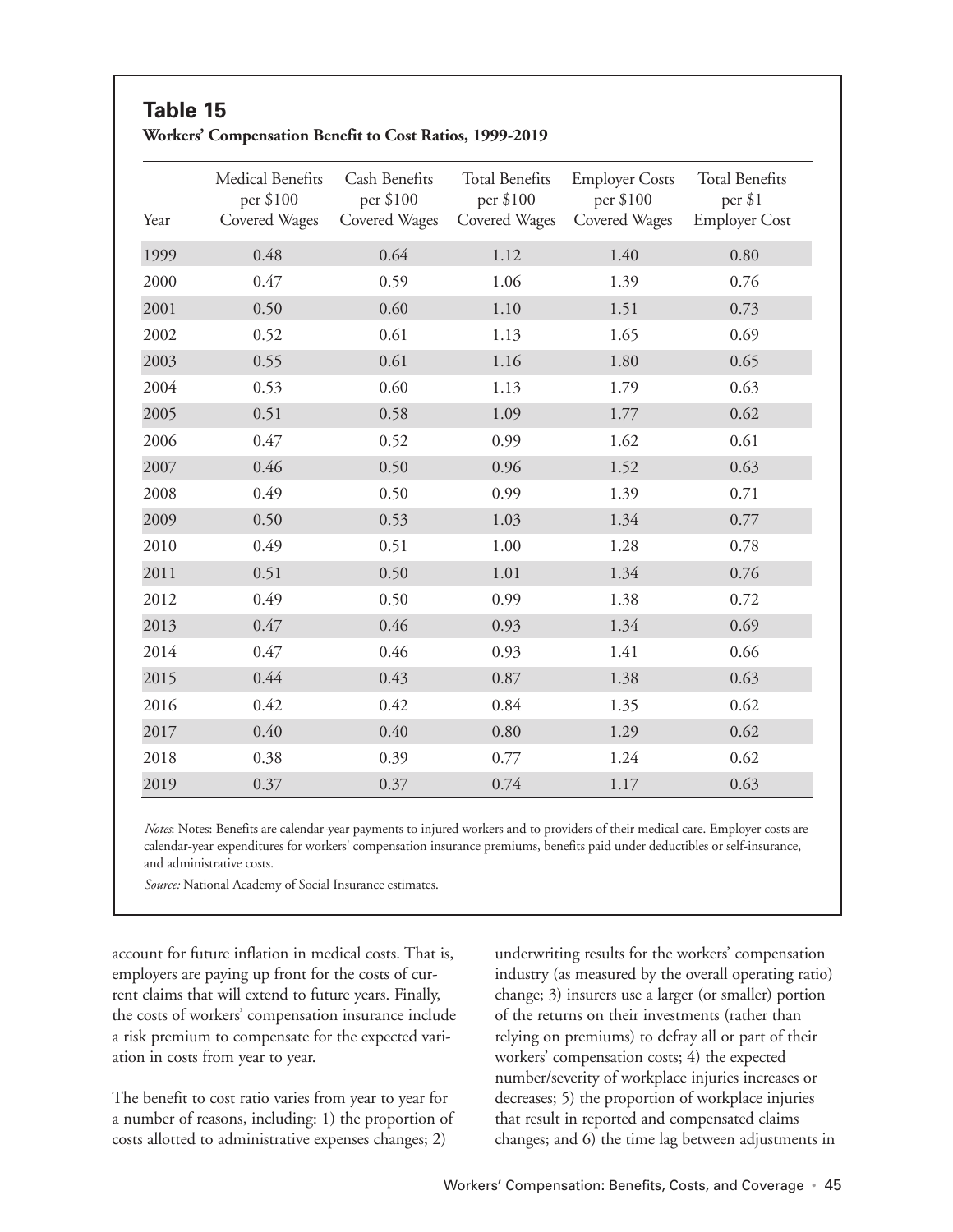employer costs (premiums collected) and benefits paid varies.

In 2019, the benefits to cost ratio increased slightly from the previous three years (0.62 to 0.63). The ratio decreased steadily between 1999-2006 (0.80 to 0.61), increased between 2007-2010 (0.63 to 0.78), decreased between 2011-2015 (0.76 to 0.63), and has remined roughly constant since. The ratio rose in 2019 in spite of 40-year lows in standardized benefits and costs because costs decreased at a faster rate than benefits in 2019. The trend in benefits to cost ratio tracks changes in the economy over time. In periods of recession (2007-2010), benefits decrease more slowly than employer premiums (because benefits largely reflect injuries in prior years while premiums reflect expected future benefits for current injuries), so the benefit-cost ratio increases. In periods of expansion (1999-2006, 2011-2015), the opposite occurs.

#### **Underwriting Results**

Figure 5 provides data on the benefits to cost ratio and on the Incurred Loss Ratio (ILR) for 1980 to 2019. The *benefits to cost ratio* (Table 15) measures benefits paid to workers divided by costs for employers during each year. The *Incurred Loss Ratio* is the sum of the benefits paid for injuries that occur in a year plus the reserves for future benefit payments for those injuries as a percentage of net premiums paid by employers in the year.

The data in Figure 5 reflect several important developments in workers' compensation since 1980.58 The workers' compensation insurance industry was unprofitable from 1984-1992, with benefits and operating expenses exceeding premiums plus investment income in every year.59 One result is that the ILR was unusually high during those years as shown in Figure 5. During this period, the





58 The data in Figure 5 uses updated data from Table 1 of Brandenburg et al. 2017 that was acquired by a private data request to Aaron Brandenburg and NAIC.

<sup>59</sup> The underwriting results discussed in this section are from Brandenburg et al. 2017.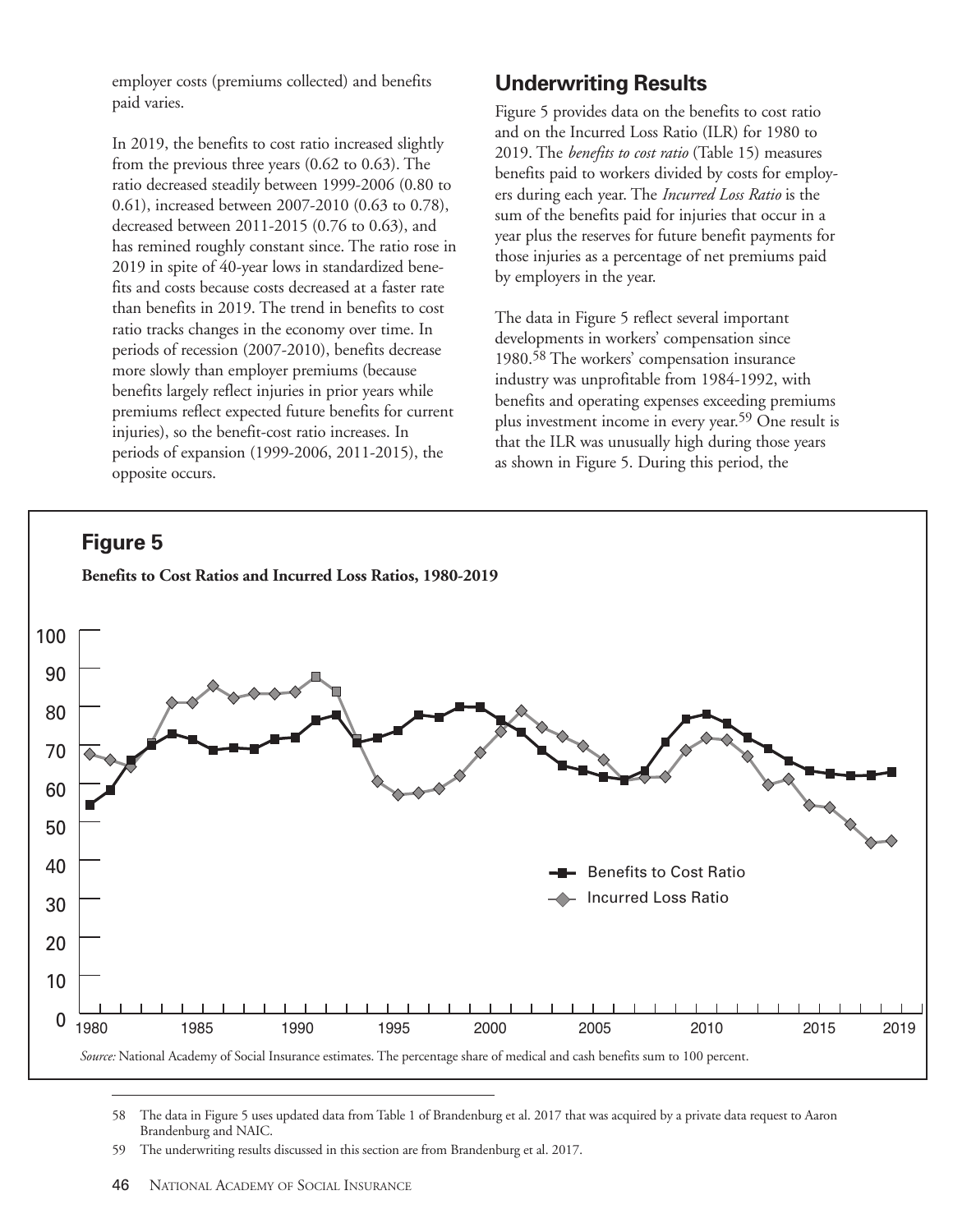insurance industry successfully pursued deregulation of the workers' compensation insurance market, which previously relied on administered pricing.<sup>60</sup> In turn, the profitability of the industry improved rapidly through the 1990s.

Since 2000, changes in the benefits to cost ratio have tracked changes in the ILR.61 After a brief period of unprofitability in the early 2000s, the workers' compensation insurance industry was a stable source of profit through 2011 (Brandenburg et al. 2017,). Following that one year of losses for the industry, profit levels have increased dramatically. The steep declines in the benefits to cost ratio and the ILR over that period—to near-record lows and record lows, respectively—may help explain the increasing profitability.

Both the benefits to cost ratio and the ILR provide information about the relationship between benefits paid to workers and costs to employers. There are, however, differences between the two measures that make their close relationship since 2000 particularly noteworthy. For example, the benefits to cost ratio pertains to all employers, including those who purchase insurance from private carriers or state funds or who self-insure, while the ILR only pertains to employers who purchase insurance from private carriers.62

The most comprehensive measure of underwriting results is the overall operating ratio (OOR), which is calculated as: total insurance company expenditures minus investment income expressed as a percentage of net premiums in a given year. In 2011, the last year in which the industry experienced net losses, the OOR was 100.4 (\$100.40 per \$100 of net premiums), while in 2019 the OOR was 75.7 (\$75.70

per \$100 of net premiums). As discussed in Brandenburg et al. (2017), the lower the OOR, the more profitable is the workers' compensation insurance industry. The decline in the OOR from 100.4 in 2011 to 75.7 in 2019 represents a substantial improvement in underwriting results. The 2019 OOR represents a slight increase from the 74.6 OOR of 2018, and the first increase in OOR since 2011. The 2018 and 2019 OORs represent the best and second-best underwriting results for the WC industry since the National Association of Insurance Commissioners data series began in 1976.

In summary, since 2010, the ratio of benefits paid to workers to costs for employers and the ILR steadily declined until 2019, at which point there was a slight uptick in both measures. The OOR lagged one year behind, beginning its decline following 2011 and rising similarly in 2019.

#### **Estimates of Employer Costs from Other Sources**<sup>63</sup>

#### **The Academy's estimates compared to Bureau of Labor Statistics (BLS) estimates.**

The BLS publishes a quarterly report on Employer Costs for Employee Compensation (DOL, 2020). Estimates are derived from a representative sample of establishments in the private sector, state and local governments. Costs are reported for five benefit categories (paid leave, supplemented pay, insurance, retirement and savings, and legally required benefits) per employee hour worked. Workers' compensation benefits are included within the legally required benefits category. The purpose of the BLS report is to provide average estimates of employer costs per hour

<sup>60</sup> Thomason, Schmidle, and Burton (2001, 42-43) provide this discussion of deregulation in the 1990s: "After the initial moves to deregulation in the early 1980s, the introduction of open competition slowed in the balance of the 1980s… Deregulation reemerged with vigor during the 1990s: open competition statutes became effective in 16 states between 1991 and January 1, 1995, and in an additional 5 states after that date. Deregulation in some of those states – especially those that adopted open compensation in the early 1990s when the industry was still experiencing losses – reflected support from the insurance industry, but deregulation in other states (most notably California [in 1995]...) was generally resisted by the industry."

<sup>61</sup> We performed a statistical test of the relationship between the benefits to cost ratio and the incurred loss ratio for the yearly observations from 2000 to 2018 shown in Figure 5. In a regression in which the dependent variable was the benefits to cost ratio, the coefficient on the incurred loss ratio as the independent variable was positive and highly significant. Further statistical analysis suggests that this relationship is driven by private insurance.

<sup>62</sup> Another difference is that the benefits to cost ratio is based on benefits paid in the year while the ILR is based on benefits incurred in the year.

<sup>63</sup> The Association of Workers' Compensation Boards of Canada (AWCBC) produces the most analogous report of its Key Statistical Measures (KSMs) for workers' compensation programs in Canada. See: https://awcbc.org/en/statistics/#KSM.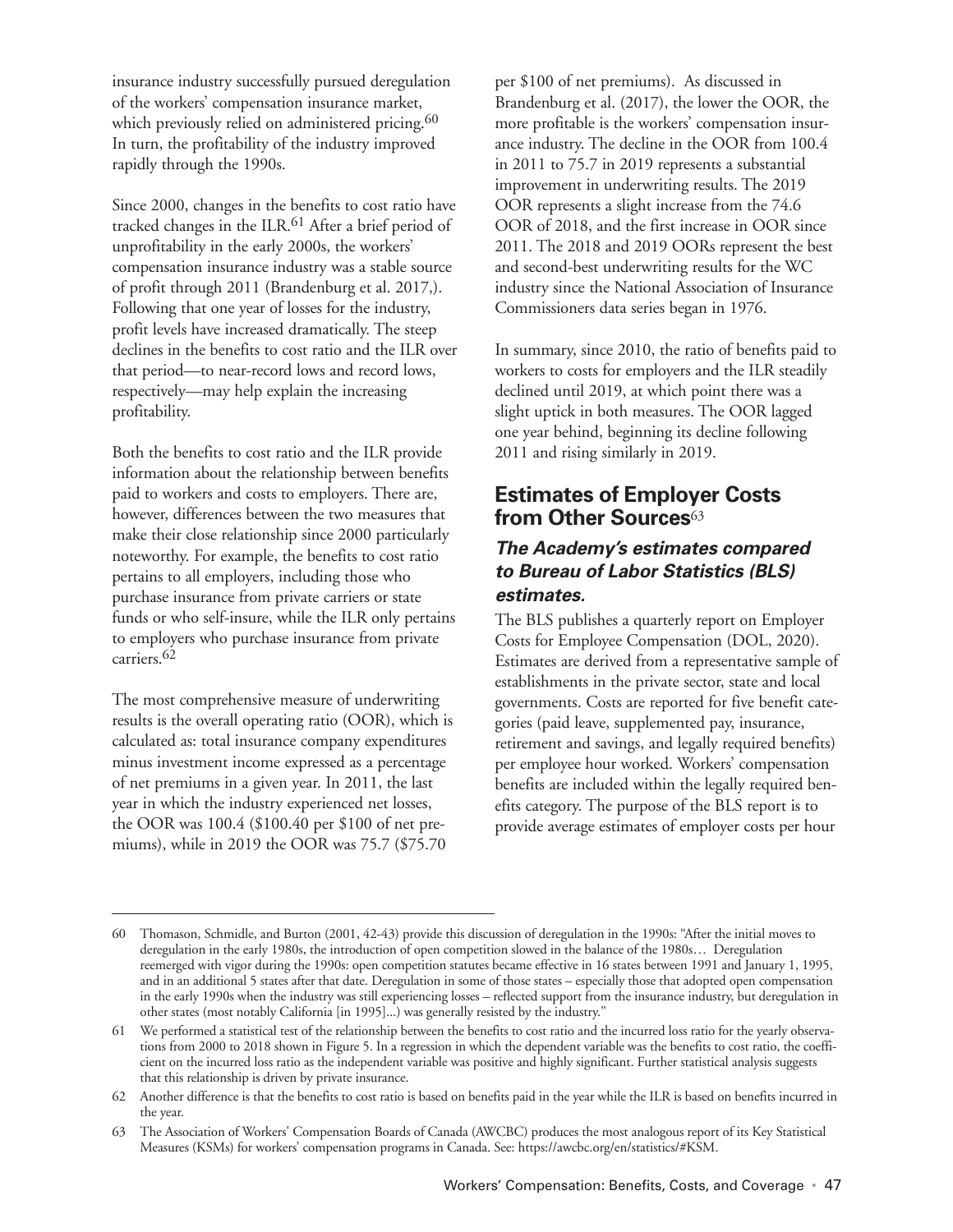worked, inclusive of wages, salaries, and employee benefits.64

The purpose of the Academy's report is quite different. The BLS collects data on a broad range of employee benefits, while this Academy report focuses on workers' compensation. The Academy seeks to provide summary data on workers' compensation benefits paid to workers and costs borne by employers at the state and national levels. Our estimates of \$63.0 billion in benefits paid and \$100.2 billion in costs borne by employers in 2019 are the only data that answer questions about aggregate benefits and costs of workers' ompensation in the United States.

#### **The Academy's estimates compared to Oregon Rate Ranking estimates.**

The Oregon Workers' Compensation Rate Ranking study (Oregon Department of Consumer and Business Services, 2021) also provides estimates of employer costs for workers' compensation. The study, conducted on a biennial basis by the state of Oregon, compares workers' compensation premium rates across states for a standardized set of insurance classifications. The standardization is designed to factor out differences in hazard mix (riskiness of industries) across states to provide a measure of interstate differences in costs for comparable risk distributions. The standardized rates are based on the Oregon mix of insurance classifications; hence the rankings might be somewhat different if they were standardized based on another state. (See the table in Appendix E.)

When comparing results of the Oregon study with our results, readers should be aware of differences in methodology. Interstate differences in employer costs that appear in the Academy data are influenced in part by the different risk profiles presented by each state's economy, as well as by variations in selfinsurance across states. The Oregon study reports rates for a constant set of risk classifications across states and does not include self-insured employers.<sup>65</sup>

#### **Costs to Workers**

In some states, a portion of the costs of workers' compensation are directly paid by workers, as discussed in more detail in Appendix C. In Washington, for example, workers contribute directly to the insurance premiums for workers' compensation through payroll deductions. In 2019, about 22.3 percent of the total costs of workers' compensation in Washington were paid directly by workers.66 In some states, workers pay a portion of the costs for special workers' compensation funds. In Oregon, for example, workers pay into the Workers' Benefit Fund, which funds a benefit adjustment fund for long-term cases, return-to-work programs, and death benefits. New Mexico has a quarterly workers' compensation assessment for each employee that goes toward funding the Workers' Compensation Administration of New Mexico.67 Data in this report primarily covers the employerpaid portion of workers' compensation, but New Mexico, Oregon, and Washington explicitly require employee contributions and are thus included in our estimates.68

In addition, workers bear considerable costs that are outside the workers' compensation system, such as the portion of lost wages that are not replaced by workers' compensation benefits. Most workers' compensation statutes provide for weekly benefits that are two-thirds of pre-injury wages. However, the statutes also include weekly maximum and minimum benefit amounts such that the mean

<sup>64</sup> Burton (2015) uses data from the BLS survey to calculate employer costs for workers' compensation per \$100 of covered payroll and compares it with the Academy's national estimates. This series is derived from different methods of data collection compared to the Academy.

<sup>65</sup> Burton (2013) and Manley (2013) provide more extended discussions of the differences between the measures of employer costs from the Academy and Oregon studies.

<sup>66</sup> Employees contributed 26.6 percent of state fund premiums, accounting for 19.7 percent of total costs in the state. Employees also paid half of the cost-of-living adjustment premium for self-insurers in 2019, which accounted for 10.5 percent of self-insured workers' compensation costs and 2.7 percent of total costs.

<sup>67</sup> See footnote a to Table 14 for details about New Mexico's assessment.

<sup>68</sup> See Appendix C for details on these programs. Although workers in New Mexico, Oregon, and Washington are unique in that they observe a direct payroll reduction, all workers covered by workers' compensation "pay" for some portion of benefits and administration in the form of lower wages.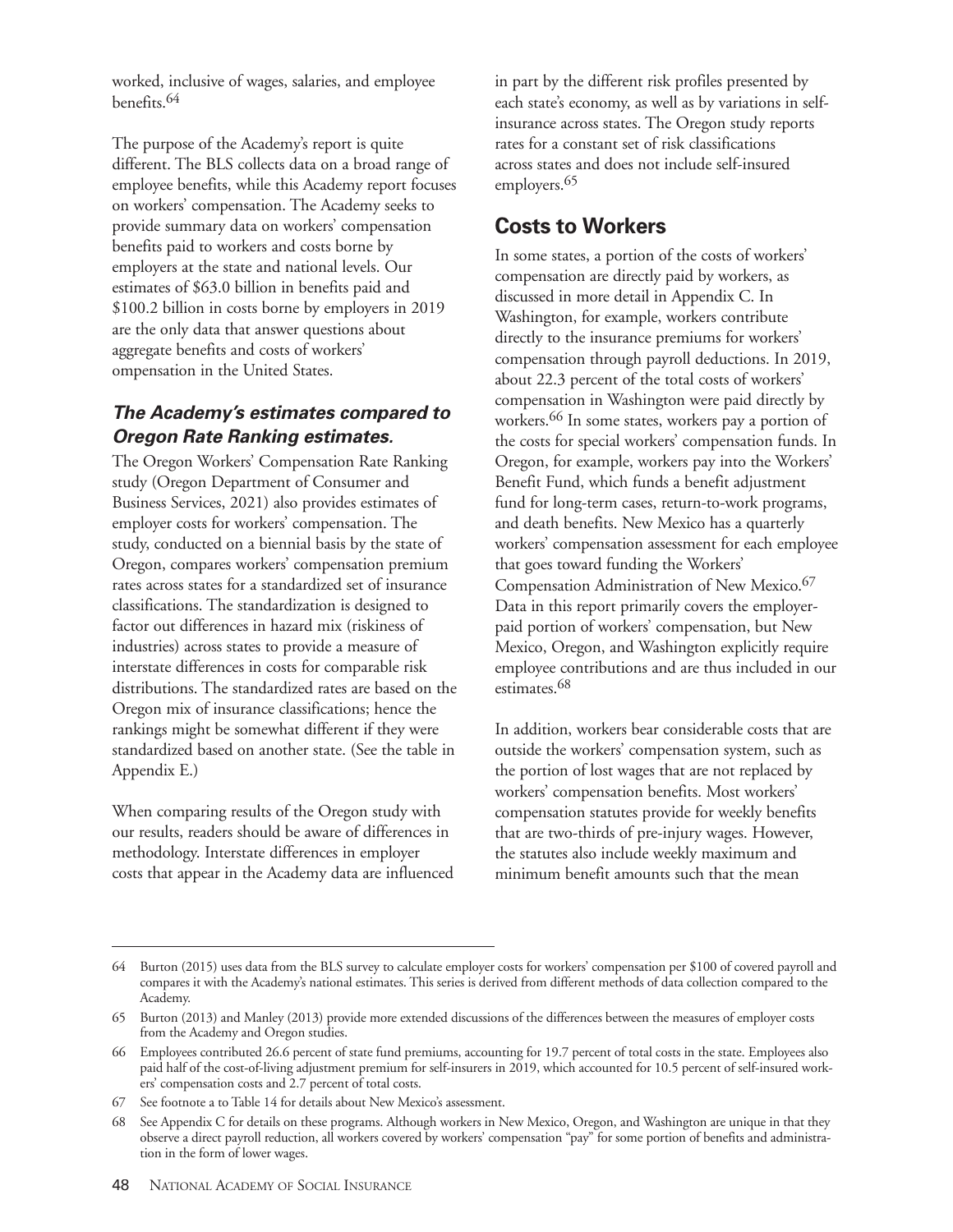|                   |       | Number of Fatal Injuries | Fatal Injury Incidence Rates |                       |  |
|-------------------|-------|--------------------------|------------------------------|-----------------------|--|
| Year              | All   | Wage & Salary Workers    | All                          | Wage & Salary Workers |  |
| 1999              | 6,023 | 4,884                    | 4.5                          | 3.9                   |  |
| 2000              | 5,915 | 4,731                    | 4.3                          | 3.7                   |  |
| 2001 <sup>a</sup> | 5,900 | 4,770                    | 4.3                          | 3.8                   |  |
| 2002              | 5,534 | 4,481                    | 4.0                          | 3.5                   |  |
| 2003              | 5,575 | 4,405                    | 4.0                          | 3.4                   |  |
| 2004              | 5,764 | 4,587                    | 4.1                          | 3.5                   |  |
| 2005              | 5,734 | 4,592                    | 4.0                          | 3.5                   |  |
| 2006              | 5,840 | 4,808                    | 4.2                          | 3.6                   |  |
| 2007 <sup>b</sup> | 5,657 | 4,613                    | 4.0                          | 3.5                   |  |
| 2008              | 5,214 | 4,183                    | 3.7                          | 3.2                   |  |
| 2009              | 4,551 | 3,448                    | 3.5                          | 2.8                   |  |
| 2010              | 4,690 | 3,651                    | 3.6                          | 3.0                   |  |
| 2011              | 4,693 | 3,642                    | 3.5                          | 2.9                   |  |
| 2012              | 4,628 | 3,571                    | 3.4                          | 2.8                   |  |
| 2013              | 4,585 | 3,635                    | 3.3                          | 2.8                   |  |
| 2014              | 4,821 | 3,728                    | 3.4                          | 2.8                   |  |
| 2015              | 4,836 | 3,751                    | 3.4                          | 2.8                   |  |
| 2016              | 5,190 | 4,098                    | 3.6                          | 3.0                   |  |
| 2017              | 5,147 | 4,069                    | 3.5                          | 2.9                   |  |
| 2018              | 5,250 | 4,178                    | 3.5                          | 2.9                   |  |
| 2019              | 5,333 | 4,240                    | 3.5                          | 2.9                   |  |

*Note*: Wage & Salary workers includes individuals employed in private industry or government, but excludes individuals who are self-employed.

a 2001 totals exclude fatalities from the September 11 terrorist attacks.

b Prior to 2007, fatal injury rates represented the number of fatal occupational injuries per 100,000 employed workers. These rates measure the risk of fatal injury for those employed during a given period of time, regardless of hours worked. Starting in 2007, the BLS adopted a new methodology to calculate fatal injury rates based on the number of hours worked. Hours-based rates measure fatal injury risk based on the average employment and average hours worked during a given period of time. Hours-based fatal injury rates are considered more accurate and should not be directly compared to employment-based rates.

*Source*: U.S. Department of Labor (2020a).

**Table 16**

replacement rate is less than the two-thirds nominal replacement rate.69 In addition, many states impose limits on the duration of permanent partial disability benefits (so that benefits may cease while workers are still experiencing lost earnings from a workplace

<sup>69</sup> A study assessing ten-year losses and replacement rates in five states find that rates were far below the two-thirds ideal, ranging from a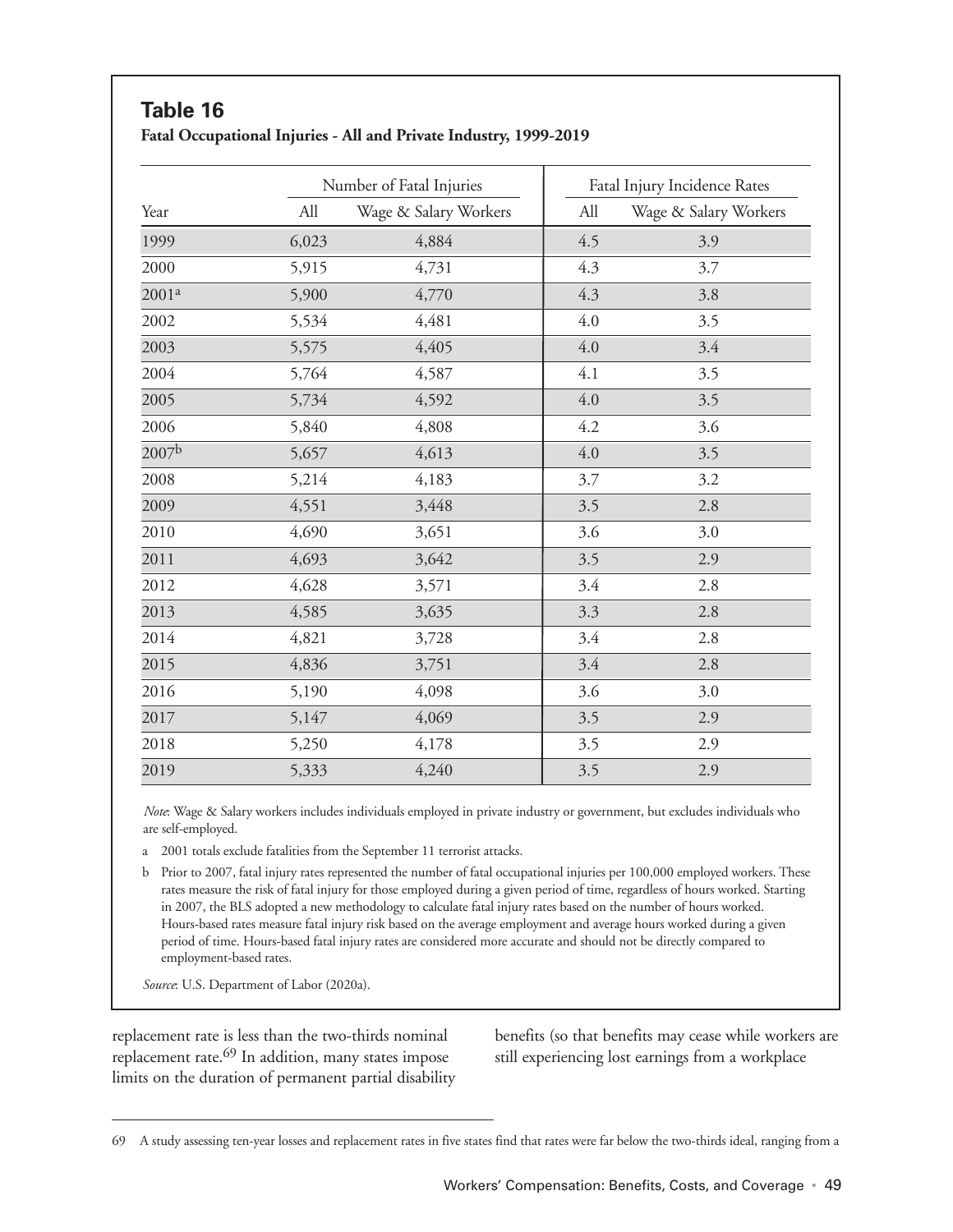injury or illness). The limits on duration further reduce the real replacement rate of cash benefits.70

Studies comparing lost earnings with workers' compensation benefits show that the proportion of lost earnings replaced by workers' compensation benefits is smaller than can be explained by statutory provisions purportedly making it more difficult to claim benefits for a host of substantive and procedural reasons. This suggests that conclusions drawn only from statutory provisions overestimate the extent of workers' injury-related lost earnings replaced by workers' compensation benefits. (See footnotes 44, 69, and 70.)

Workers also bear costs in the form of waiting periods. A waiting period is the time a worker must wait after experiencing a work-related injury before he or she can begin collecting cash benefits. All but three states (Hawaii, Rhode Island, and Oklahoma) have provisions to pay retroactive benefits to cover the waiting period for more serious (longer duration) lost-time injuries. In most states the retroactive period is between 7 and 21 days (1-3 weeks), but Alaska and New Mexico require workers to wait 28 days, and Nebraska's retroactive period is 42 days (see Appendix Table D). Waiting periods may result in lost wages or partial wage replacement if either 1) a worker is injured for fewer days than the waiting period and, thus, does not qualify for cash benefits, or 2) a worker is out of work for more days than the waiting period, but fewer days than the retroactive period. In these cases, the uncompensated time loss attributable to the waiting period constitutes a cost to the worker. The financial costs of uncompensated waiting periods are not routinely tracked or reported by individual states, however, and are therefore extremely difficult to collect and tabulate.

Some injured workers may incur costs because they have income that is not covered by workers' compensation at all. For example, workers holding multiple jobs may not be compensated for lost earnings from a second or subsequent job. Many states also have rules excluding certain types of income (e.g., overtime or shift differentials) from coverage.

Other costs to workers may include losses of fringe benefits that occur during periods of injury-related work absence; loss of home production attributable to a work-related injury or illness; and loss of employer contributions to health insurance premiums (unless the worker is also on leave under the Family and Medical Leave Act, or the employer's insurance plan allows continued participation during periods of injury-related work absence). Refer to Leigh and Marcin (2012) for estimates of how the costs of work-related injuries are allocated among insurers, government payers, and injured workers.

Disputed claims are responsible for significant costs to injured workers (and employers). Workers often hire attorneys to represent them in claims disputes, whose fees can reduce the cash benefit received by 20 percent of more.

Insured employers are represented by their insurance carrier in legal proceedings, although there are also unreimbursed costs to employers, such as reduced productivity related to injured workers' disability and the cost of time off work for managers and other witnesses to participate in hearings.

Finally, a large portion of costs borne by workers are for work-related injuries and illnesses that never result in a successful workers' compensation claim. Occupational illnesses in particular are frequently uncompensated (see, e.g., Boden and Ozonoff, 2008; Fan et al., 2006; Rosenman et al., 2006; and Spieler, 2017).

# **Incidence of Workplace Injuries and Workers' Compensation Claims**

#### **Incidence of Work-Related Injuries**

*Fatal injuries.* The BLS collects information on work-related injuries that result in a worker's death from the National Census of Fatal Occupational Injuries (DOL, 2020a). In 2019, there were 5,333

high of 46% in New Mexico to a low of just 29% in Wisconsin, with the other three states, California (37%), Washington (41%), and Oregon (42%) in between. (Reville et al., (2001). "An evaluation of New Mexico workers' compensation permanent partial disability and return to work." Santa Monica, CA, Rand Institute for Civil Justice.

<sup>70</sup> Seabury et al. (2014) estimated earnings losses for New Mexico workers' compensation claimants injured from 1994-2000. On average, workers lost 15% of earnings in the 10 years after injury; workers' compensation replaced 16% of earnings losses for the average worker.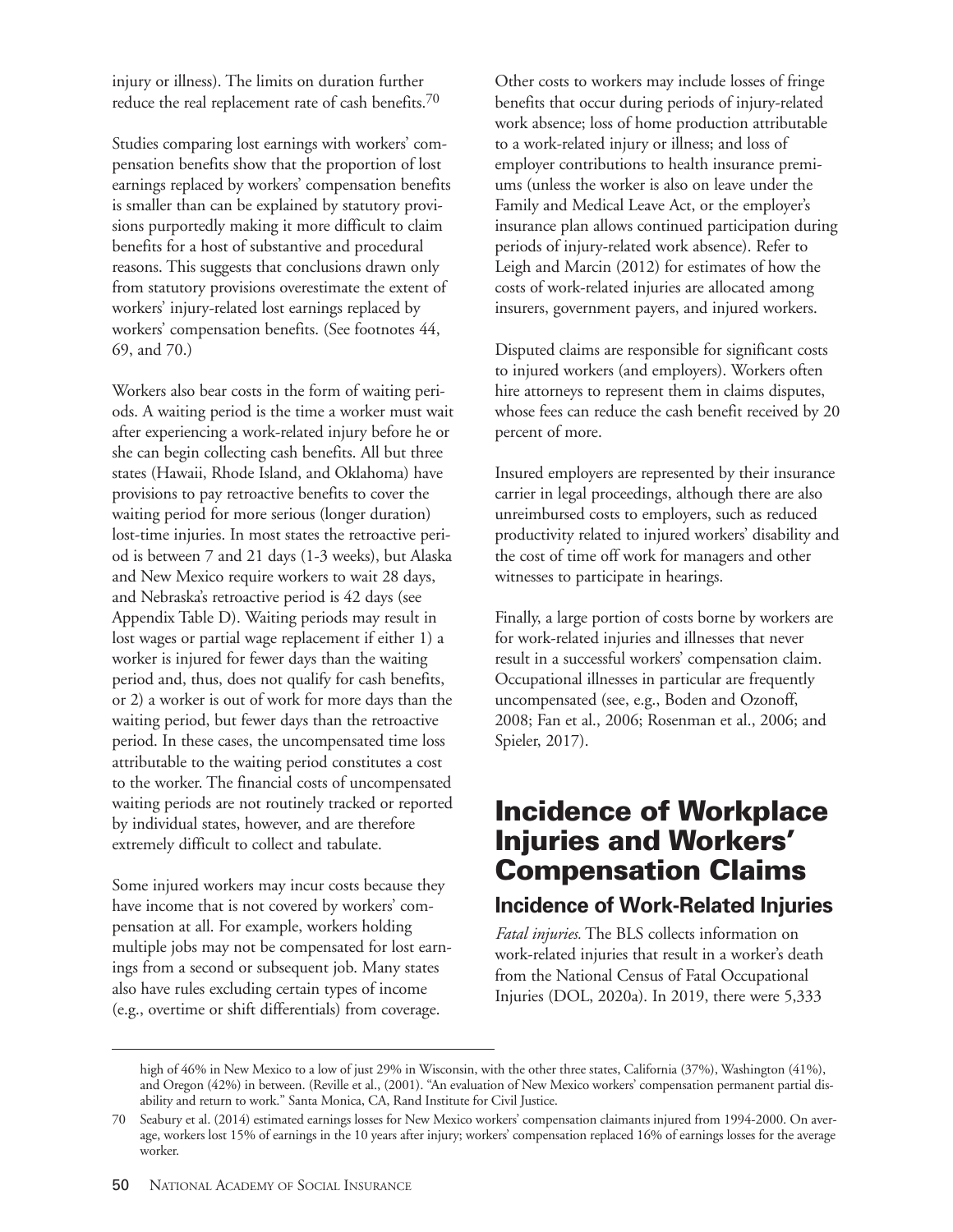work-related fatalities, the highest number since 2007 (Table 16). Controlling for employment, however, the fatality rate was 3.5 per 100,000 workers, slightly above the 20-year low of 3.3. Over the 20 year period from 1999-2019, total workplace fatalities declined by 11.5 percent, and the fatality rate declined by 25.6 percent.<sup>71</sup>

Annual workplace fatalities declined by about 25.6 percent over between 1999 and 2019.

As in the past, the leading cause of work-related fatalities in 2019 was transportation incidents, accounting for 39.8% of all fatal injuries. Other leading causes of fatalities were: falls, slips, and trips (16.5%, an increase of 11.3% from 2018; violence and other injuries by persons or animals, (15.8%); and contact with objects and equipment (13.7%). Within these broad categories, the subcategories that were the most common causes of workplace fatalities in 2019 were "roadway incidents involving motorized land vehicle" (23.8%), "falls to lower level" (13.3%), "struck by object or equipment" (9.7%), "intentional injury by another person" (8.5%), and "pedestrian vehicular accident" (6.4%). The Department of Labor provides more detail within each of these subcategories (DOL, 2020a).

*Nonfatal injuries and illnesses*. The BLS also collects information on reported nonfatal work-related injuries or illnesses from a sample survey of employers (Survey of Occupational Injuries and Illnesses). The survey reported 2.81 million nonfatal workplace injuries and illnesses in private industry workplaces in 2019, roughly one-third of which (888,200) involved days away from work (DOL 2020b). Both –the numbers of nonfatal workplace injuries and illnesses, and cases involving days away from work,

declined slightly from 2018, despite increases in employment over that time (Table 17).

The incidence rate of reported injuries per 100 fulltime equivalent (FTE) workers, controls for changes in employment levels to better measure trends in the injury rate. The rate of injury was 2.8 per 100 FTE in 2017 (Table 17). This represents a break in the decline in the incidence of all reported nonfatal occupational injuries and illnesses that had been a consistent trend over the prior two decades. Between 1999 and 2019, the incidence rate decreased 55.6 percent, from 6.5 per 100 FTE workers, to 2.8 per 100 in 2019. (And since 2002, after the Occupational Safety and Health Administration (OSHA) changed recordkeeping requirements, the incidence rate per 100 FTE workers has decreased 36 percent.)72

The reader is cautioned that injury rates reported to the Bureau of Labor Statistics or extrapolated from workers' compensation claims data may not be wholly accurate because key stakeholders have incentives to under-report or over-report occupational injuries and illnesses.73 There is also evidence that changes in workers' compensation laws and procedures since 1990 have made it more difficult for workers to file claims, resulting in reductions in reported injury and claim rates (Ruser and Boden 2003, Guo and Burton 2010).

There are many reasons to suspect under-reporting on the part of workers, employers, and/or medical providers. Workers may not report injuries for one or more of several reasons: they do not know that the injury is covered by workers' compensation; they believe that filing for benefits would be too timeconsuming, difficult, or stressful; they believe that the injury is something to be expected as part of their job; or they fear employer retaliation (Galizzi et al., 2010; Pransky et al., 1999; Strunin and Boden, 2004). Employers may fail to report injuries because: their recordkeeping is faulty; they want to maintain a

<sup>71</sup> Prior to 2007, BLS fatal injury rates represented the number of fatal occupational injuries per 100,000 employed workers. Since then, the incidence rate accounts for the total number of hours worked by all employees during the calendar year. Incidence rates are reported on a full-time equivalent basis (one FTE worker is defined as 2,000 hours worked per year). Rates before and after 2007 are therefore not strictly comparable, and the 25.6 percent reduction is an approximation.

<sup>72</sup> The break in the trend lines in 2002 represents a change in OSHA recordkeeping requirements in that year, indicating that the data before and after 2002 may not be strictly comparable.

<sup>73</sup> See Azaroff et al. (2002), Spieler and Burton (2012), and OSHA (2015) for reviews of studies on the reporting of work-related injuries and illnesses.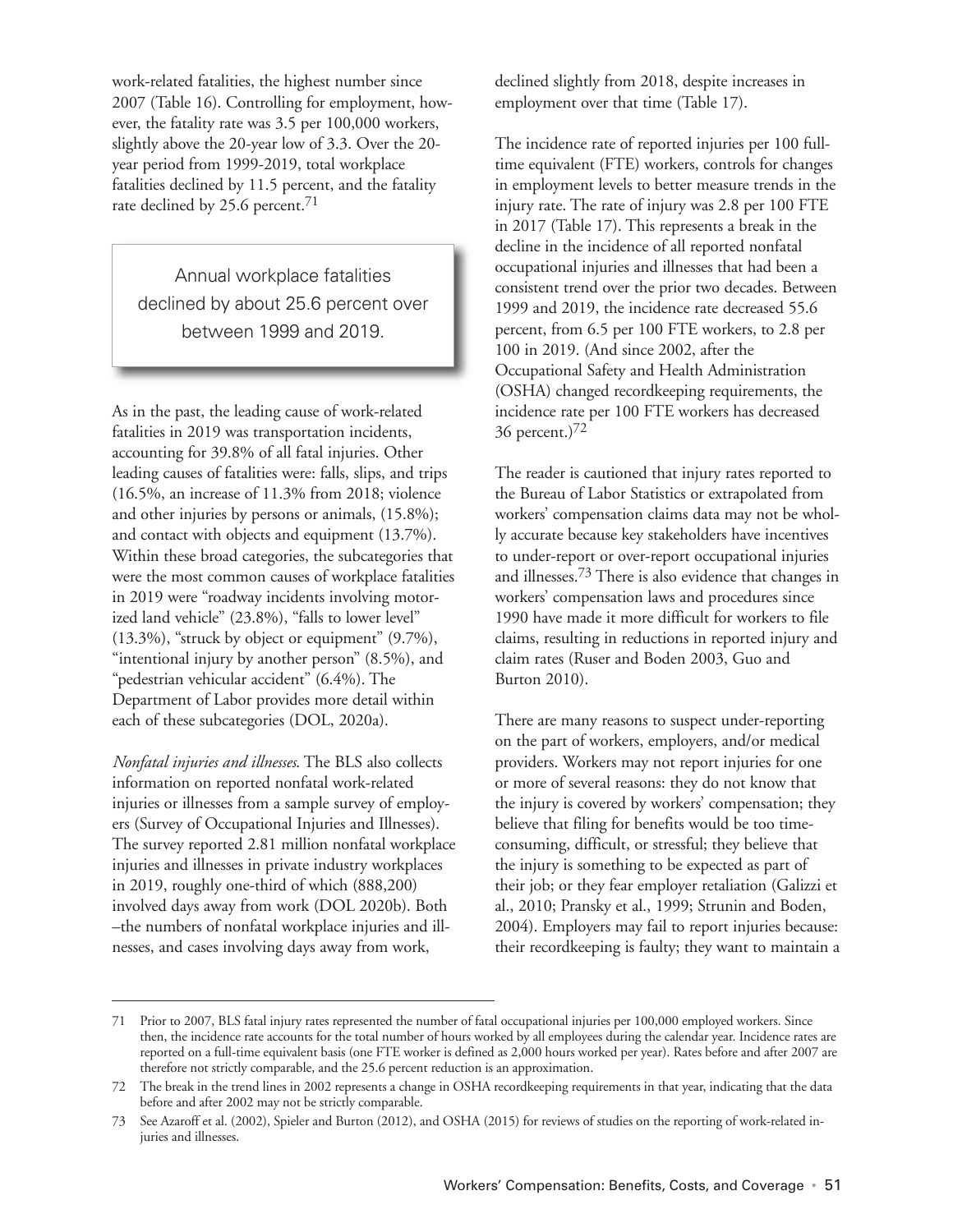#### **Table 17**

|         |              | Number of Cases<br>(millions)            |                                              | <b>Incidence Rate</b><br>(per 100 full-time workers) |                                          |                                              |  |  |
|---------|--------------|------------------------------------------|----------------------------------------------|------------------------------------------------------|------------------------------------------|----------------------------------------------|--|--|
| Year    | All<br>Cases | Cases with<br>Any Days Away<br>from Work | Cases with Job<br>Transfer or<br>Restriction | All<br>Cases                                         | Cases with<br>Any Days Away<br>from Work | Cases with Job<br>Transfer or<br>Restriction |  |  |
| 1999    | 5.7          | 1.7                                      | 1.0                                          | 6.3                                                  | 1.9                                      | 1.2                                          |  |  |
| 2000    | 5.7          | 1.7                                      | 1.1                                          | 6.1                                                  | 1.8                                      | 1.2                                          |  |  |
| 2001    | 5.2          | 1.5                                      | $1.0\,$                                      | 5.7                                                  | 1.7                                      | $1.1\,$                                      |  |  |
| $2002*$ | 4.7          | 1.4                                      | 1.1                                          | 5.3                                                  | 1.6                                      | 1.2                                          |  |  |
| 2003    | 4.4          | 1.3                                      | 1.0                                          | 5.0                                                  | 1.5                                      | 1.1                                          |  |  |
| 2004    | 4.3          | 1.3                                      | 1.0                                          | 4.8                                                  | 1.4                                      | 1.1                                          |  |  |
| 2005    | 4.2          | 1.2                                      | 1.0                                          | 4.6                                                  | 1.4                                      | 1.0                                          |  |  |
| 2006    | 4.1          | 1.2                                      | 0.9                                          | 4.4                                                  | 1.3                                      | 1.0                                          |  |  |
| 2007    | 4.0          | 1.2                                      | 0.9                                          | 4.2                                                  | 1.2                                      | 0.9                                          |  |  |
| 2008    | 3.7          | 1.1                                      | 0.8                                          | 3.9                                                  | 1.1                                      | 0.9                                          |  |  |
| 2009    | 3.3          | 1.0                                      | 0.7                                          | 3.6                                                  | 1.1                                      | 0.8                                          |  |  |
| 2010    | 3.1          | 0.9                                      | 0.7                                          | 3.5                                                  | 1.1                                      | $0.8\,$                                      |  |  |
| 2011    | 3.0          | 0.9                                      | 0.6                                          | 3.4                                                  | 1.0                                      | 0.7                                          |  |  |
| 2012    | 3.0          | 0.9                                      | 0.7                                          | 3.4                                                  | 1.0                                      | 0.7                                          |  |  |
| 2013    | 3.0          | 0.9                                      | 0.7                                          | 3.3                                                  | 1.0                                      | 0.7                                          |  |  |
| 2014    | 3.0          | 0.9                                      | 0.7                                          | 3.2                                                  | $1.0\,$                                  | 0.7                                          |  |  |
| 2015    | 2.9          | 0.9                                      | 0.7                                          | 3.0                                                  | 0.9                                      | 0.7                                          |  |  |
| 2016    | 2.9          | 0.9                                      | 0.7                                          | 2.9                                                  | 0.9                                      | 0.7                                          |  |  |
| 2017    | 2.8          | 0.9                                      | 0.7                                          | 2.8                                                  | 0.9                                      | 0.7                                          |  |  |
| 2018    | 2.8          | 0.9                                      | 0.7                                          | 2.8                                                  | 0.9                                      | 0.7                                          |  |  |
| 2019    | 2.8          | 0.9                                      | 0.7                                          | 2.8                                                  | 0.9                                      | 0.7                                          |  |  |
|         |              |                                          |                                              |                                                      |                                          |                                              |  |  |

**Non-Fatal Occupational Injuries and Illnesses Among Private Industry Employers, 1999-2019**

*Note*: Data for 2002 and beyond are not strictly comparable to data from prior years because of changes in OSHA recordkeeping requirements.

*Source:* U.S. Department of Labor (2020b).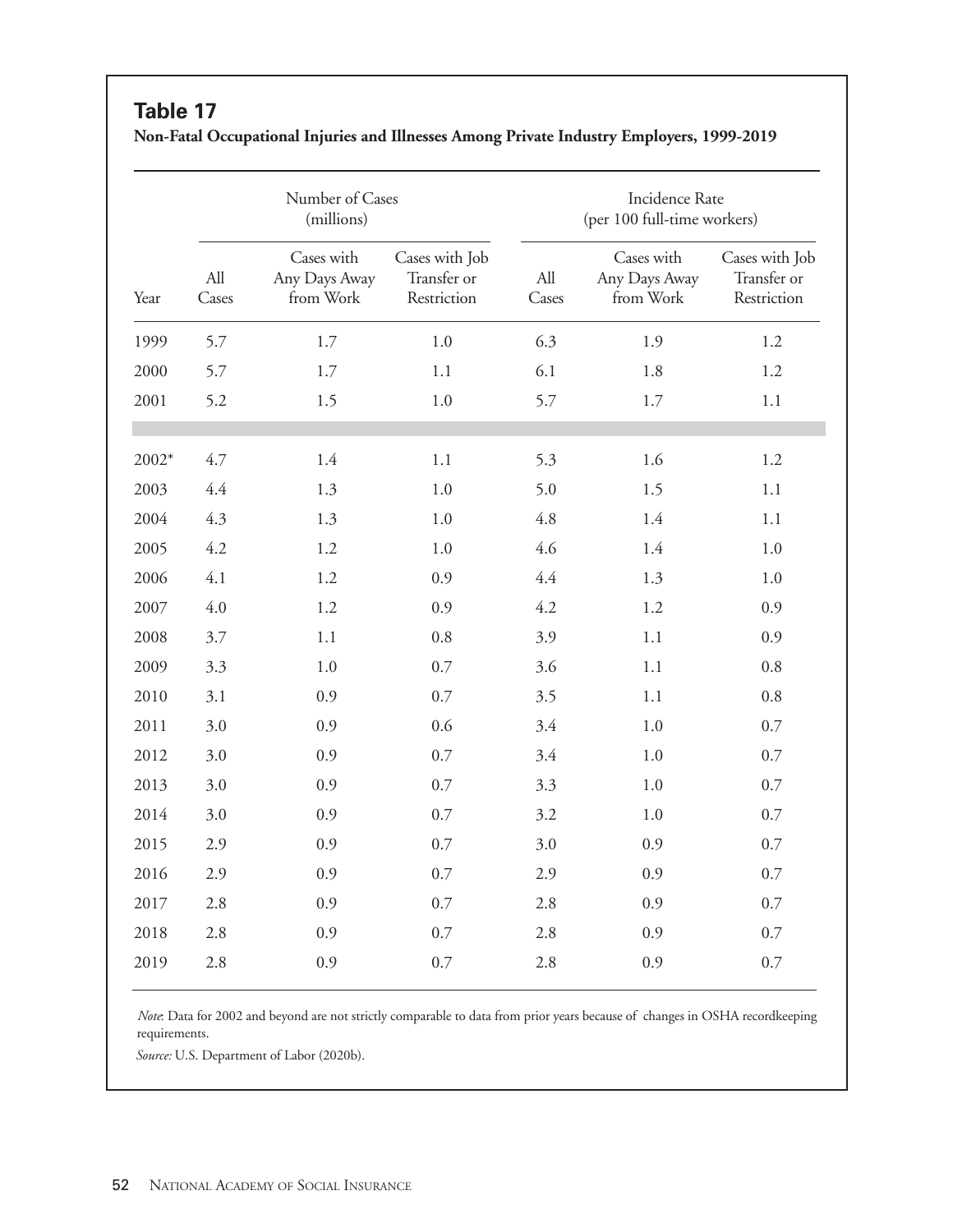#### **Figure 6**

**Private Industry Occupational Injuries and Illnesses: Incidence Rates, 1980-2019**



Safety & Health Administration recordkeeping requirements. Cases involving days away from work are cases requiring at least one day away from work with or without days of job transfer or restriction. Job transfer or restriction cases occur when, as a result of a work-related injury or illness, an employer or health care professional keeps, or recommends keeping an employee from doing the routine functions of his or her job or from working the full workday that the employee would have been scheduled to work before the injury or illness occurred.

*Source:* U.S. Department of Labor (2020b).

superior safety record to protect their experience rate; or they are unaware that an injury is covered by workers' compensation (Azaroff et al., 2002; Lashuay and Harrison, 2006; and Wuellner and Phipps, 2018). Medical providers may fail to report injuries and illnesses that take time to develop, such as carpal tunnel syndrome, noise-induced hearing loss, and lung diseases like silicosis, because they are unaware of the workplace connection.74

There are also incentives for workers and/or medical providers to over-report injuries or illnesses as workrelated. The 100 percent coverage of medical costs under workers' compensation creates incentives for both groups to identify a work-related cause when the etiology of an injury or illness is uncertain. Workers have incentives to report an injury as workrelated because there are no deductibles or co-payments for health care. They may also receive more generous cash benefits from workers' compen-

<sup>74</sup> Studies have typically shown much less reporting of these types of conditions as work-related as is suggested by their prevalence in medical data (Stanbury et al., 1995; Biddle et al., 1998; Morse et al., 1998; Milton et al., 1998; DOL, 2008). According to a GAO report, some health care providers say that they have been pressured to provide less treatment than they believe is warranted in order to avoid the need to report an injury or illness as work-related (GAO, 2009).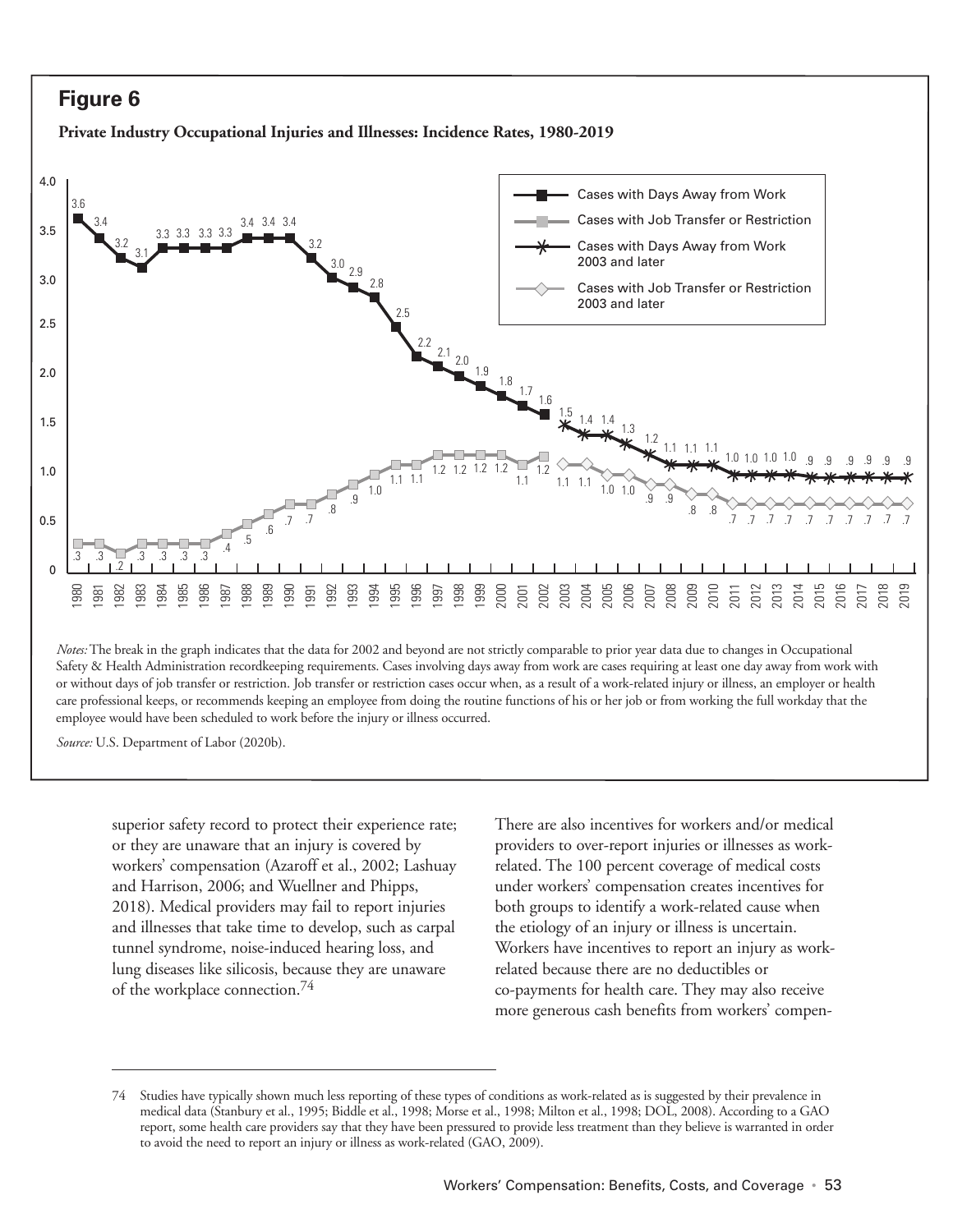sation than from a private disability plan or state unemployment insurance.

With respect to providers, there is evidence that softtissue conditions are more likely to be classified as work-related in states with higher workers' compensation physician reimbursement rates (Fomenko and Gruber, 2016). The trend towards capitated payment systems in health care also influences medical provider incentives. One study found that an increase in capitation payments under group health plans led to an increase in the number of soft-tissue conditions that were labeled work-related and paid by workers' compensation (Victor et al., 2015).

*Injuries involving lost work time or work restrictions.* Figure 5 and Table 17 show trends in the incidence of reported work-related injuries and illnesses among private-industry employees for cases involving either days away from work or injury-related job accommodations (job transfer or restrictions on work) (DOL, 2020b). These data also come from the BLS employer survey (DOL, 2020d).

Consistent with the declining incidence of fatal workplace injuries, the incidence of reported injuries or illnesses involving days away from work has also declined, down from 1.9 per 100 FTE workers in 1999 to 0.9 per 100 in 2019. This is the fifth year in which the rate has been below 1.0 per 100 workers across the 20-year study period (Table 17 and Figure 5). While the incidence rate of injuries or illnesses involving days away from work has declined steadily since 1999, the incidence of cases resulting in job transfers or work restrictions only began to fall more recently, around 2004-2005. In 2005, that rate was 1.0 per 100 but has since fallen to 0.7, where it has been since 2011—a decline of roughly one third.

Some of the changes in the 1990s, when the incidence of reported injuries involving work absence was decreasing while the incidence of transfers/work restrictions was increasing, may reflect a greater focus on employer accommodations that enable injured workers to return to modified work until they are fully recovered and able to return to their pre-injury jobs. The declining incidence rate of cases with job transfer or restriction in recent years is not necessarily indicative of less focus on employer

accommodations, because the overall incidence rate of cases with any days away from work is also declining. In fact, over time, the proportion of cases with job transfers or restrictions is rising as a share of total cases with either days away from work or with a job transfer or restriction. This suggests that workers today are more likely than they were in the past to benefit from employer accommodations.

In 2019, the most common reported nonfatal workplace injuries and illnesses that resulted in days away from work in private industry were: sprains, strains, and tears (just over one third of all cases); bruises and contusions and fractures (18.7%); and soreness or pain, including back pain (17.7%) (DOL, 2020b). The major industry sectors with the highest *incidence* of injuries and illnesses involving days away from work in private industry were: transportation and warehousing (2.0 per 100 FTE); agriculture, forestry, fishing, and hunting (1.7); arts, entertainment, and recreation (1.1) and construction (1.1). In terms of total *number* of cases with days away from work, the health care and social assistance industry had 151,400, far ahead of retail trade (120,200) and manufacturing (116,100), which had the second and third highest totals (DOL, 2020b).

#### **Incidence of Workers' Compensation Claims**

The National Council on Compensation Insurance collects information on the number of workers' compensation claims paid by private carriers in 38 states (NCCI, 2021a).75 The data, replicated in Table 18 for years 1997-2017 (the most recent year reported), show declining trends in the incidence (or frequency) of claims similar to the declining trends in the incidence of work-related injuries reported by the BLS.

According to the NCCI data, the number of workers' compensation claims accepted by privately insured employers declined by 57.3 percent between 1997 and 2017 (compared to the BLS estimate of a 54.4 percent decrease in injuries and illnesses for private industry employers over the same time period). The NCCI data indicate that the number of temporary total disability claims from private industry declined by 58.2 percent between 1997 and 2017

<sup>75</sup> NCCI measures the frequency of lost time claims for injuries occurring in the accident year per \$1 million of earned premium in that year, adjusted by state for changes in average weekly wages.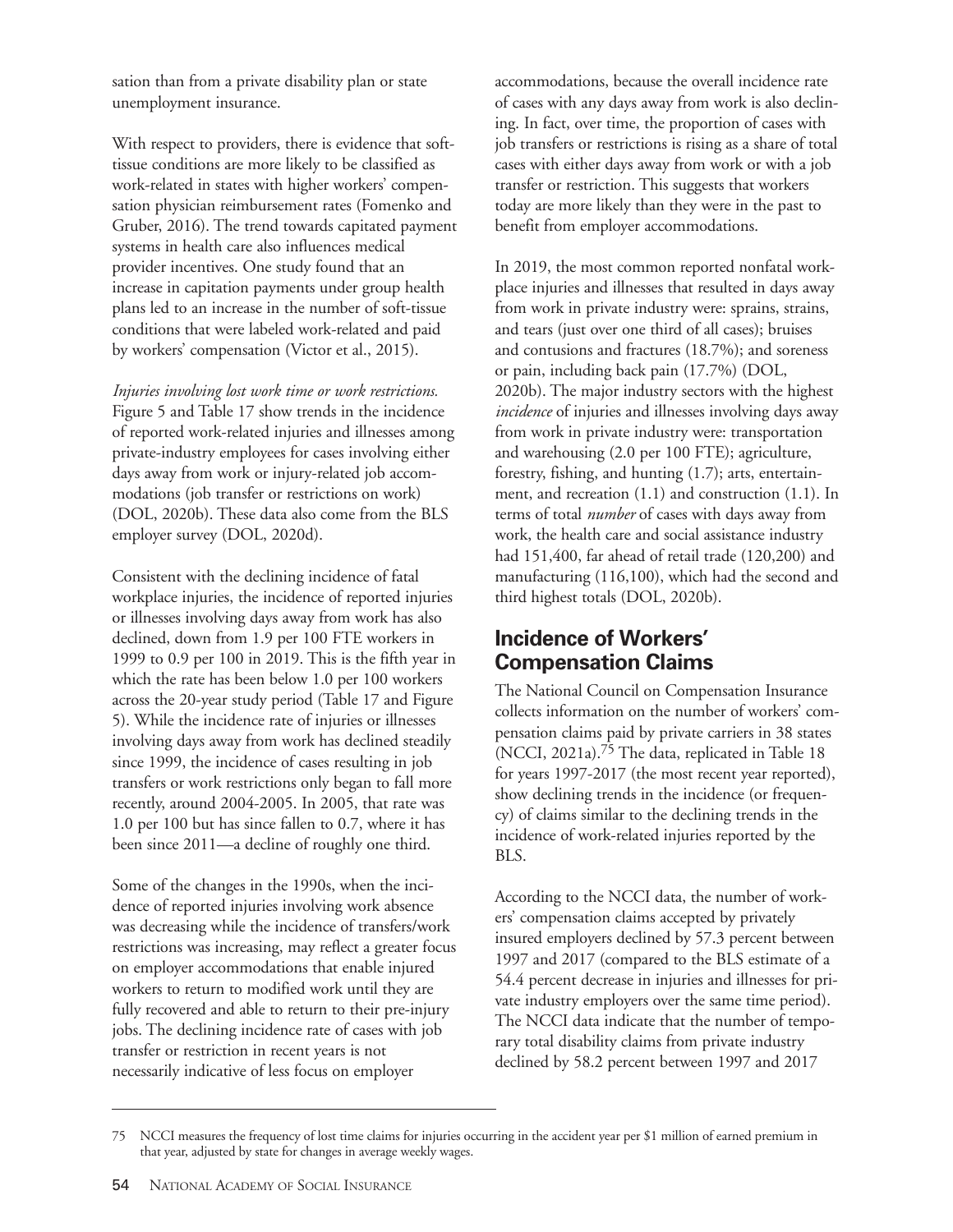## **Table 18**

#### **Workers' Compensation Claims Per 100,000 Insured Workers: Private Carriers in 38 Jurisdictions, 1997-2017**

| Policy<br>Period                | Total   | Medical<br>Only<br>(MO) | MO as<br>Percent<br>of Total | Temporary<br>Total<br>(TTD) | TTD as<br>Percent<br>of Total | Permanent<br>Partial<br>(PPD) | PPD as<br>Percent<br>of Total |
|---------------------------------|---------|-------------------------|------------------------------|-----------------------------|-------------------------------|-------------------------------|-------------------------------|
| 1997                            | 6,725   | 5,230                   | 77.8%                        | 1,070                       | 15.9%                         | 414                           | 6.2%                          |
| 1998                            | 6,474   | 5,035                   | 77.8%                        | 977                         | 15.1%                         | 452                           | 7.0%                          |
| 1999                            | 6,446   | 5,047                   | 78.3%                        | 927                         | 14.4%                         | 461                           | 7.2%                          |
| 2000                            | 6,003   | 4,685                   | 78.0%                        | 870                         | 14.5%                         | 437                           | 7.3%                          |
| 2001                            | 5,510   | 4,277                   | 77.6%                        | 799                         | 14.5%                         | 423                           | 7.7%                          |
| 2002                            | 5,239   | 4,036                   | 77.0%                        | 770                         | 14.7%                         | 422                           | 8.1%                          |
| 2003                            | 4,901   | 3,747                   | 76.5%                        | 725                         | 14.8%                         | 423                           | 8.6%                          |
| 2004                            | 4,728   | 3,635                   | 76.9%                        | 702                         | 14.8%                         | 385                           | 8.1%                          |
| 2005                            | 4,571   | 3,514                   | 76.9%                        | 667                         | 14.6%                         | 383                           | 8.4%                          |
| 2006                            | 4,376   | 3,351                   | 76.6%                        | 638                         | 14.6%                         | 381                           | 8.7%                          |
| 2007                            | 4,076   | 3,107                   | 76.2%                        | 587                         | 14.4%                         | 375                           | 9.2%                          |
| 2008                            | 3,615   | 2,730                   | 75.5%                        | 515                         | 14.2%                         | 363                           | 10.0%                         |
| 2009                            | 3,452   | 2,659                   | 77.0%                        | 521                         | 15.1%                         | 357                           | 10.3%                         |
| 2010                            | 3,492   | 2,621                   | 75.1%                        | 509                         | 14.6%                         | 358                           | 10.3%                         |
| 2011                            | 3,412   | 2,566                   | 75.2%                        | 504                         | 14.8%                         | 338                           | 9.9%                          |
| 2012                            | 3,277   | 2,464                   | 75.2%                        | 486                         | 14.8%                         | 321                           | 9.8%                          |
| 2013                            | 3,208   | 2,405                   | 75.0%                        | 484                         | 15.1%                         | 315                           | 9.8%                          |
| 2014                            | 3,082   | 2,313                   | 75.0%                        | 468                         | 15.2%                         | 297                           | 9.6%                          |
| 2015                            | 2,951   | 2,221                   | 75.3%                        | 452                         | 15.3%                         | 274                           | 9.3%                          |
| 2016                            | 2,872   | 2,165                   | 75.4%                        | 457                         | 15.9%                         | 246                           | 8.6%                          |
| 2017                            | 2,869   | 2,162                   | 75.4%                        | 447                         | 15.6%                         | 255                           | 8.9%                          |
| Percent<br>change,<br>1997-2017 | $-57.3$ | $-58.7$                 |                              | $-58.2$                     |                               | $-38.4$                       |                               |

*Source*: National Council of Compensation Insurance, 1997-2021, Exhibit XII, *Annual Statistical Bulletin.* The most recent data available is 2017.

(compared to the BLS estimate of a 50.0 percent decline in injuries and illnesses involving days away from work for private industry employers between 2009 and 2019) (Tables 17 & 18).76

<sup>76</sup> While the trends in private-sector injury or illness claims from the BLS and NCCI are similar over time. There are a number of reasons why they may differ. First, there are discrepancies in the classification of claims. In workers' compensation, there is generally a three-to-seven-day waiting period before a claim is recorded (and would be reported in NCCI data), whereas any case in which a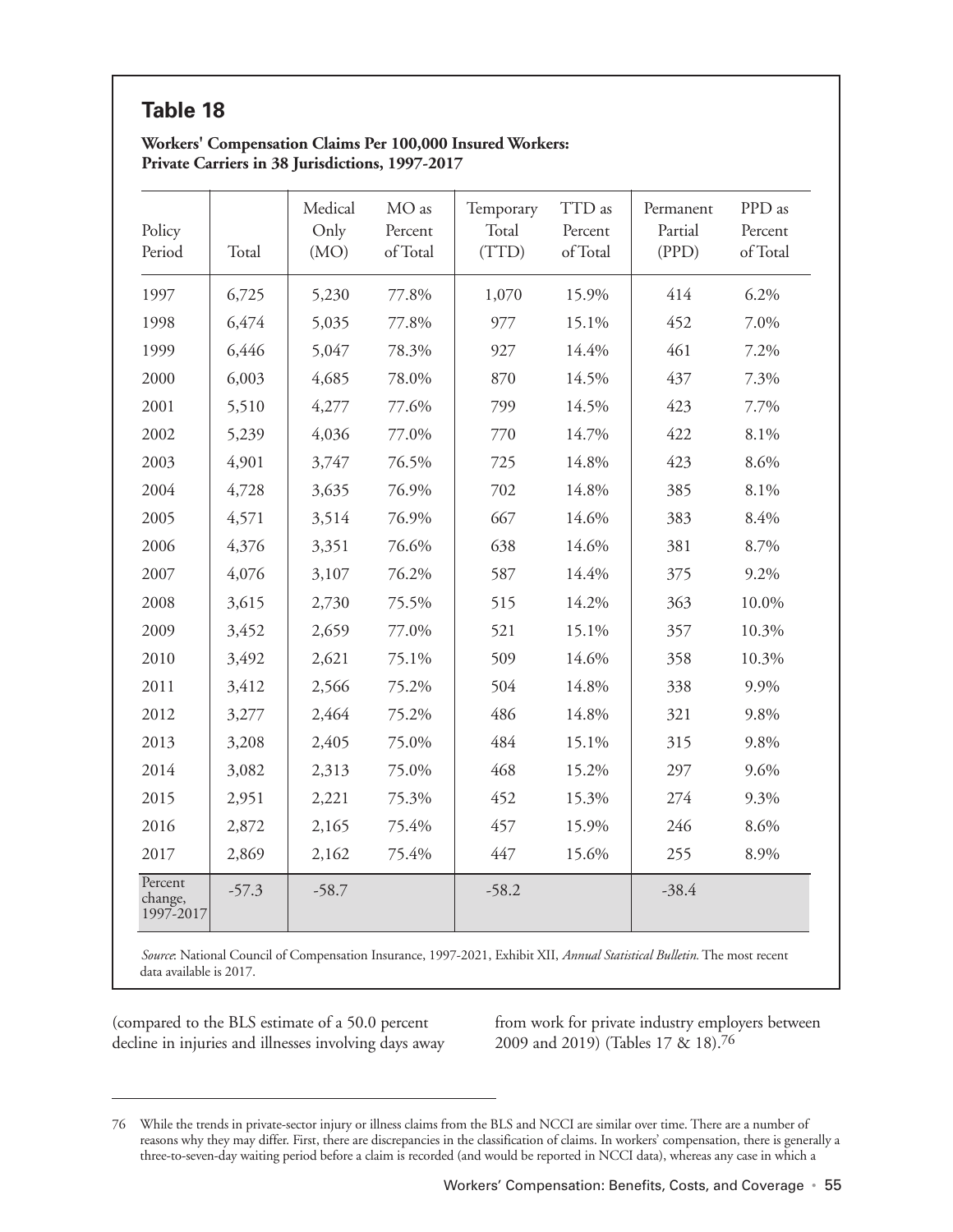# **Addendum**

#### **Alternative, Additional and Other Disability Benefits for Disabled Workers**

The primary purpose of this report is to describe trends in workers' compensation benefits, costs, and coverage with respect to two key stakeholder groups: the injured workers who receive benefits (and in three states pay part of the costs of the program), and the employers who pay for most of the costs. As the exclusive remedy for work-related injury and death, workers' compensation is often the only insurance to compensate for lost wages or earning capacity and medical or rehabilitation expenses.

However, workers' compensation cash and medical benefits can be supplemented by other sources of income and medical care. Disability plans for injured workers may provide financial compensation, coverage for medical expenses, and other benefits to workers as well as to their dependents, and survivors.

The following section presents some of the alternative and additional benefits that may be available to injured workers and their families. Unless otherwise noted, the employer costs and worker benefits of these programs are not reflected in the main body of this report. The extent to which any of these benefits replace workers' compensation or provide additional coverage that may be stacked on, integrated into, or coordinated with workers' compensation varies greatly, as does the extent to which choosing one program over another shifts costs to or from one or more parties. Full descriptions and analysis of these programs are beyond the scope of this report.

This addendum describes the major disability support programs that interact with workers' compensation, namely: temporary sick leave, shortand long-term disability benefits, Social Security Disability Insurance, and Medicare & Medicaid.

# **Alternative Disability Plans**

**Paid sick leave.** Paid sick leave is a common form of wage replacement for short-term absences from work due to illnesses or injuries unrelated to work. 73 percent of all private-sector employees had access to some type of paid sick leave in 2019, provided either through their employer or a private short-term disability plan (DOL, 2020d). Sick leave typically pays 100 percent of wages for a number of days, depending on the worker's job tenure and hours worked. Unlike workers' compensation, paid sick leave provided by the employer or an employer-funded disability insurance plan is a taxable benefit and does not cover medical or rehabilitation expenses.

Paid sick leave may sometimes be utilized to cover work absences and resulting lost earnings associated with minor work-related injuries or during the waiting period (three to seven days) of their workers' compensation disability claims. Compared to filing a claim for workers' compensation temporary disability benefits, sick leave is administratively much easier for workers to access and employers to administer. For employers, the workers' compensation option has reporting requirements and may carry negative impacts on premium rates for workers' compensation. For workers, the decision to report and pursue a workers' compensation claim involves a lower wage replacement rate and a minimum three-day wage penalty (unless there is a provision to use paid sick leave).77 Although these factors may provide incentives for employers and injured workers to rely on paid sick leave rather than workers' compensation for wage replacements, evidence of cost-shifting is limited. One limitation of paid sick leave is that it applies to lost earnings.

**Short-term disability benefits**. Eight jurisdictions (California, Hawaii, Massachusetts, New Jersey, New York, Puerto Rico, Rhode Island, Washington, and Washington, D.C) have Temporary Disability Insurance (TDI) programs, also known as State Disability Insurance (SDI) or paid medical and

worker misses at least one day away from work is classified as a "days away from work" (DAFW) case by OSHA and reflect as such in BLS published data. Second, the BLS and NCCI cover different jurisdictions – the BLS covers injuries and illnesses across the entire U.S., whereas NCCI only records workers' compensation claims for private insurers and competitive state funds in 38 jurisdictions. And even in these jurisdictions, NCCI does not record any workers' compensation claims that occurred at self-insured firms. Third, there is evidence that some employers do not comply with OSH recordkeeping or Survey of Occupational Injuries and Illness reporting instructions, leading to underreporting of workers' compensation-eligible claims in BLS data (Rappin et al., 2016).

<sup>77</sup> Workers' compensation typically replaces two-thirds of a worker's pre-injury wages before tax up to a maximum, but these benefits are not taxed. A useful wage-replacement comparison is workers' compensation benefits and post-tax wages.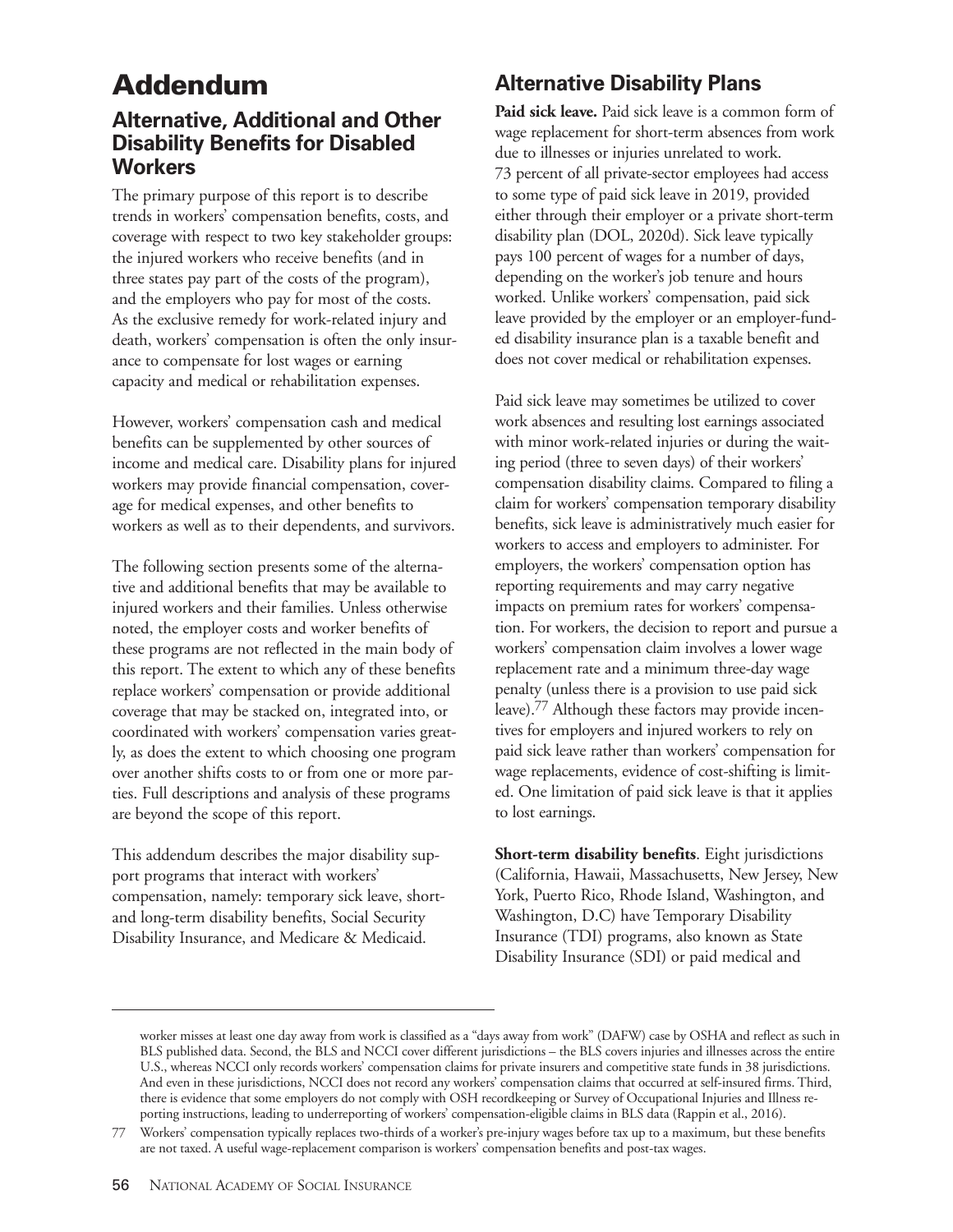' family leave, that provide short- to medium-term disability benefits for employees (Ernst & Young). Another three (Colorado, Connecticut, and Oregon,) have passed legislation establishing programs but have not initiated the actual funding or payment of benefits (Williams, 2021; Dickinson & Rinehart, 2021; Oregon Employment Dept, 2021.). In these jurisdictions, SDI is a statutory program that provides partial wage replacement for workers taking time off to recover from a non-work-related injury or illness, or from pregnancy (Glynn et al, 2017).

Some private employers offer short-term disability insurance to their workers even in states in which such insurance is not required. Short term disability is available to approximately 42 percent of private industry workers (DOL, 2020d). Employers pay the full cost of the short-term disability insurance in most cases, but about 15 percent of workers with short-term disability plans are required to contribute to the plan. Typically, workers must have a specified amount of past employment or earnings to qualify for benefits, and benefits replace about half of the worker's prior earnings. In general, workers receiving workers' compensation benefits are not eligible to simultaneously receive these types of short-term disability benefits.

There are also state and municipal short-term disability benefit programs for public employees (particularly for police and firefighters) that coordinate with workers' compensation programs.

Short-term disability plans typically pay a lower proportion of average earnings (40 to 60 percent vs. two-thirds of gross wages or 80 percent of spendable earnings that are typical in workers' compensation), but STD benefits are not limited by a statutory maximum weekly benefit but rather by the provisions of the STD policy. The proportion of benefits supported by employer contributions are taxable (i.e., benefits from temporary disability plans fully paid for by the employer are fully taxable). Benefits from STD plans fully paid for by the employee with pre-tax dollars are also fully taxable, while benefits from group STD plans paid for by the employee with post-tax dollars and individually purchased STD plans are not taxable. The degree to which STD plans may be coordinated with workers' compensation is typically defined by the individual policy.

**Long-term disability insurance**. Long-term disability (LTD) insurance plans were offered to 34 percent of private-sector employees in 2019 (DOL, 2020d). Such coverage is most common among relatively high paying management, professional, and related occupations. About 59 percent of workers in management and professional-related occupations had access to long-term disability plans as of 2019, compared to 32 percent of workers in sales and office occupations and 12 percent of workers in service occupations (DOL, 2020d). LTD insurance may be a fully employer paid insurance, group insurance fully paid by workers, or a shared cost. Long-term disability insurance is also sold in individual policies, typically to high-earning professionals. Individual policies are not included in the coverage statistics reported to the DOL.

Long-term disability benefits are usually paid after a waiting period of three to six months or after shortterm disability benefits end. Long-term disability insurance is generally designed to replace 60 percent of earnings, although replacement rates of 50 or 66 percent are also common. Almost all long-term disability insurance is coordinated with Social Security Disability Insurance (SSDI) and workers' compensation. That is, private long-term disability benefits are reduced dollar-for-dollar by the amount of Social Security or workers' compensation benefits received. If Social Security benefits replace 40 percent of a worker's prior earnings, for example, a long-term disability benefit that replaces 60 percent of earnings would pay the balance (20%) to achieve a 60 percent wage replacement. The taxation status of LTD plans mirrors those of the STD plans described above. The Social Security benefit formula is progressive, meaning it replaces a larger share of lower income workers. Given the Social Security offset provision, this will make LTD less attractive to lower-wage workers (CBO, 2019).

**Retirement benefits.** Retirement benefits may also be available to workers who become disabled because of a work-related injury or illness. Retirement plans are funded by employee and employer contributions. They provide income based on either a formula (Defined Benefit) or investment performance (Defined Contribution). Most defined-benefit pension plans have some disability provision; in these cases, benefits may be available at the time of disability or may continue to accrue until retirement age. Defined-contribution pension plans will often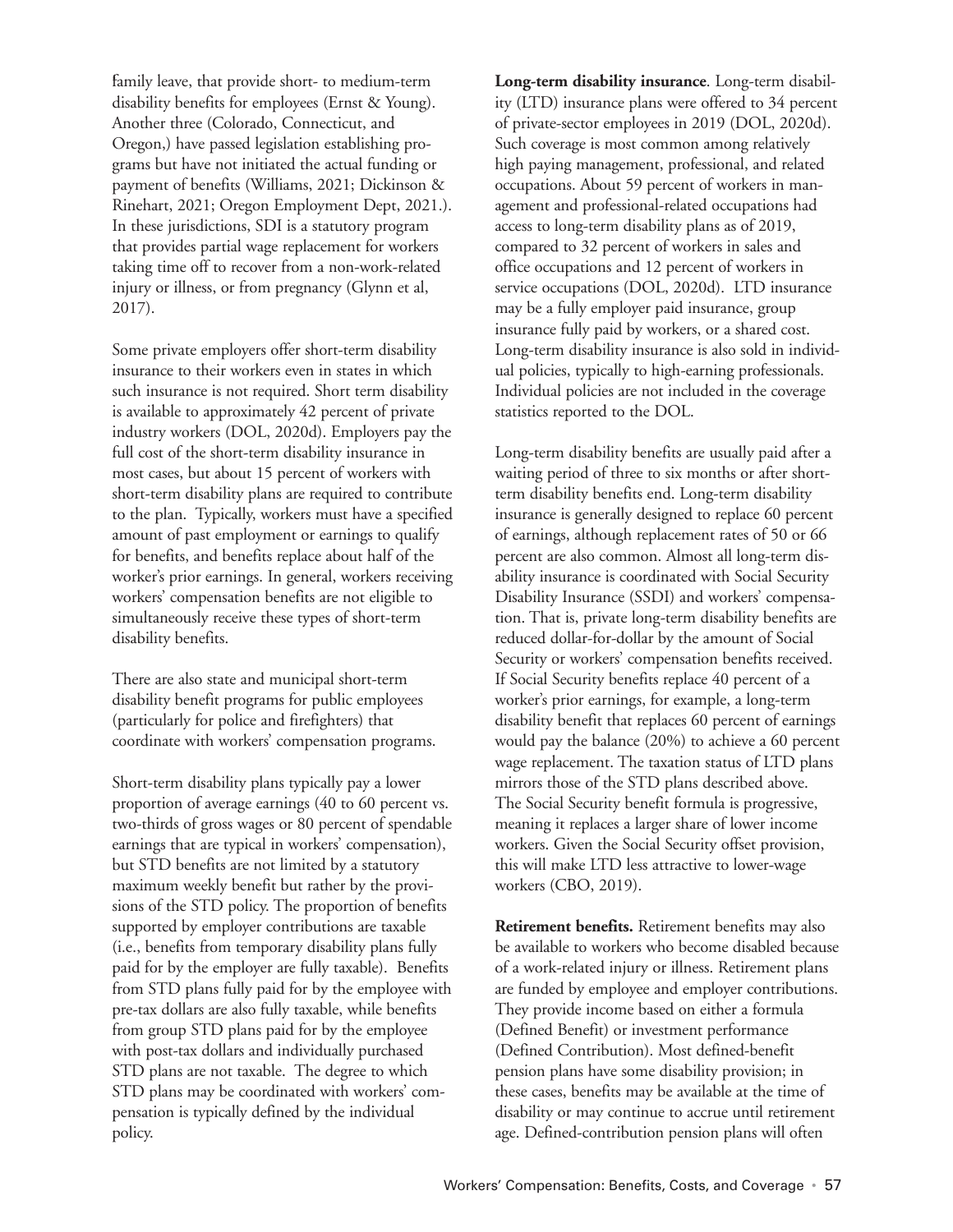#### **Table 19**

**Dual Eligible Individuals: Social Security Disability Insurance (SSDI) Beneficiaries with Workers' Compensation (WC) or Public Disability Benefits (PDB), 2019**

|                                        |                | Total         |                 | Workers |                | Dependents |  |
|----------------------------------------|----------------|---------------|-----------------|---------|----------------|------------|--|
| Type of Case                           | Number Percent |               | Number Percent  |         | Number Percent |            |  |
| All Disability Insurance Beneficiaries | 9,925,468      |               | 100.0 8,378,374 | 100.0   | 1,547,094      | 100.0      |  |
| <b>Total Dual Eligibles</b>            | 1,050,141      | 10.6          | 880,479         | 10.5    | 169,662        | 11.0       |  |
| Currently Receiving SSDI and           |                |               |                 |         |                |            |  |
| WC or PDB                              | 512,070        | 5.2           | 431,702         | 5.2     | 80,368         | 5.2        |  |
| SSDI Reduced by Cap                    | 78,987         | 0.8           | 61,494          | 0.7     | 17,493         | 1.1        |  |
| SSDI Not Reduced by Cap                | 337,092        | 3.4           | 288,488         | 3.4     | 48,604         | 3.1        |  |
| Reverse Jurisdiction                   | 38,925         | $0.4^{\circ}$ | 32,812          | 0.4     | 6,113          | 0.4        |  |
| Pending Decision on WC or PDB          | 57,066         | 0.6           | 48,908          | 0.6     | 8,158          | 0.5        |  |
| SSDI Previously Offset by WC or PDB    | 538,071        | 5.4           | 448,777         | 5.4     | 89,294         | 5.8        |  |

*Notes*: Social Security disability benefits are offset against workers' compensation and certain other public disability benefits (PDB) in most states. In general, PDBs refer to disability benefits earned in state, local, or federal government employment that are not covered by Social Security. There are 15 states with reverse offset laws where SSDI is the first payer for some or all types of workers' compensation benefits. The states are Alaska, California, Colorado, Florida, Louisiana, Minnesota, Montana, Nevada, New Jersey, New York, North Dakota, Ohio, Oregon, Washington, and Wisconsin. California's reverse offset laws only apply to workers' compensation benefits paid through the Subsequent Injuries' Fund and Industrial Disability Leave. SSDI previously offset by WC or PDB consists of the entire universe of beneficiaries who are currently receiving SSDI benefits that at one point had their SSDI benefits offset by WC or PDB, but no longer do.

*Source*: Social Security Administration, Master Beneficiary Record, 100 percent data, and Social Security Administration Workers' Compensation and Public Disability Benefit file, 100 percent data (SSA, 2021).

make funds in an employee's account available without penalty if the worker becomes disabled, but these plans do not have the insurance features of defined-benefit pensions or disability insurance.

**Federal disability programs**. Social Security Disability Insurance (SSDI) and Medicare & Medicaid provide cash and medical benefits, respectively, to workers who become disabled and unable to work prior to normal retirement age. These programs are funded by employee and employer contributions based on a percentage of earned income. SSDI benefits are available to workers with disabilities whether or not the disability results from a work-related injury, but the eligibility rules for SSDI differ from the rules for workers' compensation. For a small proportion of workers who are

ineligible or excluded from workers' compensation coverage – those who are self-employed or who are classified as independent contractors or "gig" workers, and workers in Texas and Wyoming whose employers choose not to cover them -- SSDI effectively serves this role. However, this is true only for workers deemed by SSA to be totally and permanently disabled. SSDI benefits are taxable federally if the recipient's income exceeds a threshold amount (\$25,000 if single. \$32,000 if married joint filing). Most states do not tax SSDI, but 13 states (Colorado, Connecticut, Kansas, Minnesota, Missouri, Montana, Nebraska, New Mexico, North Dakota, Rhode Island, Utah, Vermont, and West Virginia) tax SSDI benefits to varying degrees (Depersio, 2021).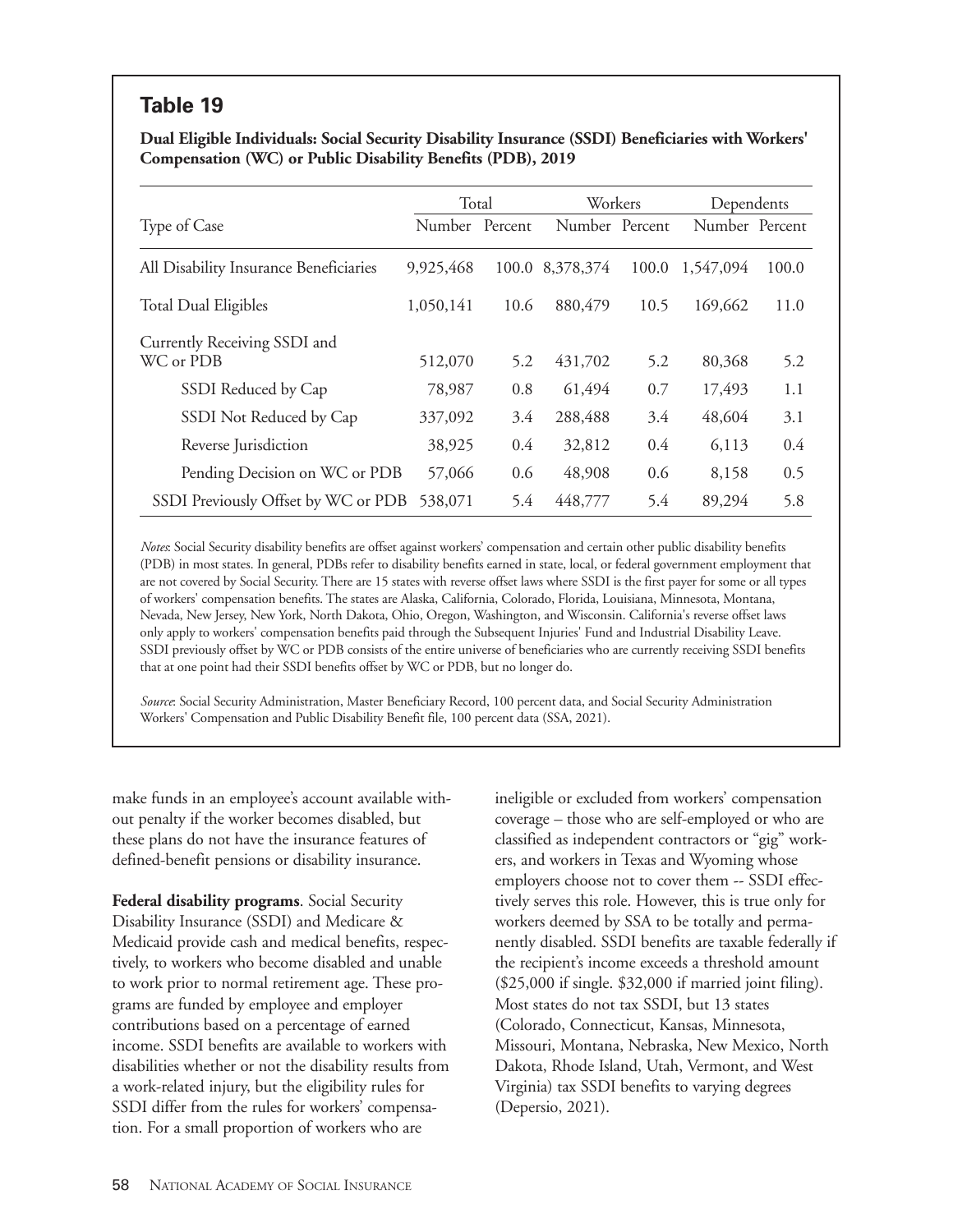Workers are eligible for workers' compensation benefits from their first day of employment, while eligibility for SSDI requires workers to have a history of contributions to the Social Security system.78

Workers' compensation cash benefits for temporary disability commence immediately following the injury and applicable three-to-seven-day waiting period (waiting periods are typically compensated for claims with durations that exceed a "retroactive period" of five to forty-one days), while SSDI benefits begin only after a five-month waiting period. Workers' compensation provides benefits for both short- and long-term disabilities and for partial as well as total disabilities. SSDI benefits are paid only to workers who have long-term impairments that preclude gainful employment that is suitable for the worker by virtue of his or her training and expertise.

Medicare pays health care costs for persons who receive SSDI benefits after an additional 24-month waiting period (or 29 months after the onset of disability). (Medicaid may pay workers if their income and assets meet requirements.) Medicare covers all medical conditions, but as described below, when the primary disability is work-related, workers' compensation is the required benefit provider.

#### **Workers' compensation and SSDI dual beneficia-**

**ries**. According to the Medicare Secondary Payer Act, workers' compensation is the primary payer for illnesses and injuries covered under workers' compensation laws. Medicare is the secondary payer for

medical costs after the workers' compensation payer's obligation is met.79

If a worker becomes eligible for both SSDI and workers' compensation cash benefits, one or both programs will reduce benefits to ensure that the payments to beneficiaries do not exceed allowable limits based on the worker's past earnings.80 The Social Security Amendments of 1965 require that SSDI benefits be reduced (or "offset") such that the combined total of workers' compensation and SSDI benefits does not exceed 80 percent of the worker's prior earnings. The offset provision affects 35 states; 15 states that had established reverse-offset laws prior to the 1965 legislation received exemptions.<sup>81</sup> In reverse-offset states, workers' compensation benefits are reduced (offset) by SSDI benefits (as opposed to the other way around).

As of December 2019, about 8.4 million workers with disabilities and 1.5 million dependents received SSDI benefits (SSA, 2021). (Table 19) About 512,000 (5.2%) of these individuals were dual beneficiaries of workers' compensation or other public disability benefit (PDB) programs in 2019.82 Of these, about 79,000 persons (0.8% of total beneficiaries; 15.8% of beneficiaries currently receiving SSDI and WC or PDB) had their scheduled SSDI benefits reduced because of the offset provision.

Between 2009 and 2019, the total number of disabled workers receiving SSDI benefits increased

<sup>78</sup> To qualify for SSDI, individuals must meet two different earnings tests: 1) a recent work test, based on age at the time of disability; and 2) a duration of work test. Generally, workers must have earned at least 20 work credits in the 10 years immediately before becoming disabled, although younger workers may qualify with fewer credits.

<sup>79</sup> The interaction between workers' compensation and SSDI is complex. Studies have investigated the impact of changes to workers' compensation programs on SSDI outcomes using aggregate data and found mixed results (e.g. Guo and Burton, 2012; McInerney and Simon, 2012). While the potential impact and magnitude of changes in workers' compensation on SSDI is unclear, studies using individual-level data have found evidence that work-related injuries are a significant source of disability later in life (e.g., Reville and Schoeni, 2004; O'Leary et al., 2012). Burton and Guo (2016) examine the relationship between SSDI and workers' compensation programs in detail and provide a number of policy options aimed to improve the interaction between the two.

<sup>80</sup> The cap remains at 80 percent of the worker's average earnings before disability except that, in the relatively few cases when Social Security disability benefits for the worker and dependents exceed 80 percent of prior earnings, the benefits are not reduced below the Social Security amount. This cap also applies to coordination between SSDI and other public disability benefits derived from jobs not covered by Social Security, such as state or local government jobs where the governmental employer has chosen not to cover its employees under Social Security. The portion of workers' compensation benefits that offset (reduce) SSDI benefits are subject to federal income tax (IRC section 86(d)(3)).

<sup>81</sup> States with reverse offset laws for some or all types of workers' compensation benefits are: Alaska, California, Colorado, Florida, Louisiana, Minnesota, Montana, Nevada, New Jersey, New York, North Dakota, Ohio, Oregon, Washington, and Wisconsin. California's reverse offset laws apply only to workers' compensation benefits paid through the Subsequent Injuries Fund and Industrial Disability Leave. In addition, there are reverse offset rules for other types of public disability benefits in Hawaii, Illinois, New Jersey, and New York (SSA, 2017). Legislation in 1981 eliminated states' option to adopt reverse offset laws.

<sup>82</sup> In general, PDBs refer to disability benefits earned in state, local, or federal government employment that are not covered by Social Security.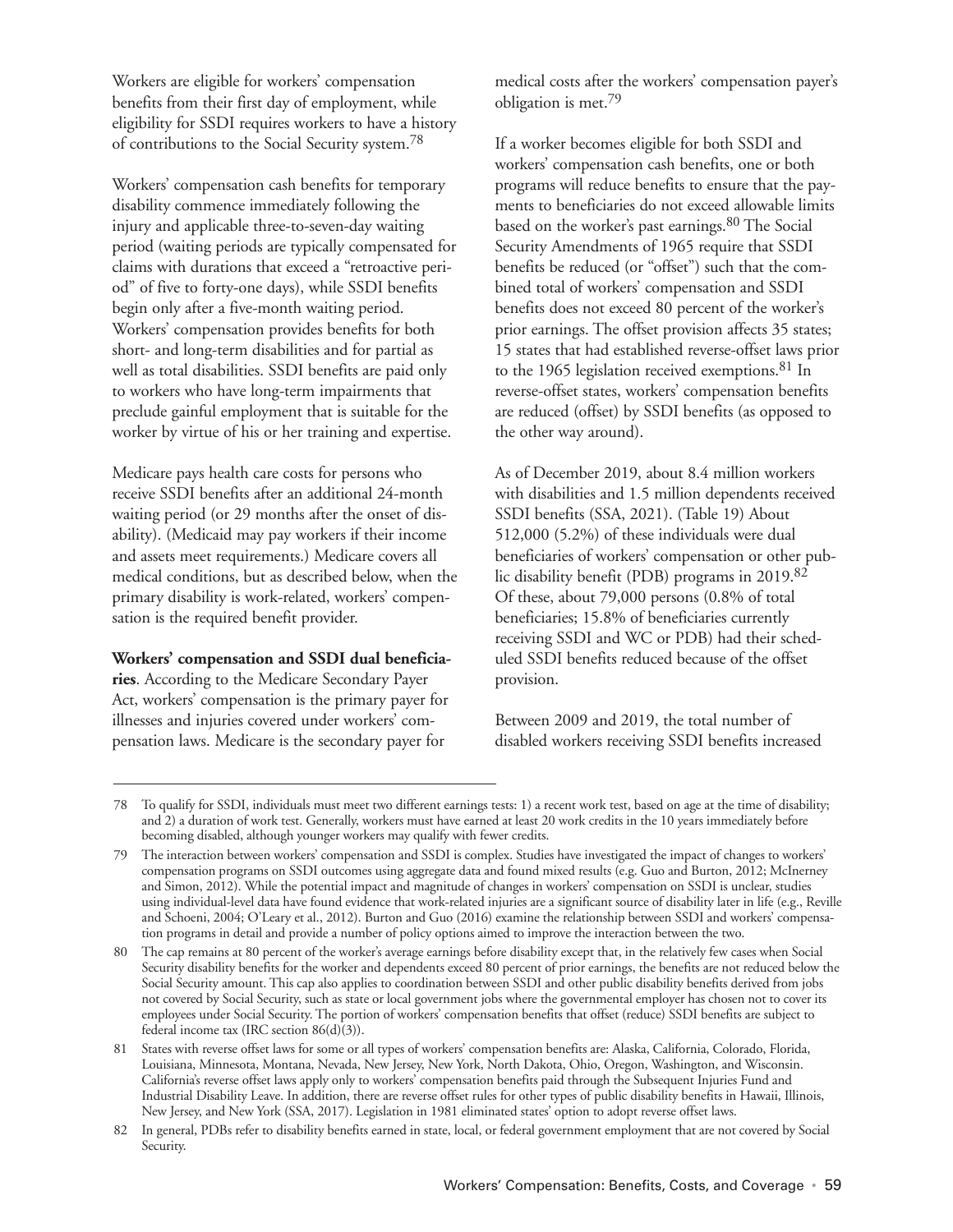by 7.6 percent. Since the number of SSDI beneficiaries peaked in 2014, however, there was a 6.4 percent decline in beneficiaries through 2019. Over the entire time period, the proportion of workers with disabilities receiving SSDI benefits with a current connection to WC or other PDB programs fell by 2.7 percentage points to 5.2 percent of all SSDI recipients in 2019. The decline in the proportion of SSDI recipients with a current connection to WC or PDB is due to the combination of the increased number of SSDI recipients and a

decline in the number of workers with a current connection to WC or PDB—down 28.9 percent over the ten-year period. The proportion of SSDI recipients with a previous connection to WC or PDB also declined between 2009 and 2019 due to a 14.0 percent decrease in the total number of beneficiaries with a previous connection to WC or PDB corresponding with the 2.4 percent increase in the total number of SSDI beneficiaries.

## **Figure 7**

**Proportion of Worker SSDI Beneficiaries with Connection to Workers' Compensation or Public Disabilty Benefits, 2009-2019**

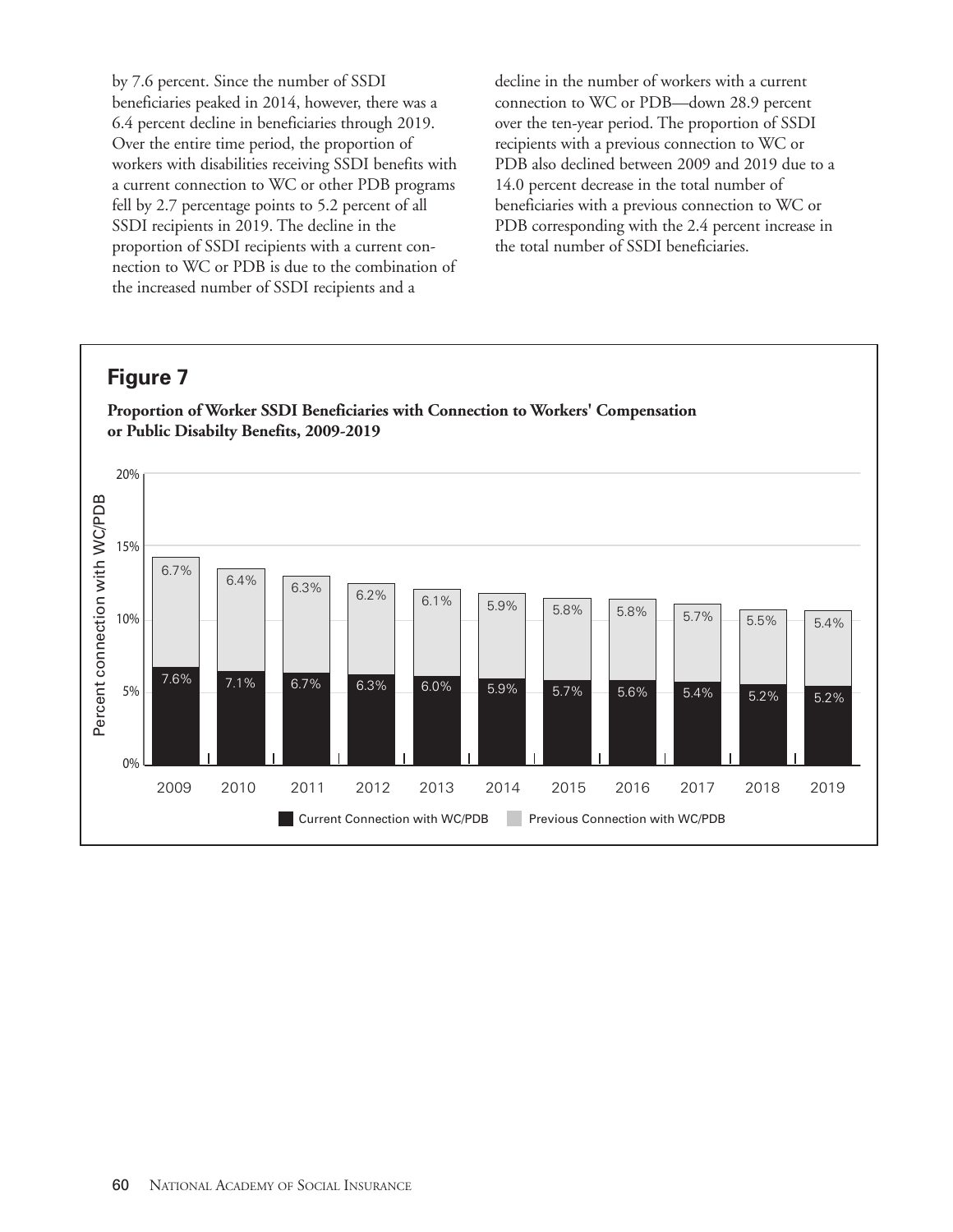# **Aspects of Various Disability Policies that Support Injured Workers**

| Program                                                                                                 | Paid by                                                         | Pre or<br>dollars   | post tax Earnings<br>replacement                                                                                                   | <b>Medical</b><br><b>Expenses</b> | Commencement/<br><b>Duration</b>                                                                                                                                                           | <b>Taxation</b><br>of benefits                                                                      | <b>Included</b><br>in NASI<br>Costs<br>and<br><b>Benefits</b> |
|---------------------------------------------------------------------------------------------------------|-----------------------------------------------------------------|---------------------|------------------------------------------------------------------------------------------------------------------------------------|-----------------------------------|--------------------------------------------------------------------------------------------------------------------------------------------------------------------------------------------|-----------------------------------------------------------------------------------------------------|---------------------------------------------------------------|
| Workers'<br>Compensation                                                                                | Employer                                                        | nla                 | 60% of gross<br>to 85% of Net<br>of pre-injury<br>average<br>earnings                                                              | Covered                           | Immediately following<br>injury or after unwaived<br>waiting period of 3 to 41<br>days. Typically continues<br>as long as disability lasts.                                                | Not<br>taxable                                                                                      | Yes                                                           |
| Paid Sick Leave Employer                                                                                |                                                                 | n/a                 | 100% regular<br>wage<br>or salary                                                                                                  | Not<br>covered                    | Immediately following injury.<br>Typically limited to two weeks<br>or extent of accumulated<br>credits if allowed but practices<br>vary widely                                             | Taxable                                                                                             | No                                                            |
| Short<br>Term<br>Disability<br>(STD)                                                                    | Employer<br>only                                                | n/a                 | 40-60% regular<br>wage or salary                                                                                                   | Not<br>covered                    | Varies from immediately<br>following absence or<br>immediately following end of<br>paid sick leave or a defined<br>post initial absence period                                             | Taxable                                                                                             | No                                                            |
| Short<br>Term<br>Disability<br>(STD)                                                                    | Employer<br>Employee                                            | n/a<br>Pre-tax      | $40-60%$ regular<br>wage or salary                                                                                                 | Not<br>covered                    | Varies from immediately<br>following absence or<br>immediately following end of<br>paid sick leave or a defined<br>post initial absence period                                             | Taxable                                                                                             | No                                                            |
| Short<br>Term<br>Disability<br>(STD)                                                                    | Employer<br>Employee                                            | n/a<br>Post-tax     | $40-60\%$ regular<br>wage or salary                                                                                                | Not<br>covered                    | Varies from immediately<br>following absence or<br>immediately following end of<br>paid sick leave or a defined<br>post initial absence period                                             | Employer-paid<br>portion and<br>employee-paid portion<br>paid with pre-tax<br>dollars are taxable   | N <sub>o</sub>                                                |
| Long-term<br>disability<br>(LTD)                                                                        | Similar to<br><b>STD</b>                                        | <b>STD</b>          | Similar to 50% - 70% of<br>regular wages                                                                                           | Not<br>covered                    | Typically commences end<br>of STD and, or depletion<br>of Paid Sick Leave                                                                                                                  | Employer-paid portion<br>and employee-paid<br>portion paid with pre-<br>tax dollars are taxable     | N <sub>o</sub>                                                |
| State<br>Disability<br>Insurance                                                                        | Employee<br>Payroll tax                                         | Post-tax<br>dollars | $60\% - 70\%$ of<br>average earnings<br>in previous 5<br>to 18 months                                                              | Not<br>covered                    | Date of Injury to a<br>maximum of 52 weeks                                                                                                                                                 | Not taxable unless a<br>substitute for Unem-<br>ployment Insurance                                  | $\rm No$                                                      |
| "Carve-outs"<br>and parallel<br>programs<br>compensation                                                | Employer<br>only                                                | n/a                 | Typically,<br>equivalent to<br>workers'                                                                                            | Covered                           | Equivalent to workers'<br>compensation                                                                                                                                                     | Not<br>taxable                                                                                      | N <sub>o</sub>                                                |
| Social Security<br>Disability<br>Insurance For<br>workers not<br>covered by<br>Workers'<br>Compensation | Employer<br>and worker<br>or Worker<br>only if<br>self-employed | Pre-tax             | Subject to formula<br>based on age,<br>average earnings,<br>years working,<br>dependents;<br>approx. 25-90%<br>of average earnings | Not<br>covered                    | Five months post on-set of<br>disability that is going<br>to last more than 12<br>months; payable to retire-<br>ment age subject to reviews<br>depending on expectation<br>of improvement. | Part of taxable<br>income so total<br>taxable income may<br>be taxed if above<br>exempt thresholds. | N <sub>o</sub>                                                |

Source: Terry Bogyo produced this table for the 2020 report. Citations for data points can be found throughout the addendum.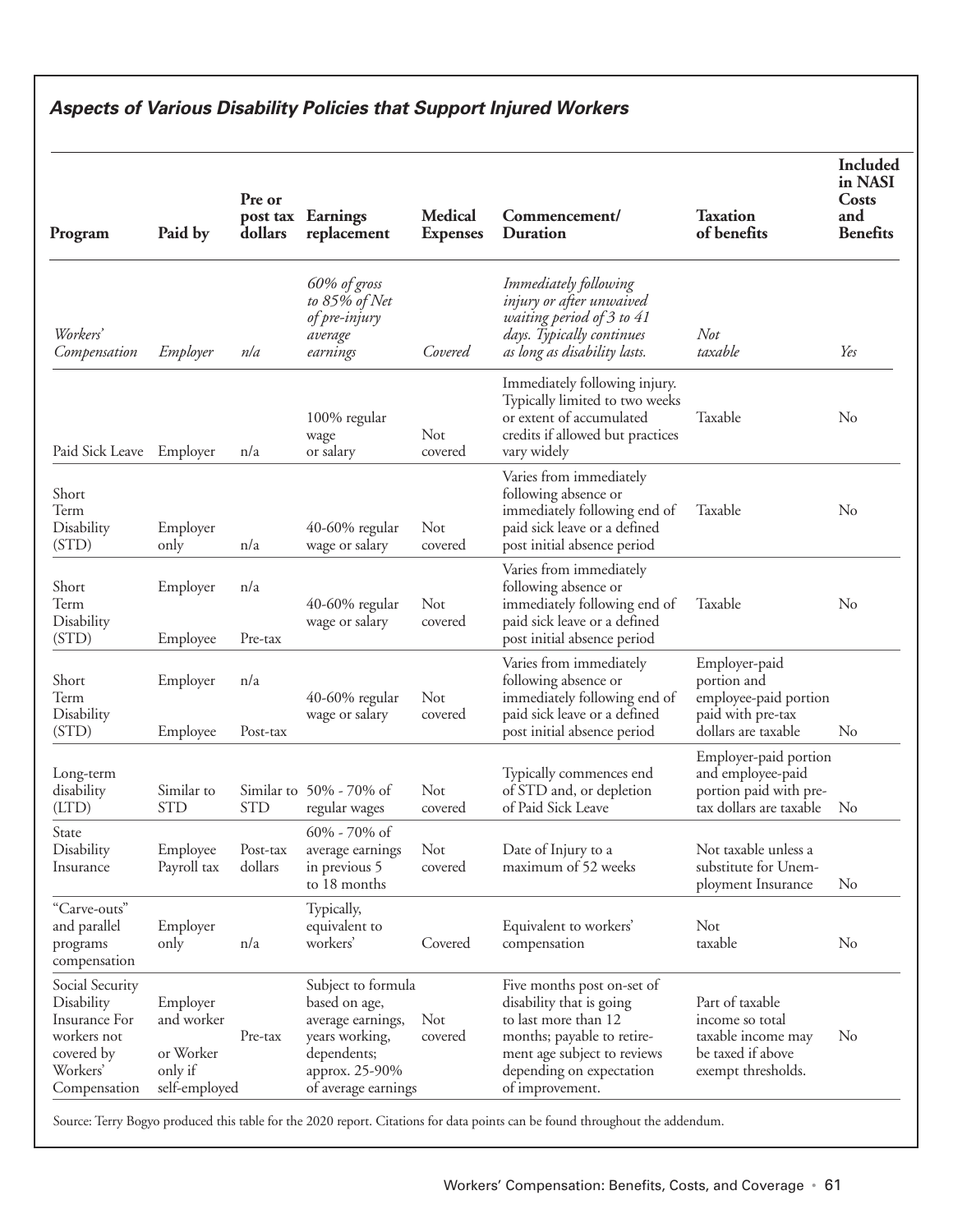# **Glossary**

**Accident Year:** The year in which an injury occurred, or the year of onset or manifestation of an illness.

**Accident Year Incurred Benefits:** Benefits associated with all injuries and illnesses occurring in the accident year, regardless of the years in which the benefits are paid. (Also known as calendar accident year incurred benefits.)

**Black Lung Benefits:** See: Coal Mine Health and Safety Act.

**BLS:** The Bureau of Labor Statistics (BLS) in the U.S. Department of Labor is a statistical agency that collects, processes, analyzes, and disseminates statistical data about the labor market. For more information, visit **www.bls.gov**.

**Calendar Year Paid Benefits:** Benefits paid during a calendar year regardless of when the injury or illness occurred.

**Coal Mine Health and Safety Act:** The Coal Mine Health and Safety Act (Public Law 91-173) was enacted in 1969 and provides black lung benefits to coal miners disabled as a result of exposure to coal dust and to their survivors.

**Combined Ratio After Dividends:** The combined ratio after policy holder dividends is a measure of the profitability of an insurer. The ratio equals the sum of losses, loss adjustment expenses, underwriting expenses, and dividends to policyholders, divided by net premiums. The ratio is expressed as a percent. (See: Overall Operating Ratio.)

**Compromise and Release (C&R) Agreement:** An agreement to settle a workers' compensation case. State laws vary as to the nature of these releases, but there are typically three elements to a C&R agreement: a compromise between the worker's claim and the employer's offer concerning the amount of cash and/or medical benefits to be paid; the payment of the compromised amount in a fixed amount (commonly called a "lump sum" but which may or may not be paid to the claimant at once); and the release of the employer from further liability. Unless it was "full and final", the release may allow for reopening medical or indemnity payments under specific conditions.

**Covered Employment:** The Academy's coverage data include jobs in firms that are required to be covered by workers' compensation programs. A more inclusive measure of covered employment would also include jobs in firms that voluntarily elect coverage. A less inclusive measure of covered employment would exclude workers who are legally required to be covered by workers' compensation programs who actually are not covered.

**Deductibles:** Under deductible policies written by private carriers or state funds, the insurer is responsible for paying all the workers' compensation benefits, but employers are responsible for reimbursing the insurer for those benefits up to a specified deductible amount. Deductibles may be written into an insurance policy on a per injury basis, or an aggregate basis, or a combination of a per injury basis with an aggregate cap.

**Defense Base Act:** The Defense Base Act (DBA-42 U.S.C. §§ 1651-54) is a federal law extending the Longshore and Harbor Workers' Compensation Act (33 U.S.C. §§ 901-50), passed in 1941 and amended later, to persons: (1) employed by private employers at U.S. defense bases overseas; (2) employed under a public work contract with the United States performed outside the U.S.; (3) employed under a contract with the United States, for work performed outside the U.S. under the Foreign Assistance Act; or (4) employed by an American contractor providing welfare or similar services outside the United States for the benefit of the Armed Services.

**DI:** Disability insurance from the Social Security program. See: SSDI.

**Disability:** A loss of functional capacity associated with a health condition.

**Experience Rating:** An insurance policy is experience rated if insurance premiums reflect the relative risk of loss of the insured. There are two levels of experience rating in workers' compensation. Manual rates (or pure premiums) are developed for each insurance classification (category of work) in a state based on previous benefit payments by all firms operating in that classification. Firm-level experience rating compares an employer's loss experience to the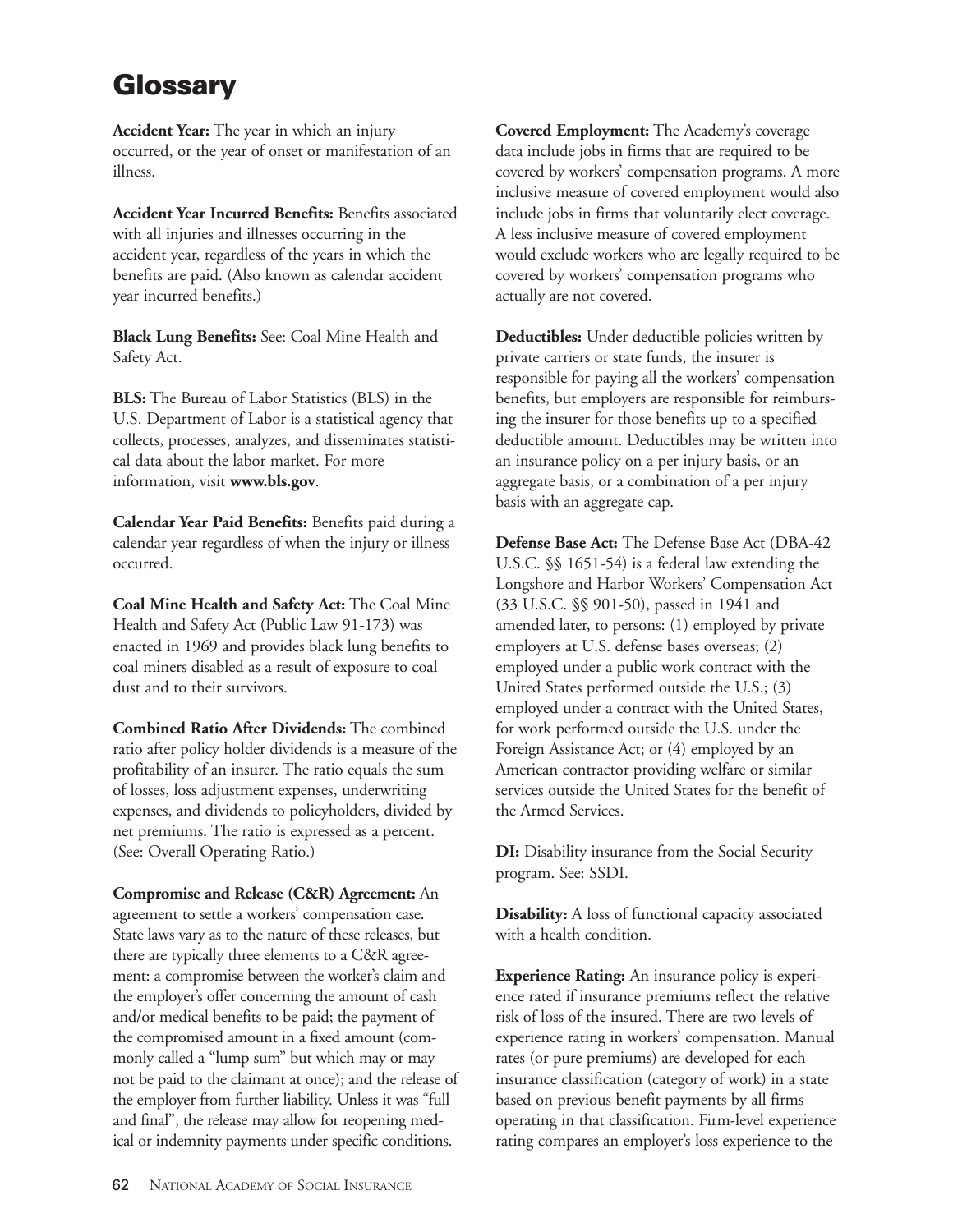average losses of other firms in the same insurance classification. An experience modification is developed and applied to the premium of firms which are large enough for the insured's experience to be a reliable indicator of benefit costs in the future.

**FECA:** The Federal Employees' Compensation Act (FECA) Public Law (103-3 or 5 U.S.C. §§ 8101- 52), enacted in 1916, provides workers' compensation coverage to U.S. federal civilian and postal workers around the world for work-related injuries and occupational diseases.

**FELA:** The Federal Employers' Liability Act (FELA 45 U.S.C. § 51 et seq.), enacted in 1908, gives railroad workers engaged in interstate commerce an action in negligence against their employer in the event of work-related injuries or occupational diseases.

**Guaranty Fund:** A guaranty fund is a special statebased fund that assumes all or part of the liability for workers' compensation benefits provided to a worker when the employer or insurance carrier legally responsible for those benefits is unable to make payments. Guaranty funds for private insurance carriers (all states with private carriers have these) and for self-insuring employers (less than half the states have these) are always separate funds. Both types are financed by assessments on insurers or self-insured employers, respectively.

**Group Self-Insurance:** A special form of self-insurance that is available to groups of employers, which is only available in a little over half of the states. This is similar to a mutual insurance company and, as such, is closely regulated.

**IAIABC:** The International Association of Industrial Accident Boards and Commissions (IAIABC) is the organization representing workers' compensation agencies in the United States, Canada, and other nations and territories. For more information, visit **www.iaiabc.org**.

**Impairment:** An impairment is an anatomical or functional abnormality or loss resulting from an injury or disease. The impairment can be physical or mental.

**Incurred Losses (or Incurred Benefits):** Benefits paid to the valuation date plus liabilities for future benefits for injuries that occurred in a specified period, such as an accident year.

**Jones Act:** The Jones Act is Section 27 of the Merchant Marine Act (P.L. 66-261), passed in 1920, which extends the provision of the Federal Employers' Liability Act to qualifying sailors (individuals assigned to a vessel or fleet that operates in navigable waters, meaning waterways capable of being used for interstate or foreign commerce).

**LHWCA:** The Longshore and Harbor Workers' Compensation Act (LHWCA 33 U.S.C. §§ 901- 50), enacted in 1927, requires employers to provide workers' compensation protection for longshore, harbor, and other maritime workers. See: Defense Base Act (DBA).

**Loss Adjustment Expenses:** Salaries and fees paid to insurance adjusters, as well as other expenses incurred from adjusting claims.

**Losses:** A flexible term that can be applied in several ways: Paid benefits, incurred benefits, fully developed benefits, and possibly including incurred but not reported benefits.

**Manual Equivalent Premium (MEP):** A firm's payroll multiplied by the approved rate for the firm's insurance classification code. The manual equivalent premium represents an employer's costs for workers' compensation without adjustment for schedule rating, deductible credits, or experience rating.

**NAIC:** The National Association of Insurance Commissioners (NAIC) is the national organization of chief insurance regulators in each state, the District of Columbia, and five U.S. territories. It assists state insurance regulators, individually and collectively, to achieve insurance regulatory goals. For more information, visit **www.naic.org**.

**NCCI:** The National Council on Compensation Insurance, Inc. (NCCI) is a national organization that assists private carriers and insurance commissioners in collecting statistical information for pricing workers' compensation coverage in 38 states. For more information, visit **www.ncci.com**.

**No-fault:** A liability rule that, in workers' compensation, holds the employer fully liable for medical costs and compensation for injury-related work absences, without proof of negligence or culpability.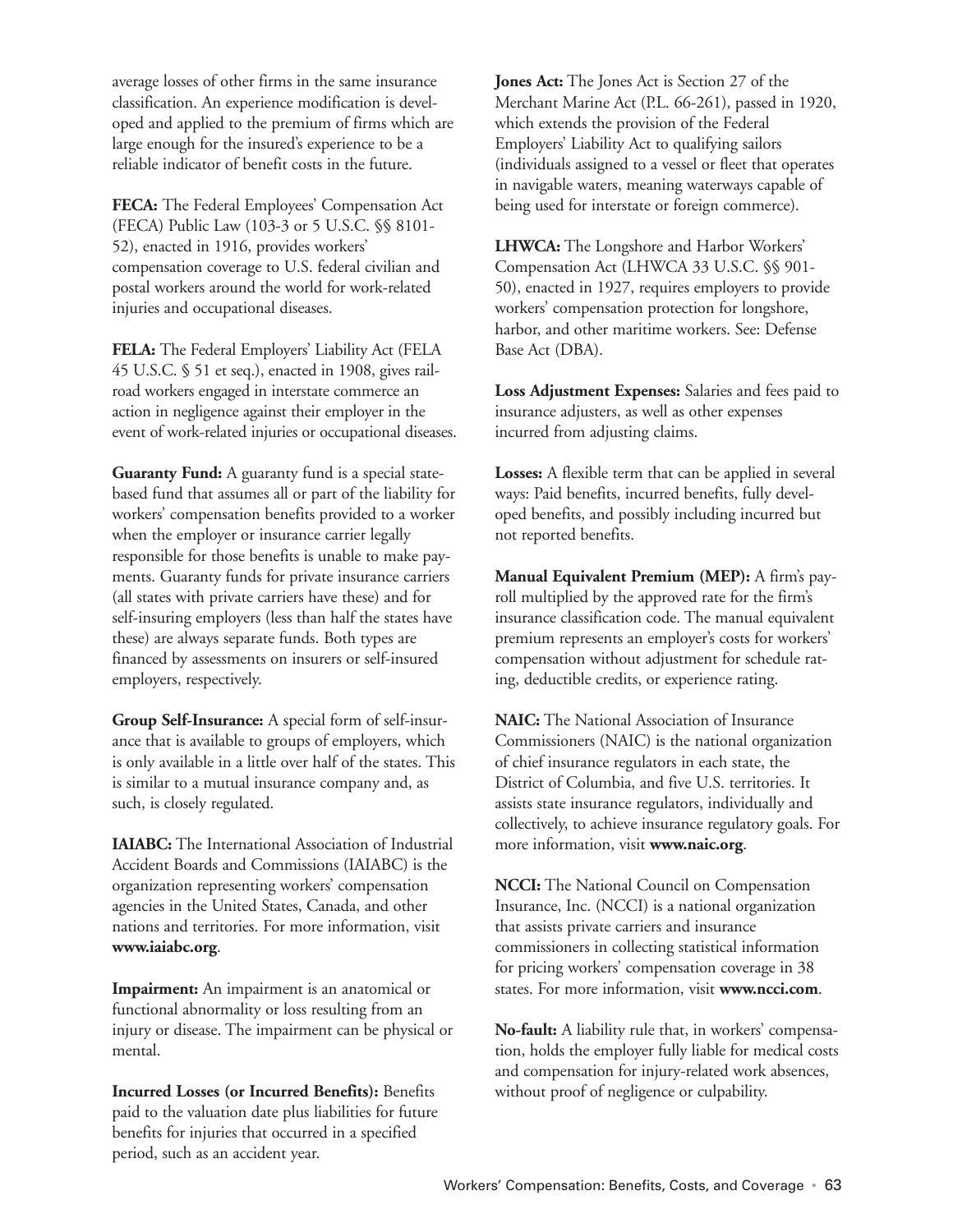**Overall Operating Ratio:** The combined ratio after dividends minus net investment gain/loss and other income, as a percent of net premium.

**OSHA:** The OSH Act created the Occupational Safety and Health Administration (OSHA) within the U.S. Department of Labor. OSHA is responsible for promulgating standards, inspecting workplaces for compliance, and prosecuting violations.

**OSH Act:** The Occupational Safety and Health Act (OSH Act Public Law 91-596) is a federal law enacted in 1970 that establishes and enforces workplace safety and health rules for nearly all private-sector employers.

Paid Losses (or Paid Benefits): Benefits paid during a specified period, such as a calendar year, regardless of when the injury or disease occurred.

**Permanent Partial Disability (PPD):** A disability that, although permanent, does not completely limit a person's ability to work. A statutory benefit award is paid for qualifying injuries.

**Permanent Total Disability (PTD):** A permanent disability that is deemed by law to preclude material levels of employment.

**Residual Market:** The mechanism used to provide insurance for employers who are unable to purchase insurance in the voluntary private market. In some jurisdictions, the state fund is the "insurer of last resort" and serves the function of the residual market. In others, there is a separate pool financed by assessments of private insurers, which is also known as an assigned risk pool.

**Schedule Rating:** A debit and credit plan that recognizes variations in the hazard-causing features of an individual risk.

**Second Injury Fund:** A second injury fund is a special fund that assumes all or part of the liability for workers' compensation benefits provided to a worker because of the combined effects of a work-related injury or disease with a preexisting medical condition. The second injury fund pays costs associated with the prior condition to encourage employers to hire injured workers who want to return to work.

**Self-insurance:** Self-insurance is a state-regulated arrangement in which the employer assumes responsibility for the payment of workers' compensation benefits to the firm's employees with workplace injuries or diseases. Most employers do not selfinsure but instead purchase workers' compensation insurance from a private carrier or state fund.

**SSA:** The U.S. Social Security Administration (SSA) administers the Social Security program, which pays retirement, disability, and survivors' benefits to workers and their families, and the federal Supplemental Security Income program, which provides income support benefits to low-income, aged, and disabled individuals. For more information, visit **www.ssa.gov**.

**SSDI:** Social Security Disability Insurance (SSDI) pays benefits to insured workers who sustain severe, long-term work disabilities due to any cause. See: DI.

**Temporary Partial Disability (TPD):** A temporary disability that does not completely limit a person's ability to work.

**Temporary Total Disability (TTD):** A disability that temporarily precludes a person from performing the pre-injury job or another job at the employer that the worker could have performed prior to the injury.

**Unemployment Insurance (UI):** Federal/state program that provides cash benefits to workers who become unemployed through no fault of their own and who meet certain eligibility criteria set by the states.

**U.S. Census County Business Patterns (CBP):** County Business Patterns is an annual series that provides subnational economic data by industry. CBP basic data items are extracted from the Business Register (BR), a database of all known single and multi-establishment employer companies maintained and updated by the U.S. Census Bureau.

**U.S. DOL:** The U.S. Department of Labor administers a variety of federal labor laws including those that guarantee workers' rights to safe and healthy working conditions, a minimum hourly wage and overtime pay, freedom from employment discrimination, unemployment insurance, and other income support. For more information, visit **www.dol.gov**.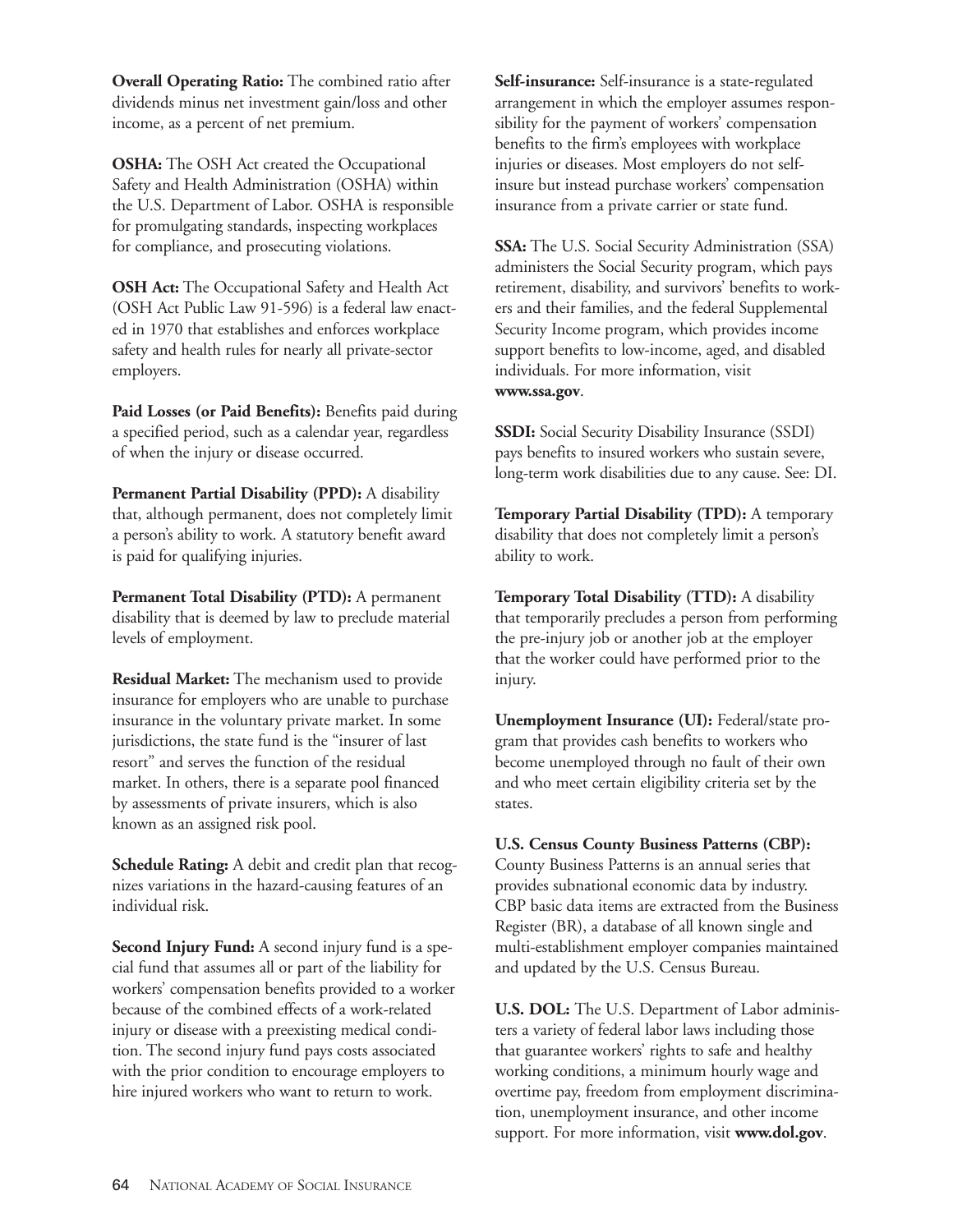**WC:** Workers' compensation. A social insurance program established by statute that is mandatory for most employers, and that provides cash and medical benefits for covered work-related injuries and illnesses.

**WCRI:** The Workers' Compensation Research Institute (WCRI) is a research organization providing information about public policy issues involving workers' compensation systems. For more information, visit **www.wcrinet.org**

**Work-Related Injury/Illness:** An injury or illness caused by activities related to the workplace. The usual legal test for "work-related" is "arising out of and in the course of employment." However, the definition of a work-related injury or disease that is compensable under a state's workers' compensation program can be quite complex and varies across states.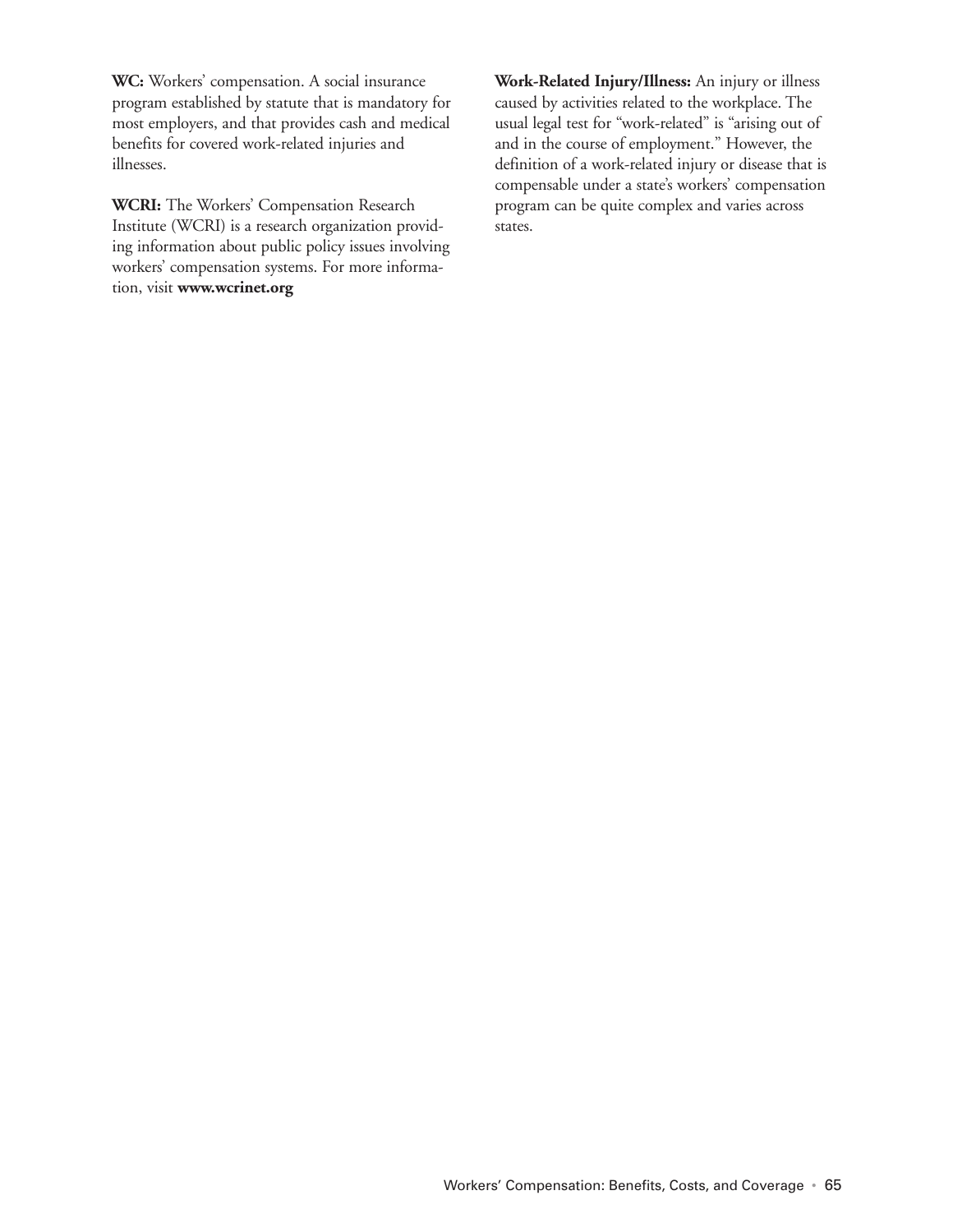# **Appendix A: Coverage Estimates**

The basis for the NASI estimates of workers' compensation coverage is the number of jobs in each state which are covered by unemployment insurance (UI) (DOL, 2020c). Jobs which are not required to be covered by UI include: some farm and domestic jobs which pay less than a threshold amount; some state and local jobs (such as elected positions); jobs in some nonprofit organizations (such as religious organizations, for whom coverage is optional in some states); jobs held by self-employed persons or unpaid family workers; and railroad jobs (which are covered under a separate unemployment insurance program.) Railroad jobs are also covered under a separate workers' compensation program (see Appendix B).

All U.S. employers who are required to pay unemployment taxes must report quarterly data to their state employment security agencies regarding their jobs and wages covered by unemployment insurance. These employer reports are the basis for statistical reports prepared by the U.S. Bureau of Labor Statistics, known as the ES-202 data. These data are a census of the universe of U.S. jobs which are covered by unemployment insurance (DOL, 2020c).

Key assumptions underlying the Academy's estimates of workers' compensation coverage, shown in Table A, are:

- (1) Jobs which are not reported as covered by UI are assumed not to be covered by workers' compensation.
- (2) Jobs which are reported to be covered by UI are assumed to be covered by workers' compensation as well, except in the following cases:
	- (a) Jobs in small firms (which are required to be covered by unemployment insurance in every state) are assumed to be not covered by workers' compensation if the state law

exempts small firms from mandatory workers' compensation coverage.

- (b) Jobs in agricultural industries (which may or may not be covered by UI) are assumed to be not covered by workers' compensation if the state law exempts agricultural employers from mandatory workers' compensation coverage.
- (c) Jobs in Texas, where workers' compensation coverage is elective for almost all employers, require a different calculation. For Texas, we base our coverage estimates on periodic surveys conducted by the Texas Department of Insurance Workers' Compensation Research and Evaluation Group (TDI, 2020).
- (3) All federal jobs are covered by workers' compensation, regardless of the state in which they are located.

## **Small Firm Exemptions**

Private firms with fewer than three employees are exempt from mandatory workers' compensation coverage in five states: Arkansas, Georgia, New Mexico, North Carolina, and Virginia. Firms with fewer than four employees are exempt in two states: Florida and South Carolina. Firms with fewer than five employees are exempt from mandatory coverage in four states: Alabama, Mississippi, Missouri, and Tennessee.83 The Academy assumes that jobs are not covered by workers' compensation if they are in a small firm that meets the specific exemption requirements in one of these states.

To estimate the number of jobs affected by the small firm exemptions, we use data from the U.S. Census Statistics of Small Businesses (SUSB). The SUSB is an annual data series that reports national and statelevel employment by enterprise size and industry.84

<sup>83</sup> In previous reports we have reported Michigan, Oklahoma, West Virginia, and Wisconsin as having small business exemptions of 3, 5, 3, and 3 respectively. Further research has revealed that: in Michigan, "all private employers regularly employing 1 or more employees 35 hours or more per week for 13 weeks or longer during the preceding 52 weeks" must carry workers' compensation (Michigan.gov, 2020); in Oklahoma, the exemption applies only to employers who employ five or fewer of their relatives by blood or marriage (we assume this number to be negligible) (85A Okl. St. § 2(18)(b)(5); in West Virginia, employers with fewer than 3 "intermittent" employees who work fewer than 11 days in a quarter are exempt (we assume this number to be negligible) (W. Va. Code § 23-2-1); and in Wisconsin, employers with less than 3 employees who are "paid wages of \$500 or more in any calendar quarter" must have coverage (we assume the number of employers with 1 or 2 employees being paid less than \$500 in any quarter to be negligible) (Wis. Stat. § 102.04.1(b)2).

<sup>84</sup> Through 2017, the Academy's report relied on the Census County Business Patterns (CBP) to estimate small firm employment.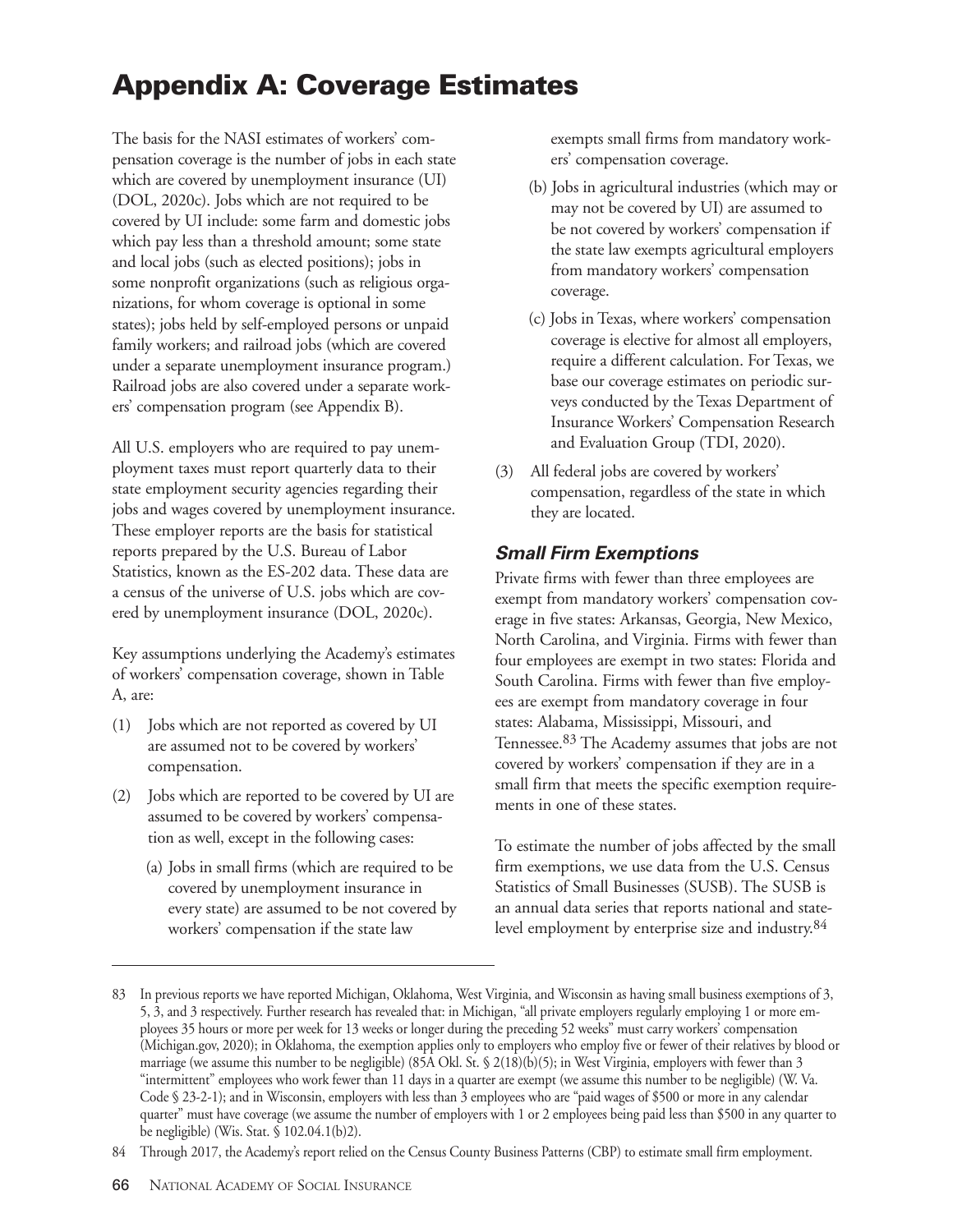These data identify the number of jobs in firms with fewer than five employees.

For the four states with workers' compensation exemptions for firms with fewer than five employees, we directly apply the fraction of jobs in these small firms as reported by the SUSB to the number of UIcovered jobs to calculate the number of jobs affected by the exemption. In 2018 (the most recent year the data are available), these proportions were: Alabama, 4.1 percent; Mississippi, 4.5 percent; Missouri, 4.4 percent; and Tennessee, 3.4 percent (Census SUSB, 2021).

For the states that exempt firms with fewer than three or four workers, the SUSB proportions of jobs in small firms (fewer than five employees) must be adjusted downward to correspond to the workers' compensation cutoff in each state. We use national data on small firms from the U.S. Census Bureau (2005) to make the adjustments. The data indicate that, among those jobs reported to be in small firms by the SUSB, 71.8 percent are in firms with fewer than four employees and 43.9 percent are in firms with fewer than three employees.

For the five states that exempt firms with fewer than three workers, the proportions of jobs in small firms were reported to be: Arkansas, 4.6 percent; Georgia, 4.4 percent; New Mexico, 5.0 percent; North Carolina, 4.4 percent; and Virginia, 4.3 percent (Census SUSB, 2021). These proportions are adjusted by a factor of 43.9 percent to estimate the proportion of jobs in exempt firms. For example, the proportion of Arkansas jobs in firms with fewer than three employees was estimated to be 2.0 percent (4.63% x 43.9%).

For the two states that exempt firms with fewer than four workers, the proportions of jobs in small firms were: Florida, 5.5 percent, and South Carolina, 4.2 percent. These proportions were adjusted by a factor of 71.8 percent to estimate the proportion of jobs in exempt firms. For South Carolina, the proportion of jobs in firms with fewer than four employees is estimated to be 3.0 percent (4.19% x 71.8%).

The adjusted ratios were applied to the total number of UI-covered jobs in each state to calculate the number of exempt jobs. In total, we estimated that 903,110 jobs were excluded from workers' compensation coverage in 2019 because of small-firm exemptions from mandatory coverage.

#### **Agricultural Exemptions**

We assume that agricultural jobs are excluded from workers' compensation coverage if they are in a state where agricultural jobs are exempt from mandatory coverage. Only 15 jurisdictions have no exemption for agricultural jobs: Alaska, Arizona, California, Connecticut, District of Columbia, Florida, Hawaii, Idaho, Massachusetts, New Hampshire, New Jersey, Ohio, Oregon, Washington and Wyoming.85,86 In states with agricultural exemptions, we identify the number of agricultural jobs using the Quarterly Census of Employment and Wages (DOL, 2020c). The Quarterly Census provides estimates of total employment by state and industry using North American Industry Classification System (NAICS) codes. We estimated that 390,196 jobs were excluded from workers' compensation in 2019 because of state agricultural exemptions.

However, the CBP only measures employment at establishments, which refers to a single physical location where business is conducted. The SUSB publishes data on the number of establishments and the number of firms, which is a more appropriate measure for our purposes because workers' compensation coverage exemptions are based on the size of the firm, not the size of a particular establishment. The differences in employment between the SUSB and the CBP are small. Previous estimates were updated in 2018 using the SUSB for consistency.

<sup>85</sup> Washington also has an exemption for agricultural workers, but it is limited to some family members of family-owned operations. RCW 51.12.020 – employments excluded include "…Any child under eighteen years of age employed by his or her parents in agricultural activities on the family farm…"

<sup>86</sup> It recently came to our attention that, under Florida's Title XXXI 440.2 (17)(c)2, only farmers that employ "5 or fewer regular employees and that [employ] fewer than 12 other employees at one time for seasonal agricultural labor that is completed in less than 30 days, provided such seasonal employment does not exceed 45 days in the same calendar year" are exempt from workers' compensation coverage. We assume that this exempt group makes up a small minority of farmers in Florida and have thus removed their exemption in the data as of the 2019 report for 2019 and all prior years. Notably, under our prior methodology Florida had the largest number of exempt agricultural workers of any state. This number would have been 50,364 in 2019—11.4% of all exempt agricultural workers in the country.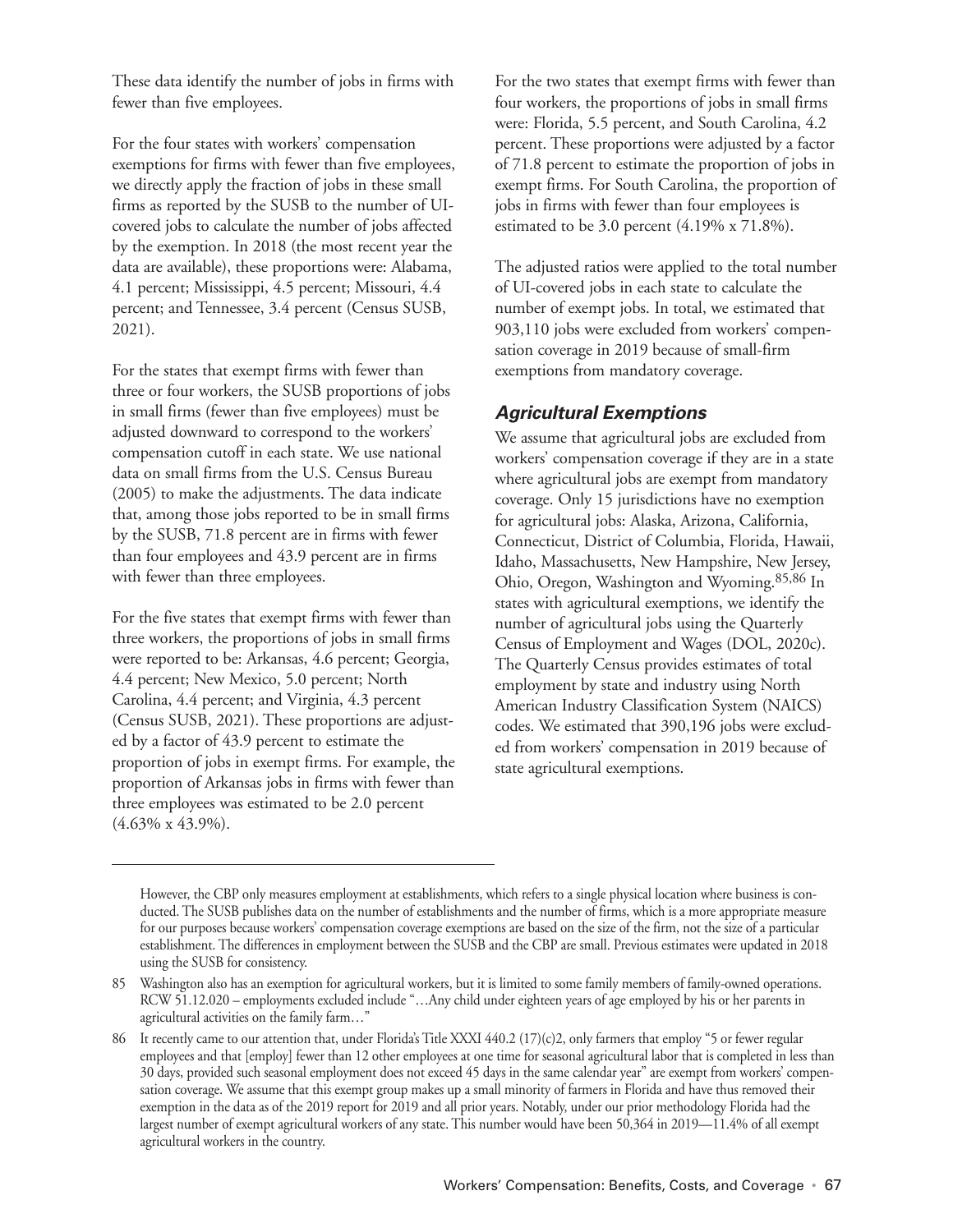#### **Texas**

In Texas, where workers' compensation coverage is elective for almost all employers, the Academy's estimate of coverage is based on periodic surveys conducted by the Texas Department of Insurance Workers' Compensation Research and Evaluation Group (TDI, 2020). Their most recent survey estimated that 81 percent of private-sector jobs were covered by workers' compensation in 2019. We applied this ratio to all UI-covered jobs in Texas (other than federal government jobs, which were not included in the Texas surveys) to determine the total number of jobs covered by workers' compensation. In 2019, we estimate that 2.40 million jobs in Texas were not covered by workers' compensation.

#### **Wyoming**

In Wyoming, where employers of "extra hazardous" occupations must provide coverage and other employers must opt-in if they are to provide coverage, the Academy's estimate of coverage is based on data in the 2017 and 2018 Workplace Safety & Occupational Injury and Illness Annual Impact Report (Wyoming Department of Workforce Services, 2018 & 2019). The data in the corresponding 2019 report is not comparable, and the 2020 report has not been released as of this writing. The data in the 2017 report indicate that 75.4 percent of all employees are covered, and that in the 2018 report indicates 90.0 percent coverage. With no better data provided, we average these two figures to estimate 82.7 percent of total jobs in Wyoming to be covered by workers' compensation each year. In 2019, we estimate that forty-seven thousand jobs were not covered by workers' compensation.

## **Employed Workforce Coverage Estimates**

The workers' compensation coverage estimates described above are an estimate of the proportion of UI-covered jobs that are also covered by workers' compensation. However, there are a number of jobs that are not covered by either UI or workers' compensation. To develop an estimate of the proportion of all jobs in the economy that are covered by workers' compensation, not just UI-covered jobs, we rely on data from the Current Population Survey (CPS). The CPS reports total employment in the country – which was 157.538 million in 2019 (DOL, 2020e). However, the CPS is a household survey that questions individuals about their employment, and provides an estimate of the total number of employed workers. The Quarterly Census of Employment and Wages (QCEW), on the other hand, is an employer-based survey that tracks jobs.

Some individuals have multiple jobs, so comparing the number of workers' compensation covered jobs to the total number of employed workers in the population may overestimate the overall workers' compensation coverage rate. To improve this estimate, we used the Integrated Public Use Microdata Series of the CPS (IPUMS-CPS, 2020) to identify the distribution of employed individuals with one, two, three, four or more jobs. Using that distribution of multiple jobholders, combined with the number of employed workers and multiple jobholders, we expanded total employment to develop an estimate of the total number of jobs in the economy.87,88 This measure allowed us to calculate the percentage of total jobs among the employed workforce that are covered by workers' compensation using a consistent unit of measure in the numerator and denominator: jobs.

We start by subtracting the number of multiple jobholders from total employment as reported by the CPS to get the number of workers with only one job (DOL, 2020e). Next, we use data from the Integrated Public Use Microdata Series of the CPS (IPUMS-CPS, 2020) to identify the distribution of multiple jobholders based on whether they have two, three, or four or more jobs. Using this distribution, we expand the number of multiple jobholders to get the total number of jobs held by multiple jobholders. Using this approach, we calculate total jobs as: Total Jobs = (Total Employment – Multiple Jobholders) + Multiple Jobholders\*[(2\*% Two Jobs) +  $(3^*%$  Three Jobs) +  $(4^*%$  Four or More Jobs)].

This approach differs slightly from what was used in the 2015 data report and prior years. That measure was calculated using total employment from the CPS, expanded by the distribution of multiple jobholders as: Total Jobs = Total Employment\*[(% One Job) +  $(2*)\%$  Two Jobs) +  $(3*)\%$  Three Jobs) +  $(4*)\%$  Four or More Jobs)]. The key difference in our updated approach is that we use the total number of multiple jobholders as reported by the CPS, instead of only relying on the distribution of jobholders as reported in the IPUMS to estimate the number of multiple jobholders. The differences between the two approaches are small. The approach we use now minimizes the impact of weighting estimates to achieve population level totals. All of the estimates in Table A.2 have been updated to reflect the update.

<sup>88</sup> The BLS reports that 5.1 percent of the U.S. employed workforce held more than one job in 2019.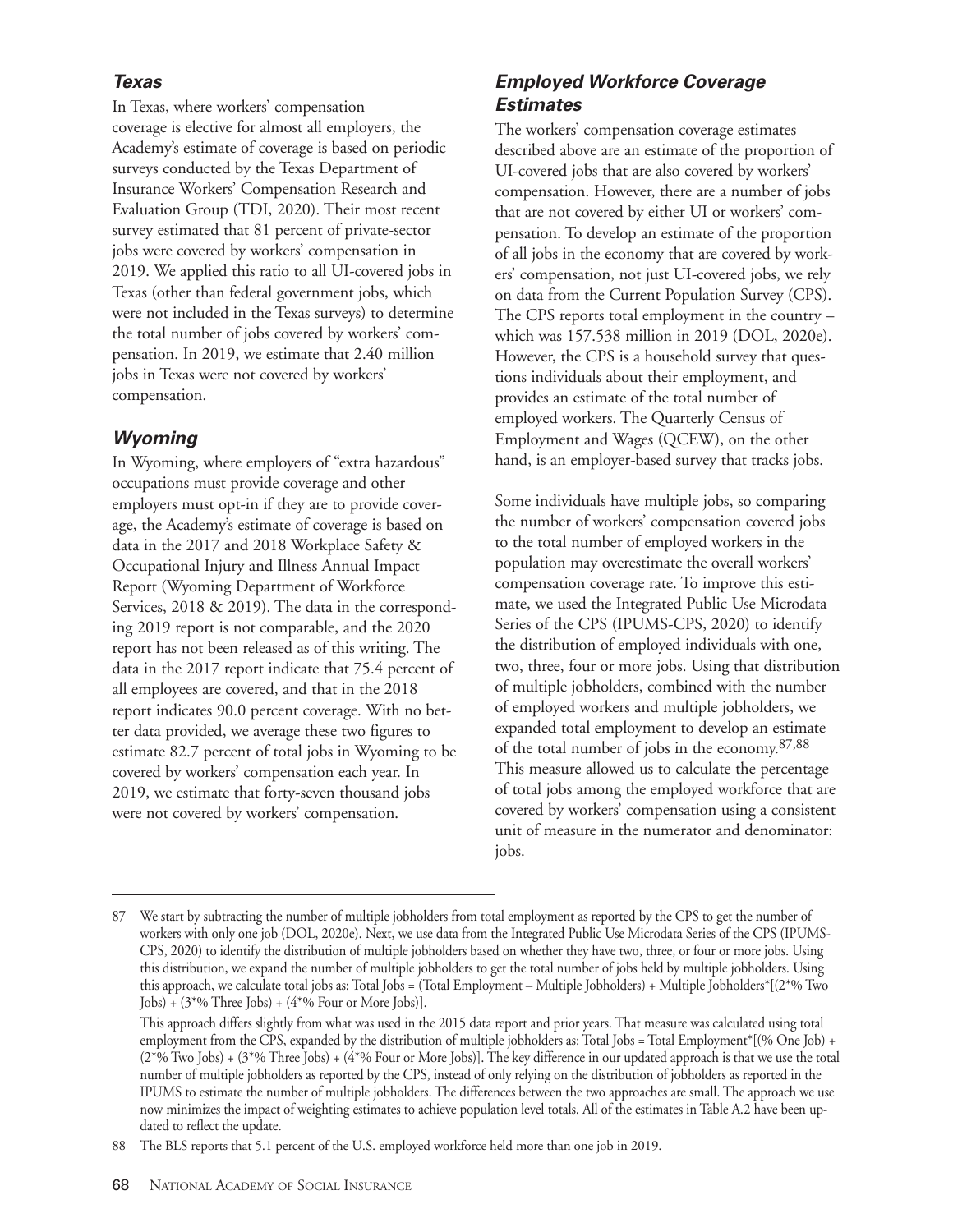As Table A.2 shows, workers' compensation covered 86.8 percent of the total jobs in the economy in 2019. Since 2015, the proportion of total jobs covered by workers' compensation remained relatively stable. Between 2015 and 2019, total employment and total jobs increased by 5.8 and 6.1 percent

respectively, while workers' compensation covered jobs increased by 6.2 percent. The number of multiple-job holders as reported by the CPS increased to 8.1 million in 2019, up 3.8 percent from 2018 and exceeding a pre-recession high of 7.7 million in 2007 (DOL, 2020e).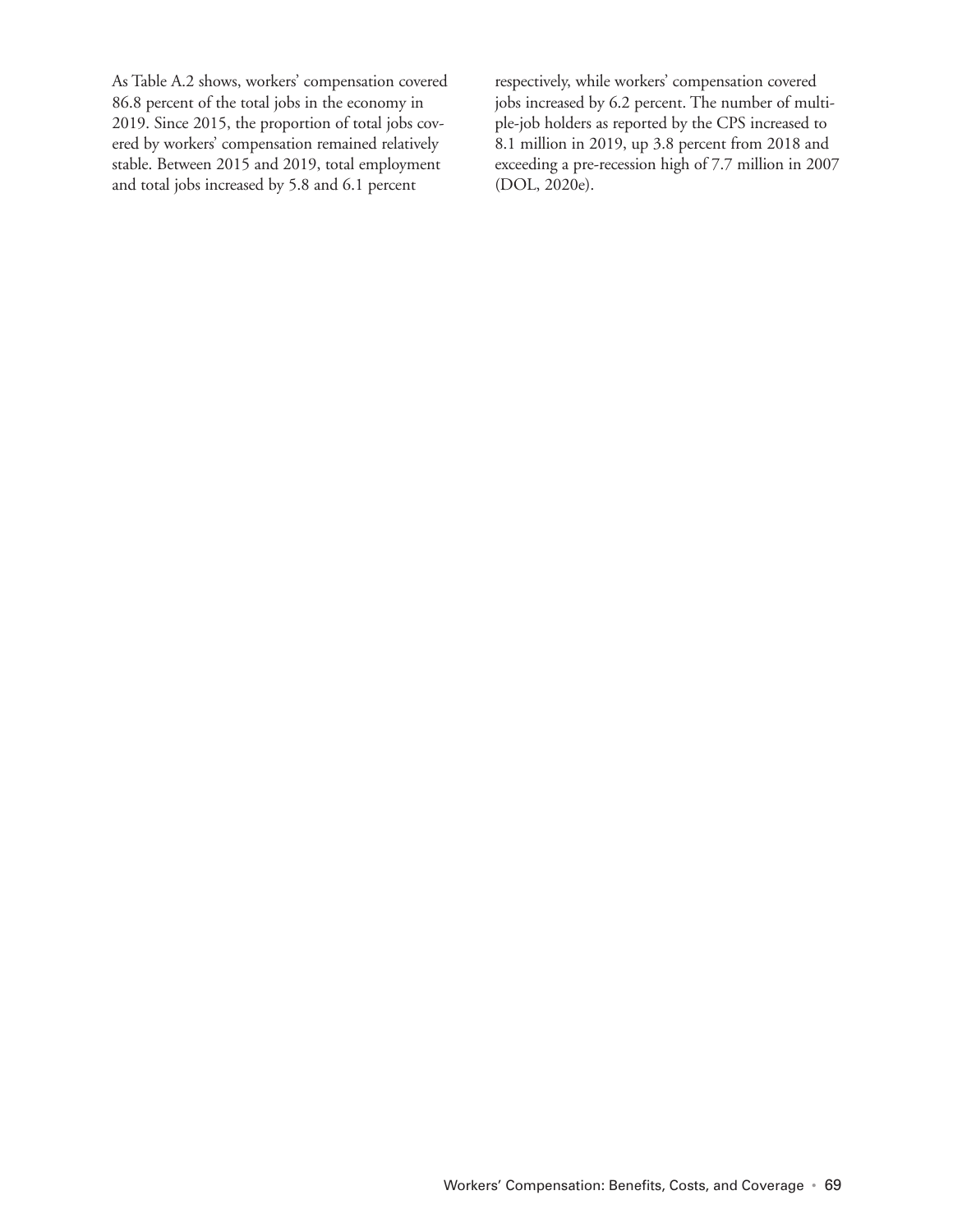|                      |                                       | Documenting Workers' Compensation Coverage Estimates, 2019 Annual Averages |                                  |                                         |                                |                                             |
|----------------------|---------------------------------------|----------------------------------------------------------------------------|----------------------------------|-----------------------------------------|--------------------------------|---------------------------------------------|
|                      |                                       | Unemployment Insurance (UI) Covered Jobs <sup>a</sup>                      |                                  | Workers' Compensation (WC) Exemptions   |                                |                                             |
|                      |                                       | Private, Non-                                                              |                                  |                                         | WC                             | WC as a                                     |
| State                | Total<br>$\left( \frac{1}{2} \right)$ | Farm Firms<br>$\widehat{c}$                                                | Small Firmb<br>$\widehat{\odot}$ | Agriculture <sup>c</sup><br>$\bigoplus$ | Covered Jobs<br>$\circledcirc$ | Percent of UI<br>$\widehat{\triangleright}$ |
| Alabama              | 1,935,499                             | 1,617,156                                                                  | 66,667                           | 5,304                                   | 1,863,528                      | 96.3                                        |
| Alaska               | 308,828                               | 248,242                                                                    |                                  |                                         | 308,828                        | 100.0                                       |
| Arizona              | 2,851,868                             | 2,499,440                                                                  |                                  |                                         | 2,851,868                      | $100.0$                                     |
| Arkansas             | 1,197,812                             | 1,014,746                                                                  | 20,646                           | 7,316                                   | 1,169,850                      | 97.7                                        |
| California           | 17,384,735                            | 14,937,526                                                                 |                                  |                                         | 17,384,735                     | 100.0                                       |
| Colorado             | 2,683,110                             | 2,292,141                                                                  | $\mathbf{I}$                     | 16,031                                  | 2,667,079                      | 99.4                                        |
| Connecticut          | 1,652,497                             | 1,441,429                                                                  | $\mathbf{I}$                     |                                         | 1,652,497                      | $100.0$                                     |
| Delaware             | 447,049                               | 387,971                                                                    |                                  | 1,199                                   | 445,850                        | 99.7                                        |
| District of Columbia | 580,812                               | 539,504                                                                    |                                  |                                         | 580,812                        | 100.0                                       |
| Florida              | 8,739,951                             | 7,757,354                                                                  | 304,010                          |                                         | 8,435,941                      | 96.5                                        |
| Georgia              | 4,409,402                             | 3,844,727                                                                  | 74,090                           | 14,433                                  | 4,320,879                      | 98.0                                        |
| Hawaii               | 624,320                               | 530,877                                                                    |                                  |                                         | 624,320                        | 100.0                                       |
| Idaho                | 739,146                               | 612,655                                                                    |                                  |                                         | 739,146                        | 100.0                                       |
| <b>Illinois</b>      | 5,917,147                             | 5,196,784                                                                  |                                  | 14,998                                  | 5,902,149                      | 99.7                                        |
| Indiana              | 3,038,565                             | 2,671,608                                                                  |                                  | 13,549                                  | 3,025,016                      | 99.6                                        |
| Iowa                 | 1,535,752                             | 1,294,706                                                                  |                                  | 17,332                                  | 1,518,420                      | 98.9                                        |
| Kansas               | 1,367,680                             | 1,135,848                                                                  | $\mathbf{I}$                     | 11,294                                  | 1,356,386                      | 99.2                                        |
| Kentucky             | 1,863,059                             | 1,601,024                                                                  |                                  | 5,500                                   | 1,857,559                      | 99.7                                        |
| Louisiana            | 1,892,004                             | 1,608,202                                                                  |                                  | 4,449                                   | 1,887,555                      | 99.8                                        |
| Maine                | 605,475                               | 520,406                                                                    |                                  | 3,882                                   | 601,593                        | 99.4                                        |
| Maryland             | 2,553,014                             | 2,203,235                                                                  | $\mathbf I$                      | 4,753                                   | 2,548,261                      | 99.8                                        |
| Massachusetts        | 3,589,339                             | 3,195,572                                                                  |                                  |                                         | 3,589,339                      | 100.0                                       |
| Michigan             | 4,305,863                             | 3,765,742                                                                  | $\mathbf{I}$                     | 24,970                                  | 4,280,893                      | 99.4                                        |
| Minnesota            | 2,870,003                             | 2,497,213                                                                  |                                  | 18,777                                  | 2,851,226                      | 99.3                                        |
| Mississippi          | 1,110,072                             | 895,641                                                                    | 40,540                           | 6,174                                   | 1,063,358                      | 95.8                                        |
| Missouri             | 2,757,321                             | 2,390,139                                                                  | 105,174                          | 9,449                                   | 2,642,698                      | 95.8                                        |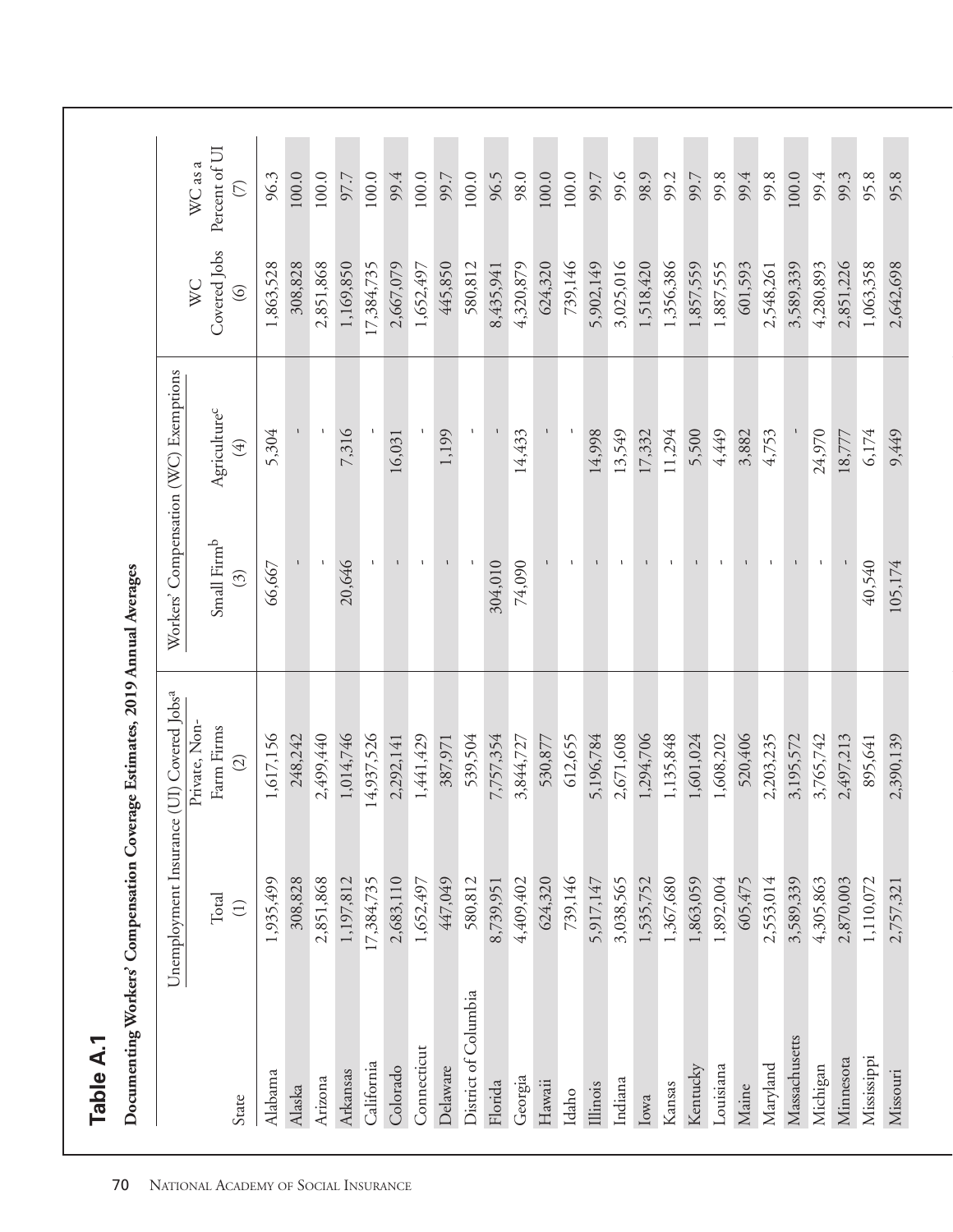| Montana            | 457,223     | 382,519                                                                                                  |              | 4,376   | 452,847     | 99.0  |
|--------------------|-------------|----------------------------------------------------------------------------------------------------------|--------------|---------|-------------|-------|
| Nebraska           | 965,533     | 808,986                                                                                                  |              | 12,398  | 953,135     | 98.7  |
| Nevada             | 1,389,160   | 1,245,154                                                                                                |              | 4,896   | 1,384,264   | 99.6  |
| New Hampshire      | 657,396     | 578,851                                                                                                  |              |         | 657,396     | 100.0 |
| New Jersey         | 4,034,424   | 3,502,418                                                                                                |              |         | 4,034,424   | 100.0 |
| New Mexico         | 807,595     | 649,618                                                                                                  | 14,260       | 8,582   | 784,753     | 97.2  |
| New York           | 9,428,126   | 8,098,256                                                                                                |              | 23,639  | 9,404,487   | 99.7  |
| North Carolina     | 4,424,334   | 3,773,686                                                                                                | 73,610       | 19,558  | 4,331,166   | 97.9  |
| North Dakota       | 413,542     | 347,678                                                                                                  |              | 3,805   | 409,737     | 99.1  |
| Ohio               | 5,359,749   | 4,696,847                                                                                                |              |         | 5,359,749   | 100.0 |
| Oklahoma           | 1,572,496   | 1,288,990                                                                                                | $\mathbf{I}$ | 7,434   | 1,565,062   | 99.5  |
| Oregon             | 1,924,803   | 1,644,991                                                                                                |              |         | 1,924,803   | 100.0 |
| Pennsylvania       | 5,827,484   | 5,229,158                                                                                                |              | 20,574  | 5,806,910   | 99.6  |
| Rhode Island       | 474,484     | 423,675                                                                                                  |              | 810     | 473,674     | 99.8  |
| South Carolina     | 2,093,654   | 1,768,494                                                                                                | 53,250       | 5,386   | 2,035,018   | 97.2  |
| South Dakota       | 418,827     | 350,004                                                                                                  |              | 5,438   | 413,389     | 98.7  |
| Tennessee          | 2,982,775   | 2,608,390                                                                                                | 89,785       | 5,953   | 2,887,037   | 96.8  |
| Texas <sup>d</sup> | 12,385,606  | 10,647,214                                                                                               |              | 46,935  | 10,109,262  | 81.6  |
| Utah               | 1,483,443   | 1,279,265                                                                                                | $\mathbf{I}$ | 4,890   | 1,478,553   | 99.7  |
| Vermont            | 303,476     | 254,289                                                                                                  |              | 2,991   | 300,485     | 99.0  |
| Virginia           | 3,757,096   | 3,218,415                                                                                                | 61,078       | 8,623   | 3,687,395   | 98.1  |
| Washington         | 3,363,229   | 2,800,436                                                                                                |              |         | 3,363,229   | 100.0 |
| West Virginia      | 664,737     | 553,016                                                                                                  | $\mathbf{I}$ | 795     | 663,942     | 99.9  |
| Wisconsin          | 2,857,063   | 2,483,298                                                                                                |              | 23,703  | 2,833,360   | 99.2  |
| Wyominge           | 269,545     | 209,244                                                                                                  |              |         | 269,545     | 100.0 |
| Total Non-Federal  | 145,276,123 | 125,542,780                                                                                              | 903,110      | 390,196 | 141,804,613 | 97.6  |
| Federal Employees  | 2,824,293   |                                                                                                          |              |         | 2,824,293   | 100.0 |
| TOTAL              | 148,100,416 | 125,542,780                                                                                              | 903,110      | 390,196 | 144,628,906 | 97.7  |
|                    |             | of I H conseal employment reported in the FTA 2002 data produced by the Bureau of Labor Statistics (DOL) |              |         |             |       |

a. UI-covered employment reported in the ETA-202 data produced by the Bureau of Labor Statistics (DOL, 2020c) על, ידורות data produced by the bureau or Or-covered employment reported in the ETV-202

b. Data on employees at small firms came from the U.S. Census Bureau (2005; 2021). Data on employees at small firms came from the U.S. Census Bureau (2005; 2021). a<br>Li

Data on agricultural workers came from the Quarterly Census of Employment and Wages (DOL, 2019b) c. Data on agricultural workers came from the Quarterly Census of Employment and Wages (DOL, 2019b)

d. In 2019 there were 2,400,200 workers not covered by workers' compensation in Texas. Data on workers not covered by workers' compensation in Texas came from the Texas In 2019 there were 2,400,200 workers not covered by workers' compensation in Texas. Data on workers not covered by workers' compensation in Texas came from the Texas Department of Insurance (TDI, 2020). ਂ ਚ

In 2019 there were 46,631 workers not covered by workers' compensation in Wyoming. Data on the percent of uncovered workers in Wyoming comes from the Wyoming Department e. In 2019 there were 46,631 workers not covered by workers' compensation in Wyoming. Data on the percent of uncovered workers in Wyoming comes from the Wyoming Department of Workforce Services (Wyoming Department of Workforce Services, 2018 and 2019). of Workforce Services (Wyoming Department of Workforce Services, 2018 and 2019). Department of Insurance (TDI, 2020). c.

Source: National Academy of Social Insurance estimates. *Source:* National Academy of Social Insurance estimates.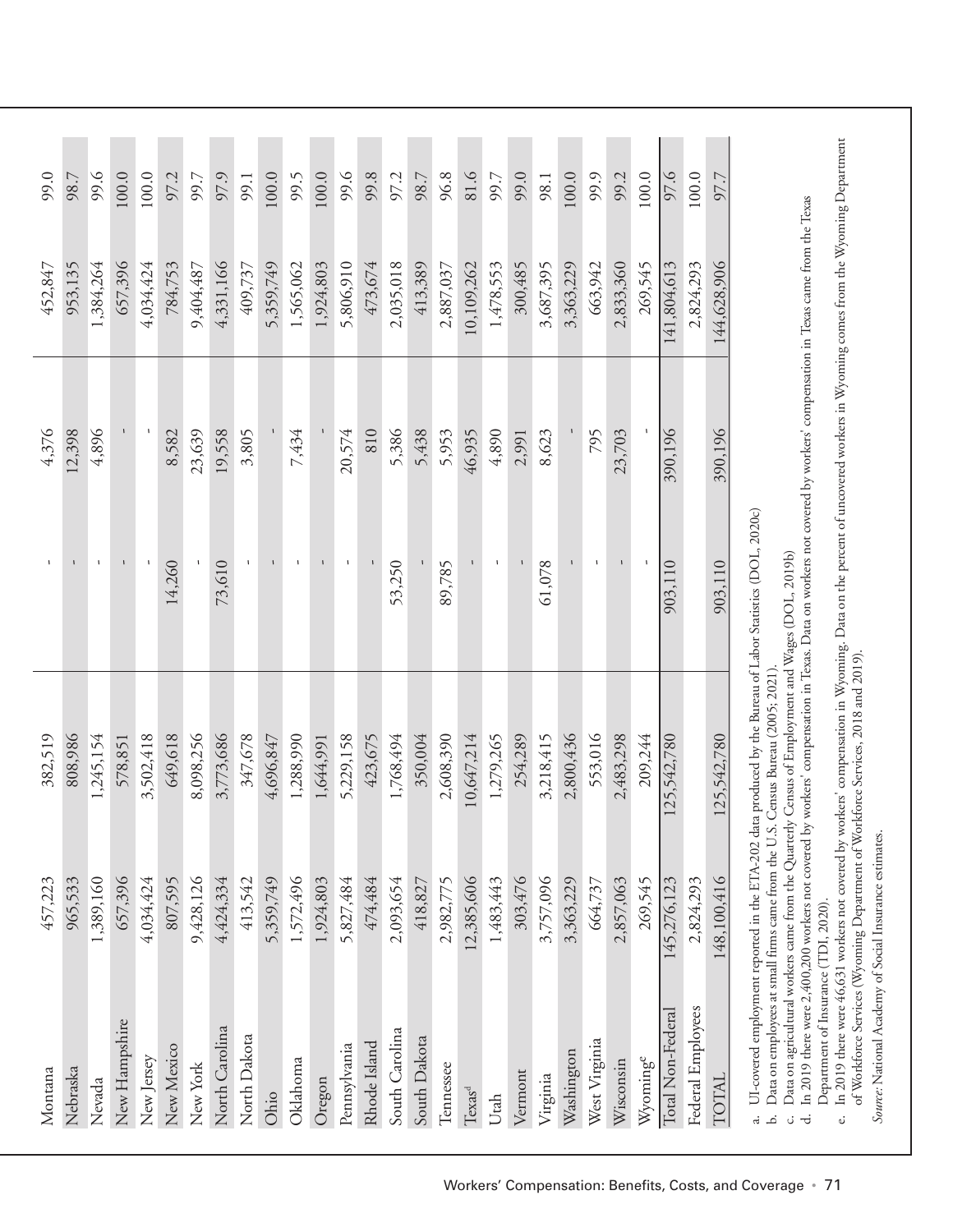# **Table A.2**

#### **Workers' Compensation Coverage as a Percent of the Employed Workforce, 2009-2019 National Averages**

| Year | Total<br>Employment <sup>a</sup><br>(thousands) | Total<br>$\mathrm{Jobs}^{\mathrm{b}}$<br>(thousands) | <b>WC</b><br>Covered Jobs <sup>c</sup><br>(thousands) | WC %<br>Coverage of<br>Total Jobs | WC % Coverage<br>of Total<br>Employment |
|------|-------------------------------------------------|------------------------------------------------------|-------------------------------------------------------|-----------------------------------|-----------------------------------------|
|      | (1)                                             | (2)                                                  | (3)                                                   | $(4) = (3) / (2)$                 | $(5) = (3) / (1)$                       |
| 2009 | 139,877                                         | 147,856                                              | 125,255                                               | 84.7%                             | 89.5%                                   |
| 2010 | 139,077                                         | 146,640                                              | 124,871                                               | 85.2%                             | 89.8%                                   |
| 2011 | 139,885                                         | 147,468                                              | 126,290                                               | 85.6%                             | 90.3%                                   |
| 2012 | 142,475                                         | 150,110                                              | 128,348                                               | 85.5%                             | 90.1%                                   |
| 2013 | 143,941                                         | 151,680                                              | 130,570                                               | 86.1%                             | 90.7%                                   |
| 2014 | 146,319                                         | 154,218                                              | 133,074                                               | 86.3%                             | 90.9%                                   |
| 2015 | 148,845                                         | 156,887                                              | 136,008                                               | 86.7%                             | 91.4%                                   |
| 2016 | 151,439                                         | 159,788                                              | 138,468                                               | 86.7%                             | 91.4%                                   |
| 2017 | 153,334                                         | 161,742                                              | 140,424                                               | 86.8%                             | 91.6%                                   |
| 2018 | 155,760                                         | 164,393                                              | 142,635                                               | 86.8%                             | 91.6%                                   |
| 2019 | 157,529                                         | 166,463                                              | 144,407                                               | 86.8%                             | 91.7%                                   |

a. Data on total employment as reported in the Current Population Survey (IPUMS-CPS, 2020).

b. Total Jobs are estimated by multiplying total employment by the proportional distribution of single- and muliplejobholders. Data on the proportional distribution of single- and multiple-jobholders processed from the Integrated Public Use Microdata Series-CPS (IPUMS-CPS, 2020).

c. Workers' Compensation Covered Jobs from Table A and previous editions of this report.

*Source*: National Academy of Social Insurance estimates.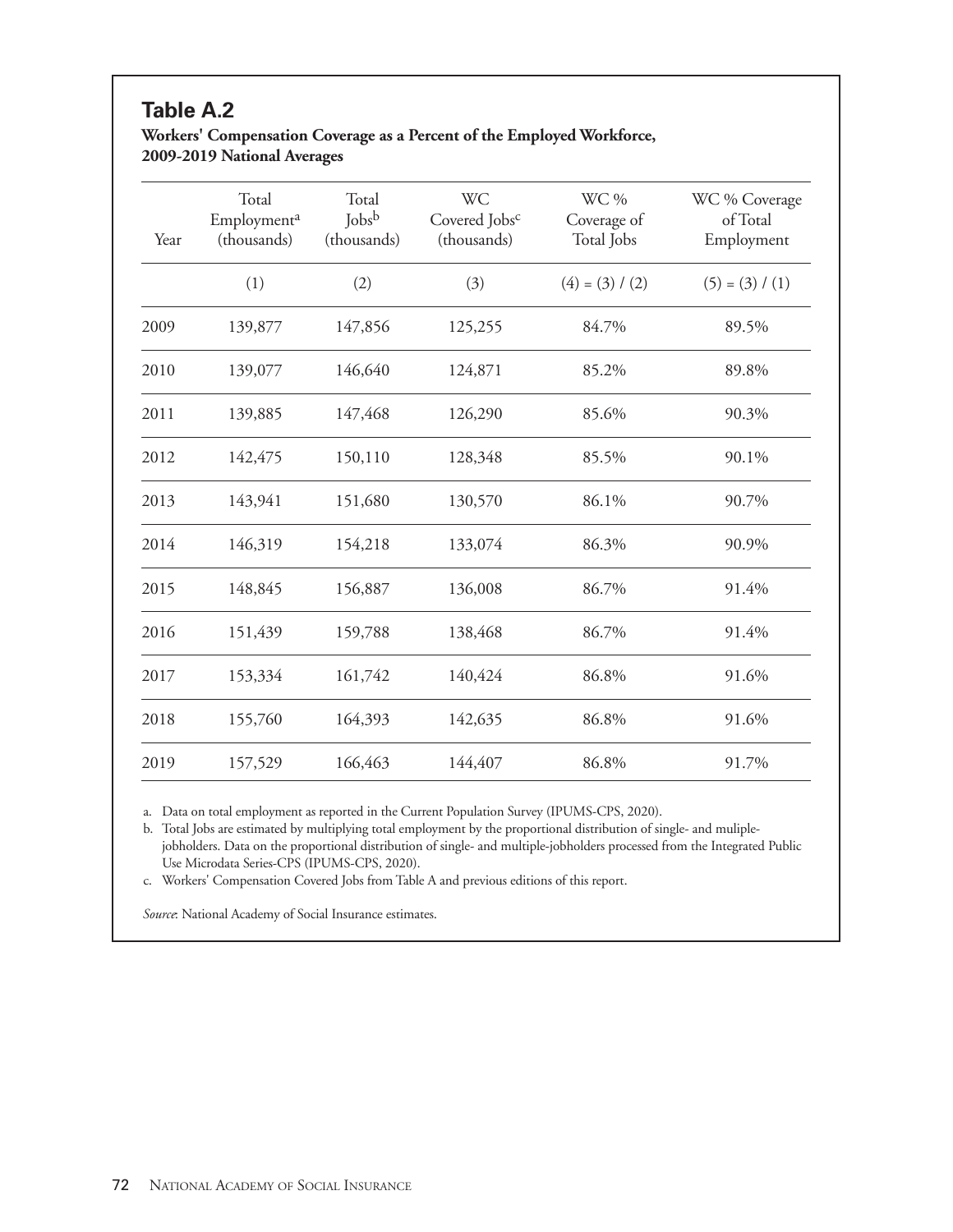# **Appendix B: Federal Programs**

Various federal programs compensate certain categories of workers and their dependents for workrelated injuries or illnesses. The standard approach in this report has been to include in the national totals of workers' compensation data those federally administered programs that are financed by employers and are not included in the data reported by the states. The standard approach, however, excludes programs that cover private sector or public sector workers and are financed by general federal revenues. Henceforth the "standard approach" will be referred to as Scope I. For estimates of the total costs of workers' compensation to the United States, including those financed by federal or state general revenues, please see the Scope II and Scope III data in Appendix C: Alternative Measures of Workers' Compensation Benefits and Costs.

One difficulty with the data on the costs of federal programs is the relative incomparability to state program cost data. For the state data, cost estimates for employers who purchase insurance from private carriers and state-funds are based on a given year's premiums, which include estimates of the benefits that will be paid for injuries that occur during the year plus a loading factor that covers the carriers'

underwriting expenses and other administrative expenses. For state data on the costs for self-insuring employers, costs are the sum of benefits paid in the year plus a loading factor added by the Academy in a procedure described at page 38. For most Federal programs, there are no data comparable to the state data on premiums, which includes both benefits and administrative costs. Most cost estimates in the following tables are based on benefits paid to workers in each year plus the administrative costs for that program to the extent such data are available. To this extent the data in this Appendix are not perfectly comparable to much of the cost data in the body of the report. Federal program data on costs are comparable to state program data on employers that self-insure since the estimates of costs represent benefits paid plus administrative costs. Details on specific federal programs are provided below.

# **Federal Programs Included in the Academy Scope I Estimates**

#### **Federal Employees**

The Federal Employees' Compensation Act of 1916 (FECA) provided the first comprehensive workers' compensation program for federal civilian

## **Table B.1**

**Federal Employees' Compensation Act, Benefits and Costs, 2015-2019 (in thousands)**

| 2018<br>1,835,333 | 2019      |
|-------------------|-----------|
|                   |           |
|                   |           |
|                   | 1,834,405 |
| 921,028           | 843,601   |
| 2,756,361         | 2,678,006 |
|                   |           |
| 171,852           | 175,036   |
| 9,746             | 9,747     |
| 181,598           | 184,783   |
| 2,928,213         | 2,853,042 |
| 9,746             | 9,747     |
|                   |           |

a Includes legal and investigative support from the Office of the Solicitor and the Office of the Inspector General.

b Includes "Total Benefits" and "Direct Administrative Costs".

c Includes "Indirect Administrative Costs".

Source: U.S. Department of Labor (2021).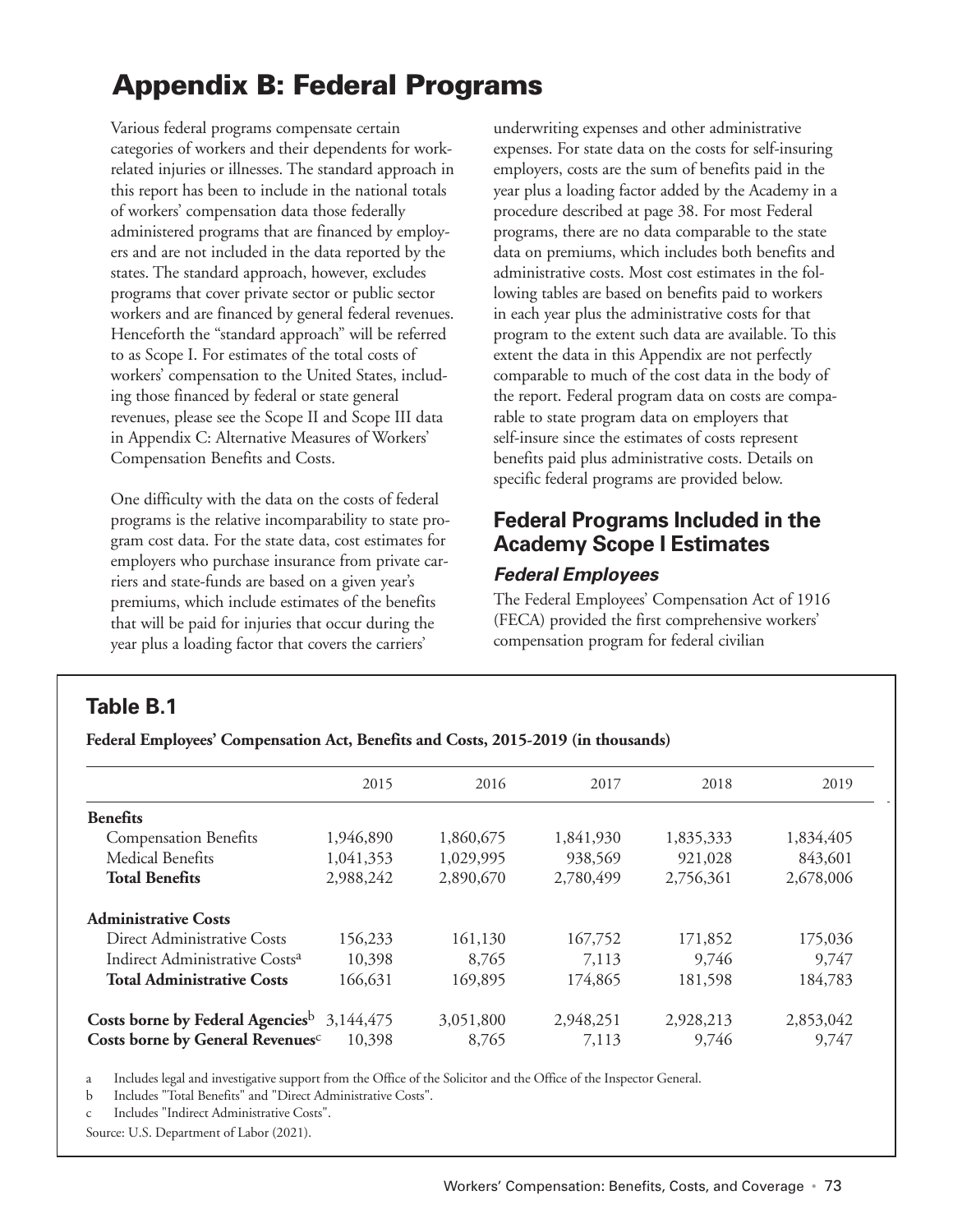employees. In 2019, total FECA benefits were approximately \$2.7 billion (Table B1). Thirty-two percent of benefits were for medical care, down three percent since 2015. The share of benefits for medical care is lower in the FECA program than in most state workers' compensation systems because federal cash benefits, particularly for higher-wage workers, replace a larger share of pre-injury wages than do

most state programs.89 Total administrative costs for the FECA program were \$185 million in calendar year 2019, or 6.9 percent of total benefits paid (DOL, 2021). The benefits and direct administrative costs of the FECA program are included in the national totals in Scope I. Indirect administrative costs are included in Appendix C.

# **Table B.2**

**Longshore and Harbor Workers' Compensation Act (LHWCA), Benefits, Costs, and Death Claims,**a **2015-2019 (in thousands)**

|                                               | 2015        | 2016        | 2017        | 2018        | 2019        |
|-----------------------------------------------|-------------|-------------|-------------|-------------|-------------|
| <b>Benefits</b>                               |             |             |             |             |             |
| Insurance Carriers <sup>a</sup>               | 893,226     | 881,492     | 865,913     | 739,257     | 696,626     |
| Self-Insured Employers                        | 421,030     | 416,151     | 406,888     | 414,077     | 424,283     |
| LHWCA Special Fund                            | 113,307     | 109,643     | 107,117     | 102,612     | 99,518      |
| DCCA Special Fundb                            | 8,078       | 6,856       | 6,117       | 6,864       | 6,411       |
| Defense Base Act <sup>a,c</sup>               | 667,644     | 673,083     | 669,667     | 562,021     | 521,749     |
| <b>Total Benefits</b>                         | \$2,103,284 | \$2,087,225 | \$2,055,701 | \$1,824,830 | \$1,748,587 |
| <b>Administrative Costs</b>                   |             |             |             |             |             |
| General Revenue                               | 12,116      | 12,423      | 12,636      | 12,740      | 12,740      |
| Special Funds                                 | 2,164       | 2,166       | 2,165       | 2,164       | 2,172       |
| Indirect Administrative Costs <sup>d</sup>    | 1,426       | 915         | 842         | 949         | 889         |
| <b>Total Administrative Costs</b>             | 15,705      | 15,503      | 15,642      | 15,853      | 15,801      |
| <b>Employer Assessments</b>                   |             |             |             |             |             |
| LHWCA Special Fund Assessment                 | 108,000     | 112,000     | 114,000     | 106,000     | 91,500      |
| DCCA Special Fund Assessment <sup>b</sup>     | 8,000       | 8,000       | 6,000       | 7,000       | 5,000       |
| <b>Total Employer Assessments</b>             | 116,000     | 120,000     | 120,000     | 113,000     | 96,500      |
| Costs borne by Private Employers <sup>e</sup> | 2,219,284   | 2, 207, 225 | 2,175,701   | 1,937,830   | 1,845,087   |
| Costs borne by General Revenues <sup>t</sup>  | 13,542      | 13,337      | 13,477      | 13,689      | 13,629      |

a Includes benefit costs for cases under the Defense Base Act (DBA) and other extensions to the LHWCA.

b The District of Columbia Workmen's Compensation Act Special Fund is an extension of the LHWCA to provide workers' compensation benefits in certain employments in the District of Columbia.

c Civilian overseas deaths in 2014 totaled 146; 2015 totaled 100; 2016 totaled 88; 2017 totaled 103; and 2018 totaled 74.

d Includes legal and investigative support from the Office of the Solicitor and the Office of the Inspector General. These are not employer costs but are provided through general revenue appropriations.

e Equal to sum of "Insurance Carriers", "Self-Insured Employers", "Defense Base Act", 'LHWCA Special Fund Assessment", and "DCCA Special Fund Assessment". Does not include special fund administrative costs as they are financed by the employer assessments. Special fund benefits in each year are funded by prior years' assessments.

f Includes administrative costs paid out of general revenues, and indirect administrative costs.

*Source:* U.S. Department of Labor (2021).

89 Statutory wage-replacement rates replace, on average, about two-thirds of a workers' pre-injury gross wage subject to minimum and weekly maximum benefits, which vary by state. For FECA covered workers, "compensation is generally paid at the rate of two-thirds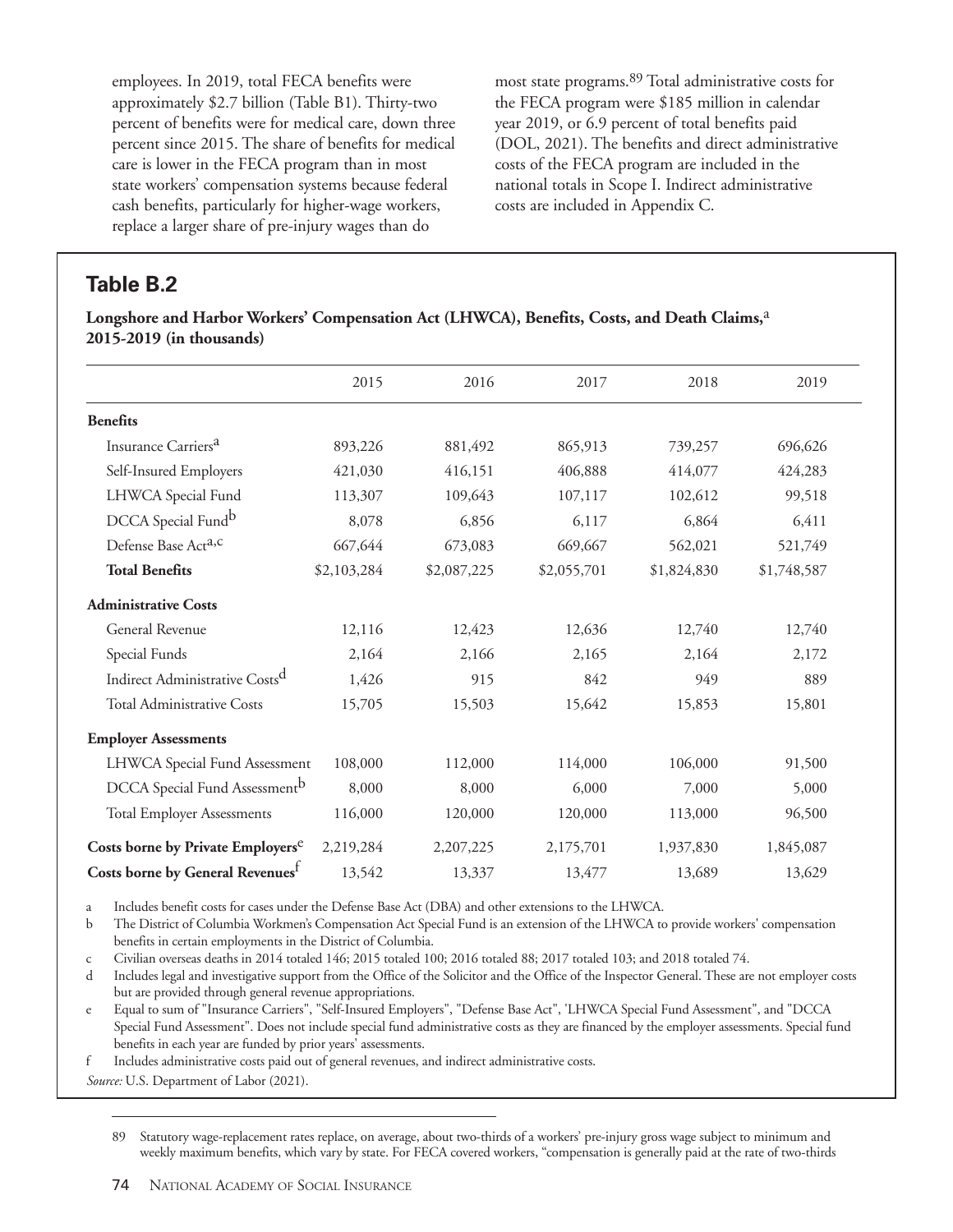FECA financing is similar to the financing of workers' compensation in the private sector in that costs charged to each federal agency reflect benefits paid to the employees of that agency. In this regard the employer is paying for the benefits (as opposed to general revenues directly).

#### **Longshore and Harbor Workers**

The Longshore and Harbor Workers' Compensation Act (LHWCA) requires employers to provide workers' compensation protection for longshore, harbor, and other maritime workers. The original program was enacted in 1927 in response to a U.S. Supreme Court decision holding that the Constitution prohibits states from extending workers' compensation coverage to maritime employees who are injured while working over navigable waters. The LHWCA excludes coverage of the master or crew of a vessel. In 1941, the Defense Base Act (DBA) extended the LHWCA to require coverage for other types of workers who fall outside the jurisdiction of state workers' compensation programs, such as employees working on overseas military bases, and persons working overseas for private contractors of the United States. Other extensions of the Act have required coverage for special groups of workers, such as workers on offshore drilling rigs.

Private employers cover workers protected by the LHWCA by purchasing private insurance or selfinsuring. The Division of Longshore and Harbor Workers' Compensation also administers two special funds. The first pays certain types of claims authorized under the LHWCA (e.g., for second injuries, or in cases where an employer and their workers' compensation carrier are insolvent or out of business). The special fund is underwritten by annual assessments on employers. The second, the District of Columbia Compensation Act (DCCA) Special Fund, pays benefits to DC government employees who filed claims for injuries prior to July 26, 1982, when the District of Columbia Workers' Compensation Act was enacted. As such, all benefits paid by the DCCA special fund today are for injuries prior to that date (CRS, 2021).

The Academy's data series on benefits of workers' compensation allocate part of the benefits paid under the LHWCA to the states where the companies operate, and part to federal programs. Benefits paid by private carriers under the LHWCA are not identified separately in the information provided by A.M. Best or the state agencies, so these benefits appear in Scope I in the state data. Benefits paid by private employers who self-insure under the LHWCA, and benefits paid from the LHWCA special fund, are not reported by the states or A.M. Best. Consequently, these benefits are included in Scope I in the federal data.

As shown in Table B2, employers paid \$92 million to the LHWCA special fund in 2019, which helped cover benefit payments of \$100 million. Direct and indirect administrative costs to the federal government totaled approximately \$13.6 million. The administrative costs of the two special funds, about \$2.2 million in 2019, are financed by assessments on private employers.

## **Coal Miners with Black Lung Disease**

The Black Lung Benefits Act, enacted in 1969, provides compensation for coal miners with pneumoconiosis (black lung disease) and their survivors. The program has two parts. Part B is financed by federal general revenues and was administered by the Social Security Administration until 1997, when administration shifted to the U.S. Department of Labor. Part C is paid through the Black Lung Disability Trust Fund, which is financed by coal mine operators through a federal excise tax on all coal that is mined and sold in the United States. In this report, only the Part C benefits that are financed by employers are included in Scope I. Benefits under Part C are paid directly by the responsible mine operator or insurer, or otherwise from the federal Black Lung Disability Trust Fund.

Table B3 shows benefits paid under both parts of the black lung program from 2015 through 2019. Total benefits in 2019 were \$230 million, of which \$63.5 million was paid under Part B and \$166.6 million under Part C. Part C benefits included \$40 million for medical care (24% of Part C benefits paid). Medical benefits are a relatively small share of black lung benefits because many of the recipients of benefits are deceased coal miners' dependents, whose medical care is not covered by the program.

of the salary if the employee has no dependents, and three-fourths of the salary if one or more dependents are claimed." (DOL compliance regulations).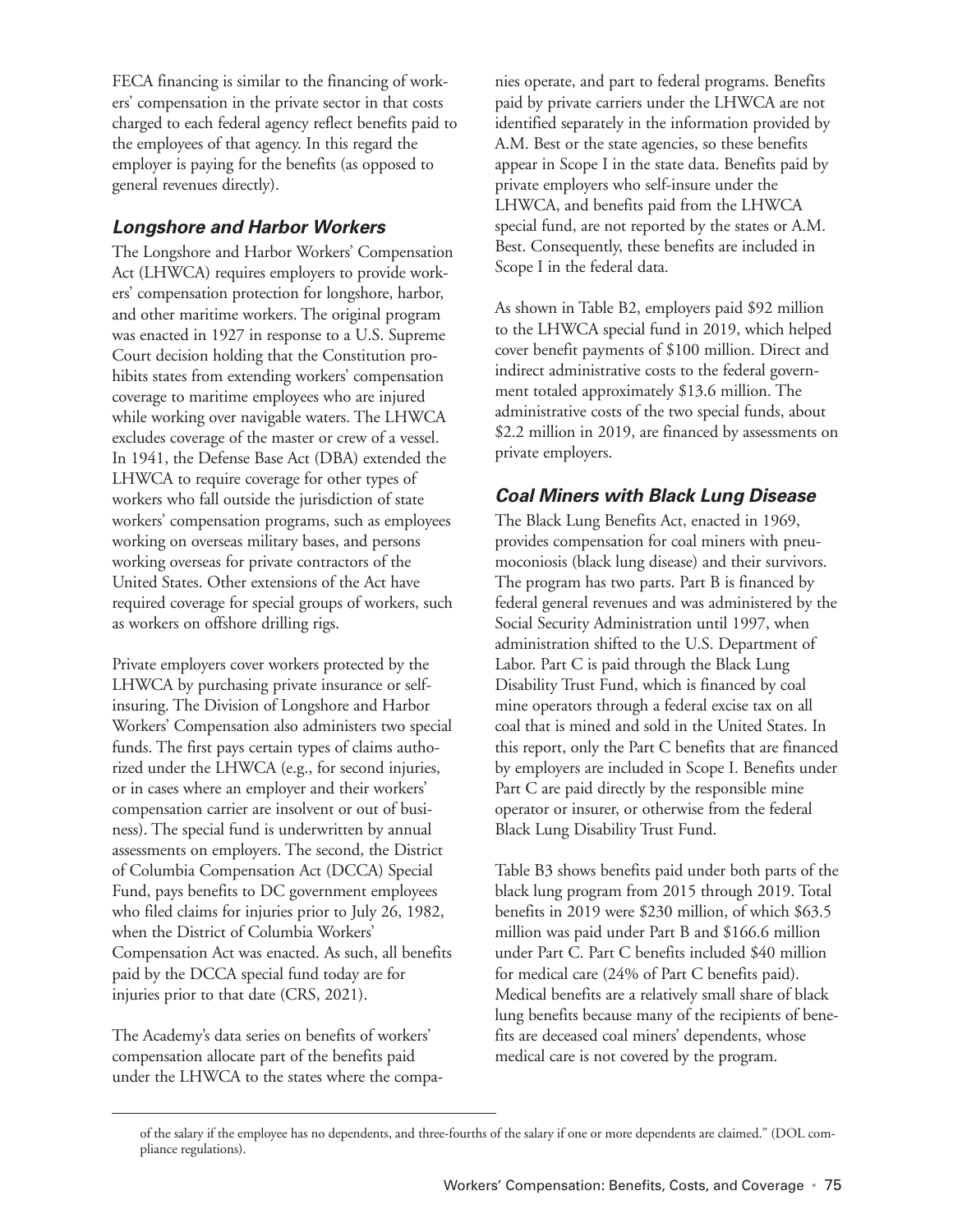# **Table B.3**

**Black Lung Benefits Act, Benefits and Costs, 2015-2019 (in thousands)**

|                                                       | 2015      | 2016      | 2017      | 2018      | 2019      |
|-------------------------------------------------------|-----------|-----------|-----------|-----------|-----------|
| <b>Benefits</b>                                       |           |           |           |           |           |
| Part B Compensation                                   | 112,651   | 98,651    | 82,646    | 72,297    | 63,477    |
| Part C Compensation                                   | 141,290   | 143,212   | 136,508   | 129,674   | 126,664   |
| Part C Medical Benefits                               | 33,900    | 36,733    | 46,320    | 45,000    | 39,896    |
| <b>Total Benefits</b>                                 | \$287,841 | \$278,596 | \$265,474 | 246,972   | 230,037   |
| <b>Costs of Past Benefits</b>                         |           |           |           |           |           |
| Interest Payments on Past Advances <sup>a</sup>       | 1,037,392 | 1,335,288 | 2,015,732 | 2,890,135 | 3,785,000 |
| Bond Paymentsb                                        | 498,739   | 523,262   | 545,554   | 449,888   | 117,929   |
| Total Current Costs of Past Benefits                  | 1,536,131 | 1,858,550 | 2,561,286 | 3,340,022 | 3,902,929 |
| <b>Administrative Costs</b>                           |           |           |           |           |           |
| Part B (SSA)                                          | 4,822     | 4,964     | 5,093     | 5,040     | 4,924     |
| Part C (DOL)                                          | 31,198    | 33,236    | 35,472    | 35,590    | 35,785    |
| Indirect Administrative Costs <sup>C</sup>            | 28,972    | 29,430    | 30,608    | 30,681    | 23,047    |
| <b>Total Administrative Costs</b>                     | 64,991    | 67,630    | 71,172    | 71,311    | 63,756    |
| <b>Employer Assessments</b>                           |           |           |           |           |           |
| Coal Tax Paid by Employers                            | 524,230   | 436,889   | 417,628   | 342,443   | 237,848   |
| <b>Deferred Costs</b>                                 |           |           |           |           |           |
| Trust Fund Advances from U.S. Treasury <sup>d</sup>   | 666,250   | 1,003,750 | 1,438,750 | 1,892,500 | 1,983,150 |
| Costs borne by Private Employers <sup>e</sup>         | 524,230   | 436,889   | 417,628   | 342,443   | 237,848   |
| Costs borne by General Revenues <sup>f</sup>          | 812,695   | 1,136,795 | 1,557,097 | 2,000,518 | 2,074,598 |
| Costs borne by the Black Lung Trust Fund <sup>g</sup> | 1,742,519 | 2,071,731 | 2,779,585 | 3,550,287 | 4,105,274 |

a The amount shown is the repayment of one-year obligations of the Trust Fund, which include the previous year's advances from the U.S. Treasury and applicable interest due on those advances, as required under the EESA.

b Repayment of bond principal and interest on principal debt as required by the Trust Fund debt restructuring portion of the EESA.

c Includes legal and investigative support from the Office of the Solicitor and the Office of the Inspector General, services provided by the Department of the Treasury, and costs for the Office of Administrative Law Judges (OALJ) and the Benefits Review Board (BRB). OALJ and BRB costs are not included for any other program but cannot be separately identified for Coal Mine Workers' Compensation.

d Advance of funds required when Trust Fund expenses exceed tax revenues received in a given year. Under the Emergency Economic Stabilization Act of 2008 (EESA), total Trust Fund debt (cumulative advances) at the end of 2008 was converted to zero coupon bonds that are repayable to the U.S. Treasury on an annual basis.

e Equal to "Coal Tax Paid by Employers".

f Includes Part B compensation, Part B administrative costs, indirect administrative costs, and trust fund advances from the U.S. treasury.

g Includes "Part C Compensation", "Part C Medical Benefits", "Interest Payments on Past Advances", "Bond Payments", and "Part C" administrative costs.

*Source:* U.S. Department of Labor (2021).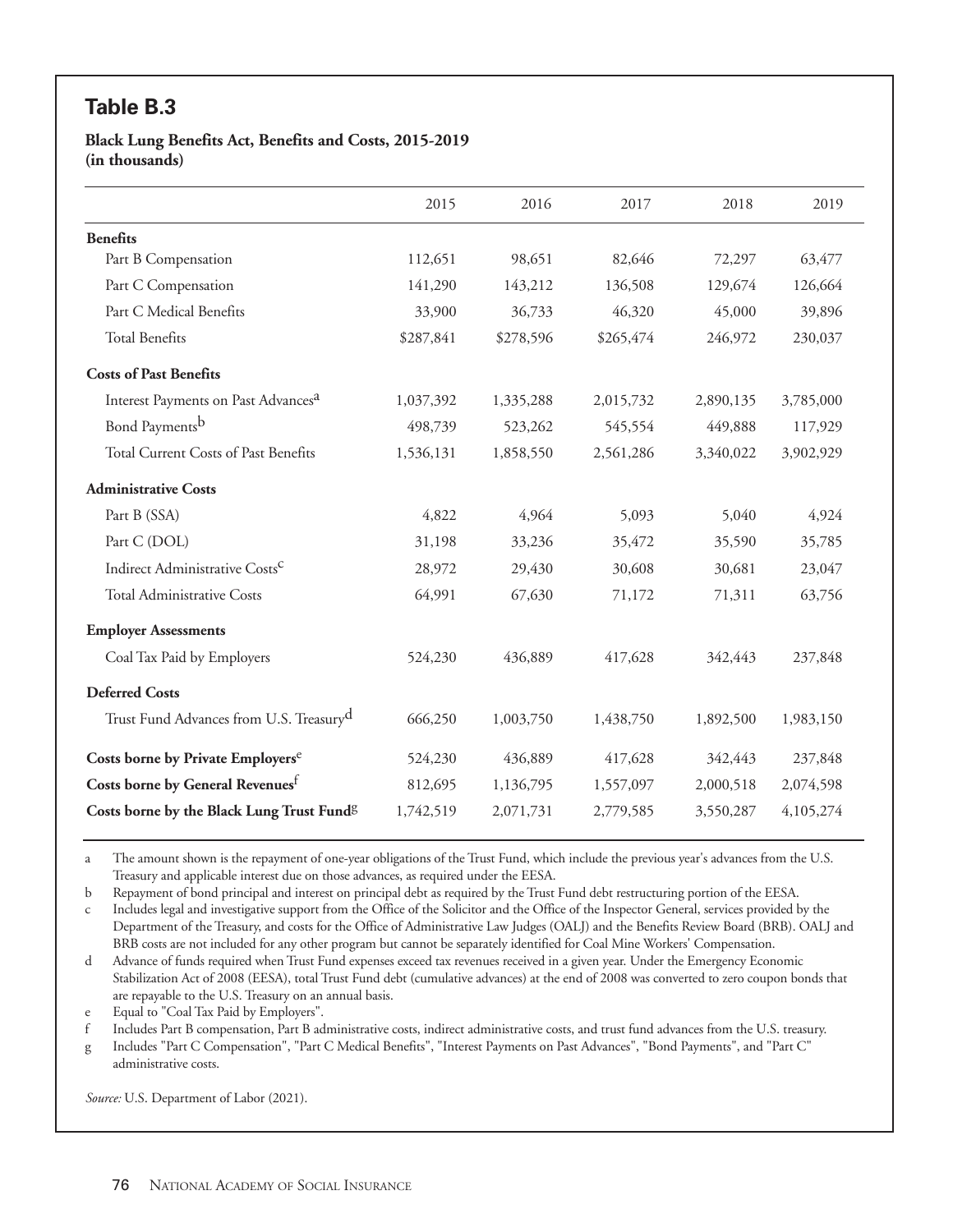# **Table B.4**

**Benefits and Costs of the Energy Employees Occupational Illness Compensation Program Act: Parts B and E 2015-2019 (in thousands)**

|                                               | 2015      | 2016      | 2017      | 2018      | 2019      |
|-----------------------------------------------|-----------|-----------|-----------|-----------|-----------|
| <b>Benefits</b>                               |           |           |           |           |           |
| Part B                                        |           |           |           |           |           |
| Medical Benefits <sup>a</sup>                 | 367,858   | 487,618   | 569,060   | 678,134   | 763,192   |
| <b>Compensation Benefits</b>                  | 286,540   | 293,228   | 277,294   | 258,389   | 263,879   |
| Part $E^{\rm b}$                              |           |           |           |           |           |
| Medical Benefits <sup>C</sup>                 | 69,564    | 77,005    | 85,793    | 90,726    | 116,038   |
| <b>Compensation Benefits</b>                  | 264,166   | 278,859   | 326,351   | 335,859   | 357,166   |
| <b>Total Benefits</b>                         | 988,129   | 1,136,710 | 1,258,497 | 1,363,109 | 1,500,276 |
| <b>Administrative Costs</b>                   |           |           |           |           |           |
| Part B                                        |           |           |           |           |           |
| Direct Administrative Costs <sup>d</sup>      | 52,079    | 54,319    | 58,014    | 55,540    | 53,823    |
| Indirect Administrative Costs <sup>e</sup>    | 763       | 1,024     | 1,215     | 1,340     | 1,427     |
| Part E                                        |           |           |           |           |           |
| Direct Administrative Costs <sup>d</sup>      | 67,530    | 68,499    | 70,142    | 71,466    | 71,560    |
| Indirect Administrative Costs <sup>e</sup>    | 793       | 530       | 522       | 657       | 750       |
| <b>Total Administrative Costs</b>             | 121,165   | 124,373   | 129,892   | 129,004   | 127,560   |
| <b>Total Costs (Benefits and Admin Costs)</b> | 1,109,294 | 1,261,082 | 1,388,389 | 1,492,112 | 1,627,836 |

a Medical payments made for claimants eligible under Part B only and claimants eligible under both Part B and Part E.

b The Energy Part E benefit program was established in October 2004.

c Medical payments made for claimants eligible under Part E only.

d Part B costs for 2002-2008 include funding for the Department of Health and Human Services/National Institute for Occupational Safety and Health's (DHHS/NIOSH) conduct of dose reconstructions and special exposure cohort determinations. For 2002, these costs were \$32.7 million; 2003, \$26.8 million; 2004, \$51.7 million; 2005, \$50.5 million; 2006, \$58.6 million; 2007, \$55.0 million; and 2008, \$41.5 million. Beginning in 2009, these costs are a direct appropriation to DHHS/NIOSH. Part B costs for 2009-18 include funding for an Ombudsman position. For 2009, these costs were \$0.1 million; 2010, \$0.4 million; 2011, \$0.2 million; 2012, \$0.3 million; 2013, \$0.5 million; 2014, \$0.6 million; and 2015, \$0.6 million; 2016, \$0.7 million; 2017, \$0.8 million; and 2018, \$0.7 million. Part E costs for 2005- 19 also include funding for an Ombudsman position. For 2005 these costs were \$0.2 million; 2006, \$0.5 million; 2007, \$0.7 million; 2008, \$0.8 million; 2009, \$0.8 million; 2010, \$0.5 million; 2011, \$0.8 million; 2012, \$0.8 million; 2013, \$0.8 million; 2014, \$0.8 million; 2015, \$0.7 million; 2016, \$0.7 million; 2017, \$0.9 million; 2018, \$0.9 million; and 2019, \$0.8 million.

e Includes legal and investigative support from the Office of the Solicitor and the Office of the Inspector General.

Source: U.S. Department of Labor (2021).

Table B3 also shows accounting data for the Black Lung Trust Fund, and federal costs for administering the program. In 2019, direct administrative costs for Part C were \$35.8 million. Together with benefit payments of \$166.6 million, expenditures under Part C were \$202.3 million. Employers paid \$237.8 million into the trust fund in 2019, but payments on past debt, totaling \$3.9 billion in 2019, far exceeded the extra revenues.

To the extent that treasury loans to the Trust Fund are funded by general revenues, "Trust Fund Advances from the U.S. Treasury" are included under "Costs borne by General Revenues". A recent Government Accountability Office testimony stated that "under federal law the Trust Fund borrows from Treasury's general fund when necessary to cover its expenditures. Federal law does not limit the amount the Trust Fund may borrow from Treasury's general fund—and hence from the taxpayer—as needed to cover its relevant expenditures." (GAO, 2019)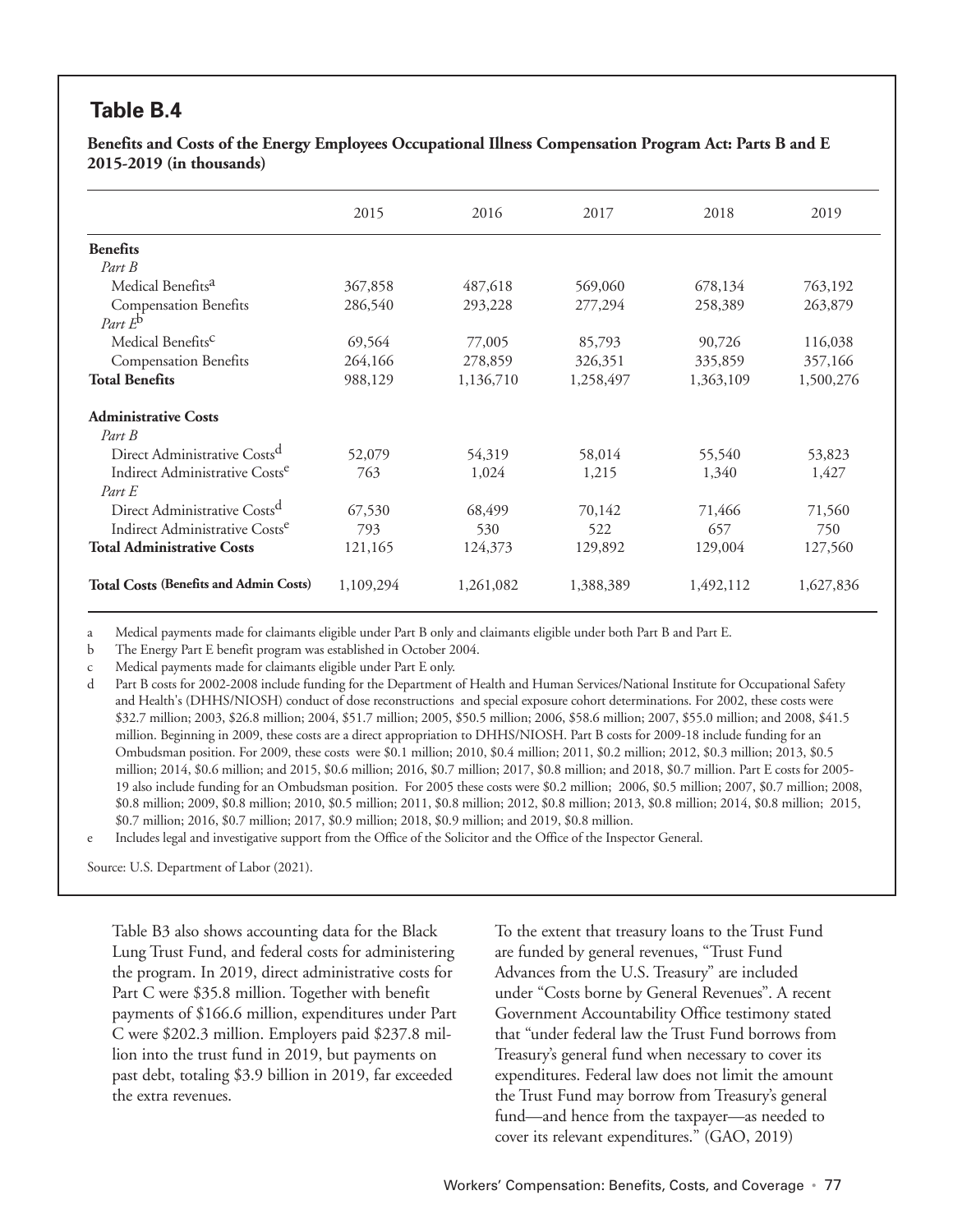Assuming the borrowed money is paid back, these advances will not represent costs against general revenues in the long-run, though the aforementioned GAO testimony is not optimistic about the Trust Fund's financial future under current law. As the coal tax and Treasury advances provide income which allows the Trust Fund to cover its obligations, it is not appropriate to add any of the three latter items in the table.

No data are available on the experience of employers who self-insure under the black lung program. Any such benefits and costs are not reflected in Table B3 and are not included anywhere in the report.

# **Federal Programs Included in Academy Scope II Estimates**

#### **Energy Employees**

Part B of the Energy Employees Occupational Illness Compensation Program Act (EEOICPA) provides workers' compensation benefits to civilian workers (and/or their survivors), who become ill as a result of exposure to radiation, beryllium, or silica, in the

production or testing of nuclear weapons and other materials. The program pays medical benefits for the treatment of covered conditions, and lump sum cash payments of up to \$150,000 for eligible workers.

Part E of the EEOICPA provides compensation for employees of Department of Energy contractors and for uranium miners, millers, and ore transporters who become injured on the job. Workers (or their qualifying survivors) are eligible for cash awards of up to \$250,000. Wage loss, medical, and survivor benefits are also provided under certain conditions.

Table B4 provides information on benefits and costs of both Parts B and E of the EEOICPA for 2015- 2019. In 2019, total benefits paid under Part B were \$1.02 billion, of which \$263.9 million (25.9%) were paid as compensation benefits (DOL, 2021). Part E benefits were \$473.2 million, of which \$357.2 million (75.5%) were compensation. Benefits under both Parts B and E are financed by general federal revenues and are not included in our national totals. Benefits and costs associated with both Part B and

# **Table B.5**

**Section 4 Radiation Exposure Compensation Act, Benefits Approved and Costs, 2015-2019 (in thousands)**

|                                               | 2015   | 2016   | 2017   | 2018   | 2019   |
|-----------------------------------------------|--------|--------|--------|--------|--------|
| Total Benefits Approved <sup>a</sup>          | 70,673 | 60.280 | 60,262 | 62,078 | 60,752 |
| Total Administrative Costsb,c                 | 2.318  | 1.977  | 1.977  | 2.036  | 1,993  |
| <b>Total Costs (Benefits and Admin Costs)</b> | 72,991 | 62.257 | 62.239 | 63.114 | 62.744 |

a Only Section 4 (downwinders and on-site) are shown here as "the National Defense Authorization Act for FY 2005 contained language requiring the Energy Employees Occupational Illness Compensation Fund to pay uranium workers – uranium miners, millers, and ore transporters". (US DoJ RECA Trust Fund FY 2020 Budget & Performance Plan) Section 5 beneficiaries are thus captured in Table B4.

b RECA "established monetary compensation for individuals who contracted specified diseases in three defined population", and is thus very striaghtforward to administer. As of March 2019, the program was "administered by a staff of five attorneys, eight claims examiners, and eight contractors within the Constitutional and Specialized Torts Section of the Civil Division's Torts Branch."

c A job posting in August of 2020 by the U.S. Department of Justice Civil Division for a trial attorney position indicates a salary between \$86,335 and \$157,709 per year. Glassdoor indicates average salaries in August of 2020 of \$80,555 and \$44,500 for a Department of Labor claims examiner and a Department of Justice paralegal specialist, respectively. Using the average salary for the trial attorney position (\$122,022) and the figures from Glassdoor, then multiplying by the staff numbers in note "b" yields administrative salary costs of \$1,610,550. This figure is divided by 1.028154 to account for inflation between July 2018 and July 2020 (BLS CPI Inflation Calculator). Finally, we multiply the resulting figure by 1.2, assuming an additional 30% of administrative costs beyond salary costs. This method is used to estimate administrative costs in 2018. An equal portion of administrative costs is assumed for 2015-2017 and 2019.

*Source:* U.S. Department of Justice (2020).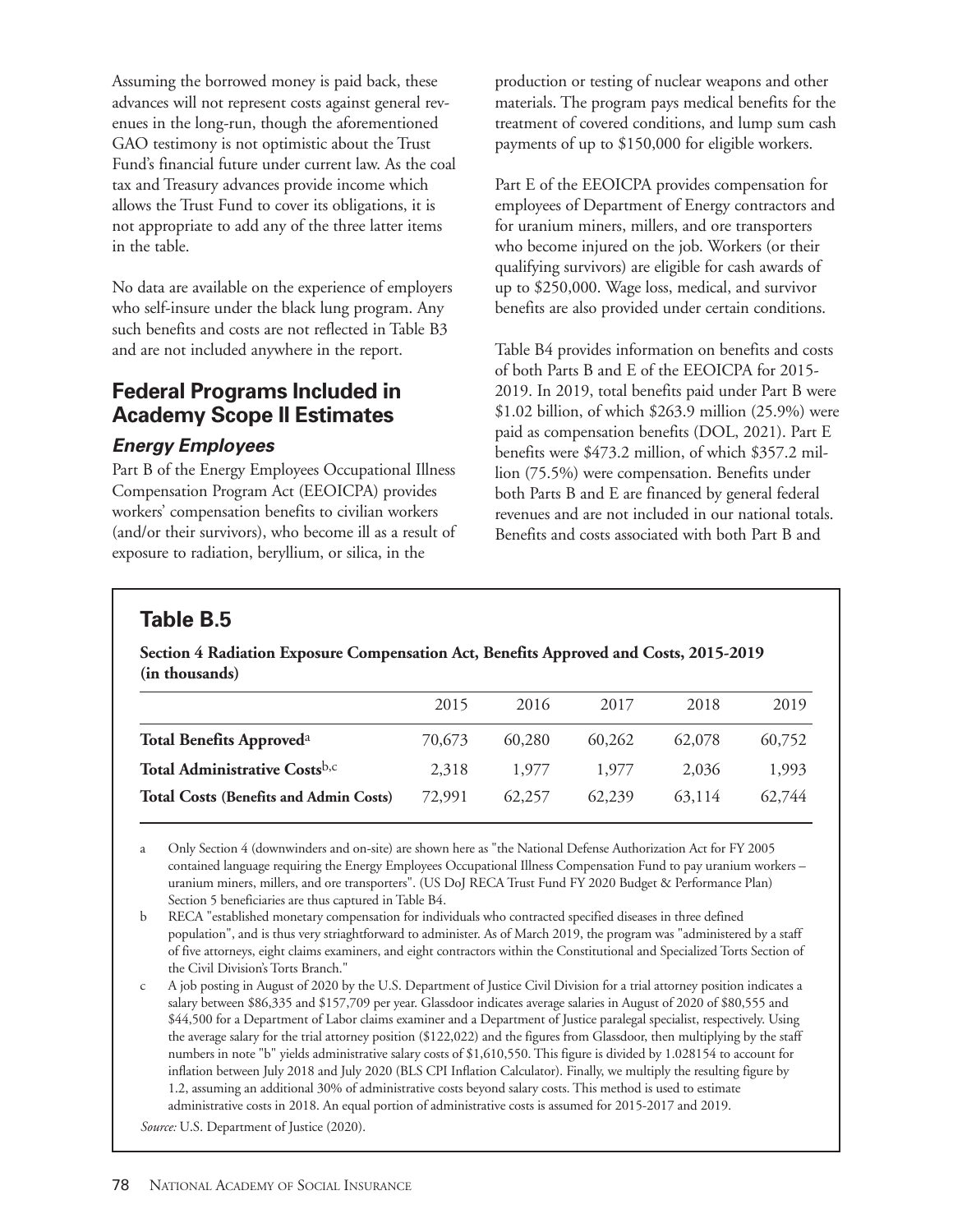Part E are included in Scope II and Scope III in Appendix C.

### **Workers Exposed to Radiation**

The Radiation Exposure Compensation Act of 1990 provides lump sum compensation payments to individuals who contracted certain cancers and other serious diseases as a result of exposure to radiation released during above-ground nuclear weapons testing or during employment in underground uranium mines. The lump sum payments are specified by law and range from \$50,000 to \$100,000. Table B5 shows annual approved benefits under the Radiation Exposure Compensation Act (RECA) from 2015 through 2019. The \$60.8 million in benefits approved in 2019 represents a two percent decrease

from 2018 and a decrease of 14 percent over the five-year study period (DOJ, 2020). The program is financed with federal general revenues and is not included in national totals in this report. Benefits and costs associated with RECA are included in Scope II and Scope III in Appendix C.

# **Federal Programs Included in Academy Scope III Estimates**

#### **Veterans of Military Service**

U.S. military personnel are covered by the Federal Veterans' Compensation Program of the Department of Veterans Affairs. The program provides cash benefits to veterans who sustain total or partial disabilities while on active duty. This program includes four sub-categories under which benefits may be paid:

## **Table B.6**

**Federal Veterans' Compensation, Benefits and Costs, 2015-2019** (in thousands)

|                                                     | 2015       | 2016       | 2017       | 2018       | 2019       |
|-----------------------------------------------------|------------|------------|------------|------------|------------|
| Recipients                                          |            |            |            |            |            |
| Veterans Less than 30 Percent Disabled <sup>a</sup> | 1,718      | 1,727      | 1,731      | 1,735      | 1,726      |
| Veterans 30 Percent Disabled or More                | 2,544      | 2,728      | 2,917      | 3,109      | 3,287      |
| <b>Total Recipients</b>                             | 4,263      | 4,455      | 4,648      | 4,844      | 5,013      |
| <b>Benefits</b>                                     |            |            |            |            |            |
| <b>Disability Compensation Benefits</b>             | 62,463,382 | 67,352,772 | 73,350,268 | 80,812,210 | 88,170,569 |
| Survivors DIC Benefitsb                             | 6,245,000  | 6,425,000  | 6,690,000  | 7,035,000  | 7,380,000  |
| <b>Total Benefits</b>                               | 68,708,382 | 73,777,772 | 80,040,268 | 87,847,210 | 95,550,569 |
| <b>Administrative Costs</b>                         |            |            |            |            |            |
| Direct Administrative Costs <sup>c</sup>            | 1,807,011  | 1,855,028  | 2,187,997  | 2,342,942  | 2,068,797  |
| Indirect Administrative Costs <sup>d</sup>          | 946,143    | 1,103,927  | 1,193,515  | 1,310,558  | 1,329,387  |
| <b>Total Administrative Costs</b>                   | 2,753,154  | 2,958,955  | 3,381,513  | 3,653,500  | 3,398,184  |
| <b>Total Costs (Benefits + Admin Costs)</b>         | 71,461,536 | 76,736,727 | 83,421,781 | 91,500,710 | 98,948,753 |

a Does not receive dependency benefit.

b Dependency and Indemnity Compensation and Death Compensation.

c These figures come from the "General Operating Expenses" line of the VA Agency Financial Report, and are

multiplied according to the portion of total VBA benefits accounted for by Veterans' Comp and Survivors DIC benefits. d These figures come from the "Indirect Administrative Program Costs" line of the VA Agency Financial Report, and are multiplied

according to the portion of total VA program costs accounted for by the VBA, and then according to the portion of total VBA benefits accounted for by Veterans' Comp and Survivors DIC benefits.

*Source:* U.S. Department of Veterans Affairs (2020 and 2021).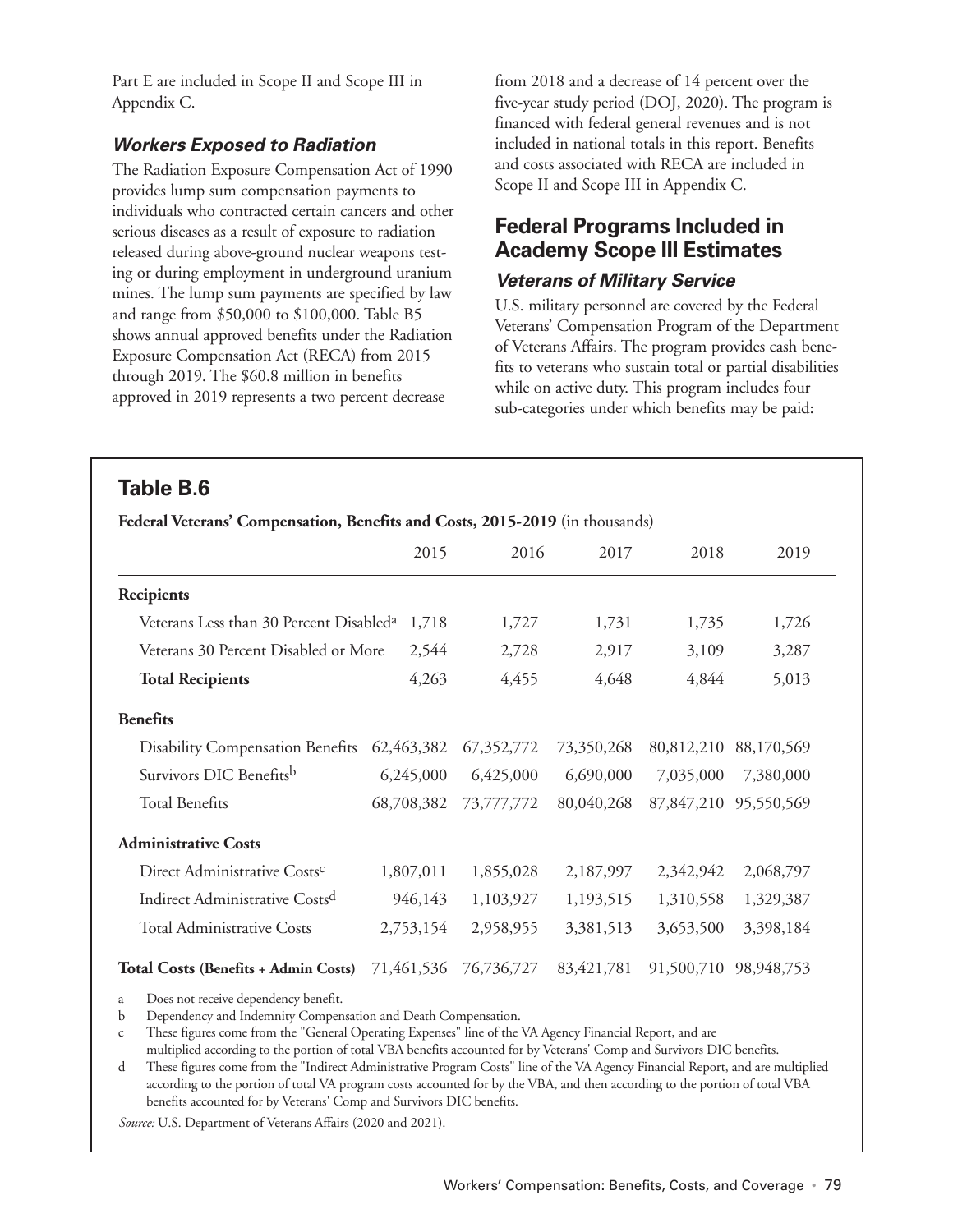Disability Compensation, Dependency and Indemnity Compensation (DIC), Special Monthly Compensation (SMC), and Claims Based on Special Circumstances (VA, 2018). For the purposes of this report, we only discuss the former two options, which more closely mirror the types of benefit payments under state workers' compensation programs.

Table B6 shows the number of recipients, and the value of cash benefits paid, and estimates of administrative costs for 2015 through 2019. As shown in Table B6, 5.01 million veterans were receiving monthly compensation payments for service-connected disabilities in 2019. Of these, 65.6 percent of veterans had a disability rating of 30 percent or more.

Due to its large number of beneficiaries, the inclusion of a high proportion of serious injuries, and the provision of medical care through an entirely separate health care system, Veterans' Compensation data is included only in Scope III of the data estimates in Appendix C.

# **Federal Programs Not Included in Academy Estimates**

#### **Railroad Employees and Merchant Mariners**

Federal laws specify employee benefits for railroad workers involved in interstate commerce, and for merchant mariners. These programs provide health insurance as well as short- and long-term cash benefits for ill or injured workers whether or not their conditions are work-related. The benefits are not exclusively workers' compensation benefits and are not included in our national totals. Under federal laws, these workers also retain the right to bring tort suits against their employers if the worker believes a work-related injury or illness was caused by employer negligence (Williams and Barth, 1973).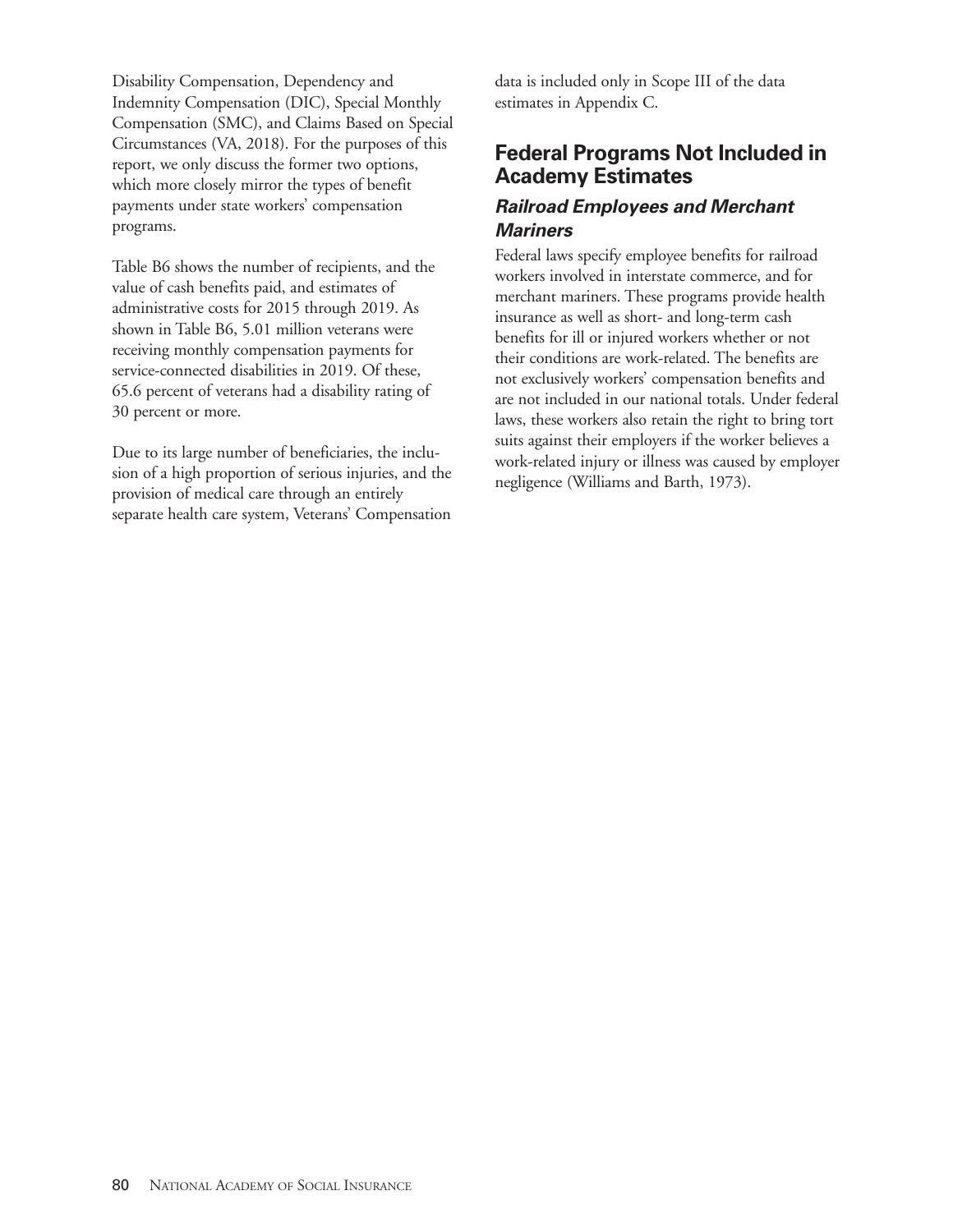# **Appendix C: Three Measures of Workers' Compensation Benefits and Costs<sup>90</sup>**

# **Summary**

Three measures of the scope of workers' compensation programs in the United States are examined in this Appendix. Each has its merits and limitations.

The **Standard Approach** represents the measures of benefits and costs of the workers' compensation programs that are paid directly by employers and employees. This approach is the only measure of workers' compensation programs that has been used in previous versions of the Academy report and in the main text of this year's edition. The Standard Approach will continue to be the primary measure of the workers' compensation that will be used in subsequent years in order to maintain continuity of the Academy data. In 2019, the Standard Approach indicates that the amount of benefits paid to workers by the workers' compensation system was \$63.046 billion and that costs totaled \$100.187 billion.

The **Augmented Approach** represents a measure of benefits and costs of the workers' compensation that adds those workers' compensation programs that are paid from general revenues of states or the Federal government. The additional benefits provide a more comprehensive measure of the assistance provided to workers disabled at the workplace by workers' compensation programs as well as a better accounting of the costs to society (including taxpayers) of the costs of the programs. A drawback of the Augmented Approach is that considerable effort is required to collect the data. In 2019, the Augmented Approach accounted for an additional \$1.625 billion to the benefits paid to workers and an additional \$3.797 billion to the costs of the program.

The **Expansive Approach** adds the benefits and costs of the Federal Veterans' Compensation Program, which provides benefits to veterans who "are disabled by injury or disease incurred in or aggravated during active military service." This program arguably is not a workers' compensation

program. However, the Academy Report on Workers' Compensation Benefits, Coverage, and Costs has included the Veterans Program in its list of Federal Programs in the Appendix since the 2003 edition. In 2019, the Expansive Approach accounted for an additional \$95.551 billion to the benefits and \$98.949 billion to the costs of programs for persons disabled in their occupations

## **Introduction to Three Measures of the Scope of Workers' Compensation Programs**

Three measures of the scope of workers' compensation programs in the United States are examined in this Appendix. The Appendix will also explore which benefits and costs associated with work-related injuries and diseases should be included in or excluded from the Academy's data.

**Scope I—Standard:** workers' compensation programs for civilian workers prescribed by state or federal laws that are *paid directly by employers or workers*. This **standard approach** has been used (with minor exceptions discussed below) in previous editions of *Workers' Compensation: Benefits, Costs, and Coverage* published by the National Academy of Social Insurance. The standard approach is also used in all tables, figures, and text in the 2019 data report except for Appendix C.

**Scope II—Augmented:** Scope I plus workers' compensation programs for civilian workers prescribed by state or federal government laws *paid from general revenues of state or federal governments*. This **augmented approach** is introduced in this Appendix.

**Scope III—Expansive:** Scope II plus workers' compensation programs for veterans prescribed by state or federal government laws that are paid directly by employers, workers or from general revenues of state or federal governments.91 This **expansive approach** is also introduced in this Appendix.

<sup>90</sup> This new expanded version of Appendix C was developed jointly by John Burton and Griffin Murphy in August 2020. Appendix C in its current form was included for the first time in the 2018 data report on workers' compensation published by the Academy.

<sup>91</sup> Veterans are technically "civilians", so they may receive benefits from veterans' compensation programs in addition to from programs under the Standard and/or Augmented scopes depending on their circumstances.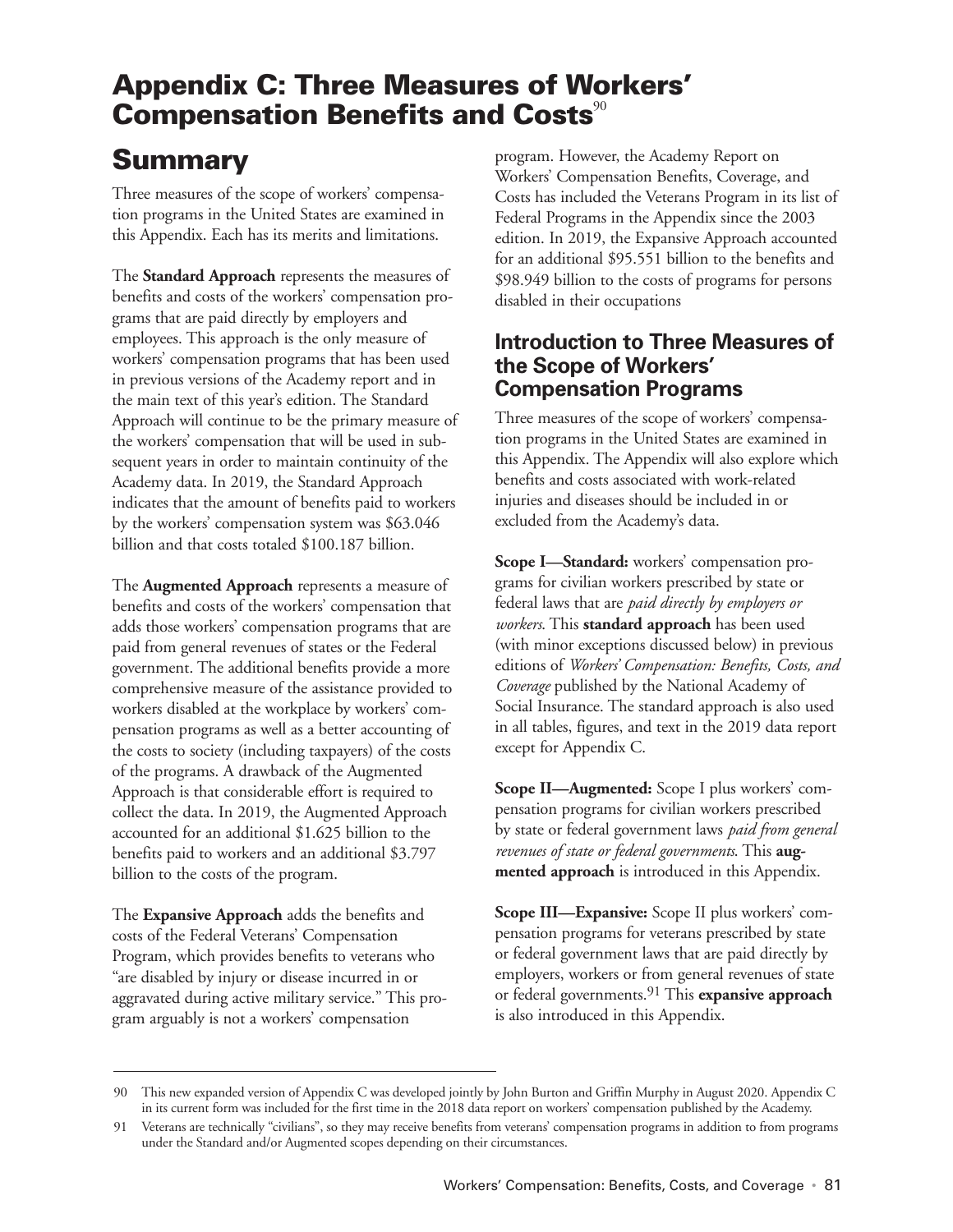# **Table C.1**

**Employee Costs, Employer Costs, and Benefits for States in which Employees Directly Pay for a Portion of the Workers' Compensation Program, 2015–2019**

(Millions of Dollars)

|                        | 2015    | 2016    | 2017    | 2018    | 2019    |
|------------------------|---------|---------|---------|---------|---------|
| <b>New Mexico</b>      |         |         |         |         |         |
| <b>Employee Costs</b>  | 6.0     | 6.0     | 6.1     | 6.2     | 6.3     |
| <b>Employer Costs</b>  | 488.7   | 449.7   | 444.4   | 450.4   | 469.3   |
| Employee Costs as a    |         |         |         |         |         |
| percent of Total Costs | 1.2%    | 1.3%    | 1.3%    | 1.4%    | 1.3%    |
| <b>Total Costs</b>     | 494.7   | 455.8   | 450.5   | 456.5   | 475.6   |
| Benefits               | 327.0   | 308.7   | 296.7   | 300.1   | 318.8   |
| Oregon                 |         |         |         |         |         |
| <b>Employee Costs</b>  | 47.0    | 48.5    | 41.9    | 42.7    | 37.9    |
| <b>Employer Costs</b>  | 953.7   | 1009.6  | 1029.9  | 1018.9  | 1018.3  |
| Employee Costs as a    |         |         |         |         |         |
| percent of Total Costs | 4.7%    | 4.6%    | 3.9%    | 4.0%    | 3.6%    |
| <b>Total Costs</b>     | 1000.1  | 1058.1  | 1071.8  | 1061.6  | 1056.2  |
| Benefits               | 633.2   | 631.0   | 681.6   | 669.3   | 699.3   |
| Washington             |         |         |         |         |         |
| <b>Employee Costs</b>  | 628.7   | 667.6   | 681.0   | 706.9   | 699.5   |
| <b>Employer Costs</b>  | 2,276.6 | 2,515.6 | 2,507.0 | 2527.6  | 2,432.4 |
| Employee Costs as a    |         |         |         |         |         |
| percent of Total Costs | 21.6%   | 21.0%   | 21.4%   | 21.9%   | 22.3%   |
| <b>Total Costs</b>     | 2,905.2 | 3,183.2 | 3,188.0 | 3,234.5 | 3,131.9 |
| Benefits               | 2,412.3 | 2,437.1 | 2,464.8 | 2,537.8 | 2,614.3 |
| <b>Total</b>           |         |         |         |         |         |
| <b>Employee Costs</b>  | 681.7   | 722.1   | 729.0   | 755.8   | 743.7   |
| <b>Employer Costs</b>  | 3,718.3 | 3,975.0 | 3,981.3 | 3,996.8 | 3,920.1 |
| <b>Total Costs</b>     | 4,400.1 | 4,697.1 | 4,710.3 | 4,752.6 | 4,663.8 |
| Benefits               | 3,372.5 | 3,376.8 | 3,443.1 | 3,507.1 | 3,632.5 |
|                        |         |         |         |         |         |

*Sources:* New Mexico Workers' Compensation Administration Economic Research & Policy Bureau; Oregon Department of Consumer and Business Services; and Washington State Department of Labor & Industries.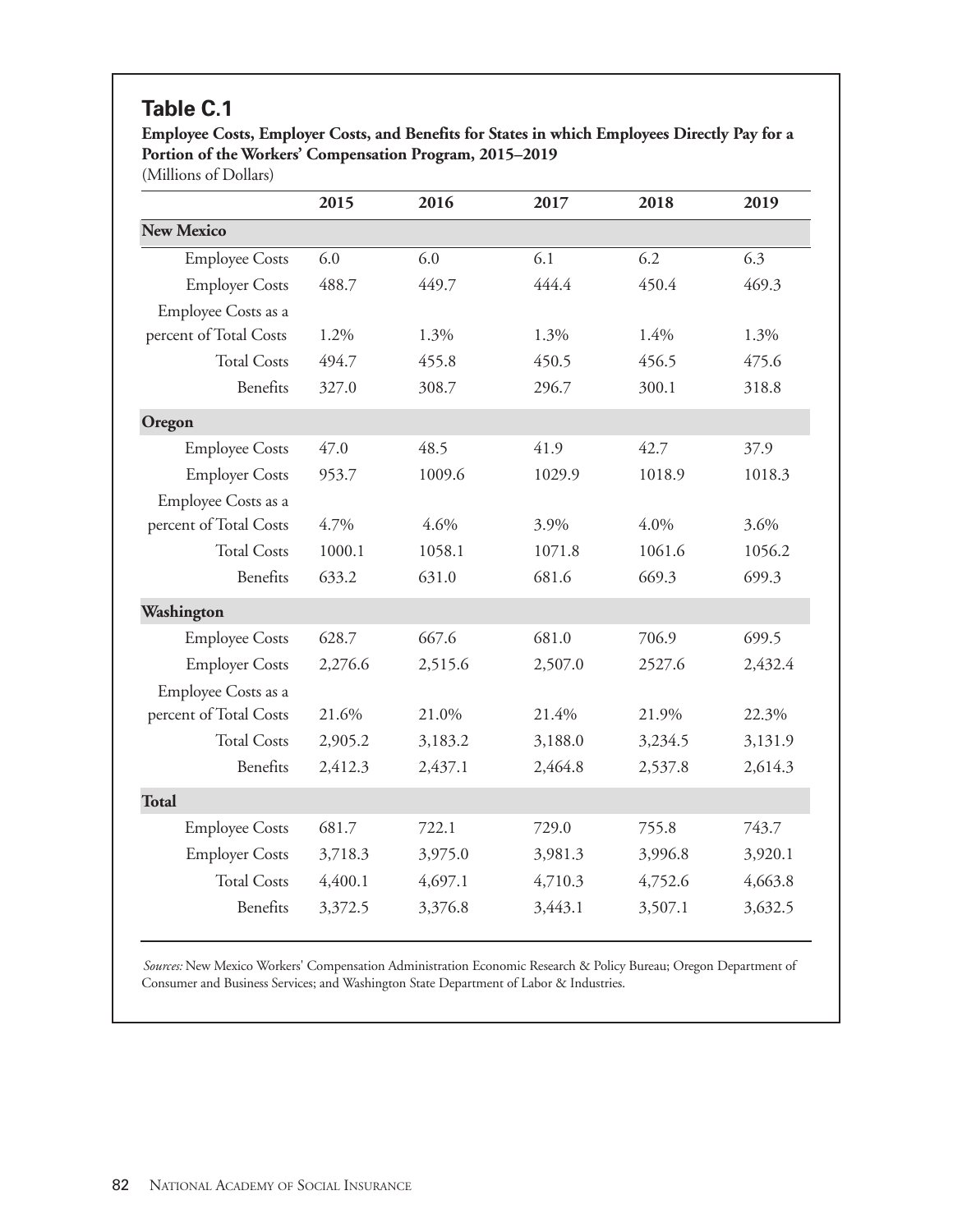# **Definition of Workers' Compensation Programs**

Workers' compensation programs are no-fault statutory programs that (a) provide medical and/or cash benefits to current or former workers who receive benefits because they have an impairment and/or disability caused by a work-related injury or disease, or (b) provide cash benefits or other benefits to survivors of workers who died as a result of a work-related injury or disease. Significant components of this definition have this meaning:

- An *impairment* is an anatomic or functional abnormality or loss resulting from an injury or disease. The impairment can be physical or mental.<sup>92</sup>
- A *disability* is a loss of earning capacity and/or an actual loss of earnings.93
- *Work-related* means the worker meets the compensability requirements in the jurisdiction's workers' compensation statute<sup>94</sup>
- The workers' compensation program also includes these definitions:
	- the worker is entitled to workers' compensation benefits even if he or she is negligent
	- the worker is entitled to workers' compensation benefits even if the employer is not negligent
	- workers' compensation is the worker's exclusive remedy against the employer even if the employer is negligent

## **Which Programs Should be Included in NASI Measures of Workers' Compensation Benefits, Costs, and Coverage**

#### **Scope I—Standard**

Workers' compensation programs for civilian workers prescribed by state or federal laws that are paid directly by employers or workers.

In most states, the direct costs of the workers' compensation programs are paid by employers who either purchase insurance from private carriers or state funds or self-insure and thus pay the costs directly. In three states, however, a portion of the direct costs of workers' compensation is paid by employees.

*States in Which Costs Are Paid by Employees*. New Mexico applies a per-capita assessment based on employment on the last day of the quarter. Since 2004, the quarterly workers' compensation fee has been \$4.30 per covered worker, which is split between employers and employees. The employers' share is \$2.30 per covered worker, and the employees' share is \$2.00. Most of the total fee (\$2.00 from employers and \$2.00 from employees) is now used primarily to fund the operation of the New Mexico Workers' Compensation Administration. (Funds from General Revenue previously paid for these administrative costs.) The additional \$0.30 per covered worker is paid by employers to fund the Workers' Compensation Uninsured Employers Fund.

Oregon assesses employers and employees for the Workers Benefit Fund, which pays monthly cost-ofliving increases for workers. Between April of 2014 and 2016, the Oregon Workers Benefit Fund Assessment was 3.3 cents per hour worked – employers paid 1.65 cents and workers paid 1.65 cents per hour. In 2017 and 2018, the assessment

<sup>92</sup> The National Commission on State Workmen's Compensation Laws (National Commission, 1972, 137) defines impairment as "an anatomic or functional abnormality or loss."

<sup>93</sup> The National Commission (1972,137) defines disability as "loss of actual earnings or earning capacity as a consequence of impairment."

<sup>94</sup> Compensability rules vary among jurisdictions. Larson and Robinson (§ 1.1 (Desk ed. 2017) indicate that in the typical act "an employee is automatically entitled to certain benefits whenever the employee suffers 'a personal injury by accident arising out of or in the course or employment' or an occupational disease" (Larson and Robinson, 2017).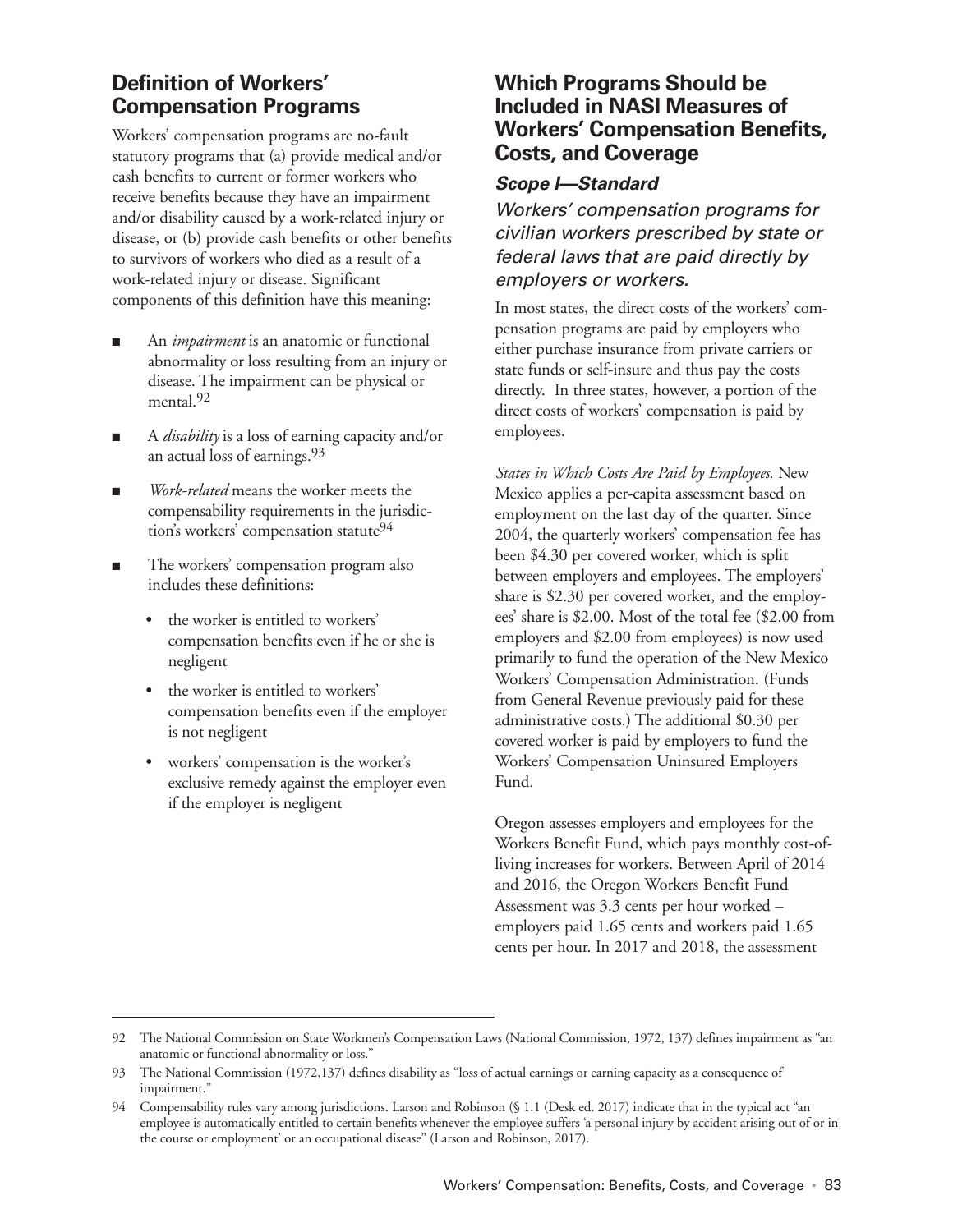fell to 2.8 cents per hour worked—1.4 cents per hour for each party. The assessment fell once again in 2019 to 2.4 cents per hour worked, or 1.2 cents per hour each.

Washington state employees pay part of the workers' compensation premium costs through payroll deductions. These deductions go toward state fund medical benefits and cost-of-living adjustments for the Supplemental Pension Fund. In 2019, employees contributed 26.6 percent of state fund premiums and paid half of the cost-of-living adjustment premium for the aforementioned fund.

*Treatment of the Costs Paid by Employees in Academy Reports*. Prior to the 2019 Academy Report, costs paid by workers in Washington were included as costs of the program, but the costs paid by workers in New Mexico and Oregon were not included.95 There are four reasons why all payments by workers to a workers' compensation program should be included as costs of the program, as is the case for the 2018 and 2019 data reports:

- (1) To provide results that are consistent across all states.
- (2) To provide a more accurate measure of the costs of workers' compensation programs.
- (3) To ensure that the data for both benefits and costs are accurate for workers in New Mexico and Oregon. Prior to 2019, the benefits received by injured workers who paid for part of the costs of workers' compensation in New Mexico and Oregon were included in the Academy data for those states but the costs were

not, and it is misleading to include the benefits but not the costs.

(4) To recognize the distinction between the nominal incidence of the costs of a program and the actual incidence. The nominal incidence for employees is the assessments, fees, or payroll deductions paid by employees in New Mexico, Oregon, and Washington. In other states, workers' compensation is nominally free for employees, as there are no explicit taxes or payroll reductions to fund the program. In all cases, the actual incidence of the program is the nominal incidence plus any reduction in wages that is the result of being covered by a workers' compensation program. As such, although the employees in these three states face different nominal costs, these costs should not be distinguished from "employer costs" in any strict sense.<sup>96</sup>

*Data on Costs Paid by Employees.* Based on these four reasons, the Academy will now include employee contributions in all tables, figures, and analysis in the annual reports on *Workers' Compensation: Benefits, Costs, and Coverage.*97 The amounts for the last five years are shown in Table C.1.

The importance of the employee costs relative to the total costs of the program varies substantially among the three states. In New Mexico, the \$6.3 million of costs paid by employees represented 1.3 percent of the total costs of \$475.6 million in 2019. In Oregon, the \$37.9 million of employee costs represented 3.6 percent of the total costs of \$1,056.2 million for the workers' compensation program in 2019. In Washington, the employee contributions

<sup>95</sup> McLaren, Baldwin, and Boden (2018) a note in *Table 13. Workers' Compensation Cost by Type of Insurer, 1996-2016* indicates that "Employee contributions to workers' compensation costs in Washington state are included in the total from 2011 to 2016."

<sup>96</sup> Most labor economists understand that employers bear the nominal incidence of workers' compensation insurance because the premiums are paid by those employers. However, these economists assert that a substantial portion of the actual cost of workers' compensation is paid by workers in the form of wages that are lower than the workers would have received in the absence of workers' compensation. While the degree of cost shifting to workers may have changed to some degree since the 1990s, the consensus remains that it is invalid and misleading to assess who pays for the costs of the program by focusing solely on the nominal share paid by employers.

A review of the theory and empirical findings by Chelius and Burton (1994, 26) reached this conclusion: *"a substantial portion of workers' compensation costs (and even, according to some estimates, all of the costs) are shifted onto workers.* [emphasis in original]" Leigh et al. (2000, 178-79)) provide another survey of the incidence of the costs of workers compensation. They noted a lack of consensus among economists but offered this "suggestion" for the incidence of workers' compensation costs: employers 40 percent; consumers 20 percent; and workers 40 percent.

<sup>97</sup> Employee costs in these states are included in Tables 13 and 14. In Table 13, costs are allocated by using the ratios of privately insured benefits, state fund insured benefits, and self-insured benefits to total benefits.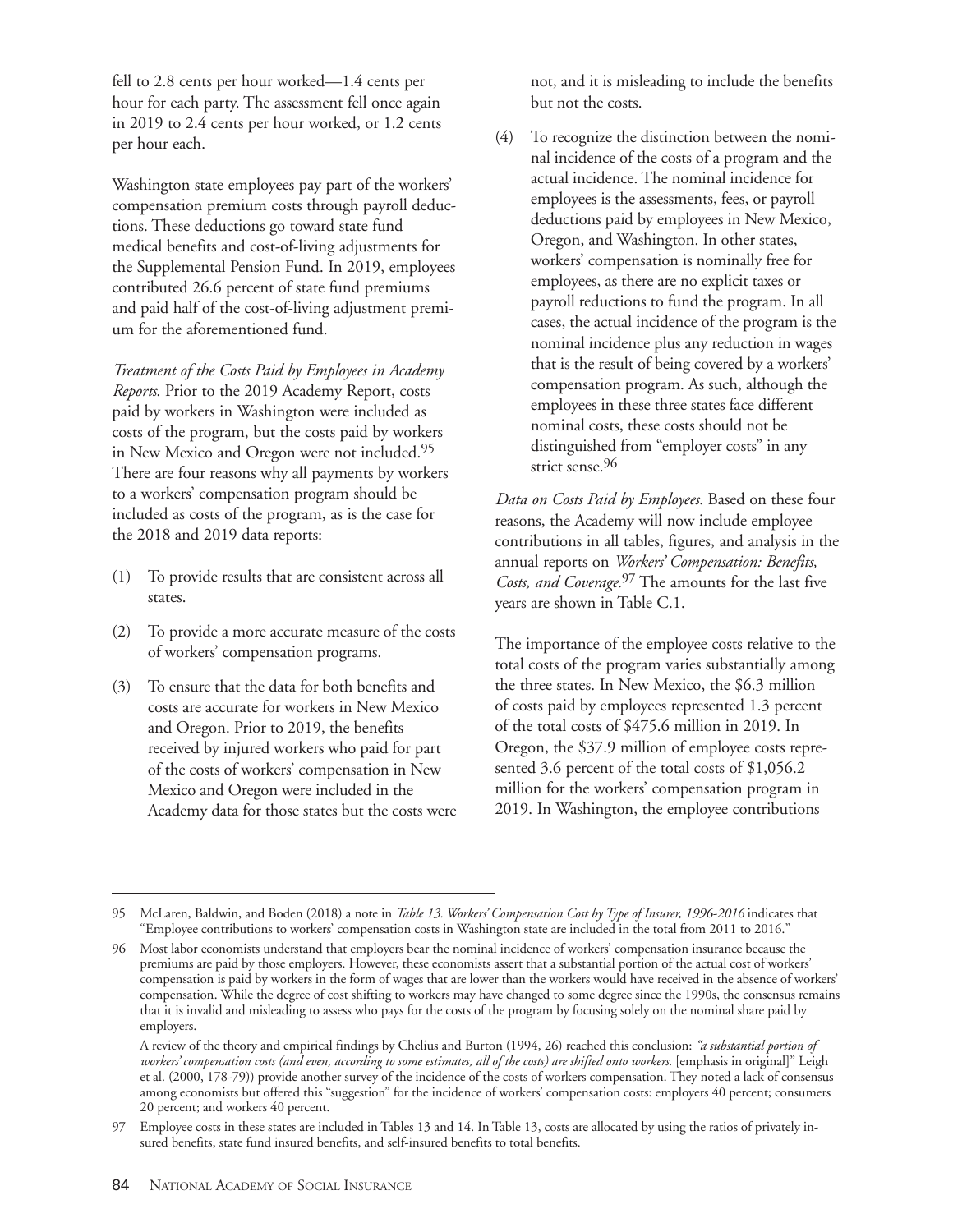# **Table C.2**

**Costs of Workers' Compensation Programs Paid from General Revenue and Benefits Associated with those Payments: The Augmented Approach**

(Millions of Dollars)

|                               | 2015  | 2016  | 2017  | 2018  | 2019  |
|-------------------------------|-------|-------|-------|-------|-------|
| Federal Programs <sup>a</sup> |       |       |       |       |       |
| <b>FECA</b>                   |       |       |       |       |       |
| Costs                         | 10    | 9     | 7     | 10    | 10    |
| <b>LHWCA</b>                  |       |       |       |       |       |
| Costs                         | 14    | 13    | 13    | 14    | 14    |
| <b>Black Lung</b>             |       |       |       |       |       |
| Costs                         | 813   | 1,137 | 1,557 | 2,001 | 2,075 |
| Benefits                      | 113   | 99    | 83    | 72    | 63    |
| <b>EEIOCPA</b>                |       |       |       |       |       |
| Costs                         | 1,109 | 1,261 | 1,388 | 1,492 | 1,638 |
| Benefits                      | 988   | 1,137 | 1,258 | 1,363 | 1,500 |
| Radiation                     |       |       |       |       |       |
| Costs                         | 73    | 62    | 62    | 64    | 63    |
| Benefits                      | 71    | 60    | 60    | 62    | 61    |
| <b>State Programs</b>         |       |       |       |       |       |
| Rhode Island                  |       |       |       |       |       |
| Costsb                        | 21    | 20    | 18    | 18    | 18    |
| <b>Total of</b>               |       |       |       |       |       |
| Augmented                     |       |       |       |       |       |
| <b>Costs and Benefits</b>     |       |       |       |       |       |
| Costs                         | 2,039 | 2,493 | 3,039 | 3,588 | 3,797 |
| Benefits                      | 1,171 | 1,296 | 1,401 | 1,497 | 1,625 |
|                               |       |       |       |       |       |

a See Appendix B for more information on federal programs.

b Contact did not indicate whether revenue was used for specific purposes.

*Sources:* U.S. Department of Labor (2021); U.S. Department of Justice (2020); and Rhode Island Department of Labor and Training.

were a much more important share of program costs than in the two other states. The costs paid by employees of \$699.5 million represented 22.3 percent of the total costs of \$3,131.9 million in Washington in 2019.

The employee contribution in the three states of \$743.7 million represent only 0.7% of the national total. Nonetheless, the inclusion of the costs paid by employees provides a more accurate measure of the magnitude of the program.

## **Scope II—Augmented:**

Workers' compensation programs for civilian workers prescribed by state or federal Laws that are paid directly by employers or workers or from general revenues of a state or federal government.

**Previous Coverage of Workers' Compensation Programs in the Academy Report.** Reports prior to the 2018 data report (published in 2020) restricted the data on benefits, coverage, and costs to those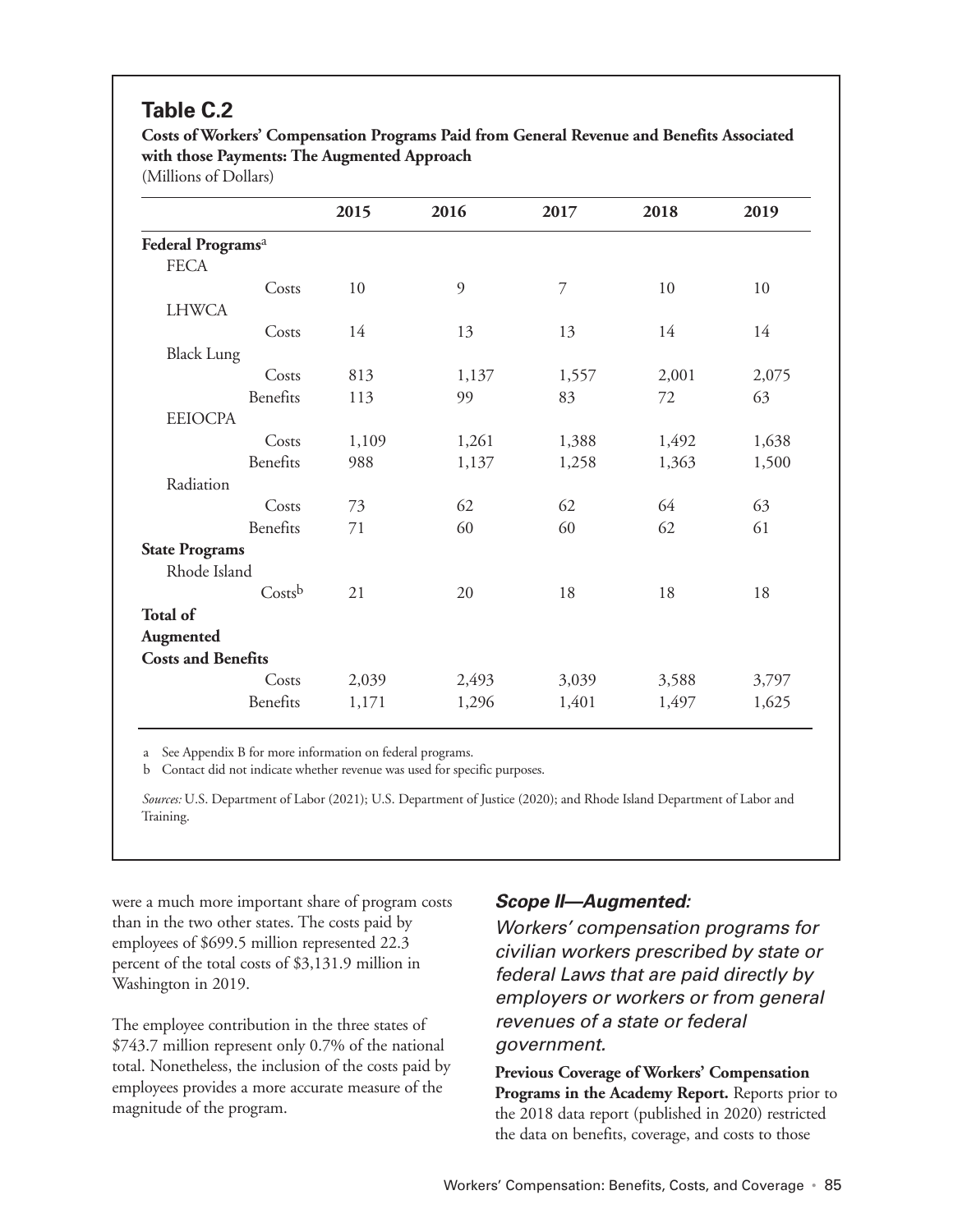# **Table C.3**

**Costs and Benefits of Workers Compensation Programs in Scope I (Standard Approach) and Scope II (Augmented Approach)**

(Millions of Dollars)

| 2015                        | 2016    | 2017    | 2018    | 2019    |
|-----------------------------|---------|---------|---------|---------|
|                             |         |         |         |         |
| 62,780                      | 62,607  | 62,450  | 62,949  | 63,046  |
| 62,780                      | 62,607  | 62,450  | 62,949  | 63,046  |
|                             |         |         |         |         |
|                             |         |         |         |         |
| 2,039                       | 2,493   | 3,039   | 3,588   | 3,797   |
| 1,171                       | 1,296   | 1,401   | 1,497   | 1,625   |
| Scopes I and II, Cumulative |         |         |         |         |
| 101,291                     | 102,712 | 103,831 | 104,948 | 103,984 |
| 63,951                      | 63,902  | 63,851  | 64,446  | 64,670  |
|                             |         |         |         |         |

workers' compensation programs for which the costs are paid by employers or workers in the form of (1) insurance premiums to private or public insurers, (2) direct payment by employers of benefits to workers or to health care providers, and (3) payments by workers in the form of assessments or a portion of the insurance premiums. (This represents the Standard Approach.)

The 2020 Academy Report (pp. 5-6) provides additional information on the scope of the report:

> Consistent with previous editions of this report, the current report uses a *standard approach* to [determine] which workers' compensation programs to include in the estimates in all tables, figures, and the main text:

> ■ The *standard approach* includes workers' compensation programs prescribed by state or federal laws that are paid directly by employers or workers. The scope of this approach includes all state workers' compensation programs plus the Federal Employees' Compensation Act (FECA), which provides benefits to federal civilian employees, the portion of the Longshore and Harbor Workers Act (LHWCA) paid by employers,

which provides protection to longshore, harbor, and other maritime workers, and the portion of the Black Lung Benefits Act financed by employers, which provides compensation to coal miners with black lung disease.

**Analysis of the Previous Coverage of Workers' Compensation Programs.** The previous procedure used by the Academy (the Standard Approach) only considers the coverage, benefits, and costs of workers' compensation programs that are financed by employers or workers. The exclusion of programs that are not financed by employers or workers underestimates the full extent of coverage, benefits, and costs of workers' compensation programs in the United States. Accurately measured, workers' compensation programs provide more benefits to disabled workers and their survivors than the \$62.0 billion reported by NASI for 2017 (*2019 Academy Report:* Table 1). And while, according to the *2019 Academy Report* (Table 1), the costs to employers of workers' compensation in 2017 were \$97.4 billion, the total costs to the economy include not just costs directly paid by employers and workers, but the costs of the workers' compensation program paid from general revenues, which are in turn are paid for by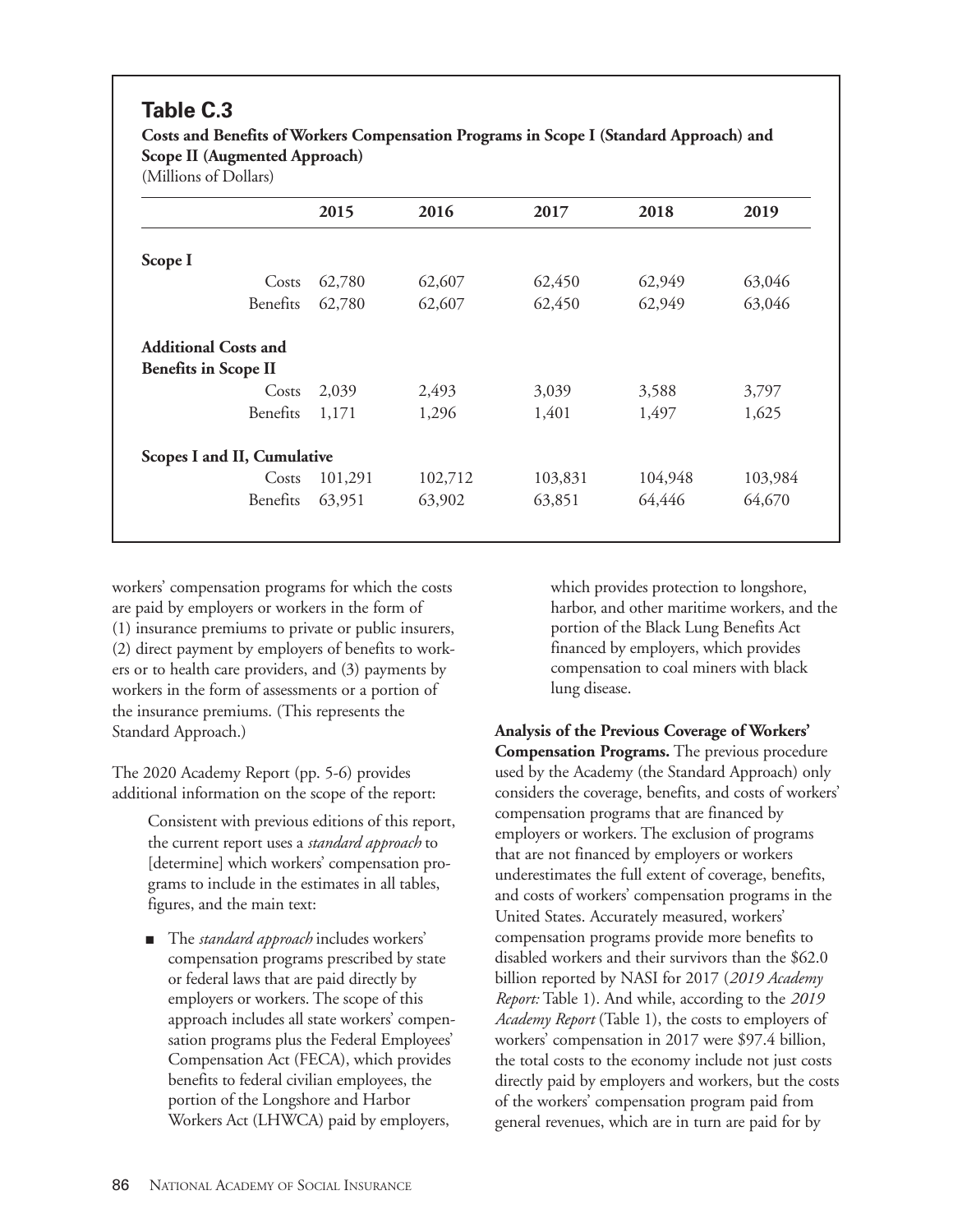taxes on employers and individuals. This means that past Academy reports understated both benefits and costs.

The Scope II—Augmented version of coverage includes the costs of workers' compensation programs (or portions of programs) that are funded by general revenues, and any benefits associated with the general revenue funding. This approach excludes payments under the Federal Veterans' Compensation Program due to its unique structure and magnitude relative to other workers' compensation-like programs. (The inclusion of the benefits and costs of the Federal Veterans' Compensation Program in Scope III— Expansive is discussed in the next subsection.)

## Which federal programs are already included in the current coverage of workers' compensation data by relying on Scope I coverage?

- The Federal Employees Compensation Act (FECA)
	- Total benefits and direct administrative costs
- The Longshore and Harbor Workers' Compensation Act (LHWCA)
	- Total benefits and special fund administrative costs
- The Black Lung Benefits Act
	- Part C benefits, costs of past benefits, and Part C administrative costs

Which federal or state programs (or portions of programs) are added to the current coverage of workers' compensation programs by adopting Scope II—Augmented coverage?

The additional Federal programs (or portions of programs) shown in Table D.2 include:

- The Federal Employees Compensation Act (FECA)
	- Indirect administrative costs
- The Longshore and Harbor Workers' Compensation Act (LHWCA)
	- Administrative costs paid by general revenues and indirect administrative costs
- The Black Lung Benefits Act paid from general revenue
	- Part B benefits, Part B administrative costs, indirect administrative costs, and advances from the U.S. Treasury
- The Energy Employees Occupational Illness Compensation Act (EEIOCPA)
- The Radiation Exposure Compensation Act (RECA) of 1990

In addition to these Federal programs, which are funded at least in part by general revenues, Table C.2 also includes limited information on state workers' compensation programs for which benefits and/or costs are financed from general revenue and thus fall within the Scope II—Augmented definition of coverage. However, the sole state program which

# **Table C.4**

#### **Costs and Benefits of the Federal Veterans' Compensation Program**

(Millions of Dollars)

|          | 2015   | 2016   | 2017   | 2018   | 2019   |
|----------|--------|--------|--------|--------|--------|
| Costs    | 71,462 | 76,737 | 83,422 | 91,501 | 98,949 |
| Benefits | 68,708 | 73,778 | 80,040 | 87,847 | 95,551 |

*Source:* U.S. Department of Veterans' Affairs (2021 and 2020)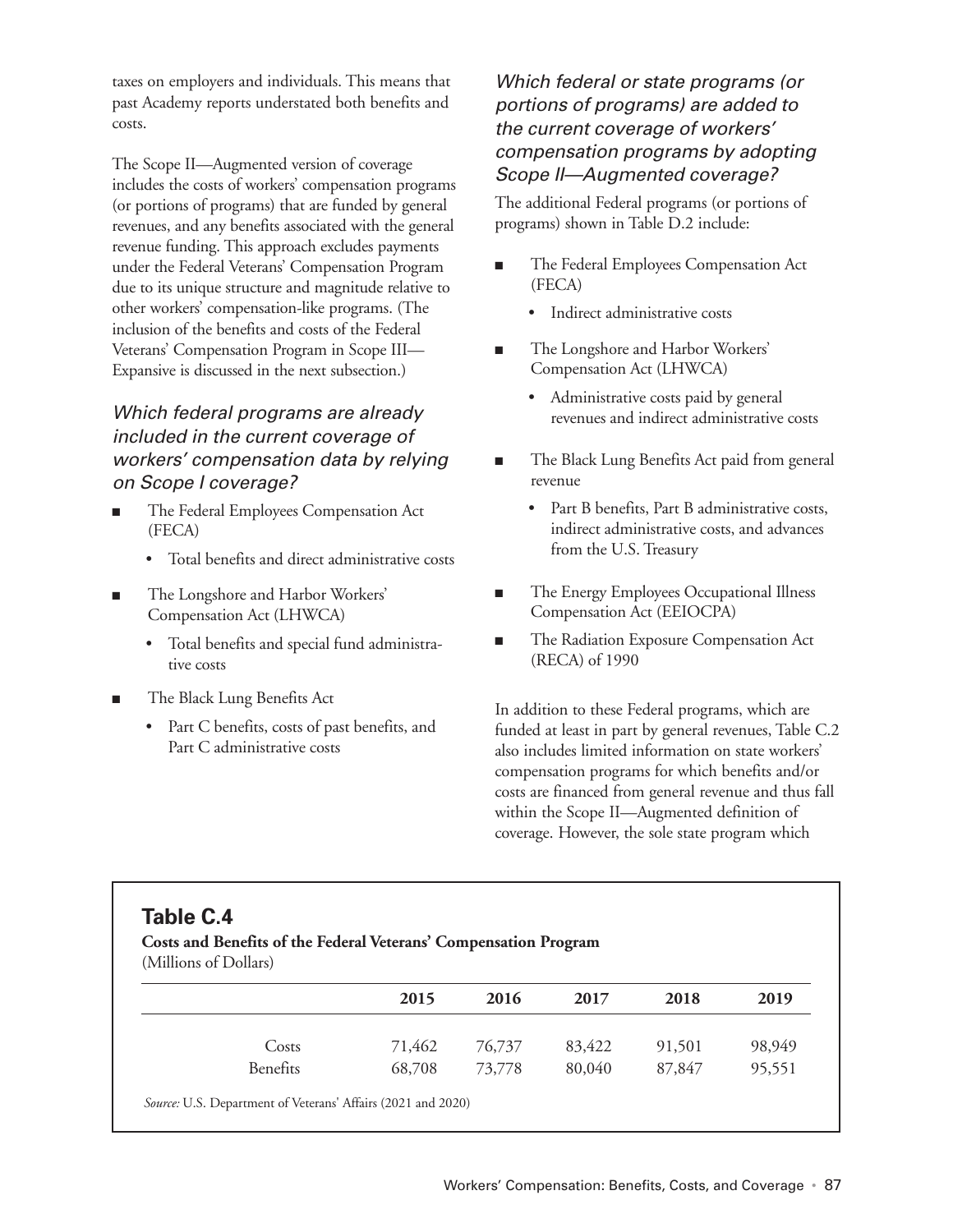# **Table C.5**

**Costs and Benefits of Workers Compensation Programs in Scope I (Standard Approach), Scope II (Augmented Approach), and Scope III (Expanded Approach)**

(Millions of Dollars)

|                              | 2015    | 2016    | 2017    | 2018    | 2019    |
|------------------------------|---------|---------|---------|---------|---------|
| Scope I                      |         |         |         |         |         |
| Costs                        | 99,251  | 100,219 | 100,792 | 101,360 | 100,187 |
| Benefits                     | 62,780  | 62,607  | 62,450  | 62,949  | 63,046  |
| Scopes I and II,             |         |         |         |         |         |
| Cumulative                   |         |         |         |         |         |
| Costs                        | 101,291 | 102,712 | 103,831 | 104,948 | 103,984 |
| Benefits                     | 63,951  | 63,902  | 63,851  | 64,446  | 64,670  |
| <b>Additional Costs and</b>  |         |         |         |         |         |
| <b>Benefits in Scope III</b> |         |         |         |         |         |
| Costs                        | 71,462  | 76,737  | 83,422  | 91,501  | 98,949  |
| Benefits                     | 68,708  | 73,778  | 80,040  | 87,847  | 95,551  |
| Scope III, Cumulative        |         |         |         |         |         |
| Costs                        | 172,752 | 179,448 | 187,253 | 196,448 | 202,933 |
| Benefits                     | 132,660 | 137,680 | 143,892 | 152,293 | 160,221 |
|                              |         |         |         |         |         |

relies on general revenues and for which there is available data is Rhode Island. Further research is needed regarding the extent to which other state programs are general revenue financed.

The results in Table C.2 show that, using the Augmented Approach (Scope II), the total of workers' compensation costs increased from \$2.039 billion in 2015 to \$3.797 billion in 2019, or by 86 percent. Over the same time period, the total amount of benefits added by the Augmented Approach increased from \$1.171 billion to \$1.625 billion, which represents a 39 percent increase.

The information in Table C.3 helps to assess the difference in costs and benefits associated with the augmented approach (Table C.2), versus the standard approach. The Scope I—Standard entries in Table C.3 are the data included in the Tables and Figures in the 2019 data report. Table C.3 also includes the totals from Table C.2 showing the

amounts of benefits and costs added by Scope II— Augmented.

The Standard Approach indicates that the costs of workers' compensation programs in 2019 were \$100.2 billion. The additional costs associated with the Augmented Approach were \$3.8 billion, which represents a 3.8 percent increase in costs. The combined costs of the Scope I—Standard and Scope II—Augmented measures are \$104.0 billion. The Standard Approach indicates that the benefits provided by workers' compensation in 2019 were \$63.0 billion. The additional benefits associated with the Augmented Approach were \$1.6 billion, which represents a 2.6 percent increase in benefits. The combined benefits of the Scope I and Scope II measures in 2019 are \$64.7 billion.

#### **Scope III—Expansive:**

Workers' compensation programs for civilian workers and veterans pre-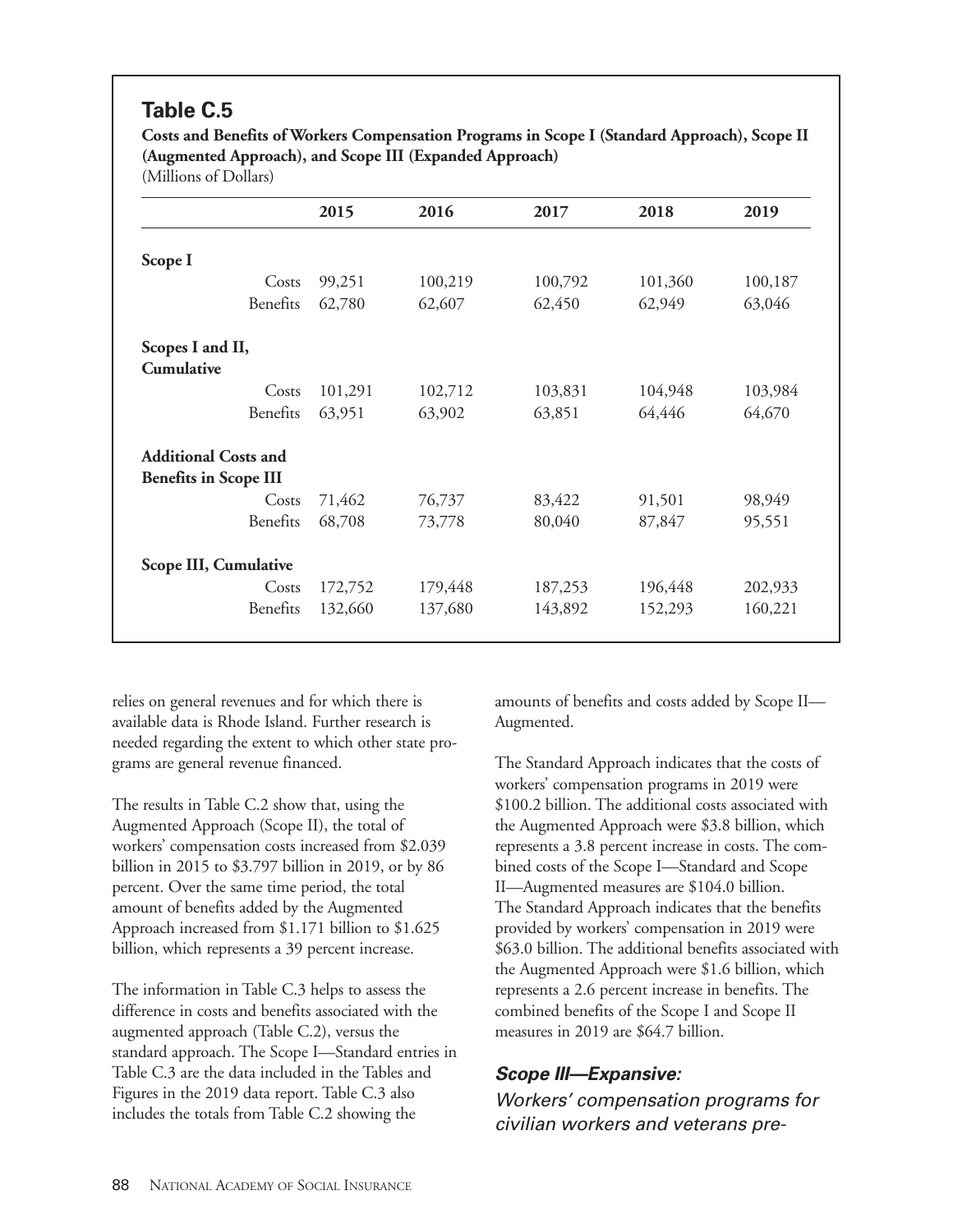### scribed by state or federal Laws that are paid directly by employers or workers or from general revenues of a state or the federal government

Scope III—Expansive is the most inclusive measure of the costs and benefits of workers' compensation programs because it adds data on the Federal Veterans' Compensation Program to the programs included in Scope II. The data on the detailed information on the Federal Veterans' Compensation Program are included in Appendix Table B.6. The data in Table C.4 pertain to the benefits paid to veterans "who are disabled by injury or disease incurred in or aggravated during active military service."

The results in Table C.4 show that the costs of the Federal Veterans' Compensation Program increased from \$71.5 billion in 2015 to \$98.9 billion in 2019, which is a 37.8 percent increase over five years. The benefits paid to disabled veterans increased from \$68.7 billion in 2015 to \$95.6 billion in 2019, which is an increase of 39 percent over the five-year period.

How significant are the costs and benefits associated with the Expanded Approach shown in Table C.4? The information included in Table C.5 helps answer that question. The Scope I—Standard entries in Table C.5 are the data included in the Tables and Figures in the 2021 Academy Report. Table C.5 also includes the totals from Table C.3 showing the cumulative amounts of benefits and costs associated with Scope I—Standard and Scope II—Augmented. The cumulative amount of the Standard Approach and the Augmented Approach indicates that the costs of workers' compensation programs in 2019 were \$104.0 billion. The additional costs associated with the Expanded Approach, which includes the Federal Veterans' Compensation Program, were \$98.9 billion, a 95.0 percent increase relative to when those costs are excluded. In 2019, the Expanded Approach costs totaled \$202.9 billion.

The cumulative amount of the Standard Approach and the Augmented Approach indicates that the benefits paid by workers' compensation programs in 2019 were \$64.7 billion. The additional benefits associated with the Expanded Approach were \$95.6

billion, which represents a 147.3 percent increase in benefits due to the inclusion of the Federal Veterans' Compensation Program. In 2019, the Expanded Approach benefits totaled \$160.2 billion.

## **Public and private programs that should not be included in the report's measures of benefits, costs, and coverage**

Several programs that provide cash or medical benefits to disabled workers, their dependents, or their survivors are not included in the Academy's data because these programs do not comply with the definition of workers' compensation programs presented in this Appendix.

## Public Programs

Several public programs that provide cash and/or medical benefits should continue to be excluded from Academy's reports because they do not meet the Academy's definition of workers' compensation:

- The benefits and costs of the Social Security Disability Insurance Program. This program does not meet the definition of a workers' compensation program because the benefits are not restricted to workers disabled by a work-related injury or disease.
- The benefits and costs of Temporary Disability Insurance Programs available in several states. These programs do not meet the definition of a workers' compensation program since benefits are not restricted to workers disabled by a workrelated injury or disease.
- The cash benefits, medical care, or damages received by disabled workers under the Federal Employers' Liability Act of 1908 (FELA), which applies to interstate railroad workers disabled on the job. The Act *inter alia* allows workers to sue their employers for negligence in industrial accidents.98
- The cash benefits, medical care, and damages received by disabled workers under the Jones Act of 1920, which allows merchant seamen to sue their employers for negligence under statutory provisions similar to the FELA.99

<sup>98</sup> The discussion of the Federal Employers' Liability Act of 1908 (FELA) is based on Williams and Barth (1973, 50-52).

<sup>99</sup> The discussion of the Jones Act of 1920 is based on Williams and Barth (1973, 52).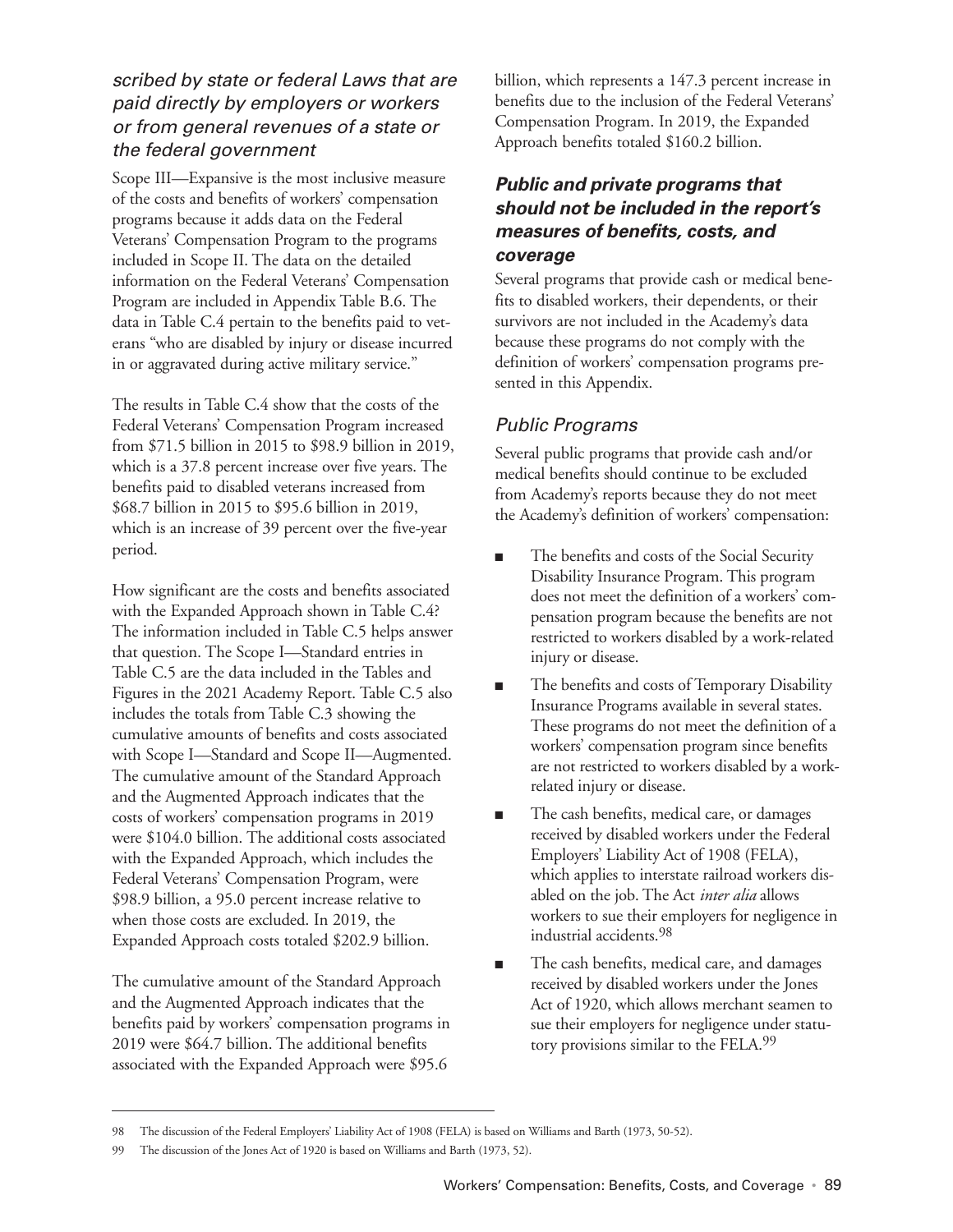The benefits provided by the September 11th Victim Compensation Fund (VCF). The benefits are not limited to workers but are also available to "certain persons who lived, worked, or were near the World Trade Center on September 11, 2001." (Szymendera, 2019).

## **Programs Provided by Employers and Other Remedies**

Employee benefits plans other than workers' compensation that provide cash or medical benefits to workers with disabilities should not be included as a cost of workers' compensation since the plans are not based on a statute and/or are provided to workers whether or not their disabilities are work-related. These employee benefit plans include:

- Paid sick leave, as described on page 56 in the Addendum of the 2021 Academy Report.
- Long-term disability benefits, as described on page 57 of the Addendum to the 2021 Academy Report.
- Retirement benefits, as described on page 57 of the Addendum to the 2021 Academy Report.
- The damages received by workers in tort suits against employers or third parties because of negligence or other criteria for recovery (such as intentional injury). Tort suits do not meet the definition of a workers' compensation program, since the recoveries are not based on a statutory remedy and/or because the recoveries require the employer to be negligent.

## **Benefits and costs associated with work-related injuries and diseases that should be included in Scope I of the Academy data based on the previous analysis**

Benefits and Costs that Should Continue to be Included in Scope I of the Academy Report

- All benefits and costs used to prepare the tables in the Academy's *2021 Report*.
- The benefits and costs of all special funds within the workers' compensation system should be included as benefits and costs of the program. These funds include Second Injury Funds, Guaranty Funds, Uninsured Employer Funds, Benefit Adjustment funds for long-term beneficiaries, Occupational Disease Funds, and Return-to-work funds, among others.<sup>100</sup>
- Direct payments by workers to a workers' compensation program should be included as costs of the program. As previously discussed, the payments by workers in New Mexico, Oregon, and Washington were included the Standard Approach beginning with the 2019 Academy Report on 2017 data.

## Benefits and Costs that Should be Added to Scope *I*-Standard of the Academy Report (To the Extent these Benefits and Costs are not Already Included)

- The expenses incurred by state or federal agencies that administer workers' compensation programs should be included as a cost of the programs. These expenses should include all items in an agency's budget, including interest payments. In some states, the agencies' costs are included as assessments on premiums charged by carriers and/or in assessments on self-insuring employers. In some state or federal programs, some or all of these administrative costs are paid from general revenues. All of these costs of administering the program should be included.
- Medical rehabilitation or vocational rehabilitation benefits that are a component of a state's workers' compensation program should be included as a benefit and a cost of the state's workers' compensation programs. However, vocational rehabilitation benefits for persons with disabilities provided by the federal-state Vocational Rehabilitation (VR) Program should not be considered benefits or costs of the work-

<sup>100</sup> A compilation of the various types of special funds then in existence and of the variety of financing mechanisms for the funds is provided by Larson and Burton (1985, 117-57).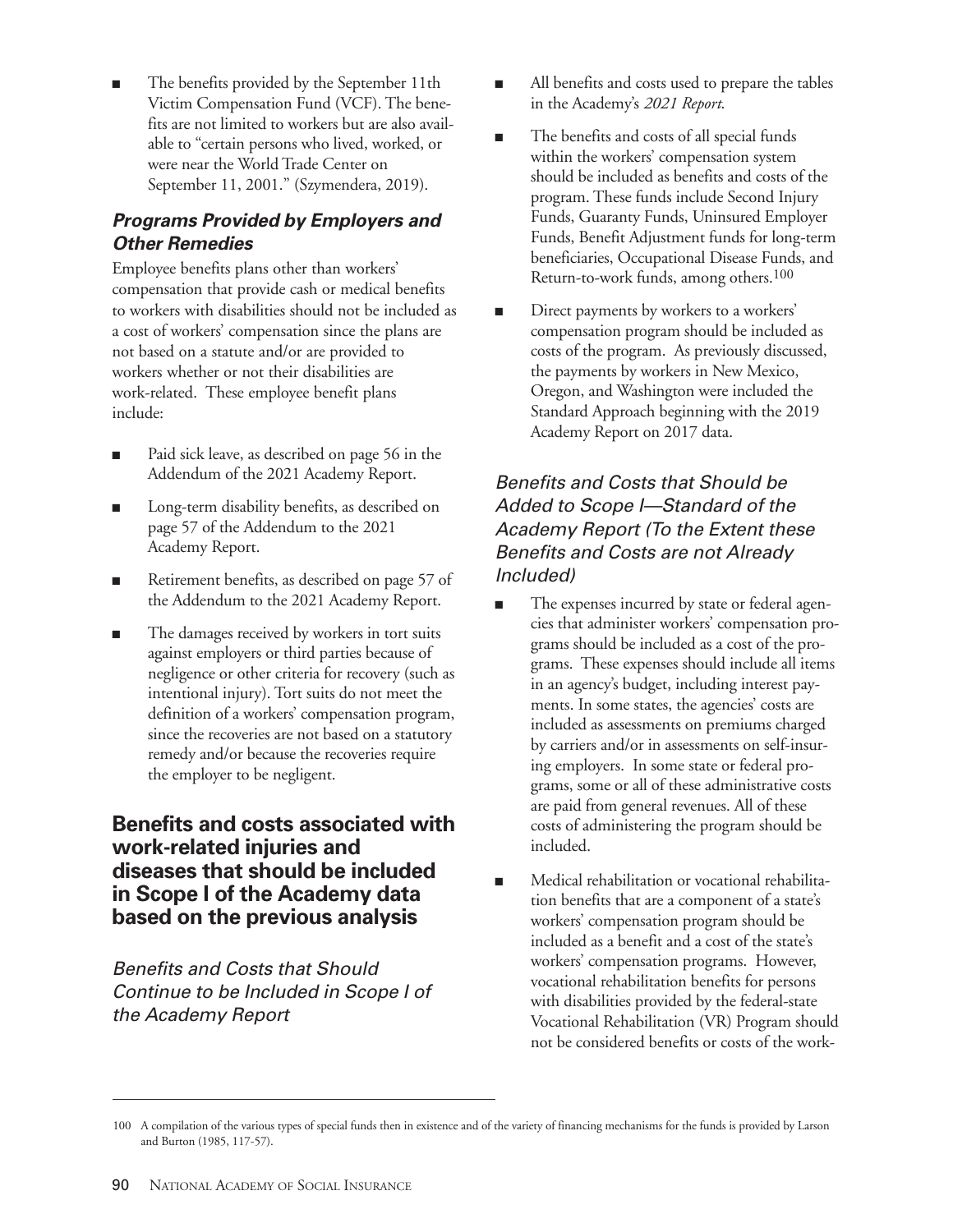ers' compensation program, since these benefits are provided to many persons for whom the source of disability is not work-related.

Expenditures for the prevention of injuries or diseases are already included in the Academy's estimates of the costs of workers' compensation if they are included in the premiums paid to workers' compensation carriers. The costs of workers' compensation should also include safety and health programs if the expenditures are included in the budgets of workers' compensation agencies. However, expenditures for the prevention of injuries or diseases should be excluded from the Academy estimates of the costs of workers' compensation if they are made by separate state or federal agencies, such as the Occupational Safety and Health Administration (OSHA). Expenditures for the prevention of injury or diseases should also be excluded from Academy estimates of the costs of workers' compensation if they are incurred by employers or workers but not included in workers' compensation premiums paid by employers or in payments by workers to the program. These excluded expenditures are important to improving workplace safety and health, but as a practical matter are beyond the scope of this report.

## **Benefits and costs that should continue to be excluded from the Academy report**

The losses to workers of earnings (including wages or other employer-provided benefits) as a result of work-related injuries or diseases that are not compensated by workers' compensation programs should be excluded. The measurement of these losses is a legitimate and important subject for researchers and policy makers but is beyond the scope of the Academy reports. These losses include:

- Lost earnings that are not compensated because not all employers and employees are covered by workers' compensation programs
- Lost earnings that are not compensated because not all work-related injuries and diseases meet the compensability rules of workers' compensation programs
- Lost earnings during the temporary disability period that are not compensated because of waiting periods, maximum weekly benefits, replacement rates of less than less than 100 percent, or duration limits on temporary disability benefits.
- Lost earnings during the permanent disability periods that are not compensated because of maximum weekly benefits, replacement rates of less than 100 percent, or duration limits on permanent partial and permanent total disability benefits.
- Earnings losses of deceased workers that are not considered in determining death benefits because of maximum weekly benefits, replacement rates of less than 100 percent, or duration limits on survivors' benefits.
- The risk premiums in the wages received by workers for performing jobs with risks of injury or disease should not be included as benefits for workers or as costs for employers. The risk premiums are a legitimate and important subject for researchers and policy makers but are beyond the scope of this report.
- Employee benefits which go toward attorney's fees. The level of attorneys' fees is a legitimate and important subject for researchers and policy makers but is beyond scope of this report.
- Potential losses in workers' compensation cases that are settled with compromise and release (C&R) agreements, in which the workers and the employer (or insurance carrier) agree on a compromise on the amount of the benefits, the benefits are paid in a lump sum, and the employer is absolved of additional liability for the injury. These benefits should be captured in our state questionnaires under "compromise lump sum settlements", though any losses associated with the present value of a settlement potentially being lower than that of the claim which is settled are not discussed. There have been several studies of the effect of C&R agreements, which perhaps should be mentioned in the text of the Academy of annual report, but research on this topic is complicated and beyond the capability of the Academy.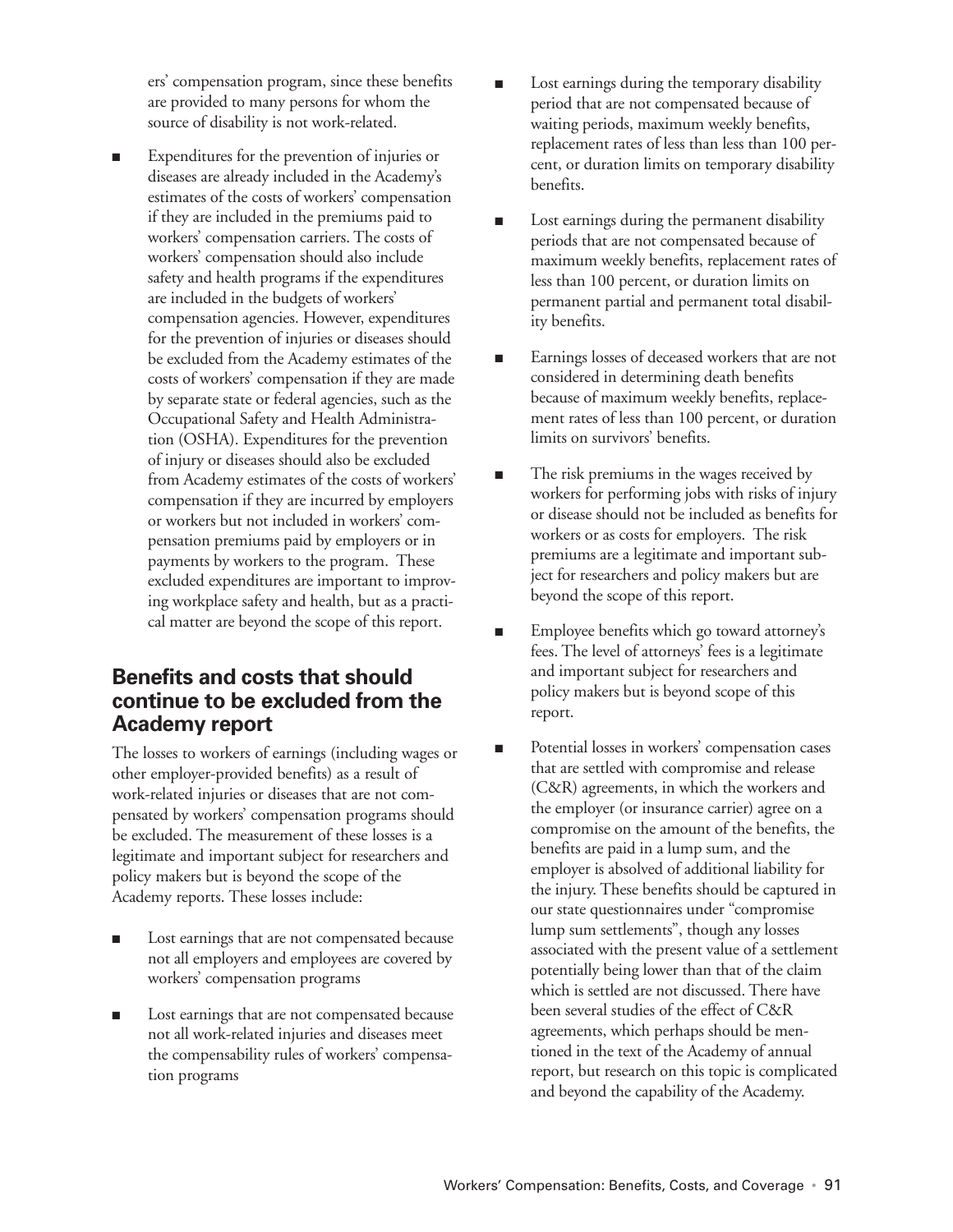■ The loss of tax revenues to federal, state, and local governments because workers' compensation benefits are not taxable. There are costs to the governments in the loss of tax revenue, and there are benefits to workers because the benefits replace a higher percentage of lost wages than if benefits were taxable. The tax-free status of workers' compensation benefits is also

probably advantageous to employers because the benefits are more adequate than taxable benefits would be, thus reducing the pressures on state legislatures to increase cash benefits. However, the effect of workers' compensation benefits not being taxable is beyond the scope of this report.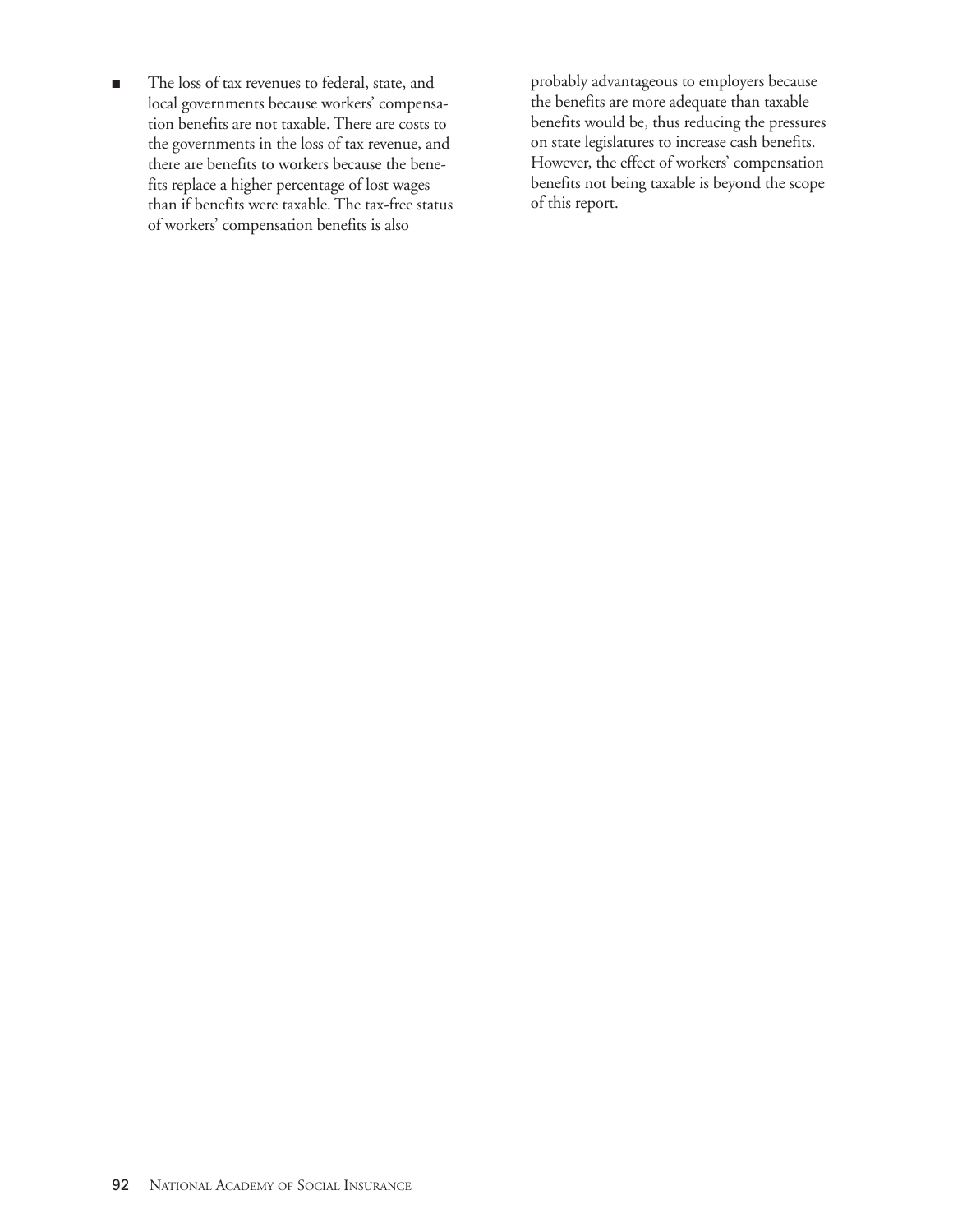# **Appendix D: Workers' Compensation under State Laws**

Table D identifies the parameters that determine workers' compensation benefits under the current laws in each jurisdiction.

The benefit parameters defined in this table include the following:

- The waiting period before a worker becomes eligible for cash benefits.
- The retroactive period when a worker becomes eligible for compensation for the waiting period.
- The minimum and maximum weekly benefit payments for temporary total disability.
- The maximum duration of temporary total disability benefits.
- The maximum weekly benefit and benefit limitations for permanent partial disability.
- The maximum weekly benefit and benefit limitations for permanent total disability.
- The maximum weekly benefit and benefit limitations for death benefits.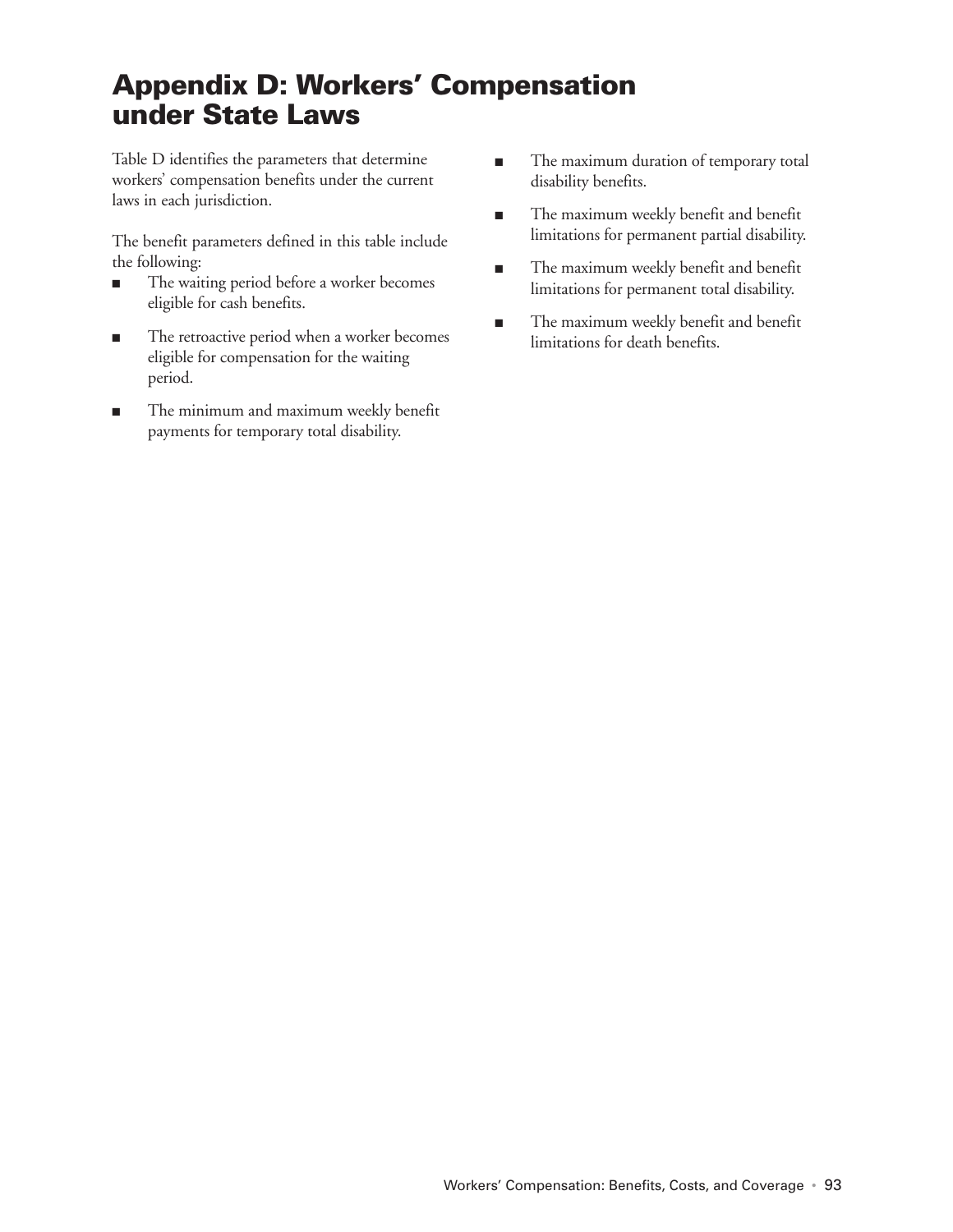| $-202$<br>rnna 1    |
|---------------------|
|                     |
|                     |
|                     |
|                     |
|                     |
|                     |
|                     |
| ws as of.           |
|                     |
|                     |
|                     |
|                     |
|                     |
|                     |
|                     |
| C                   |
| ٔ                   |
|                     |
|                     |
|                     |
|                     |
|                     |
|                     |
|                     |
| <b>Distribution</b> |
|                     |
|                     |
|                     |
|                     |
|                     |
|                     |
|                     |
|                     |
|                     |
| 10 <sup>4</sup>     |
|                     |
|                     |
|                     |

|                         |                                        |                            | Workers' Compensation State Laws as of 2021 |                                  |                                      |                                 |                                  |                            |                                                                                            |                                                               |                                                                                                     |                                              |                                                                                                                                                  |
|-------------------------|----------------------------------------|----------------------------|---------------------------------------------|----------------------------------|--------------------------------------|---------------------------------|----------------------------------|----------------------------|--------------------------------------------------------------------------------------------|---------------------------------------------------------------|-----------------------------------------------------------------------------------------------------|----------------------------------------------|--------------------------------------------------------------------------------------------------------------------------------------------------|
|                         | Waiting Period                         |                            |                                             | Temporary Total Disability (TTD) |                                      |                                 | Permanent Total Disability (PTD) |                            |                                                                                            |                                                               | Permanent Partial Disability (PPD)                                                                  |                                              | Death Benefits (DB)                                                                                                                              |
| <b>State</b>            | Waiting<br>Period                      | Period<br>active<br>Retro- | Benefit<br>Min<br>Weekly                    | Max<br>Weekly<br>Benefit         | Duration<br>(Weeks)<br>Max           | Calculation<br>Basis of<br>PTD  | Max<br>Weeldy<br>Benefit         | Duration<br>(Weeks)<br>Max | $\begin{array}{c} \text{Monetary}\\ \text{PTD} \end{array}$<br>Limit to<br><b>Benefits</b> | Benefit<br>Max<br>Weekly                                      | $\begin{array}{c} \text{Max} \text { benefit for}\\ \text {''Unscheduled} \end{array}$<br>Injuries" | Max<br>Weekly<br>Benefit <sup>2</sup>        | Limit for<br>Dependency<br>Statutory<br><b>Benefits</b>                                                                                          |
| Alabama                 | 3 days, TTD<br>only                    | 21 days                    | \$253                                       | \$920                            | <b>TTD</b> disability<br>Duration of | 66 2/3% PIWW                    | \$920                            | 300                        | None                                                                                       | \$920                                                         | 300 weeks                                                                                           | \$920                                        | 500 weeks                                                                                                                                        |
| Alaska                  | benefits only<br>3 days, for<br>income | 28 days                    | \$286                                       | \$1,298                          | medically stable<br><b>Jhtil</b>     | spendable<br>earnings<br>80% of | \$1,298                          | $\geq$                     | None                                                                                       | % of impairment<br>x \$177k, paid<br>in lump sum <sup>b</sup> | unscheduled<br>$\mathsf{P}^\mathsf{D}$<br>$\geq$                                                    | \$1,298                                      | 12 years <sup>C</sup>                                                                                                                            |
| Arizona                 | 7 days                                 | 14 days                    | n/a                                         | \$1,258                          | TTD disability<br>Duration of        | 66 2/3% AMW                     | \$1,258                          | $\geq$                     | None                                                                                       | \$1,258                                                       | None unless<br>Commission<br>by Industrial<br>rearranged                                            | \$1,258                                      | Noned                                                                                                                                            |
| Arkansas                | 7 days                                 | 14 days                    | \$20                                        | \$736                            | 450 weeks                            | 66 2/3% PIWW                    | \$736                            | $\geq$                     | None                                                                                       | \$552                                                         | 450 weeks                                                                                           | \$736                                        | excess payable<br>from Death and<br>PD Trust Fund;<br>25 for full-time<br>stop at 18 for<br>children, or<br>\$225,875;<br>benefit in<br>students |
| California              | 3 days                                 | 14 days                    | \$195                                       | \$1,299                          | 104 weeks <sup>e</sup>               | 66 2/3 of AWW                   | \$1,299                          | $\geq$                     | None                                                                                       | $\overline{\phantom{0}}$                                      | none                                                                                                | \$1,299                                      | Spouse plus<br>Children <sup>g</sup><br>\$320,000                                                                                                |
| Colorado                | 3 days                                 | 14 days                    | \$364                                       | \$1,159                          | Duration of<br>disability<br>Ê       | 66 2/3% of AWW                  | \$1,159                          | $\geq$                     | 213,819                                                                                    | injuries; \$1,159<br>unscheduled<br>scheduled<br>\$337 for    | 400 weeks <sup>h</sup>                                                                              | \$1,159                                      | None <sup>d</sup>                                                                                                                                |
| Connecticut             | 3 days                                 | 7 days                     | \$275 or 75%<br>of AWW                      | \$1,373                          | TTD disability<br>Duration of        | 75% (of after-tax<br>income)    | \$1,373                          | $\geq$                     | None                                                                                       | \$1,373                                                       | 520 weeks plus<br>healing period                                                                    | \$1,373                                      | None                                                                                                                                             |
| Delaware                | 3 days                                 | 7 days                     | \$249                                       | \$748                            | Duration of<br>TTD disability        | 66 2/3% AWW                     | \$748                            | $\geq$                     | None                                                                                       | \$748                                                         | 300 weeks                                                                                           | $Spouse = $748$<br>With Children<br>$= $897$ | None                                                                                                                                             |
| District of<br>Columbia | 3 days                                 | 14 days                    | \$388                                       | \$1,554                          | Duration of<br>TTD disability        | 66 2/3% PIWW                    | \$1,554                          | $\geq$                     | None                                                                                       | \$1,554                                                       | may petition for<br>additional 167<br>500 weeks;<br>weeks                                           | \$1,554                                      | None                                                                                                                                             |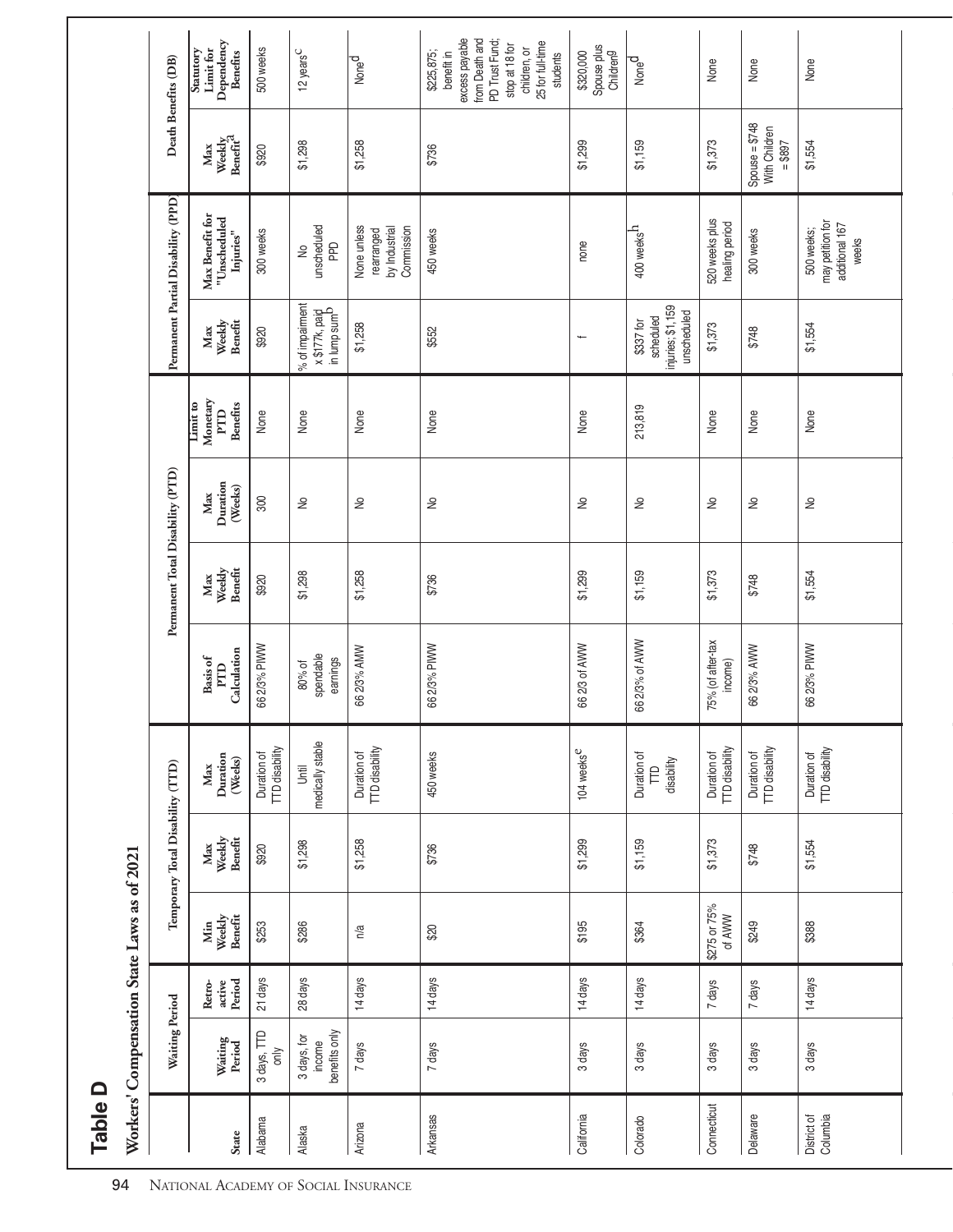| \$150,000                                                                                                                                        | spouse with no<br>dependents;<br>400 weeks or<br>\$270,000 for<br>until age 65<br>remarries<br>if spouse<br>surviving | 312 weeks                                     | 500 weeks                                                                  | \$500,000 or<br>25 years <sup>d</sup> | \$390,000 or<br>500 weeks <sup>d</sup> | $N$ one $\overline{d}$                  | \$300,000                                                                                    | None                                                                                                                                   | None                          |
|--------------------------------------------------------------------------------------------------------------------------------------------------|-----------------------------------------------------------------------------------------------------------------------|-----------------------------------------------|----------------------------------------------------------------------------|---------------------------------------|----------------------------------------|-----------------------------------------|----------------------------------------------------------------------------------------------|----------------------------------------------------------------------------------------------------------------------------------------|-------------------------------|
| \$1,011]                                                                                                                                         | \$675                                                                                                                 | With Children<br>Spouse =<br>$= $91$<br>\$683 | Spouse =<br>\$367 With<br>Children<br>= \$489                              | \$1,614                               | \$780                                  | \$1,864                                 | \$687                                                                                        | Children =<br>$$757$<br>Spouse =<br>\$504<br>With                                                                                      | \$705                         |
| from 16-20%; and<br>11-15%; 4 weeks<br>6 weeks for each<br>2 weeks for each<br>% of impairment<br>rating over 21%<br>3 weeks from<br>from 1-10%; | 300 weeks                                                                                                             | 312 weeks                                     | 500 weeks                                                                  | 500 weeks                             | \$390,000                              | 500 weeks                               | $=$ \$75,000, all other<br>$cases = $130,000$<br>impairment only<br>415 weeks;<br>functional | to qualification for<br>over 50%; limited<br>less; 520 wks if<br>425 weeks if<br>rating is 50% or<br>normal old age<br>Social Security | 520 weeks                     |
| \$690                                                                                                                                            | \$675                                                                                                                 | \$911                                         | \$448                                                                      | \$872                                 | \$780                                  | \$1,715                                 | \$687                                                                                        | \$757                                                                                                                                  | \$705                         |
| None                                                                                                                                             | None                                                                                                                  | None                                          | None                                                                       | None                                  | \$390,000                              | None                                    | \$155,000                                                                                    | None                                                                                                                                   | None                          |
| Age 75 <sup>1</sup>                                                                                                                              | 400                                                                                                                   | $\geq$                                        | $\geq$                                                                     | $\geq$                                | $500$ weeks <sup>L</sup>               | $\geq$                                  | $\geq$                                                                                       | $\geq$                                                                                                                                 | $\geq$                        |
| \$1,011                                                                                                                                          | \$675                                                                                                                 | \$911                                         | \$734                                                                      | \$1,614                               | \$780                                  | \$1,864                                 | \$687                                                                                        | \$1,010                                                                                                                                | \$705                         |
| 66 2/3% PIWW                                                                                                                                     | 66 2/3% PIWW                                                                                                          | 66 2/3% PIWW                                  | 67% of AWW                                                                 | 66 2/3% AWW                           | 66 2/3% AWW                            | spendable earnings)<br>80% (of          | 66 2/3% AWW                                                                                  | 66 2/3% AWW                                                                                                                            | 662/3%<br><b>PIWW</b>         |
| 260 weeks, for<br>other injuries<br>6 months                                                                                                     | catastrophic<br>injury<br>400 weeks<br>unless                                                                         | TTD disability<br>Duration of                 | disability. Benefit<br>Duration of TTD<br>recovery period.<br>continues in | TTD disability<br>Duration of         | 500 weeks <sup>L</sup>                 | Duration of<br>TTD disability           | Duration of<br>TTD disability                                                                | disability; injuries<br>terminates upon<br>Duration of TTD<br>& diseases after<br>7/14/18, award<br>age 70                             | Duration of TTD<br>disability |
| \$1,011                                                                                                                                          | \$675                                                                                                                 | \$911                                         | \$734                                                                      | \$1,614                               | \$780                                  | \$1,864                                 | \$687                                                                                        | \$1,010                                                                                                                                | \$705                         |
| \$20                                                                                                                                             | \$50                                                                                                                  | \$228                                         | \$122                                                                      | Varies w/<br>dependency <sup>k</sup>  | \$50                                   | 35%<br>SAWW;<br>\$326                   | \$458                                                                                        | \$184                                                                                                                                  | \$188                         |
| 21 days                                                                                                                                          | 21 days                                                                                                               | None                                          | 14 days                                                                    | 14 days                               | 21 days                                | 14 days                                 | 21 con-<br>secutive<br>days                                                                  | 14 days                                                                                                                                | 14 days                       |
| 7 days                                                                                                                                           | 7 days                                                                                                                | 3 days, TTD<br>only                           | 5 days                                                                     | 3 days, TTD<br>only                   | 7 days                                 | waiting period<br>3 days; no<br>for PPD | 7 days                                                                                       | 7 days                                                                                                                                 | 7 days                        |
| Florida                                                                                                                                          | Georgia                                                                                                               | Hawaii                                        | Idaho                                                                      | lllinois                              | Indiana                                | lowa                                    | Kansas                                                                                       | Kentucky                                                                                                                               | Louisiana                     |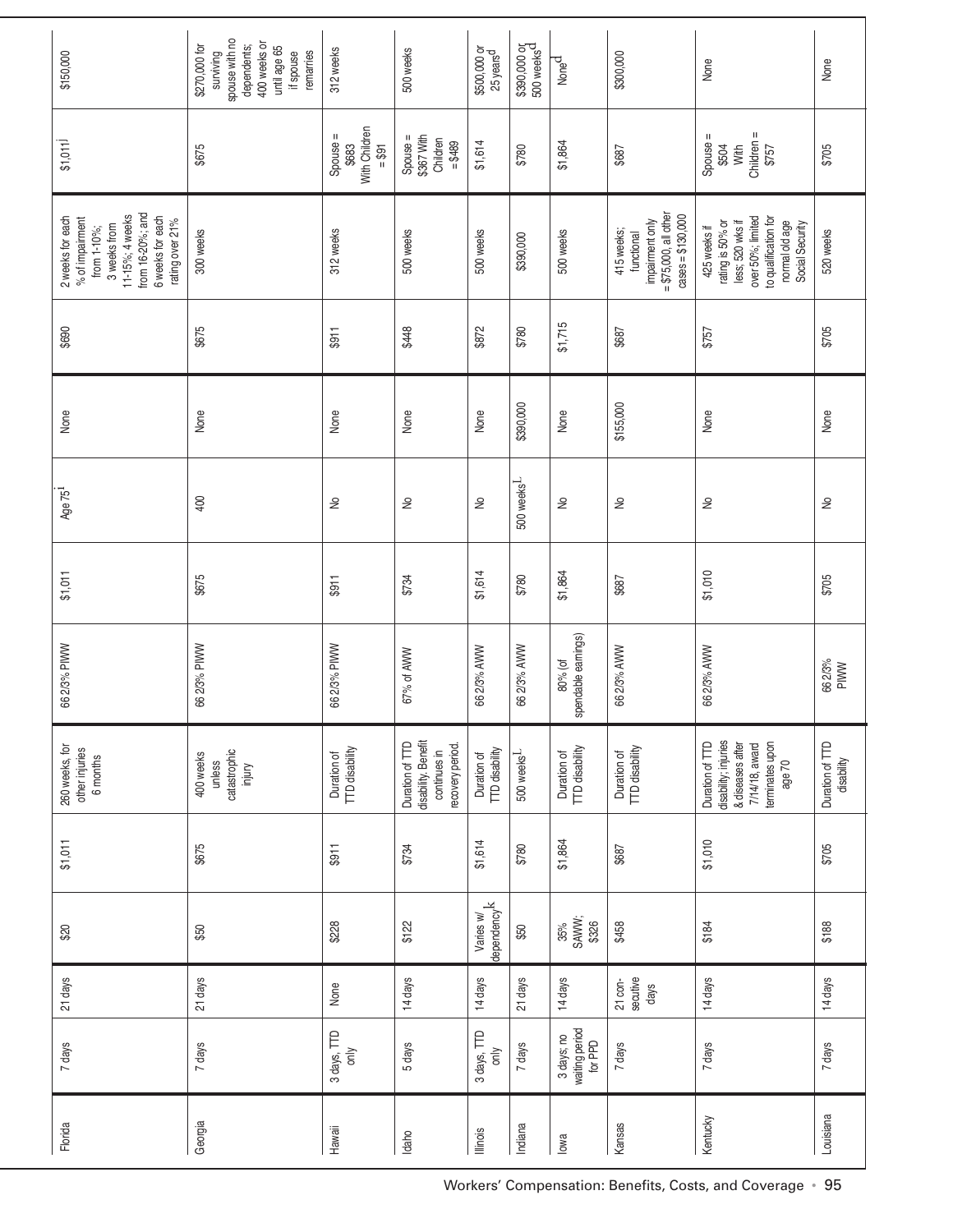|                    | Table D continued                              |                                 |                                                                  |                                  |                                                                                                                  |                                                                             |                          |                                                                                       |                                                 |                          |                                                                  |                                                                   |                                                                                                                                         |
|--------------------|------------------------------------------------|---------------------------------|------------------------------------------------------------------|----------------------------------|------------------------------------------------------------------------------------------------------------------|-----------------------------------------------------------------------------|--------------------------|---------------------------------------------------------------------------------------|-------------------------------------------------|--------------------------|------------------------------------------------------------------|-------------------------------------------------------------------|-----------------------------------------------------------------------------------------------------------------------------------------|
|                    |                                                |                                 |                                                                  |                                  |                                                                                                                  | Workers' Compensation State Laws as of 2019 (implemented at various points) |                          |                                                                                       |                                                 |                          |                                                                  |                                                                   |                                                                                                                                         |
|                    | Waiting Period                                 |                                 |                                                                  | Temporary Total Disability (TTD) |                                                                                                                  |                                                                             |                          | Permanent Total Disability (PTD)                                                      |                                                 |                          | Permanent Partial Disability (PPD                                |                                                                   | Death Benefits (DB)                                                                                                                     |
| <b>State</b>       | Waiting<br>Period                              | active<br>Period<br>Retro-      | Weekly<br>Benefit<br>Min                                         | Benefit<br>Weekly<br>Max         | Duration<br>(Weeks)<br>Max                                                                                       | Calculation<br>Basis of<br>PTD                                              | Weekly<br>Benefit<br>Max | Duration<br>(Weeks)<br>Max                                                            | Monetary<br><b>Benefits</b><br>Limit to<br>PTD  | Weekly<br>Benefit<br>Max | Max Benefit for<br>"Unscheduled<br>Injuries"                     | Weekly ${\rm Bener}$<br>Max                                       | Dependency<br>Limit for<br>Statutory<br><b>Benefits</b>                                                                                 |
| Maine              | 7 days <sup>m</sup>                            | 14 days                         | None                                                             | \$1,112                          | 520 weeks <sup>11</sup>                                                                                          | 66 2/3% AWW; 80%<br>injuries prior to 1/13<br>after-tax AWW                 | \$1,112                  | $\geq$                                                                                | None                                            | \$1,112                  | None                                                             | 1/13-12/19;<br>1/93-12/12<br>\$800 from<br>\$899 from<br>\$1,112; | 500 weeks                                                                                                                               |
| Maryland           | 3 days, TTD<br>only                            | After 14<br>days                | \$50                                                             | \$1,050                          | Duration of TTD<br>disability                                                                                    | 66 2/3% PIWW                                                                | \$1,050                  | ş                                                                                     | None                                            | \$788                    | None                                                             | \$1,050                                                           | 144 months <sup>O</sup>                                                                                                                 |
| chusetts<br>Massa- | 5 days                                         | 21 days                         | 20% SAWW;<br>\$298                                               | \$1,488                          | 156 weeks                                                                                                        | 60% AWW                                                                     | \$1,488                  | 260                                                                                   | None                                            | \$1,488                  | None                                                             | SAWW at<br>time of<br>\$1,488<br>death;                           | time limit does not<br>apply to children <sup>d</sup><br>250 weeks;                                                                     |
| Michigan           | 7 days                                         | 14 days                         | \$271                                                            | \$1,083                          | Duration of TTD<br>disability                                                                                    | 80% (of spendable<br>eamings)                                               | \$1,083                  | 800 weeksP                                                                            | None                                            | \$975                    | None                                                             | \$975                                                             | apply to children<br>500 weeks; time<br>limit does not                                                                                  |
| Minnesota          | 3 days                                         | 10 days                         | the worker's<br>actual wage,<br>whichever<br>\$130 or<br>is less | \$1,1679                         | MMI or after end<br>of retraining, up<br>to a total of 130<br>90 days after<br>weeks                             | 66 2/3% PIWW                                                                | \$1,1679                 | injury, whichever<br>Until age 72 or<br>5 years after<br>is later                     | None                                            | \$1,1679                 | \$540,800                                                        | \$1,1679                                                          | Benefits end after<br>years after the<br>dent, minimum<br>10 years or 10<br>last child is no<br>longer depen-<br>payable is<br>\$60,000 |
| Mississippi        | $5 \text{ days}^{\text{r}}$                    | 14 days                         | \$25                                                             | \$523                            | 450 weeks                                                                                                        | 66 2/3% AWW                                                                 | \$523                    | 450                                                                                   | \$235,422                                       | \$523                    | 450 weeks                                                        | \$523                                                             | or \$222,516<br>450 weeks                                                                                                               |
| Missouri           | 3 days                                         | 14 days                         | \$41                                                             | \$1,012                          | 400 weeks                                                                                                        | 66 2/3% PIWW                                                                | \$1,012                  | ₽                                                                                     | None                                            | \$1,012                  | 400 weeks                                                        | \$1,012                                                           | Noned                                                                                                                                   |
| Montana            | 4 days or 32<br>whichever<br>hours,<br>is less | 21 days<br>or more <sup>s</sup> | None                                                             | \$849                            | are identified and<br>job analyses are<br>MMI, restrictions<br>Disability until<br>retum to work<br>approved, or | 66 2/3% PIWW                                                                | \$849                    | for normal old age<br>worker qualifies<br>Social Security<br>Until injured<br>benefit | None                                            | \$424                    | 400 weeks                                                        | \$849                                                             | other beneficiaries<br>to spouse at 500<br>weeks or upon<br>remarriage but<br>continue to any<br>benefits cease                         |
| Nebraska           | 7 days                                         | 42 days                         | \$49                                                             | \$914                            | etum to work<br>Until MMI or                                                                                     | 66 2/3% PIWW                                                                | \$914                    | $\geq$                                                                                | None                                            | \$914                    | 300 weeks                                                        | \$914                                                             | None                                                                                                                                    |
| Nevada             | 5 days <sup>t</sup>                            | $5 \text{ days}^t$              | None                                                             | \$935                            | TTD disability<br>Duration of                                                                                    | 66 2/3% PIWW                                                                | \$935                    | $\geq$                                                                                | imit and formula<br>Per maximum<br>compensation | \$935                    | years or to age 70,<br>Benefits paid for 5<br>whichever is later | \$935                                                             | None                                                                                                                                    |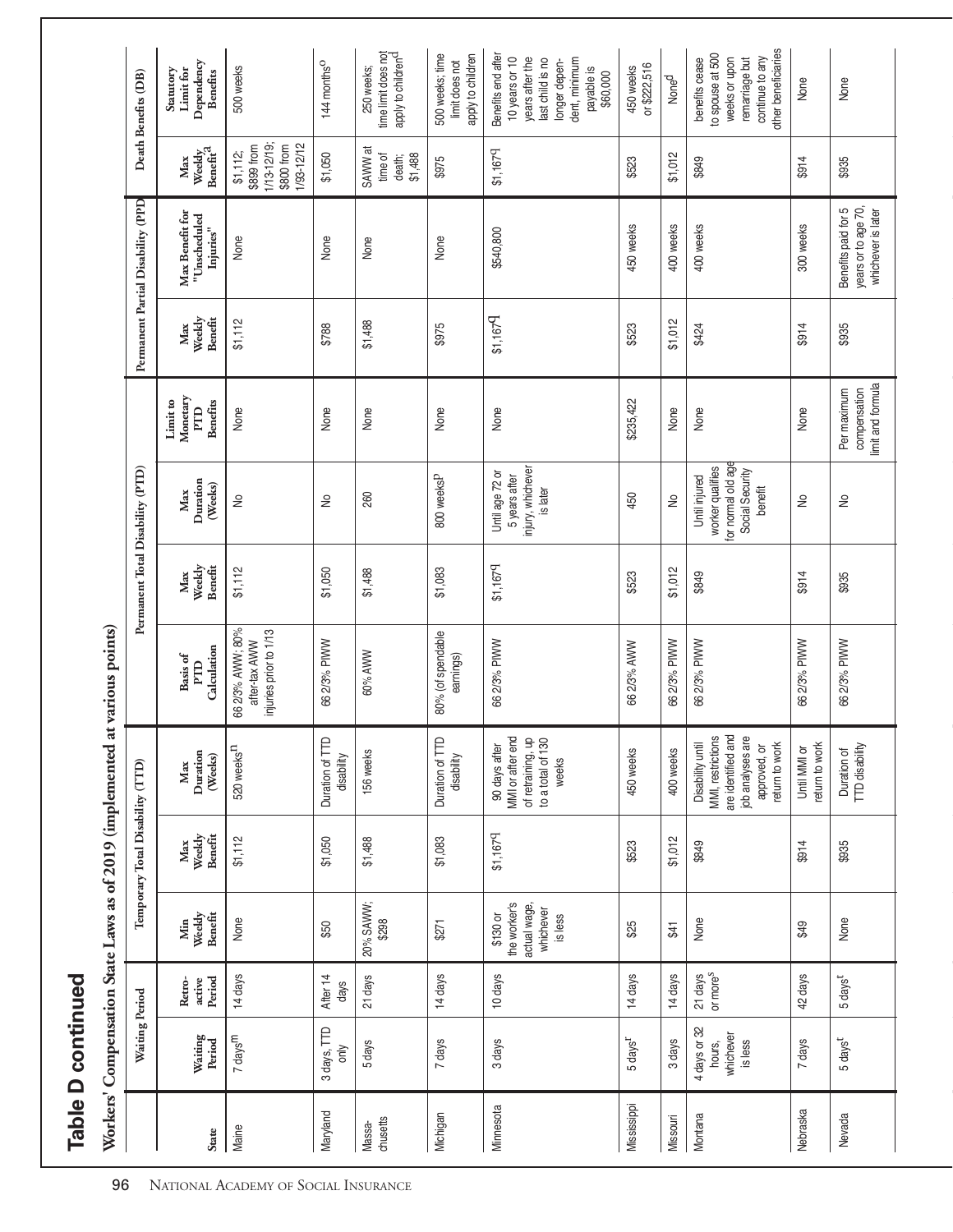| None                                  | with exceptions<br>Lifetime | 700 weeks <sup>d</sup>                                                                    | Noned                                                        | 500 weeks                            | \$300,000 <sup>d</sup>                                                           | Noned                                                        | Noned                                                                                    | None                                                              | None                                                                                                       | None, but ceases<br>upon remarriage<br>if no dependent<br>children                 |
|---------------------------------------|-----------------------------|-------------------------------------------------------------------------------------------|--------------------------------------------------------------|--------------------------------------|----------------------------------------------------------------------------------|--------------------------------------------------------------|------------------------------------------------------------------------------------------|-------------------------------------------------------------------|------------------------------------------------------------------------------------------------------------|------------------------------------------------------------------------------------|
| \$1,686                               | \$969                       | \$883                                                                                     | \$967                                                        | \$1,102                              | \$1,292                                                                          | \$1,1019                                                     | Spouse =<br>Children<br>$= $899$<br>\$629<br>With                                        | \$729 With<br>Spouse =<br>$= $1,458$<br>Children                  | \$1,130                                                                                                    | \$1,304                                                                            |
| whole person award<br>350 weeks for a | 600 weeks                   | ability rating > 80%;<br>\$398,480 if < 80%<br>\$557,872 if dis-                          | of earning capacity<br>525 weeks if loss<br>greater than 95% | \$20,000                             | 1500 weeks                                                                       | 225 weeks                                                    | 350 weeks                                                                                | None                                                              | 500 weeks                                                                                                  | extendable if injury<br>causes material<br>employment<br>obstacle to<br>312 weeks, |
| \$1,686                               | \$969                       | \$883                                                                                     | \$967                                                        | \$1,102                              | \$362                                                                            | \$340                                                        | \$350                                                                                    | $$1,454^W$                                                        | \$1,130                                                                                                    | \$1,304                                                                            |
| None                                  | None                        | None                                                                                      | None                                                         | None                                 | None                                                                             | None                                                         | None                                                                                     | None                                                              | None                                                                                                       | None                                                                               |
| $\geq$                                | 600 weeks                   | $\geq$                                                                                    | $\geq$                                                       | 500 weeks <sup>V</sup>               | Until injured worke<br>qualifies for norma<br>Security benefit<br>old age Social | $\geq$                                                       | Security retiremen<br>15 years or upon<br>reaching Social<br>age, whichever<br>is longer | lifetime plus bene<br>fits to surviving<br>spouse and<br>children | Disability up to<br>500 weeks                                                                              | $\geq$                                                                             |
| \$1,686                               | \$969                       | \$883                                                                                     | \$967                                                        | \$1,102                              | \$1,292                                                                          | \$1019; \$679 if<br>getting Social<br>Retirement<br>Security | \$899                                                                                    | $$1,454^W$                                                        | \$1,130                                                                                                    | \$1,304                                                                            |
| 90% of after-tax<br><b>AWW</b>        | 70% PIWW                    | 66 2/3% PIWW                                                                              | 66 2/3% PIWW                                                 | 66 2/3% PIWW                         | 66 2/3% PIWW                                                                     | the first 12 weeks;<br>36 2/3% thereafter<br>72% PIWW for    | 70% AWW                                                                                  | 66 2/3% PIWW                                                      | 662/3%                                                                                                     | 75% (of spendable<br>income)                                                       |
| TD disability<br>Duration of          | 400 weeks                   | Disability rating of<br>700 weeks; lower<br>80% or higher =<br>than $80\% = 500$<br>weeks | Duration of<br>TTD disability                                | <b>TTD</b> disability<br>Duration of | MMI 260 weeks<br>104 weeks or                                                    | Duration of TTD<br>disability                                | 104 weeks, with<br>consequential<br>additional 52<br>injury found<br>weeks if            | TTD disability<br>Duration of                                     | to partial benefits<br>at 104 weeks <sup>X</sup><br>Duration of TDD<br>disability subject<br>to conversion | Duration of<br>TTD disability                                                      |
| \$1,686                               | \$969                       | \$883                                                                                     | \$967                                                        | \$1,102                              | \$1,292                                                                          | \$1019; \$679 if<br>getting Social<br>Retirement<br>Security | \$629                                                                                    | \$1,454                                                           | \$1,130                                                                                                    | up to 80%<br>\$1,304,<br>AWW                                                       |
| \$337 <sup>u</sup>                    | \$258                       | \$36                                                                                      | \$100                                                        | \$30                                 | \$620                                                                            | \$340                                                        | None                                                                                     | Not less than<br>AWW; which-<br>\$50 or 90%<br>ever is less       | 90% AWW<br>if AWW is<br>\$628 or<br>less                                                                   | None                                                                               |
| 14 days<br>or more                    | 7 days                      | 28 days                                                                                   | 14 days                                                      | 21 days                              | 5 days                                                                           | 14 days                                                      | None                                                                                     | 14 days                                                           | 14 days                                                                                                    | for waiting<br>payment<br>period<br>days<br>$\frac{1}{2}$                          |
| 3 days                                | 7 days                      | 7 days                                                                                    | 7 days, wage<br>replacement<br>benefits only                 | 7 days                               | 5 days                                                                           | 7 days                                                       | TTD only<br>3 days,                                                                      | 3 days                                                            | 7 days                                                                                                     | 3 days                                                                             |
| Hampshire<br>New                      | New Jersey                  | New Mexico                                                                                | New York                                                     | Carolina<br>North                    | Dakota<br>North                                                                  | Ohio                                                         | Oklahoma                                                                                 | Oregon                                                            | Pennsylvania                                                                                               | Rhode<br>Island                                                                    |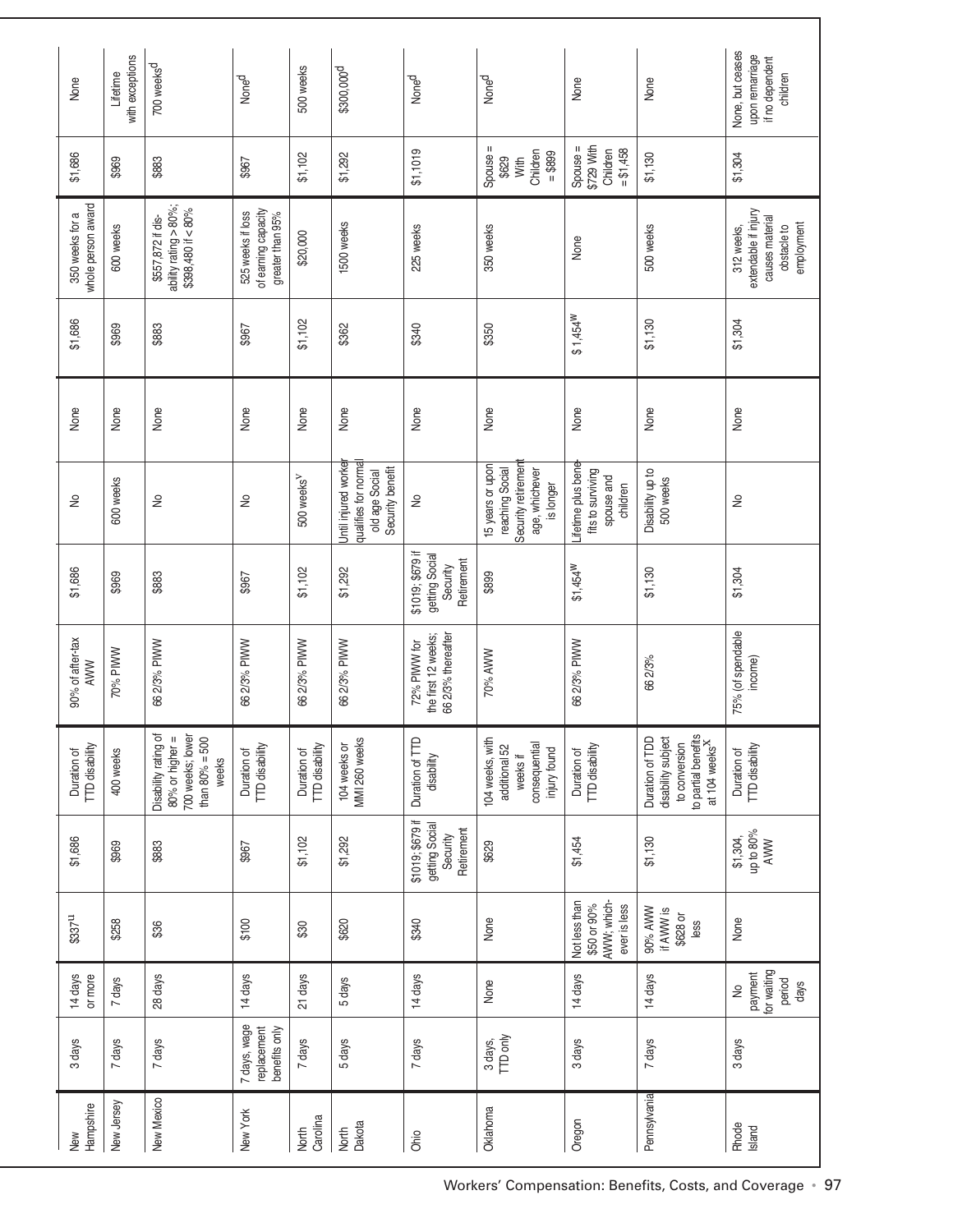Table D continued **Table D continued**

| ׇ֘֝֬֕<br>;<br>Ì<br>ĺ                                   |
|--------------------------------------------------------|
| é<br>֖֖֖֖֖֪ׅ֪ׅ֪ׅׅ֪ׅ֪֪֪ׅ֪֪ׅ֚֚֚֚֚֚֚֚֚֚֚֚֚֚֚֚֚֚֚֬֝֝֝֝֝֬֝֬ |
| ļ                                                      |
|                                                        |
|                                                        |
| ۱                                                      |
| í                                                      |

|                                    | Death Benefits (DB)                | Dependency<br>Limit for<br>Statutory<br><b>Benefits</b> | 500 weeks                                                                         | Noned                                                             | upon remarriage if<br>None, but ceases<br>no dependent<br>children | None <sup>d</sup>                | receives 52 weeks<br>compensation in<br>None; if spouse<br>remarries,<br>lump sum | Noneaa                                                                     | 500 weeks    | fire fighter deaths)<br>enforcement and<br>duty related law<br>(exceptions for<br>Noned |
|------------------------------------|------------------------------------|---------------------------------------------------------|-----------------------------------------------------------------------------------|-------------------------------------------------------------------|--------------------------------------------------------------------|----------------------------------|-----------------------------------------------------------------------------------|----------------------------------------------------------------------------|--------------|-----------------------------------------------------------------------------------------|
|                                    |                                    | Weekly<br>Benefit <sup>2</sup><br>Max                   | \$903                                                                             | $$829 + $50$<br>Children =<br>\$829 With<br>Spouse =<br>per child | \$994                                                              | \$1,007                          | \$954                                                                             | \$1,542                                                                    | \$1,195      | \$1,608                                                                                 |
|                                    | Permanent Partial Disability (PPD) | Max Benefit for<br>"Unscheduled<br>Injuries"            | 340 weeks                                                                         | 312 weeks                                                         | 450 weeks                                                          | 401 weeks                        | 312 weeks                                                                         | 550 weeks spinal<br>for non-spinal;<br>405 weeks                           | 500 weeks    | \$205,485                                                                               |
|                                    |                                    | Benefit<br>Weekly<br>Max                                | \$602                                                                             | \$829                                                             | \$994                                                              | \$705                            | \$636                                                                             | \$1,542                                                                    | \$1,137      | \$1,608                                                                                 |
|                                    |                                    | Monetary<br>Limit to<br><b>Benefits</b><br>PTD          | \$451,700                                                                         | None                                                              | None                                                               | None                             | None                                                                              | None                                                                       | None         | None                                                                                    |
|                                    | Permanent Total Disability (PTD)   | Duration<br>(Weeks)<br>Max                              | $500$ weeks $Y$                                                                   | $\geq$                                                            | Until eligible for<br>Social Security<br>retirement                | $\geq$                           | No <sup>Z</sup>                                                                   | $\geq$                                                                     | ₽            | None                                                                                    |
|                                    |                                    | Weekly<br>Benefit<br>Max                                | \$903                                                                             | \$829                                                             | \$994                                                              | \$1,007                          | \$954                                                                             | \$1,542                                                                    | \$1,137      | \$1,608                                                                                 |
|                                    |                                    | Calculation<br>Basis of<br>PTD                          | 66 2/3% PIWW                                                                      | 66 2/3% PIWW                                                      | 66 2/3% PIWW                                                       | PTD 75%; PPD 70%<br>TTD 70% AWW; | at time of injury not<br>to exceed 85% of<br>66 2/3% AWW<br>the SAWW              | 66 2/3% PIWW                                                               | 36 2/3% PIWW | and number of<br>(depending on<br>marital status<br>60% to 75%<br>children)             |
|                                    |                                    | Duration<br>(Weeks)<br>Max                              | Up to 500 weeks                                                                   | <b>TTD</b> disability<br>Duration of                              | 450 weeks                                                          | 104 weeks                        | 312 weeks                                                                         | disability; insurer<br>after 2 years<br>must review<br>Duration of         | 500 weeks    | Duration of TTD<br>disability                                                           |
| T707 IO SP SMPT 2000 IIONPST201110 | Temporary Total Disability (TTD)   | Weekly<br>Benefit<br>Max                                | \$903                                                                             | \$829                                                             | \$1,093                                                            | \$1,007                          | \$954                                                                             | \$1,542                                                                    | \$1,137      | \$1,608                                                                                 |
|                                    |                                    | Weekly<br>Benefit<br>Min                                | \$75 if wages<br>is equal to<br>comp rate<br>are $> $75$ ;<br>otherwise,<br>wages | \$415                                                             | \$149                                                              | \$151                            | \$45                                                                              | \$514                                                                      | \$284        | depen-<br>dents <sup>ab</sup><br>Varies<br>with                                         |
|                                    |                                    | Period<br>active<br>Retro-                              | 14 days                                                                           | 7 days                                                            | 14 days                                                            | 14 days                          | 14 days                                                                           | TTD only<br>10 days,                                                       | 21 days      | mediately<br>following<br>calendar<br>days im-<br>the DOI<br>$\overline{4}$             |
|                                    | Waiting Period                     | Waiting<br>Period                                       | 7 days                                                                            | 7 consecutive<br>days, TTD<br>only                                | 7 days                                                             | 7 days                           | 3 days                                                                            | 3 days TTD; 8<br>days PTD; no<br>waiting period<br>for medical<br>benefits | 7 days       | following the<br>immediately<br>The 3 days<br>$\overline{Q}$                            |
| WUINCIS                            |                                    | <b>State</b>                                            | Carolina<br>South                                                                 | South Dakota                                                      | Tennessee                                                          | Texas                            | Jtah                                                                              | Vernont                                                                    | Virginia     | Washington                                                                              |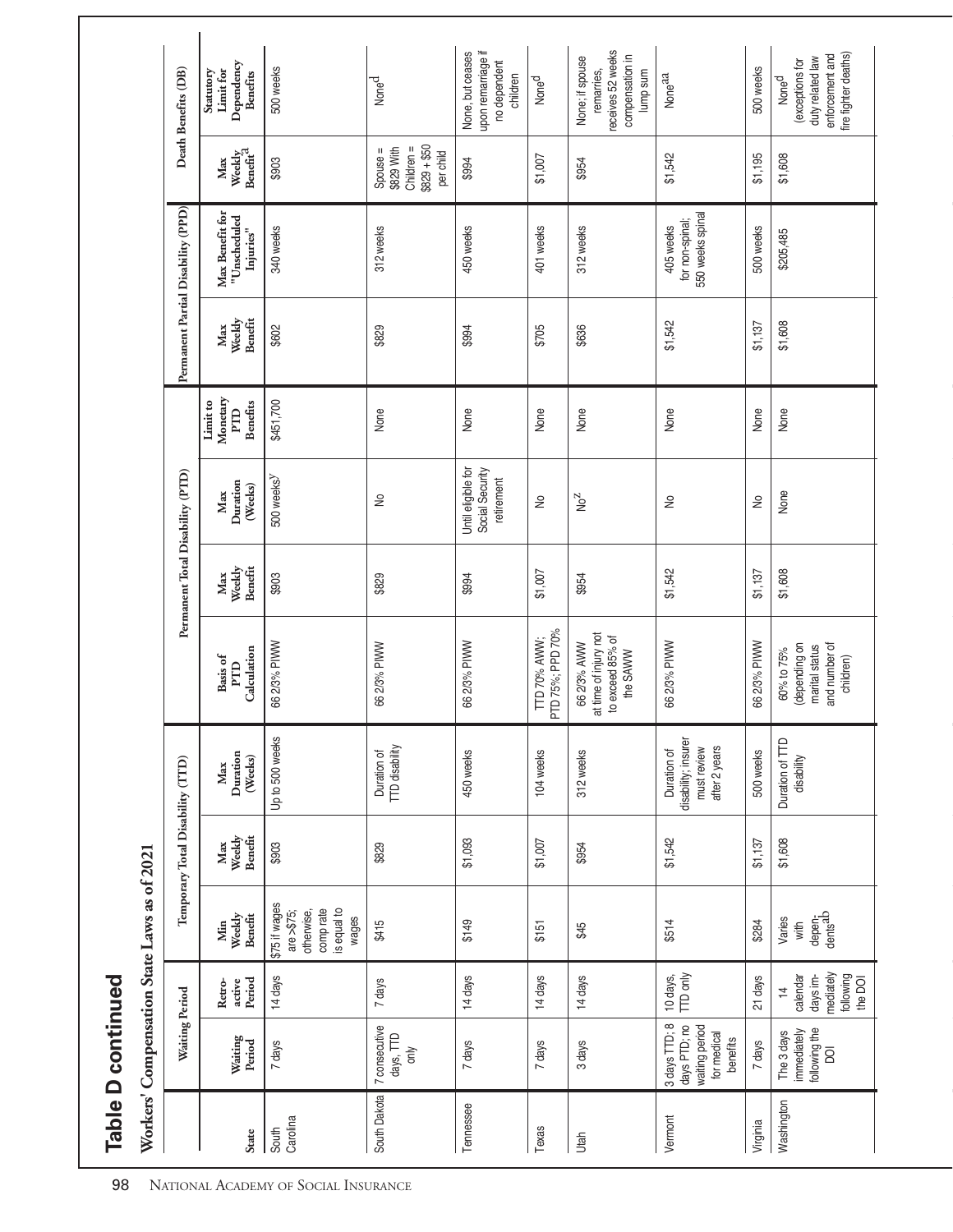| surviving spouse<br>None, benefits<br>remarriage of<br>cease upon<br>\$885<br>None<br>\$606<br>None | the average annual<br>to exceed 4 times<br>1,000 weeks, not<br>deceased worker<br>earnings of<br>\$1,094<br>1,000 weeks<br>\$362<br>None | SAMW each year<br>benefits at 1/3rd<br>first 100 months.<br>following end of<br>can apply for<br>100 months<br>SAMW +<br>\$250 per<br>$2x$ the<br>etiko<br>None<br>\$641<br>None | Benefits can extend beyond age 75 if the individual does not qualify for Social Security benefits due to the injury resulting in many missed quarters of work, thus preventing eligibility for Social Security<br>Benefit payable to widower ceases 12 years after death date, unless at time of death widow/er is PTD or reaches age 52 before the 12 years expire. Children eligible to receive DB until 18 years old; or if<br>19 or older and is wholly dependent upon the deceased employee and incapable of self-support by reason of mental or physical disability; and persons of any age while they are attending the first four<br>is considered a day of disability for the waiting period, and neither the 5 day period nor the 14-day period have to consist of<br>member or enucleation of an eye is \$220 if unmarried and no dependents, with a maximum of \$330 if four or more<br>the deceased employee, provided that a minimum of 5 years of death benefits has been paid.<br>TTD benefits subject to child support withholding. |
|-----------------------------------------------------------------------------------------------------|------------------------------------------------------------------------------------------------------------------------------------------|----------------------------------------------------------------------------------------------------------------------------------------------------------------------------------|------------------------------------------------------------------------------------------------------------------------------------------------------------------------------------------------------------------------------------------------------------------------------------------------------------------------------------------------------------------------------------------------------------------------------------------------------------------------------------------------------------------------------------------------------------------------------------------------------------------------------------------------------------------------------------------------------------------------------------------------------------------------------------------------------------------------------------------------------------------------------------------------------------------------------------------------------------------------------------------------------------------------------------------------------|
| after 07/1/2003<br>age 70, for all<br>granted on or<br>PTD awards<br>Payable until                  | $\geq$                                                                                                                                   | benefit becomes<br>extended PTD<br>and extended<br>PTD must be<br>months then<br>Paid for 80<br>renewed<br>annually                                                              |                                                                                                                                                                                                                                                                                                                                                                                                                                                                                                                                                                                                                                                                                                                                                                                                                                                                                                                                                                                                                                                      |
| \$885                                                                                               | \$1,094                                                                                                                                  | \$946; 1/21                                                                                                                                                                      |                                                                                                                                                                                                                                                                                                                                                                                                                                                                                                                                                                                                                                                                                                                                                                                                                                                                                                                                                                                                                                                      |
| 66 2/3% PIWW                                                                                        | 66 2/3% PIWW                                                                                                                             | 66 2/3% PIMW<br>or SAMW                                                                                                                                                          | Unless claimant is in a reemployment training program, in which case PPI benefits can be paid at the weekly TTD rates.<br>while they are attending high school<br>after an employee reaches age 70.<br>in 150-week incremennts.<br>dependents. In all cases, claimant receives rate based on actual wages if less than statutory maximum                                                                                                                                                                                                                                                                                                                                                                                                                                                                                                                                                                                                                                                                                                             |
| 104 weeks                                                                                           | TTD disability<br>Duration of                                                                                                            | circumstances may<br>extend beyond to<br>24 months or in<br>extraordinary<br>recooperation<br>reasonable<br>provide a<br>period                                                  | Spouse also entitled to tuition benefit at vocational technical center or community college.<br>For both "Spouse Only" and "Spouse plus Children" unless otherwise noted.<br>There are some limited exceptions where benefits can be paid for 240 weeks.<br>years of vocational school, trade school, or college; and persons of any age<br>Illinois-Minimum TTD rate and PPD rate if not amputation of a body<br>144 months or on the date of what would have been the 70th birthday of<br>Or at 5 years following determination of PTD for an accident date on or<br>After 500 weeks, additional benefits are payable from second injury fund<br>Any day on which a worker earns less than full wage because of an injury                                                                                                                                                                                                                                                                                                                          |
| \$885                                                                                               | \$1,094                                                                                                                                  | (updated<br>quarterly)<br>\$946;<br>1/21                                                                                                                                         |                                                                                                                                                                                                                                                                                                                                                                                                                                                                                                                                                                                                                                                                                                                                                                                                                                                                                                                                                                                                                                                      |
| \$193                                                                                               | 20                                                                                                                                       | 100% AMW<br>capped at<br>(\$283.80<br>$1/21$ ), or<br><b>SAMW</b>                                                                                                                | 800 weeks conclusive payment with factual determination therefater.<br>Two-year lump sum upon remarriage by surviving spouse.<br>520 weeks under §213. No durational limit under §212.<br>Amount may be higher based on Labor Code 4703.5.                                                                                                                                                                                                                                                                                                                                                                                                                                                                                                                                                                                                                                                                                                                                                                                                           |
| secutive<br>$7$ con-<br>days                                                                        | tive days<br>consecu-<br>$7$ non-                                                                                                        | 9 days                                                                                                                                                                           |                                                                                                                                                                                                                                                                                                                                                                                                                                                                                                                                                                                                                                                                                                                                                                                                                                                                                                                                                                                                                                                      |
| 3 days                                                                                              | 3 days                                                                                                                                   | 3 days                                                                                                                                                                           | See California Labor Code Section 4658.<br>Does not apply to firefighters.<br>consecutive calendar days.<br>102% of SAWW.<br>benefits.                                                                                                                                                                                                                                                                                                                                                                                                                                                                                                                                                                                                                                                                                                                                                                                                                                                                                                               |
| West Virginia                                                                                       | Wisconsin                                                                                                                                | Wyoming                                                                                                                                                                          | Ξ<br>L<br>$\mathbf n$<br>م<br>$\circ$<br>d<br>$\circ$<br>ᅮ<br>go<br>ᅺ<br>¥<br>≏<br>$\overline{ }$<br>ᡋ                                                                                                                                                                                                                                                                                                                                                                                                                                                                                                                                                                                                                                                                                                                                                                                                                                                                                                                                               |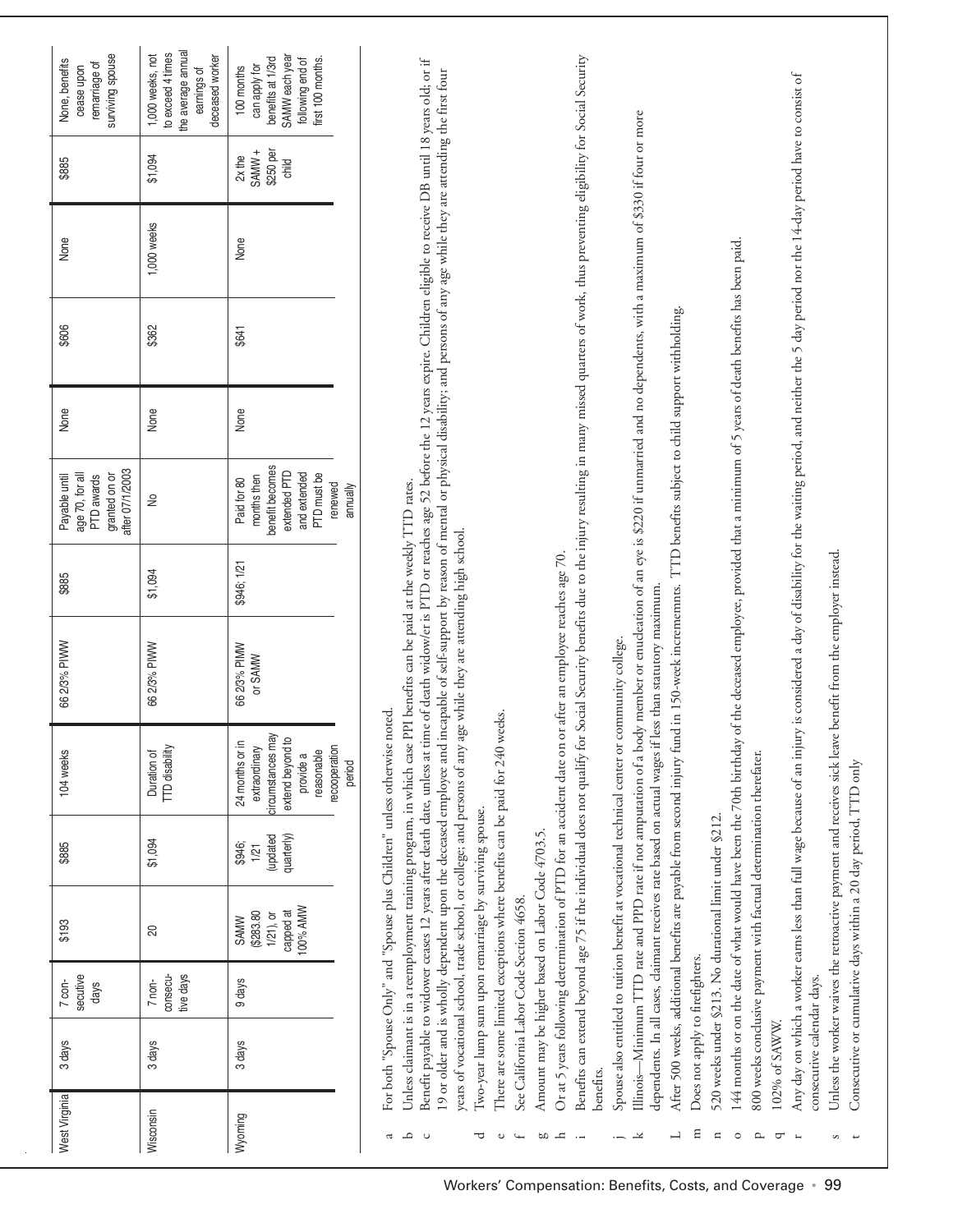- u If AWW is 30 percent or less of SAWW, employee is compensated at rate equal to their AWW, but not to exceed 90 percent of employee's after-tax earnings.
- v And extended by commission if employee has sustained a total loss of wage-earning capacity.
- w If the worker returns to work, the workers' wages plus PTD may not exceed the workers' wage at injury.
- x Disability under PA laws means loss of earning power. PA law allows employer/insurer to request "Impairment Rating Examination" after employee has received 104 weeks of full benefit payments. If IRE shows less than 50% impairment based on AMA Guides then benefits are reclassified as partial disability compensation and are subject to a 500-week cap.
- y Except for paraplegic, quadrpalegic, or brain damage benefits for life.
- z PTD benefits are awarded for life, but PTD status may be reexamined by submitting employee to reasonable medical evaluations, rehabilitation & retraining efforts, disclosure of Federal Income Tax returns.
- aa There is no statutory limit but after minimum of 330 weeks spousal benefits end at age 62 when eligible for Social Security, or with remarriage.
- ab \$43.19 if DOI prior to 7/08. If DOI after 7/08, 15% of the statewide SAMW+\$10 for spouse+\$10 for each dependent up to 5 dependents, capped at 100% gross wages.

| PIWW        | Pre-injury Weekly wage          |
|-------------|---------------------------------|
| <b>PIMW</b> | Pre-injury Monthly wage         |
| <b>AWW</b>  | Average weekly wage             |
| <b>NWW</b>  | Net weekly wage                 |
| <b>SAWW</b> | State-wide average weekly wage  |
| <b>SAMW</b> | State-wide average monthly wage |
| AMW         | Average Monthly wage            |

*Sources:* U.S. Chamber of Commerce (2021); Alaska Department of Labor and Workforce Development; Colorado Division of Workers' Compensation; Delaware Department of Labor; Kentucky Department of Workers' Claims; Louisiana Department of Labor; Massachusetts Labor and Workforce Department; Minnesota Labor and Industry; New York Workers' Compensation Board; North Dakota Workforce Safety & Insurance; Ohio Bureau of Workers' Compensation; South Dakota Department of Labor and Regulation; Washington Department of Labor and Industries; Wyoming Department of Workforce Services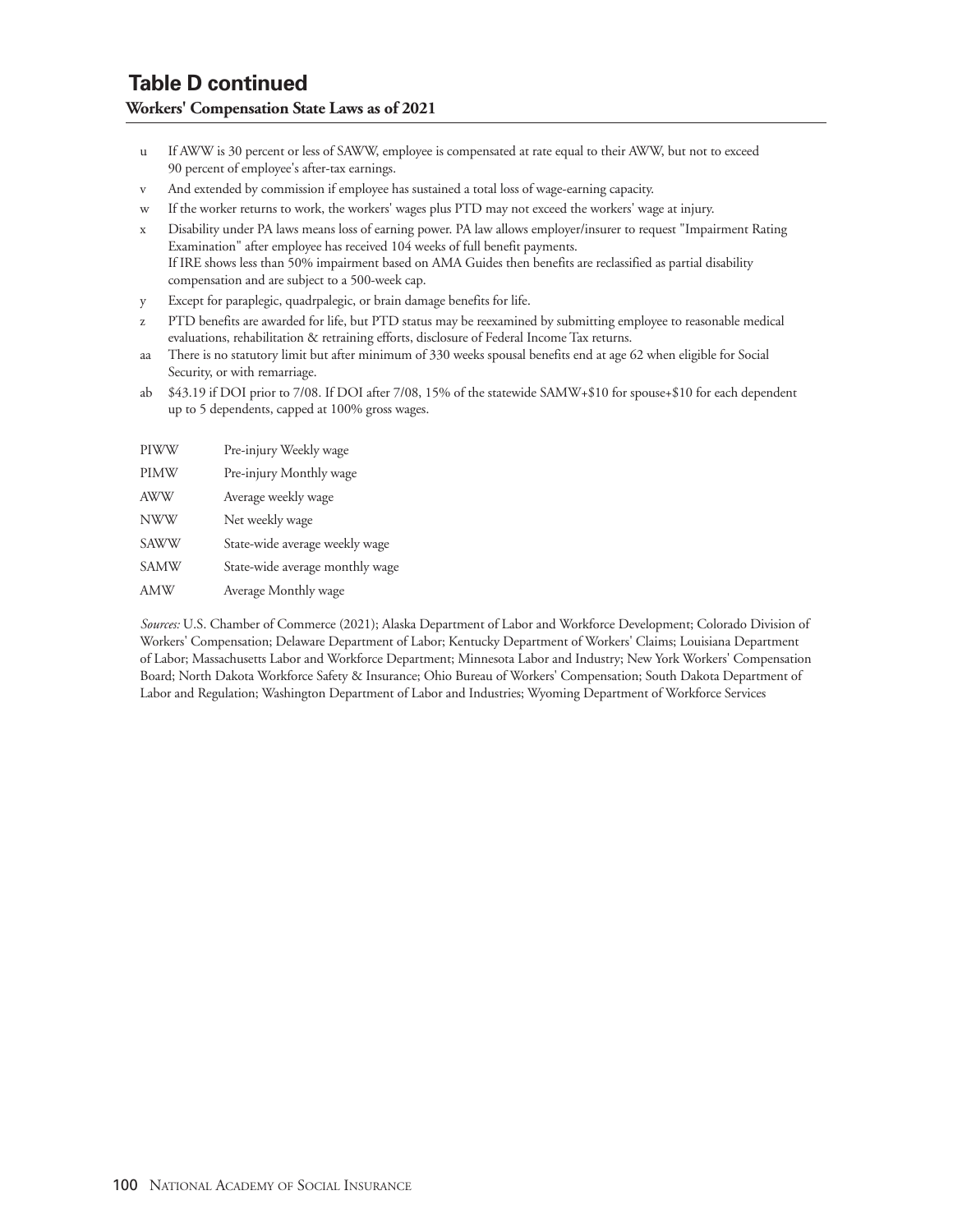## **Appendix E: Comparing the NASI and Oregon Workers' Compensation Reports**

Information on state workers' compensation costs can be compiled from a variety of sources, using various methods that are tailored to specific uses. There is no single method that is appropriate to all uses. Appendix E compares the sources and methods used to prepare two of the most widely known publications that relate to employer cost across states, done by NASI and the State of Oregon. It is important to note that neither study is designed to evaluate the effectiveness or efficiency of state systems, an analysis that would require a very different approach.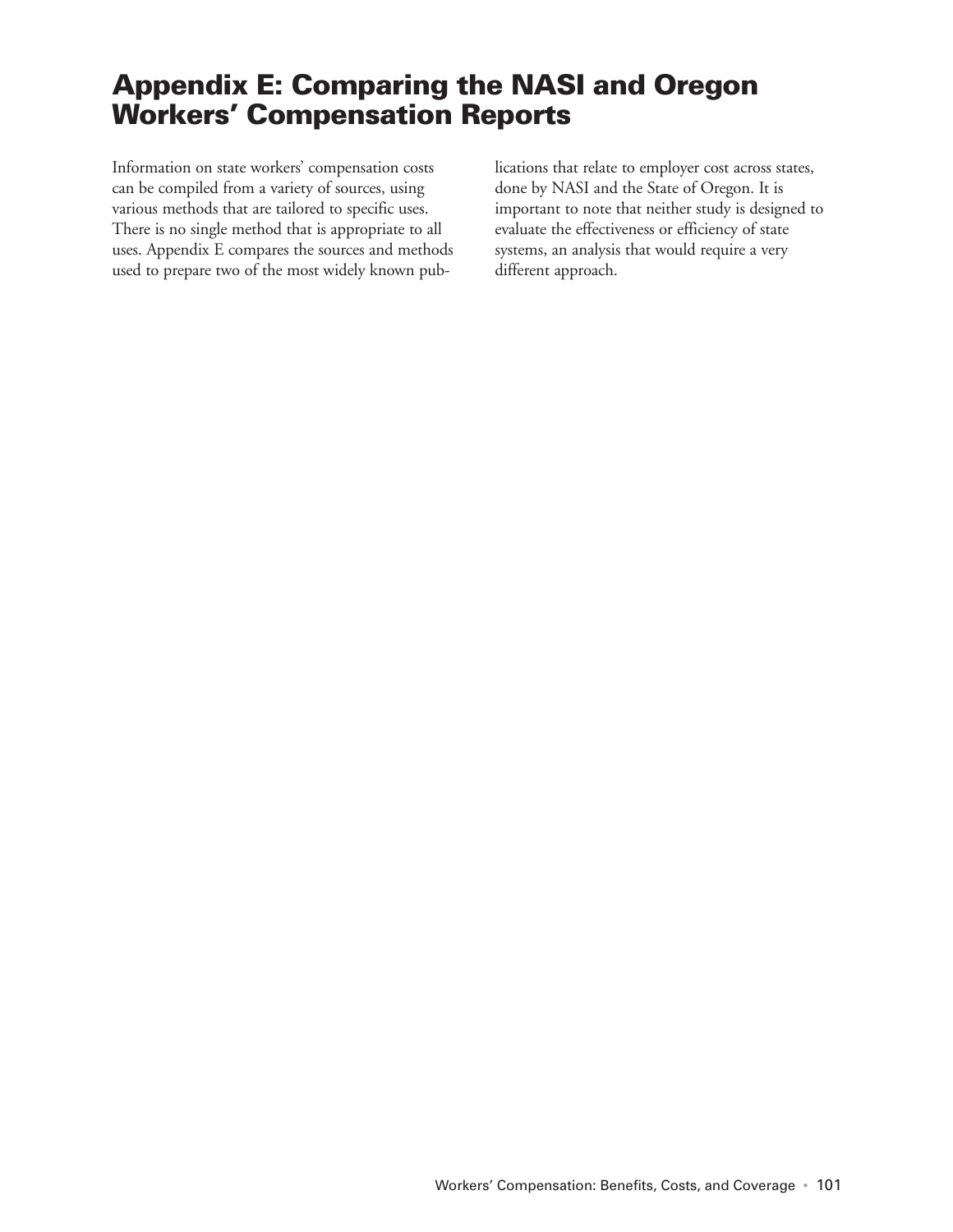| Title/type<br>of report                                   | National Academy of Social Insurance,<br>Workers' Compensation Benefits, Costs,<br>and Coverage                                                                                                                                                                                                                                                                                                                                                                                                                                                                                                                                                                                              | Oregon Dept. of Consumer and Business<br>Services, Oregon Workers' Compensation<br>Premium Rate Ranking                                                                                                                                                                                                                                                                                                                                     |  |  |
|-----------------------------------------------------------|----------------------------------------------------------------------------------------------------------------------------------------------------------------------------------------------------------------------------------------------------------------------------------------------------------------------------------------------------------------------------------------------------------------------------------------------------------------------------------------------------------------------------------------------------------------------------------------------------------------------------------------------------------------------------------------------|---------------------------------------------------------------------------------------------------------------------------------------------------------------------------------------------------------------------------------------------------------------------------------------------------------------------------------------------------------------------------------------------------------------------------------------------|--|--|
| Purpose of<br>study                                       | Provides information on annual worker's<br>compensation benefits, costs, and coverage<br>that SSA provided until 1995, at both the<br>national and state levels, so that researchers,<br>policymakers, others can assess trends etc.                                                                                                                                                                                                                                                                                                                                                                                                                                                         | To compare Oregon's worker's compensation<br>premium rates with those of other states,<br>initially because the state had one of the<br>highest rates in the US. Results are reported<br>to the Oregon legislature as a performance<br>measure on the relative costs of doing business,<br>and are used similarly by other states and<br>business organizations.                                                                            |  |  |
| Data/<br>information<br>provided                          | As per the title, provides data on national-<br>and state-level worker's compensation<br>benefits, costs, and coverage                                                                                                                                                                                                                                                                                                                                                                                                                                                                                                                                                                       | "Compares average manual rates, rates for<br>expected claim costs plus factors for insurer<br>expense and profit"                                                                                                                                                                                                                                                                                                                           |  |  |
| Frequency of<br><b>Publication</b>                        | Annual since 1997                                                                                                                                                                                                                                                                                                                                                                                                                                                                                                                                                                                                                                                                            | Biannual (every other year) since 1986                                                                                                                                                                                                                                                                                                                                                                                                      |  |  |
| Data source(s)                                            | State agency surveys, A.M. Best, NCCI,<br>estimates based on these and on state public<br>reports                                                                                                                                                                                                                                                                                                                                                                                                                                                                                                                                                                                            | State rate-making data from NCCI and<br>other rating agencies, and state insurance<br>regulators.                                                                                                                                                                                                                                                                                                                                           |  |  |
| 50 states<br>and DC                                       | Yes                                                                                                                                                                                                                                                                                                                                                                                                                                                                                                                                                                                                                                                                                          | Yes                                                                                                                                                                                                                                                                                                                                                                                                                                         |  |  |
| In which ways<br>are data<br>comparable<br>across states? | For every state, the report provides benefits,<br>costs, and coverage (and benefits and costs<br>standardized to per \$100 of wages)                                                                                                                                                                                                                                                                                                                                                                                                                                                                                                                                                         | Comparable based on Oregon's industry mix;<br>uses NCCI classification codes to establish<br>constant set of risk classifications for each<br>state.*                                                                                                                                                                                                                                                                                       |  |  |
| Caveats in<br>interpreting<br>the data                    | This report aggregates costs to employers<br>and benefits paid to employees and<br>medical care providers. It does not include<br>any adjustment for industrial mix across<br>states, so it is impossible to know whether<br>a state with lower costs is safer due to<br>industrial mix, safer due to better safety<br>practices within industries, more efficient<br>in providing benefits, or poses greater<br>barriers for injured workers to access<br>workers' compensation benefits. With<br>no standardization of differences in injury<br>risk across states, assessing the impact of<br>a state's laws on benefit and cost levels is<br>difficult and not comparable across states. | This report compares base insurance rates<br>between states for the same industries. It is<br>impossible to know whether a state with lower<br>rates has employers with better safety practices,<br>is more efficient in providing benefits, or sets<br>up greater barriers for injured workers to access<br>workers' compensation benefits. Self-insured<br>employers are not included, and benefits are<br>beyond the scope of the study. |  |  |

## **Comparing the NASI and Oregon Workers' Compensation Reports**

\* In states that do not use the NCCI classification system, the report uses classes similar to the NCCI classes.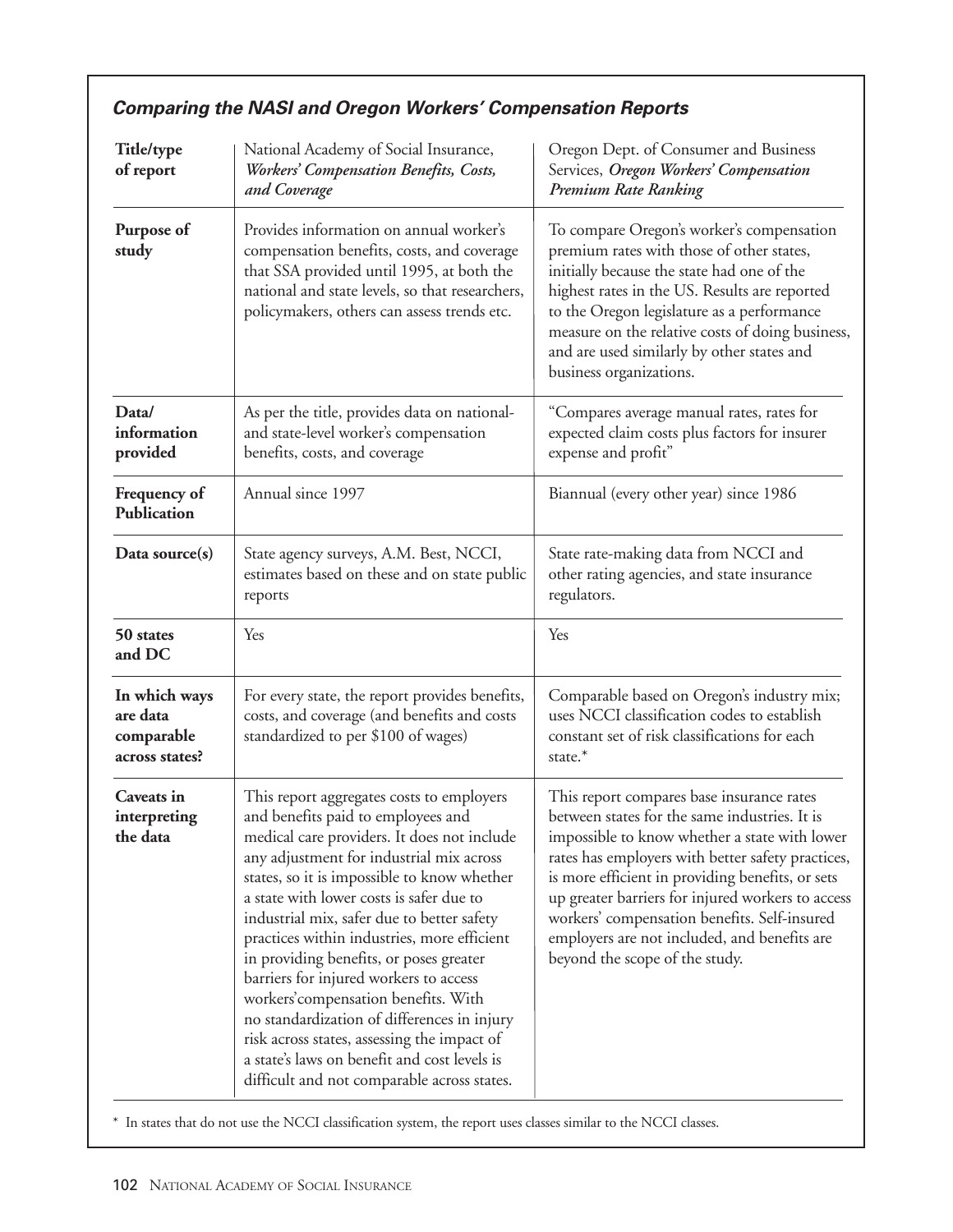## **References**

A.M. Best. 2021. Private Data Request. Oldwick, NJ: A.M. Best.

Azaroff, Lenore S., Charles Levenstein, and David Wegman. 2002. "Occupational Injury and Illness Surveillance: Conceptual Filters Explain Underreporting." American Journal of Public Health 92 (9): 1421-1429.

Barth, Peter, and Michael Niss. 1999. Permanent Partial Disability Benefits: Interstate Differences. Cambridge, MA: Workers Compensation Research Institute.

Berkowitz, Edward D., and Monroe Berkowitz. 1985. "Challenges to workers' compensation: An historical analysis." Workers' Compensation Benefits: Adequacy, Equity, and Efficiency (1985): 158-179.

Biddle, Jeff, Karen Roberts, Kenneth D. Rosenman, and Edward M. Welch. 1998. "What Percentage of Workers with Work-Related Illness Receive Workers' Compensation Benefits?" Journal of Occupational and Environmental Medicine 40 (4): 325 – 331.

Boden, Leslie I., Robert T. Reville, and Jeff Biddle. 2005. "The Adequacy of Workers' Compensation Cash Benefits." Workplace Injuries and Diseases: Prevention and Compensation—Essays in Honor of Terry Thomason, W.E. Upjohn Institute for Employment Research: 37-68.

Boden, Leslie I., and Al Ozonoff. 2008. "Capture-Recapture Estimates of Nonfatal Workplace Injuries and Illnesses." Annals of Epidemiology, 18 (6): 500-506.

Brandenburg, Aaron, Amy Fitzpatrick, Dave Keleher, and John F. Burton Jr. 2017. *The Impact of Investment Income on Workers' Compensation Underwriting Results.* Kansas City, MO: National Association of Insurance Commissioners.

Burton, John F., Jr. 2008. "Workers' Compensation Cash Benefits: Part Two: Cash Benefit Systems and Criteria for Evaluation." Workers Compensation Policy Review 8 (6): 1331.

———. 2013. "Workers' Compensations Costs for Employers, National and State Data." Workers' Compensation Resources Research Report 6:3-26.

———. 2015. "Workers Compensation Costs for Employers: 1986-2014." Workers' Compensation Resources Research Report 10: 1-23.

Burton, John F., Jr. 2017. Chapter 20: Workers' Compensation, in Employment Law: Cases and Materials, Sixth Edition. Willborn Steven L., Stewart J. Schwab, John F. Burton Jr., and Gillian L. L. Lester. Carolina Academic Press. Durham, NC.

Burton, John F., Jr. and Daniel J.B. Mitchell. 2003. "Employee Benefits and Social Insurance: The Welfare Side of Employee Relations." Industrial Relations to Human Resources and Beyond, Bruce E. Kaufman, Richard A. Beaumont, and Roy B. Helfgot (Eds.) Armond, NY: M.E. Sharpe.

Burton, John F., Jr. and Xuguang (Steve) Guo. 2016. "Improving the Interaction Between the SSDI and Workers' Compensation Programs," SSDI Solutions: Ideas to Strengthen the Social Security Disability Insurance Programs, Jim McCrery and Earl Pomeroy (Eds.). West Conshohocken, PA: Infinity Publishing.

Centers for Medicare & Medicaid Services (CMS). 2019. Private data request.

Chelius, James R. and John F. Burton, Jr. 1994. "Who Actually Pays for Workers' Compensation? The Empirical Evidence." Workers' Compensation Monitor, Vol. 7, No.6 (November/December): 20-27.

Clayton, Ann. 2004. "Workers' Compensation: A Background for Social Security Professionals." Social Security Bulletin 65 (4): 715.

Congressional Budget Office (CBO) (2019). Social Security Replacement Rates and Other Benefit Measures: an Indepth Analysis (Congressional Budget Office, April 16, 2019).

Congressional Research Service (CRS) (2021). The Longshore and Harbor Workers' Compensation Act (LHWCA): Overview of Workers' Compensation for Certain Private-Sector Maritime Workers. Updated March, 2021.

Delaware General Assembly. 2014. "House Bill 373". 147th General Assembly. https://legis.delaware.gov/BillDetail/23182

Depersio, Greg. 2021. "Are My Social Security Disability Benefits Taxable?" Investopedia.com, updated April 28, 2021.

https://www.investopedia.com/ask/answers/081715/are-mysocial-security-disability-benefits-taxable.asp

Dickinson, Craig, and Lindsay Rinehart. 2020. "What We Know About Connecticut's Paid Family and Medical Leave Act (and What We're Still Learning)." JD Supra, accessed Sept 09, 2021. https://www.jdsupra.com/legalnews/whatwe-know-about-connecticut-s-paid-53436/

Duff, Michael C. 2018. "Wyoming's Strange Workers' Compensation Non-Relationship with Walmart."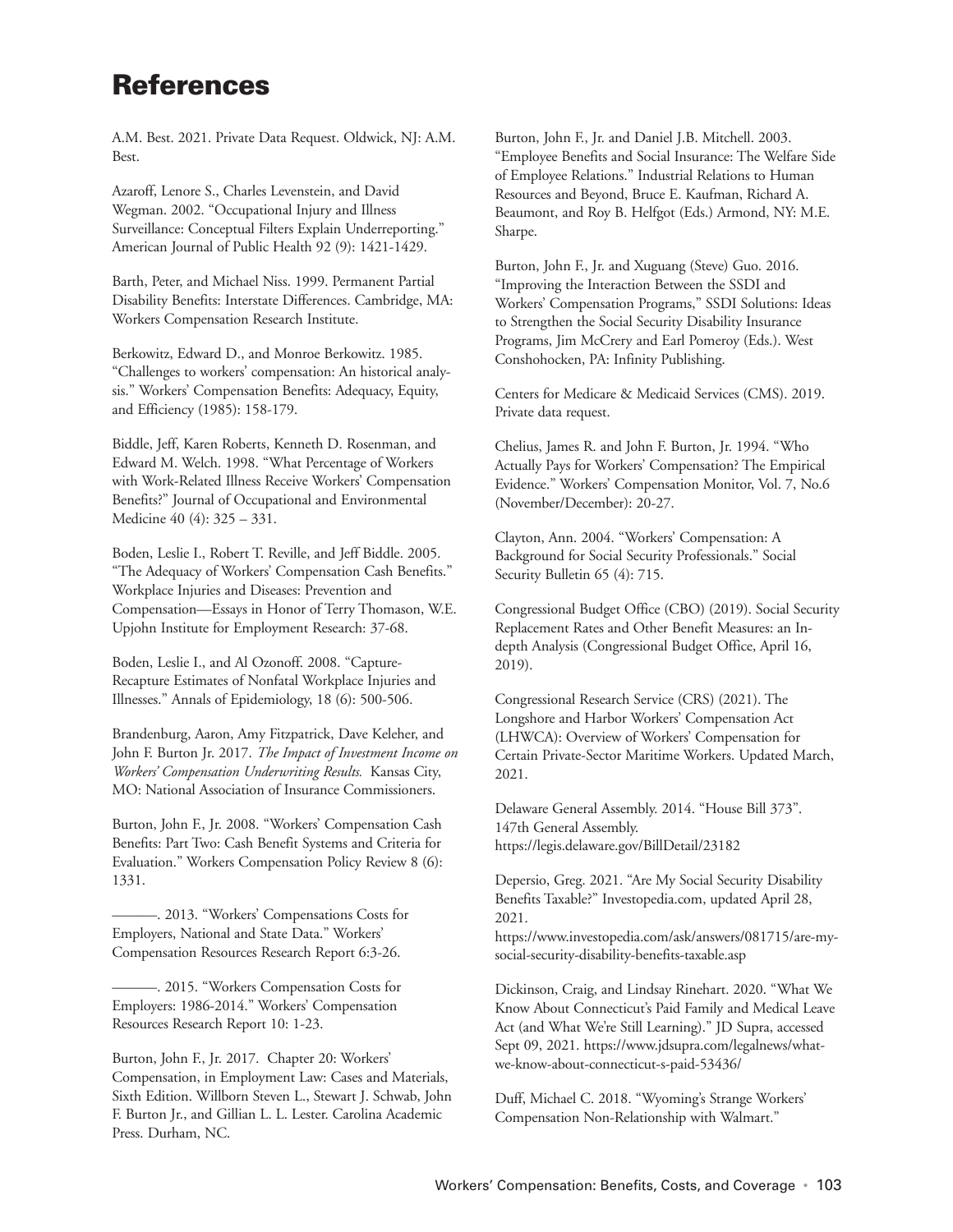Workers' Compensation Law Prof Blog. Accessed July 6, 2018.

https://workerscompprof.com/2018/06/18/wyomingsstrange-workers-compensation-non-relationship-with-walm art-workers-compensation-law-prof-blog/.

Duff, Michael C. 2019. " A Treatise of Wyoming Workers' Compensation Law." Published by CALI eLangdell Press. Available under a Creative Commons BY-NC-SA 4.0 License.

Dworsky, Michael, Seth A. Seabury, Frank W. Neuhauser, Ujwal Kharel, and Roald Euller. 2016. "Benefits and Earnings Losses for Permanently Disabled Workers in California: Trends Through the Great Recession and Effects of Recent Reforms." Santa Monica, CA: RAND Corporation.

Ernst & Young. 2020. "2021 State Disability and Paid Family and Medical Leave Insurance Wage Base and Rates". EY.com, updated Dec 10, 2020. https://taxnews.ey.com/news/2020-2831-2021-state-disability-and-paid-family-and-medical-leave-insurance-wage-base-

and-rates.

Fan, Zihong Joyce, David K. Bonauto, Michael P. Foley, and Barbara A. Silverstein. 2006. "Underreporting of Work-Related Injury or Illness to Workers' Compensation: Individual and Industry Factors." Journal of Occupational and Environmental Medicine, 48 (9): 914-922.

Fishback, Price V., and Shawn Everett Kantor. 1996. "The Adoption of Workers' Compensation in the United States, 1900-1930." NBER Working Paper Series 5840.

Fomenko, Olesya, and Jonathan Gruber. 2016. "Do Higher Fee Schedules Increase the Number of Workers' Compensation Cases?" Cambridge, MA: Workers Compensation Research Institute WC-16-21.

Fomenko, Olesya, and Te-Chun Liu. 2017. "Evaluation of the 2015, 2016, and 2017 Fee Schedule Changes in Delaware." Cambridge, MA: Workers Compensation Research Institute.

Galizzi, Monica, Petra Miesmaa, Laura Punnett, Craig Slatin, and PHASE. 2010. "Injured Workers' Underreporting in the Health Care Industry." Industrial Relations 49:22-42.

Glynn, Sarah Jane, Alexandra L. Bradley, and Benjamin W. Veghte. 2017. Paid Family and Medical Leave Programs: State Pathways and Design Options. Washington, DC: National Academy of Social Insurance.

Grabell, Michael, and Howard Berkes. 2015. "The Demolition of Workers' Comp." ProPublica.

Gruber, Jonathan, and Alan Krueger. 1991. "The Incidence of Mandated Employer-Provided Insurance: Lessons from Workers' Compensation Insurance." Tax Policy and the Economy, Volume 5. P.111-144. Cambridge, MA: National Bureau of Economic Research.

Guo, X. S. and J. F. Burton. 2010. "Workers' compensation: recent developments in moral hazard and benefit payments." Industrial & Labor Relations Review 63(2).

Guo, Xuguang (Steve), and John F. Burton, Jr. 2012. "The Growth in Applications for Social Security Disability Insurance: A Spillover Effect from Workers' Compensation." Social Security Bulletin 72(3): 69-88.

Hunt, H. Allan. 2004. Adequacy of Earnings Replacement in Workers' Compensation Programs. Washington DC: National Academy of Social Insurance and W.E. Upjohn Institute for Employment Research.

Hunt, H. Allen and Marcus Dillender. 2017. Workers' Compensation: Analysis for its Second Century. W. E. Upjohn Institute. Kalamazoo, MI.

Integrated Public Use Microdata Series – Current Population Survey (IPUMS-CPS). 2020. Current Population Survey Data for Social, Economic and Health Research.

Krohm, Gregory C. 2011. "Wisconsin's Role in Pioneering Workers' Compensation." In Reflections on the History and Development of Workers' Compensation in the United States, Gregory C. Krohm (Ed), 185-93. Madison, WI: International Association of Industrial Accident Boards and Commissions.

Lake, Rebecca. 2021. "California Assembly Bill 5 (AB5). Investopedia.com, updated Aug 29, 2021. https://www.investopedia.com/california-assembly-bill-5 ab5-4773201

Larson, Lloyd W., and John F. Burton, Jr. 1985. "Special Funds in Workers' Compensation." In John D. Worrall and David Appel, eds. Workers' Compensation Benefits: Adequacy, Equity, and Efficiency. Ithaca, NY: ILR Press: 117-57.

Larson, Lex K. and Thomas A Robinson. 2017. "Larson's Workers' Compensation, Desk Edition. New York, NY: LexisNexis.

Lashuay, Nan, and Robert Harrison. 2006. "Barriers to Occupational Health Services for Low-Wage Workers in California." Commission on Health and Safety and Workers' Compensation, California Department of Industrial Relations.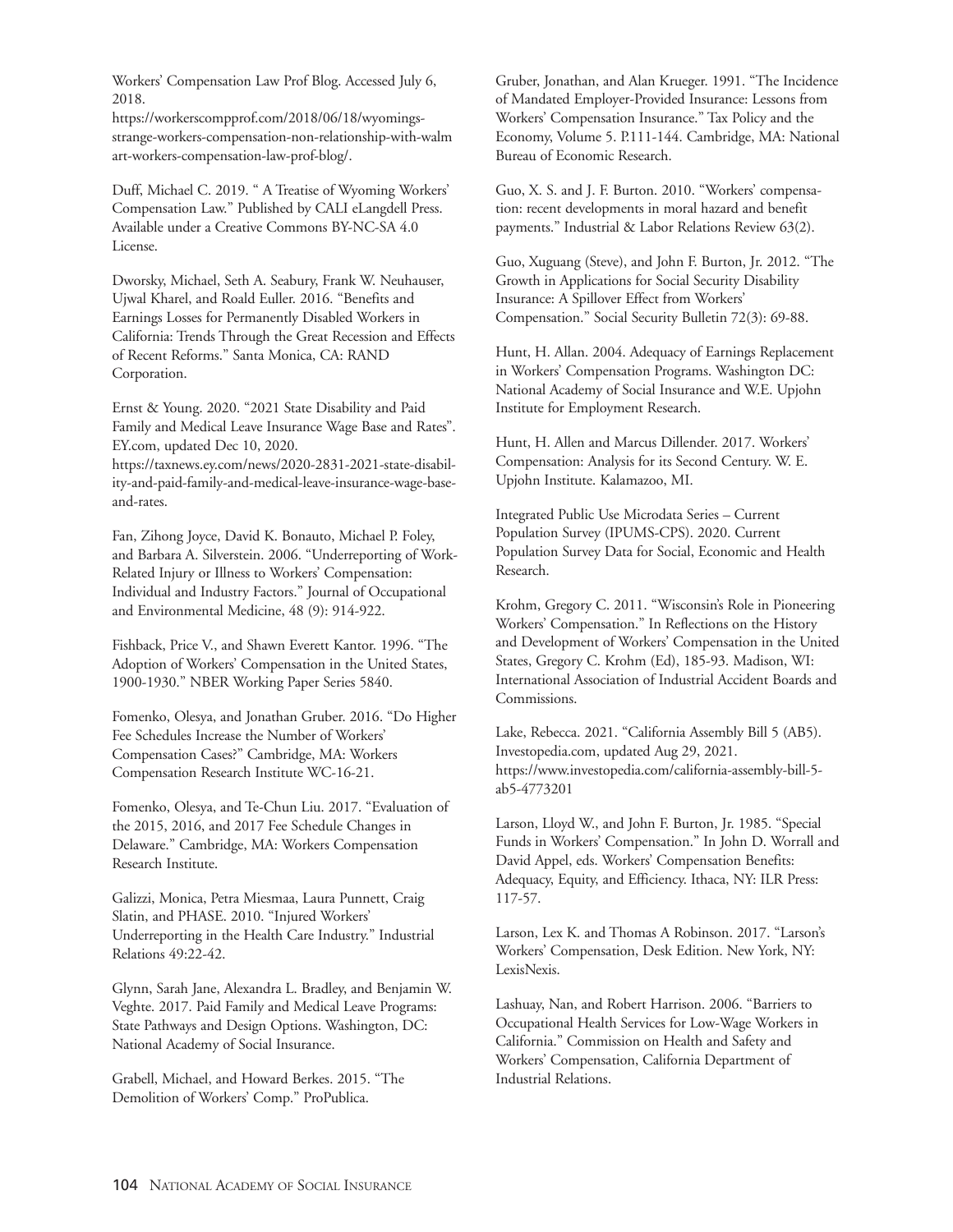Leigh, J. Paul, Steven Markowitz, Marianne Fahs, and Philip Landrigan. 2000. Costs of Occupational Injuries and Illnesses. Ann Arbor, MI: The University of Michigan Press.

Leigh, J. Paul, and James P. Marcin. 2012. "Workers' Compensation Benefits and Shifting Costs for Occupational Injury and Illness." Journal of Environmental Medicine 54:4): 445-450.

Manley, Mike. 2013. "Comments on Workers' Compensation Costs for Employers: National and State Data." Workers' Compensation Resources Research Report, Supplement 6: 3-5.

McInerny, Melissa, and Kosali Simon. 2012. "The Effect of State Workers' Compensation Program Changes on the Use of Federal Social Security Disability Insurance." Industrial Relations 51(1): 1-177.\

McLaren, Christopher F., Marjorie L. Baldwin, and Leslie L. Boden. 2018. Workers' Compensation: Benefits, Costs, and Coverage (2016 data). Washington, DC: National Academy of Social Insurance

"Michigan Legislature- House Bill 5002 (2011)." Lansing, MI: Michigan Legislature.

Michigan.gov. 2020. "Workers' Compensation Insurance Information." https://www.michigan.gov/statelicensesearch/0,4671,7-180-24786-244560--,00.html

Milton, Donald K., Gina M. Solomon, Richard A. Rosiello, and Robert F. Herrick. 1998. "Risk and Incidence of Asthma Attributable to Occupational Exposure among HMO Members." American Journal of Industrial Medicine 33: 110.

Morse, Timothy F., Charles Dillon, Nicholas Warren, Charles Levenstein and Andrew Warren. 1998. "The Economic and Social Consequences of Work-Related Musculoskeletal Disorders: The Connecticut Upper Extremity Surveillance Project (CUSP)." International Journal of Occupational & Environmental Health 4: 209- 216.

National Association of Insurance Commissioners (NAIC). 2021. Statistical Compilation of Annual Statement Information for Property/Casualty Insurance Companies in 2019. Kansas City, MO: NAIC- Similar publications for the years 1999-2020.

National Conference of State Legislatures (NCSL). 2013. 2013 Workers Compensation Enacted Legislation. Washington, DC: NCSL.

National Council on Compensation Insurance, Inc. (NCCI). 2021. Private Data Request. Boca Raton, FL: NCCI.

———. 2021a. Annual Statistical Bulletin, ed. 2021. Boca Raton, FL: NCCI. Similar publications for the years 1999- 2020.

———. 2021b. Taxes and Assessments by State. Boca Raton, FL: NCCI.

Neuhauser, Frank, Jasjeet Sekhon, Mark Priven, Rena David, Nicola Wells, Christine Baker, and Jon Stiles. 2010. "Integration of Occupational Medical Care into Health Insurance: An Answer to Financing Universal Coverage?" U.C. Berkeley Institute for the Study of Societal Issues Working Paper. Berkeley, CA.

Occupational Safety & Health Administration (OSHA). 2015. Adding Inequality to Injury: The Costs of Failing to Protect Workers on the Job. U.S. Department of Labor, OSHA.

O'Leary, Paul, Leslie I. Boden, Seth A. Seabury, Al, Ozonoff, and Ethan Scherer. 2012. "Workplace Injuries and the Take-Up of Social Security Disability Benefits." Social Security Bulletin 72(3): 1- 17

Oklahoma Senate. T*he Administrative Workers' Compensation Act of 2013.* SB 1062. 54th Legislature, 1st session. http://www.oklegislature.gov/BillInfo.aspx?Bill=sb1062&Ses sion=1300

"Oklahoma Quarterly Census of Employment and Wages (QCEW) Online." Oklahoma Quarterly Census of Employment and wages (QCEW) online. Oklahoma Employment Security Commission.

Oklahoma Workers' Compensation Commission 2018. State of Oklahoma Workers' Compensation Commission 2017 Annual Report. Oklahoma City, OK.

Oregon Department of Consumer and Business Services. 2021. Oregon Workers' Compensation Premium Rate Ranking Summary: Calendar Year 2020. Central Services Division, Information and Research Section.

Oregon Employment Department. 2021. "Paid Family and Medical Leave Insurance Timeline." Accessed Sept 23, 2021. https://www.oregon.gov/employ/PFMLI/Pages/PFMLI-Timeline.aspx

Parrott, James and Nicholas B. Martin. 2019. Time for a Real Look at How the New York State Workers' Compensation System Treats Workers. The New School, Center for New York City Affairs. New York, NY.

Pransky, Glenn, Terry Snyder, Allard Dembe, and Jay Himmelstein. 1999. "Under Reporting of Work Related Disorders in the Workplace: A Case Study and Review of the Literature." Ergonomics 42: 171-182.

Rappin, Christina L., Sara E. Wuellner, and David K. Bonauto. 2016. "Employer Reasons for Failing to Report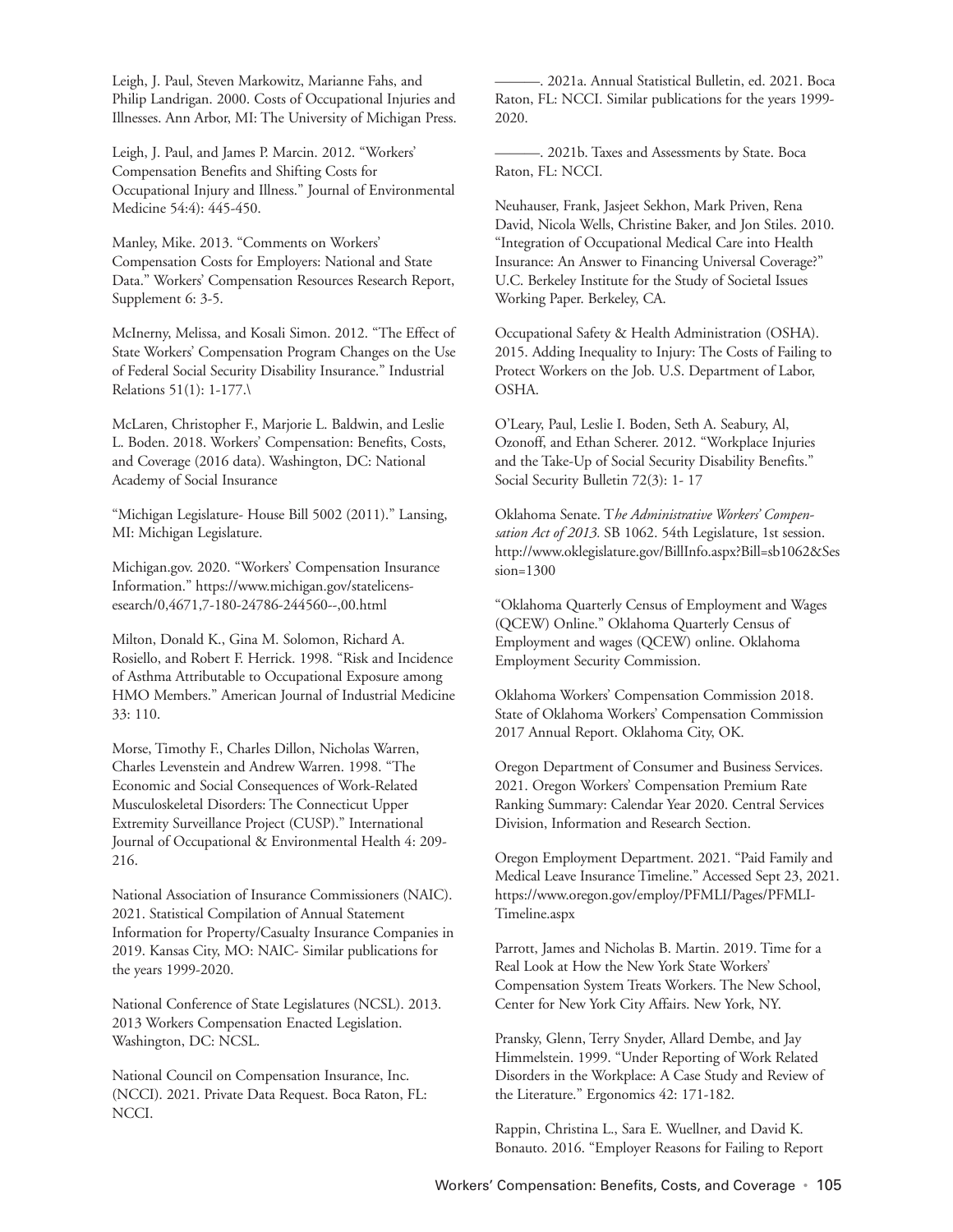Eligible Workers' Compensation Claims in the BLS Survey of Occupational Injuries and Illnesses." American Journal of Industrial Medicine 59 (5): 343-356.

Reville, Robert T., Leslie I. Boden, J. Biddle and C. Mardesich. 2001. An Evaluation of New Mexico Workers' Compensation Permanent Partial Disability and Return to Work. Rand Institute for Civil Justice, Santa Monica, CA.

Reville, Robert T., and Robert F. Schoeni. 2004. "The Fraction of Disability Caused at Work." Social Security Bulletin 65(4): 31-37.

Ruser, John William and Leslie I. Boden. 2003. "Workers' Compensation 'Reforms,' Choice of Medical Care Provider, and Reported Workplace Injuries." Review of Economics and Statistics 85(4):923-929, February.

Seabury, Seth A., Ethan Scherer, Paul O'Leary, Al Ozonoff, and Leslie I. Boden. 2014. "Using Linked Federal and State Data to Study the Adequacy of Workers' Compensation Benefits." American Journal of Industrial Medicine 57 (10): 1165-1173.

Social Security Administration (SSA). 2020. Office of Research, Evaluation, and Statistics. Annual Statistical Supplement, 2019. Washington, DC: SSA

———. 2020a. The 2017 Annual Report of the Board of Trustees of the Federal Old Age and Survivors Insurance and Disability Insurance Trust Funds. Washington, DC: SSA.

———. 2021. Unpublished Data from the Office of Disability. Baltimore, MD:SSA.

Somers, Herman Miles and Anne Ramsay Somers. 1954. Workmen's Compensation: Prevention, Insurance, and Rehabilitation of Occupational Disability. Wiley Press.

Spieler, Emily A., and John F. Burton, Jr. 2012. "The Lack of Correspondence between Work Related Disability and Receipt of Workers' Compensation Benefits." American Journal of Industrial Medicine 55: 487-505.

Spieler, Emily A. 2017. "(Re)assessing the Grand Bargain: Compensation for Work Injuries in the United States, 1900-2017." Rutgers University Law Review 69:891-1014.

Stanbury, Martha, Patrick Joyce, and Howard Kipen. 1995. "Silicosis and Workers' Compensation in New Jersey." Journal of Occupational Environmental Medicine 37:1342- 1347.

Strunin, Lee, and Leslie I. Boden. 2004. "The Workers' Compensation System: Worker Friend or Foe?" American Journal of Industrial Medicine 45 (4):338-345.

Szymendera, Scott. 2019. The Longshore and Harbor Workers' Compensation Act (LHWCA): Overview of Workers' Compensation for Certain Private-Sector Maritime Workers. CRS Report R41506. Washington, D.C.: Congressional Research Service.

Tennessee Administrative Code, Workers' Compensation Medical Treatment Guidelines, §§ 0800-02-25-.03.

Tennessee Bureau of Workers' Compensation. 2018. Annual Report to the General Assembly of the State of Tennessee on the Impact of the 2013 Workers' Compensation Reform Act. Nashville, TN: Tennessee Bureau of Workers' Compensation.

Texas Department of Insurance (TDI). 2020. Employer Participation in the Texas Workers' Compensation System: 2020 Estimates. Dallas, TX: Texas Department of Insurance Workers' Compensation Research and Evaluation Group.

Thomason, Terry, Timothy P. Schmidle, and John F. Burton, Jr. 2001. Workers' Compensation: Benefits, Costs, and Safety under Alternative Insurance Arrangements. Kalamazoo, MI: W.E. Upjohn Institute for Employment Research.

Torrey, David. 2019. Workers' Compensation "Carve-outs": Law, Background, Criticism, and a Twelve-State Table. National Association of Workers' Compensation Judiciary.

U.S. Census Bureau. 2005. The Number of Firms and Establishments, Employment, Annual Payroll, and Receipts in 1997 by Industry and Employment Size of Enterprise. Washington, DC: U.S. Census Bureau.

———. 2021. 2018 SUSB Annual Data Tables by Establishment Industry. Washington, DC: U.S. Census Bureau.

U.S. Department of Justice (DOJ). 2020. Radiation Exposure Compensation Act. Washington, DC: U.S. DOJ.

U.S. Department of Labor (DOL). 2008. An Interim Report to Congress on Occupational Diseases. Assistant Secretary for Policy Evaluation and Research. Washington, DC.

———. 2020. Bureau of Labor Statistics. Employer Costs for Employee Compensation – March 2020. USDL-19- 0944. Washington, DC: U.S. DOL.

———.2020a. Bureau of Labor Statistics. National Census of Fatal Occupational Injuries in 2019. Washington, DC: U.S. DOL.

———. 2020b. Bureau of Labor Statistics. Survey of Occupational Injuries and Illnesses, 2019. Washington, DC: U.S. DOL.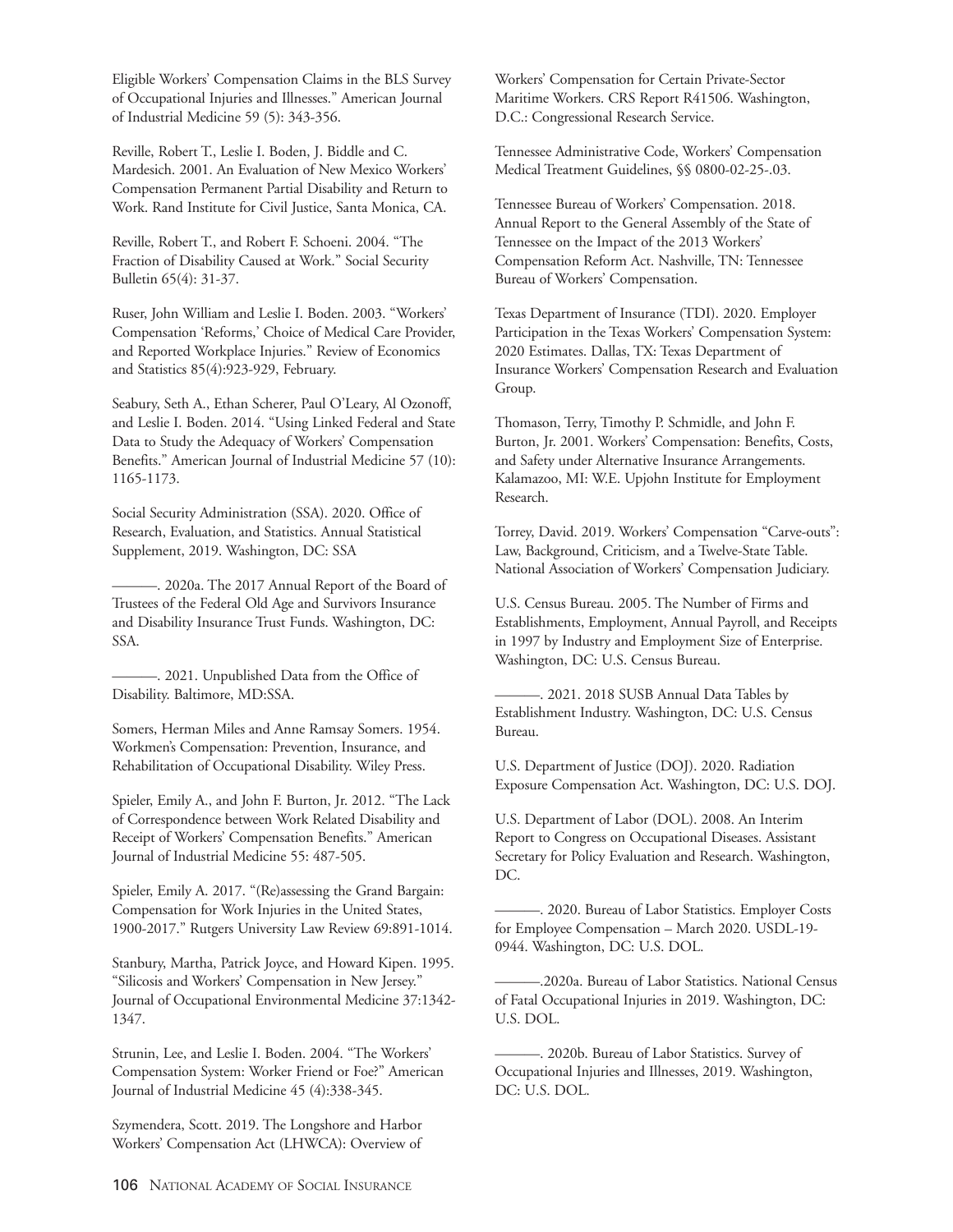———. 2020c. Bureau of Labor Statistics. Quarterly Census of Employment and Wages. Washington, DC: U.S. DOL.

———. 2020d. Bureau of Labor Statistics. National Compensation Survey: Employee Benefits in the United States, March 2019. Washington, DC: U.S. DOL.

———. 2020e. Bureau of Labor Statistics. Current Population Survey. Washington, DC: U.S. DOL.

———. 2020f. Bureau of Labor Statistics, "Employee Benefits in the United States – March 2020", News Release USDL-19-1650, Table 6, https://www.bls.gov/news.release/pdf/ebs2.pdf).

———. 2021. Private Data request from the Office of Workers' Compensation Program. U.S. DOL.

U.S. Department of Veterans Affairs (VA): Compensation: Types of Compensation. 2018. Washington, DC: U.S. Department of Veterans Affairs. https://www.benefits.va.gov/COMPENSATION/typescompensation.asp

-2020. Annual Benefits Report, Fiscal Year 2020. Washington, DC: U.S. Department of Veterans Affairs.

-2021. Department of Veterans Affairs: Agency Financial Report 2020. Washington, DC: U.S. Department of Veterans Affairs.

U.S. Government Accountability Office (GAO). 2009. Enhancing OSHA's Records Audit Process Could Improve the Accuracy of Worker Injury and Illness Data. Washington, DC: GAO-10-10.

———. 2019. Testimony of Cindy Barnes Brown before the Committee on Education and Labor, Subcommittee on Workforce Protections, House of Representatives, on the Black Lung Program. June 20, 2019.

Victor, Richard A., Olesya Fomenko, and Jonathon Gruber. 2015. Will the Affordable Care Act Shift Claims to Workers' Compensation Payors? Cambridge, MA: Workers Compensation Research Institute WC-15-26.

Wuellner, Sara, and Polly Phipps. 2018. "Employer knowledge of federal requirements for recording work-related injuries and illnesses: Implications for occupational injury surveillance data." American Journal of Industrial Medicine 61.5: 422-435.

Willborn, Steven L., Steward J. Schwab, John F. Burton, Jr., and Gillian L. L. Lester. 2017. Employment Law: Cases and Materials (Sixth Edition). Durham, NC: Carolina Academic Press.

Williams, C. Arthur, and Peter S. Barth. 1973. Compendium on Workmen's Compensation. Washington, DC: National Commission on State Workmen's Compensation Laws.

Williams, Brad. 2021. "Colorado's New Paid Family and Medical Leave Law: What Employers Need to Know." JD Supra, accessed Sept 05, 2021. https://www.jdsupra.com/legalnews/colorado-s-new-paidfamily-and-medical-1404730/

Wyoming Department of Workforce Services 2018. *Workplace Safety & Occupational Injury and Illness Annual Impact Report 2017*.

http://www.wyomingworkforce.org/\_docs/resources/publications/2017-annual-impact-report.pdf

## Wyoming Department of Workforce Services 2019. *Workplace Safety & Occupational Injury and Illness Annual Impact Report 2018.*

http://www.wyomingworkforce.org/\_docs/resources/publications/2018-annual-impact-report.pdf